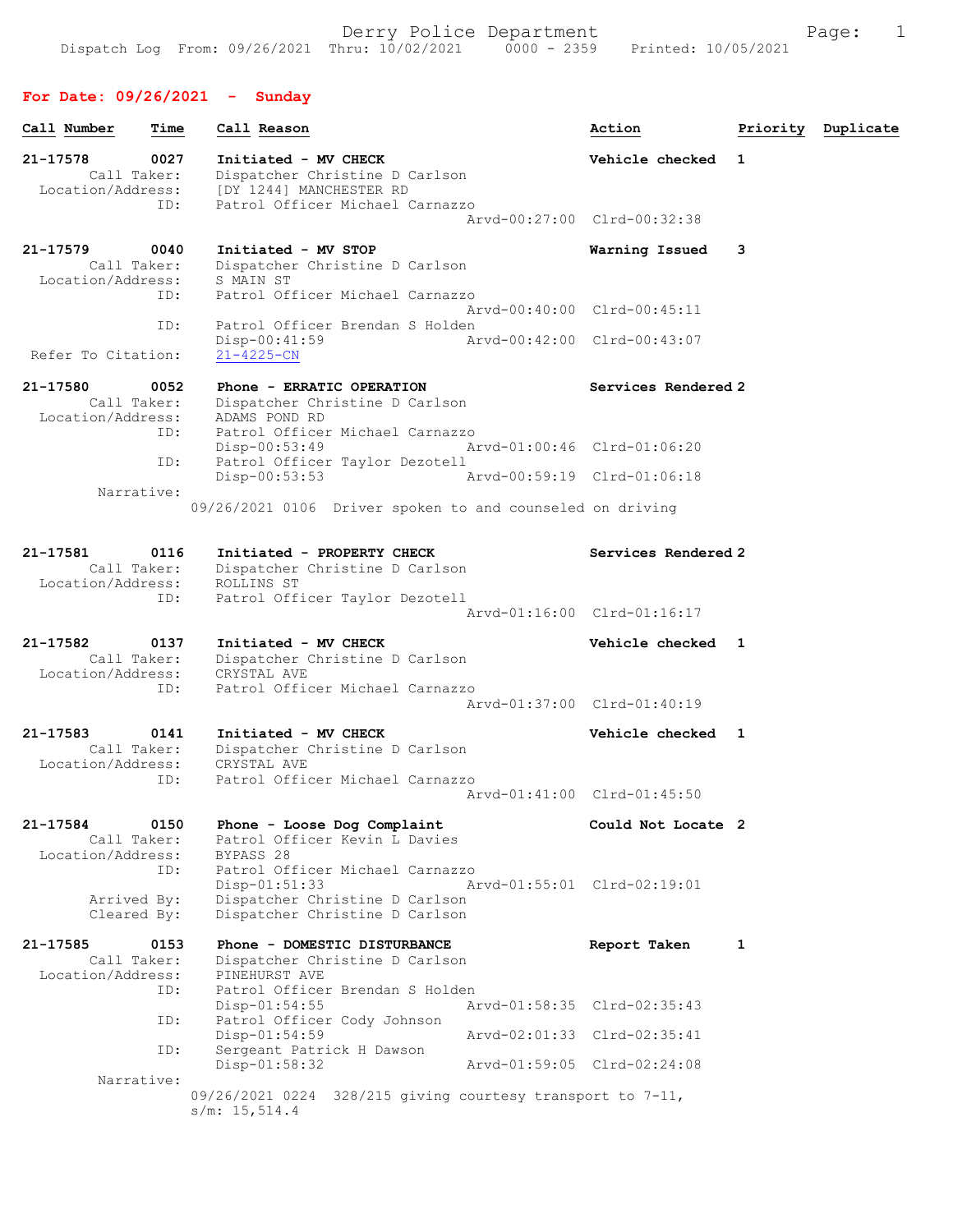Derry Police Department The Page: 2 Dispatch Log From: 09/26/2021 Thru: 10/02/2021 0000 - 2359 Printed: 10/05/2021 Narrative: 09/26/2021 0234 328/215 off at 7-11, e/m: 15,516.9 Refer To Incident: 21-1703-OF 21-17586 0546 Phone - UNWANTED SUBJECT SENT ON THEIR WAY 2 Call Taker: Dispatcher Christine D Carlson<br>Call Taker: Dispatcher Christine D Carlson Location/Address: CRYSTAL AVE ID: Patrol Officer Taylor Dezotell Disp-05:47:58 Arvd-05:51:36 Clrd-05:57:34 Refer To Field Int:  $21-3370-FI$ 21-17587 0634 Phone - MEDICAL EMERGENCY Services Rendered 1 Call Taker: Dispatcher Christine D Carlson Location/Address: PEABODY RD ID: Patrol Officer Brendan S Holden Disp-06:35:00 Arvd-06:36:10 Clrd-06:38:21 ID: Patrol Officer Cody Johnson<br>Disp-06:35:02 Disp-06:35:02 Arvd-06:36:45 Clrd-06:38:18 Narrative: 09/26/2021 0635 83yr old male, fall, possibly combative 21-17588 0708 Phone - DOMESTIC DISTURBANCE Report Taken 1 Call Taker: Dispatcher Jonathon S Pickering Location/Address: JADE CT ID: Patrol Officer James M McClafferty Disp-07:08:24 Arvd-07:20:28 Clrd-07:58:47<br>ID: Patrol Officer Charles L Doherty Patrol Officer Charles L Doherty<br>Disp-07:08:25 Arw Disp-07:08:25 Arvd-07:21:08 Clrd-07:58:46<br>TD: Sergeant Jeffrey M Dawe Sergeant Jeffrey M Dawe<br>Disp-07:20:29 Disp-07:20:29 Arvd-07:20:31 Clrd-07:58:45 Refer To Incident: 21-1704-OF 21-17589 0843 Phone - DELIVER A MESSAGE No Action Required 1 Call Taker: Dispatcher Jonathon S Pickering Location/Address: WARNER HILL RD ID: Patrol Officer Samuel J Troy Disp-08:44:53 Arvd-08:49:49 Clrd-08:54:46 Narrative: 09/26/2021 0843 found license at Manchester PD Narrative: 09/26/2021 0854 resident no longer lives there 21-17590 0844 Phone - DEPARTMENT INFO Services Rendered 3 Call Taker: Dispatcher Jonathon S Pickering Location/Address: GOODHUE RD + GULF RD ID: Patrol Officer Samuel J Troy Disp-08:55:13 Arvd-09:00:30 Clrd-10:15:15 Narrative: 09/26/2021 0906 stop sign stolen Narrative: 09/26/2021 0907 DPW notified and responding Narrative: 09/26/2021 1015 sign replaced Refer To Incident: 21-1705-OF 21-17591 0953 Phone - ANIMAL COMPLAINT Gone on Arrival 1 Call Taker: Dispatcher Jonathon S Pickering Location/Address: BOWERS RD ID: Patrol Officer Charles L Doherty<br>Disp-09:54:11 Art Disp-09:54:11 Arvd-09:56:50 Clrd-10:15:34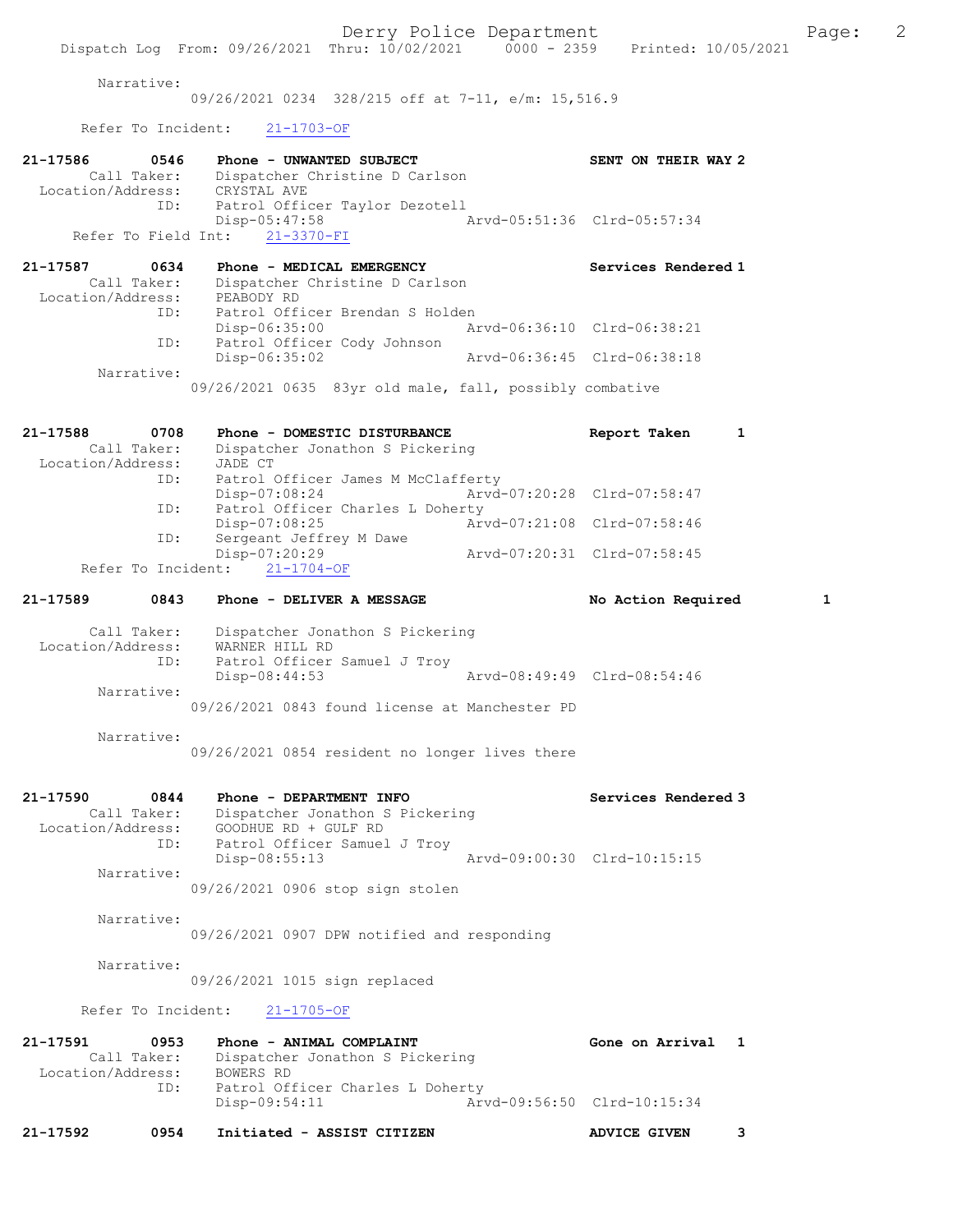Derry Police Department The Page: 3 Dispatch Log From: 09/26/2021 Thru: 10/02/2021 0000 - 2359 Printed: 10/05/2021 Call Taker: Dispatcher Jonathon S Pickering Location/Address: GAITA DR<br>D: Patrol O ID: Patrol Officer Timothy J Underhill Arvd-09:54:00 Clrd-11:35:08<br>TD: Patrol Officer Samuel J Trov Patrol Officer Samuel J Troy<br>Disp-11:49:20 Arvd-11:49:27 Clrd-12:01:57 21-17593 0954 Initiated - ASSIST CITIZEN No Action Required 3 Call Taker: Dispatcher Jonathon S Pickering Location/Address: SOUTH AVE<br>ID: Patrol Of: Patrol Officer Nicholas M Granville Arvd-09:54:00 Clrd-09:55:56 21-17594 1038 Phone - Community Relations Services Rendered 2 Call Taker: Dispatcher Jonathon S Pickering Location/Address: SOUTH AVE ID: Patrol Officer Charles L Doherty Disp-10:38:24 Arvd-10:38:31 Clrd-11:40:58 ID: Patrol Officer Nicholas M Granville Disp-10:38:27 Arvd-10:38:32 Clrd-11:03:56<br>TD: Sergeant Jeffrey M Dawe Sergeant Jeffrey M Dawe<br>Disp-10:38:29 Disp-10:38:29 Arvd-10:38:30 Clrd-11:04:59 ID: Patrol Officer Samuel J Troy<br>Disp-10:46:50 Disp-10:46:50 <br>Disp-10:46:50 Arvd-10:46:51 Clrd-11:03:57<br>D: Patrol Officer Samuel J Trov Patrol Officer Samuel J Troy<br>Disp-11:19:59 Disp-11:19:59 Arvd-11:20:06 Clrd-11:41:00<br>ID: Patrol Officer Nicholas M Granville ID: Patrol Officer Nicholas M Granville Disp-11:20:02 <br>
Disp-11:20:06 Clrd-11:34:45<br>
Display and Dawe Sergeant Jeffrey M Dawe<br>Disp-11:20:05 Disp-11:20:05 Arvd-11:20:07 Clrd-11:34:45 21-17595 1103 Phone - SUSPICIOUS ACTIVITY Vehicle checked 2 Call Taker: Dispatcher Jonathon S Pickering Location/Address: BOWERS RD ID: Patrol Officer Samuel J Troy<br>Disp-11:04:00 Disp-11:04:00 Arvd-11:07:05 Clrd-11:16:06 ID: Patrol Officer Nicholas M Granville Disp-11:04:02 <br>
D: Sergeant Jeffrey M Dawe <br>  $\frac{11:07:19}{100}$  Clrd-11:16:05 Sergeant Jeffrey M Dawe<br>Disp-11:05:02 Disp-11:05:02 Arvd-11:08:23 Clrd-11:16:04 Narrative: 09/26/2021 1107 subject slumped over in vehicle Narrative: 09/26/2021 1108 off with NH 5001513, subject conscious and alert Narrative: 09/26/2021 1112 DFD cleared Narrative: 09/26/2021 1116 declined medical, no issues found Refer To Field Int: 21-3457-FI 21-17596 1134 Phone - ASSIST CITIZEN ADVICE GIVEN 3 Call Taker: Dispatcher Jonathon S Pickering Location/Address: [DY 2] MUNICIPAL DR<br>TD: Patrol Officer Timot Patrol Officer Timothy J Underhill Disp-11:35:11 Arvd-11:44:52 Clrd-12:22:55 Refer To Field Int: 21-3376-FI 21-17597 1200 Phone - DOMESTIC DISTURBANCE Report Taken 1 Call Taker: Dispatcher Jonathon S Pickering Location/Address: ESCUMBUIT RD ID: Patrol Officer Samuel J Troy<br>Disp-12:02:01 Arvd-12:09:36 Clrd-13:17:33 Cleared By: Sergeant Jared Knox ID: Patrol Officer Charles L Doherty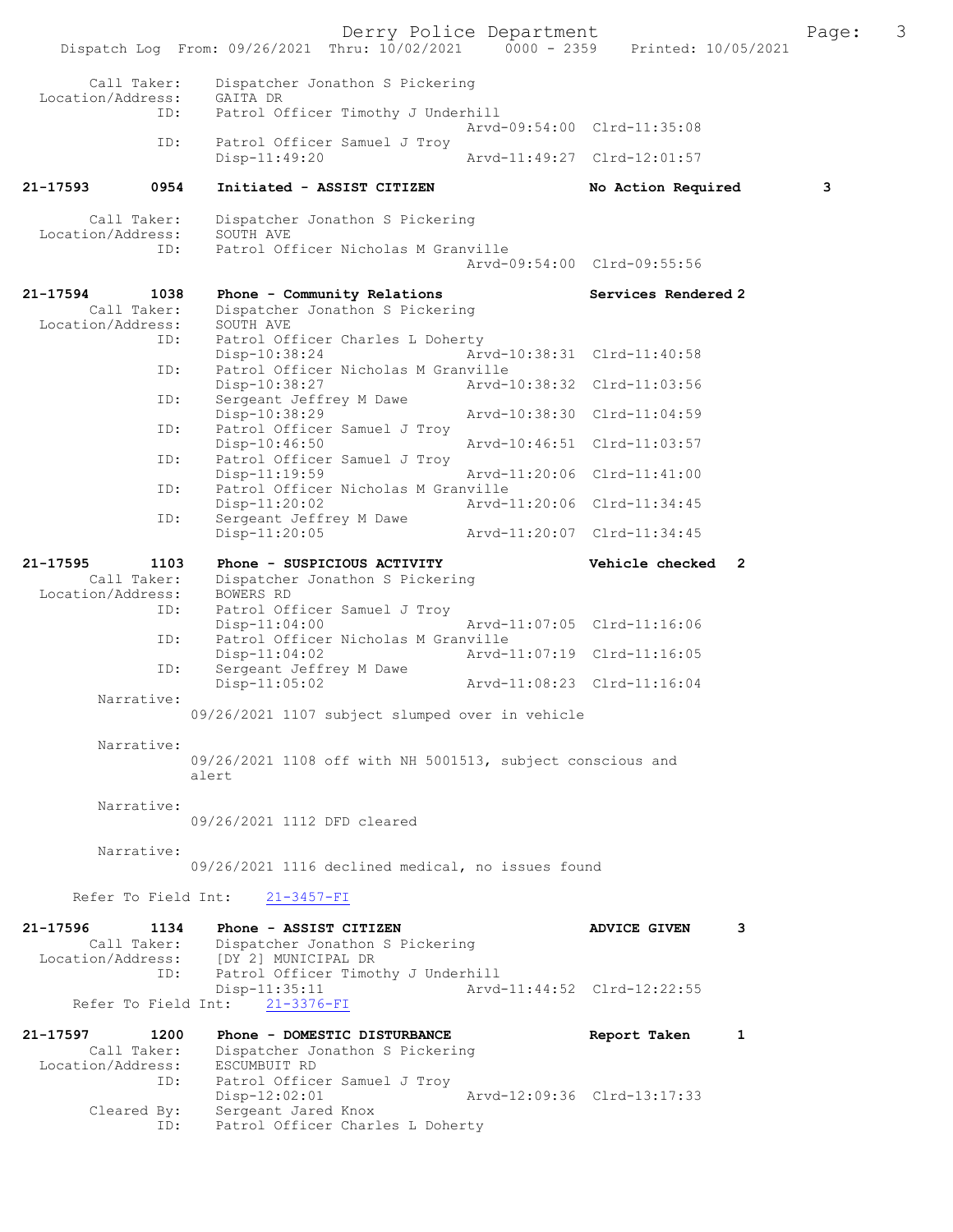Derry Police Department The Rage: 4 Dispatch Log From: 09/26/2021 Thru: 10/02/2021 0000 - 2359 Printed: 10/05/2021 Disp-12:02:04 Arvd-12:17:48 Clrd-13:17:03 Cleared By: Sergeant Jared Knox ID: Sergeant Jeffrey M Dawe Disp-12:25:05 <br>Cleared By: Sergeant Jared Knox Arvd-12:25:06 Clrd-13:15:22 Sergeant Jared Knox Narrative: 09/26/2021 1252 418 courtesy transport from Water's Edge s/m: 36220.5 Narrative: 09/26/2021 1254 223 transporting to Escumbuit s/m: 48069.3 Narrative: 09/26/2021 1255 418 clear the transport e/m: 36220.9 Refer To Incident: 21-1706-OF 21-17598 1253 Phone - ANIMAL COMPLAINT Could Not Locate 1 Call Taker: Dispatcher Jonathon S Pickering Location/Address: ISLAND POND RD ID: Patrol Officer Nicholas M Granville Disp-13:24:52 Arvd-13:40:00 Clrd-13:40:00 21-17599 1350 Phone - MV ACCIDENT Report Taken 1 Call Taker: Dispatcher Jonathon S Pickering Location/Address: BRADFORD ST ID: Patrol Officer Timothy J Underhill Disp-13:50:46 Arvd-13:57:20 Clrd-14:24:31 Narrative: 09/26/2021 1359 off with NH 4444441 and MA 1XCG78 Narrative: 09/26/2021 1418 Obrien vs Hoover - reportable Refer To Accident: 21-462-AC 21-17600 1400 Phone - ASSIST OTHER AGENCY Assistance Rendered 3 Call Taker: Dispatcher Jonathon S Pickering Location/Address: HOOD RD ID: Patrol Officer Nicholas M Granville<br>Disp-14:01:03 Arvd-2 Disp-14:01:03 Arvd-14:05:07 Clrd-14:14:42<br>Arrived By: Sergeant Jared Knox Arrived By: Sergeant Jared Knox 21-17605 1405 Initiated - ASSIST CITIZEN Services Rendered 3 Call Taker: Dispatcher Jonathon S Pickering Location/Address: [DY 2] MUNICIPAL DR ID: Sergeant Jared Knox Arvd-15:14:00 Clrd-15:14:37 Refer To Field Int: 21-3377-FI 21-17601 1406 Phone - SUSPICIOUS ACTIVITY Vehicle checked 2 Call Taker: Dispatcher Jonathon S Pickering Location/Address: [DY 1060] MANCHESTER RD ID: Patrol Officer Samuel J Troy Disp-14:06:43 Arvd-14:12:26 Clrd-14:17:48 ID: Patrol Officer Samuel Companion of the Disp-14:06:43<br>Arrived By: Sergeant Jared Knox ID: Sergeant Jeffrey M Dawe<br>Disp-14:10:32 Disp-14:10:32 Arvd-14:11:00 Clrd-14:17:47<br>ID: Patrol Officer Nicholas M Granville Patrol Officer Nicholas M Granville<br>Disp-14:14:50 Arvd-1 Disp-14:14:50 Arvd-14:14:59 Clrd-14:17:48 Narrative: 09/26/2021 1411 report of subject slumped over in vehicle Narrative: 09/26/2021 1411 off with NH 4958664 Narrative: 09/26/2021 1411 223 off with DFD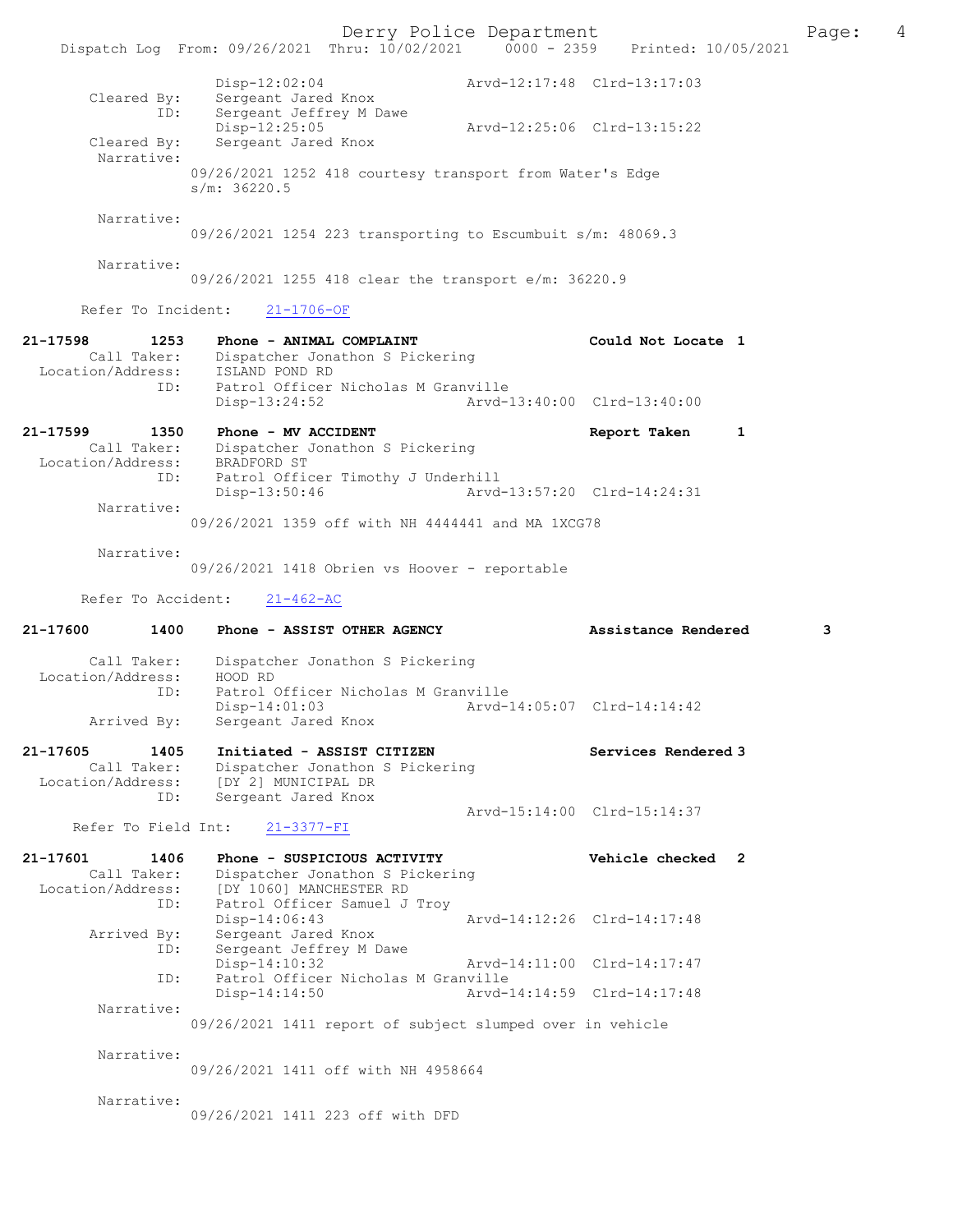Narrative:

09/26/2021 1417 sleeping, no issues

Refer To Field Int: 21-3455-FI

| 21-17602<br>1418<br>Call Taker:<br>Location/Address:                  | Phone - NOISE COMPLAINT<br>Dispatcher Jonathon S Pickering<br>[DY 2777] MANCHESTER RD                                                                           | Warning Issued<br>2         |
|-----------------------------------------------------------------------|-----------------------------------------------------------------------------------------------------------------------------------------------------------------|-----------------------------|
| ID:<br>ID:                                                            | Patrol Officer Samuel J Troy<br>$Disp-14:18:51$<br>Patrol Officer Nicholas M Granville                                                                          | Arvd-14:24:47 Clrd-14:24:47 |
|                                                                       | $Disp-14:18:55$                                                                                                                                                 | Arvd-14:24:46 Clrd-14:24:48 |
| Narrative:                                                            | 09/26/2021 1424 MV warnings issued                                                                                                                              |                             |
| 21-17603<br>1447<br>Call Taker:<br>Location/Address:<br>ID:           | Phone - FOLLOW-UP<br>Dispatcher Jonathon S Pickering<br>BELMONT TER<br>Patrol Officer Timothy J Underhill                                                       | Could Not Locate 2          |
|                                                                       | $Disp-14:58:24$                                                                                                                                                 | Arvd-15:00:43 Clrd-15:09:14 |
| 21-17604<br>1457<br>Call Taker:<br>Location/Address:<br>ID:           | Phone - NEIGHBORHOOD DISPUTE<br>Dispatcher Jonathon S Pickering<br>ALADDIN CIR<br>Patrol Officer Michael Carnazzo                                               | Matter Rectified 2          |
| Refer To Field Int:                                                   | $Disp-15:18:45$<br>$21 - 3427 - FI$                                                                                                                             | Arvd-15:34:57 Clrd-15:38:22 |
| 21-17606<br>1540<br>Call Taker:                                       | Initiated - Community Relations<br>Dispatcher Jonathon S Pickering                                                                                              | Services Rendered 2         |
| Location/Address:<br>ID:                                              | HUMPHREY RD<br>Patrol Officer Jack Stafford                                                                                                                     | Arvd-15:40:00 Clrd-15:57:23 |
| 21-17607<br>1555                                                      | Phone - SUSPICIOUS ACTIVITY                                                                                                                                     | SENT ON THEIR WAY 2         |
| Call Taker:<br>Location/Address:<br>ID:<br>Arrived By:<br>Cleared By: | Dispatcher Jonathon S Pickering<br>GERVAISE DR<br>Patrol Officer Jack Stafford<br>Disp-15:57:32<br>Patrol Officer Robert Corwin<br>Patrol Officer Robert Corwin | Arvd-16:07:12 Clrd-16:36:04 |
| ID:<br>Arrived By:<br>Cleared By:                                     | Patrol Officer Andrew R Kennedy<br>Disp-15:57:35<br>Patrol Officer Charles L Doherty<br>Patrol Officer Robert Corwin<br>Patrol Officer Robert Corwin            | Arvd-16:07:14 Clrd-16:36:06 |
| ID:<br>Dispatched By:<br>Arrived By:<br>Cleared By:<br>Narrative:     | Sergeant Jared Knox<br>Disp-16:19:59<br>Patrol Officer Robert Corwin<br>Patrol Officer Robert Corwin<br>Patrol Officer Robert Corwin                            | Arvd-16:20:02 Clrd-16:36:02 |
|                                                                       | 09/26/2021 1609 off with MN #NNY813                                                                                                                             |                             |
| Refer To Field Int:                                                   | $21 - 3378 - FI$                                                                                                                                                |                             |
| 21-17608<br>1556<br>Call Taker:<br>Location/Address:<br>ID:           | Phone - ROAD HAZARD<br>Lieutenant Robert F Smith<br>BRADFORD ST<br>Patrol Officer Timothy J Underhill                                                           | Matter Rectified 2          |
| Dispatched By:<br>Arrived By:<br>Cleared By:<br>Narrative:            | Disp-16:26:54<br>Patrol Officer Robert Corwin<br>Patrol Officer Robert Corwin<br>Patrol Officer Robert Corwin<br>Debris in road                                 | Arvd-16:32:53 Clrd-16:36:11 |

21-17609 1633 Initiated - MV CHECK 1 21-17609 Arrest(s) Made 1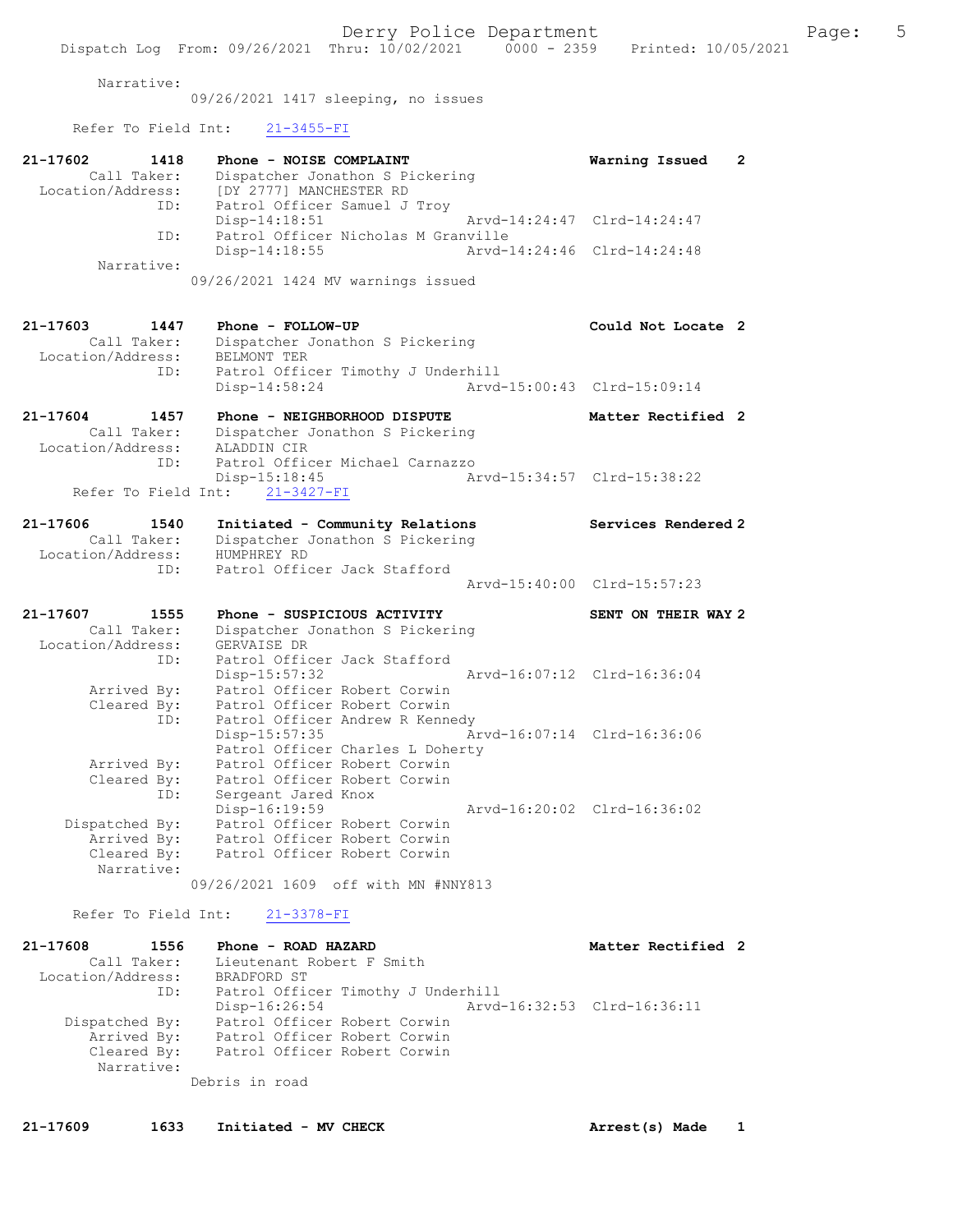Derry Police Department The Page: 6 Dispatch Log From: 09/26/2021 Thru: 10/02/2021 0000 - 2359 Printed: 10/05/2021 Call Taker: Patrol Officer Robert Corwin Location/Address: ASHLEIGH DR ID: Patrol Officer Joshua Martin Arvd-16:33:00 Clrd-18:41:37 ID: Patrol Officer Andrew R Kennedy<br>Disp-16:39:35 Ar Disp-16:39:35 Arvd-16:39:38 Clrd-17:08:30 Patrol Officer Charles L Doherty<br>ID: Patrol Officer Michael Carnazzo Patrol Officer Michael Carnazzo<br>Disp-17:13:38 Ar Disp-17:13:38 Arvd-17:13:40 Clrd-18:41:39 ID: Sergeant Jared Knox<br>Disp-17:14:06 Disp-17:14:06 Arvd-17:14:07 Clrd-17:20:47<br>ID: Sergeant Jared Knox Sergeant Jared Knox<br>Disp-17:40:37 Disp-17:40:37 Arvd-17:46:58 Clrd-18:41:34 Narrative: 09/26/2021 1711 one in custody IEA Narrative: 09/26/2021 1713 transporting female to PMC s/m 29597.4 Narrative: 09/26/2021 1721 off at PMC e/m 29599.7 Narrative: 09/26/2021 1855 released to PMC Refer To Summons: 21-934-AR 21-17610 1716 Phone - PROPERTY CHECK Gone on Arrival 2 Call Taker: Patrol Officer Robert Corwin Location/Address: ISLAND POND RD ID: Patrol Officer Andrew R Kennedy<br>Disp-17:20:50 Ar Disp-17:20:50 Arvd-17:27:15 Clrd-17:41:06 Patrol Officer Charles L Doherty ID: Patrol Officer Jack Stafford<br>Disp-17:20:53 Disp-17:20:53 Arvd-17:22:51 Clrd-17:40:40 ID: Sergeant Jared Knox<br>Disp-17:20:56 Disp-17:20:56 Arvd-17:26:13 Clrd-17:40:25 Narrative: two trucks on property 21-17611 1750 Phone - ANIMAL COMPLAINT Item(s) Returned 1 Call Taker: Patrol Officer Robert Corwin Location/Address: FLOYD RD ID: Patrol Officer Jack Stafford Disp-17:50:48 Arvd-17:54:42 Clrd-18:22:52 Narrative: found dog Narrative: 09/26/2021 1823 dog returned to owner Refer To Field Int: 21-3380-FI 21-17612 1842 911 - MEDICAL EMERGENCY No Action Required 1 Call Taker: Patrol Officer Robert Corwin Location/Address: COLES GROVE RD Patrol Officer Jack Stafford<br>Disp-18:42:57 Disp-18:42:57 Arvd-18:47:49 Clrd-18:54:41<br>TD: Patrol Officer Michael Carnazzo Patrol Officer Michael Carnazzo Disp-18:43:00 Arvd-18:48:24 Clrd-18:54:12 ID: Sergeant Jared Knox<br>Disp-18:52:13 Disp-18:52:13 Arvd-18:52:15 Clrd-18:54:10 Narrative: woman having seizure near roadway Narrative: 09/26/2021 1854 female refused remained w/care giver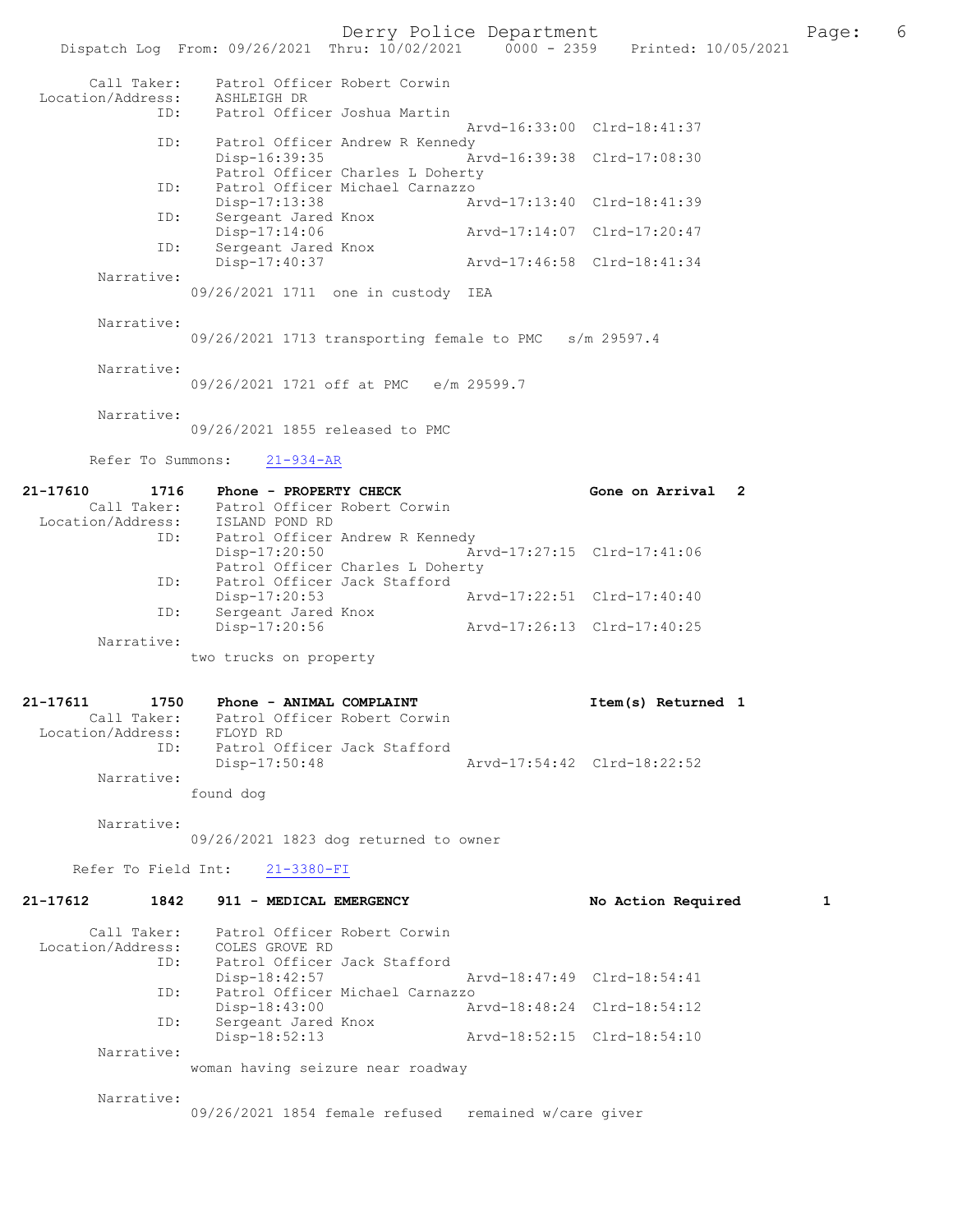Refer To Field Int: 21-3379-FI

| 21-17613<br>1845<br>Call Taker:<br>Location/Address:<br>ID:             | Phone - PARKING COMPLAINT<br>Patrol Officer Kevin L Davies<br>FAIRWAY DR<br>Patrol Officer Joshua Martin                                         | Summons Issued<br>1                                |
|-------------------------------------------------------------------------|--------------------------------------------------------------------------------------------------------------------------------------------------|----------------------------------------------------|
| Arrived By:<br>Cleared By:                                              | Disp-18:48:14<br>Patrol Officer Robert Corwin<br>Patrol Officer Robert Corwin                                                                    | Arvd-18:53:44 Clrd-19:07:27                        |
| 21-17614<br>1847                                                        | Initiated - MV CHECK                                                                                                                             | 1<br>No Action Required                            |
| Call Taker:<br>Location/Address:<br>ID:                                 | Patrol Officer Robert Corwin<br>YOUNG RD<br>Patrol Officer Andrew R Kennedy                                                                      |                                                    |
|                                                                         | Patrol Officer Charles L Doherty                                                                                                                 | Aryd-18:47:00 Clrd-18:50:01                        |
| 21-17615 1853<br>Call Taker:<br>Location/Address: ADAMS POND RD<br>ID:  | Initiated - MV STOP<br>Patrol Officer Robert Corwin<br>Patrol Officer Andrew R Kennedy                                                           | Warning Issued<br>3                                |
| Cleared By:<br>Refer To Citation:                                       | Patrol Officer Charles L Doherty<br>Patrol Officer Kevin L Davies<br>$21 - 4226 - CN$                                                            | Arvd-18:53:00 Clrd-19:18:15                        |
| 21-17616<br>1918<br>Call Taker:<br>Location/Address:<br>ID:             | Radio - MV CHECK<br>Patrol Officer Kevin L Davies<br>TSIENNETO RD<br>Patrol Officer Andrew R Kennedy                                             | Vehicle checked 1                                  |
|                                                                         | Disp-19:19:20<br>Patrol Officer Charles L Doherty                                                                                                | Arvd-19:19:22 Clrd-19:24:10                        |
| 21-17617 1924<br>Call Taker:<br>ID:                                     | Radio - MV STOP<br>Patrol Officer Kevin L Davies<br>Location/Address: [DY 1695] TSIENNETO RD<br>Patrol Officer Andrew R Kennedy<br>Disp-19:27:05 | Warning Issued<br>3<br>Arvd-19:27:07 Clrd-19:30:56 |
| Cleared By:<br>Refer To Citation:                                       | Patrol Officer Charles L Doherty<br>Patrol Officer Robert Corwin<br>$21 - 4227 - CN$                                                             |                                                    |
| 21-17618<br>1957<br>Call Taker:<br>Location/Address: CRYSTAL AVE<br>ID: | Initiated - MV STOP<br>Patrol Officer Robert Corwin<br>Patrol Officer Michael Carnazzo                                                           | Warning Issued<br>3                                |
|                                                                         |                                                                                                                                                  | Arvd-19:57:00 Clrd-20:02:33                        |
| 21-17619<br>2001                                                        | Phone - SUSPICIOUS ACTIVITY                                                                                                                      | Cancelled Prior to Arrival 2                       |
| Call Taker:<br>Location/Address:<br>ID:                                 | Patrol Officer Robert Corwin<br>DRURY LN<br>Patrol Officer Michael Carnazzo<br>$Disp-20:02:45$                                                   | $Clrd-20:03:51$                                    |
| 21-17620<br>2003                                                        | Phone - DISTURBANCE                                                                                                                              | 1<br>Quieted on Request                            |
| Call Taker:<br>Location/Address:<br>ID:                                 | Patrol Officer Robert Corwin<br>PEMBROKE DR<br>Patrol Officer Andrew R Kennedy<br>$Disp-20:04:36$<br>Patrol Officer Charles L Doherty            | Arvd-20:06:45 Clrd-20:14:04                        |
| ID:<br>Narrative:                                                       | Patrol Officer Joshua Martin<br>Disp-20:04:38                                                                                                    | Arvd-20:06:47 Clrd-20:14:02                        |
|                                                                         | loud noises                                                                                                                                      |                                                    |

21-17621 2022 Initiated - MV STOP Warning Issued 3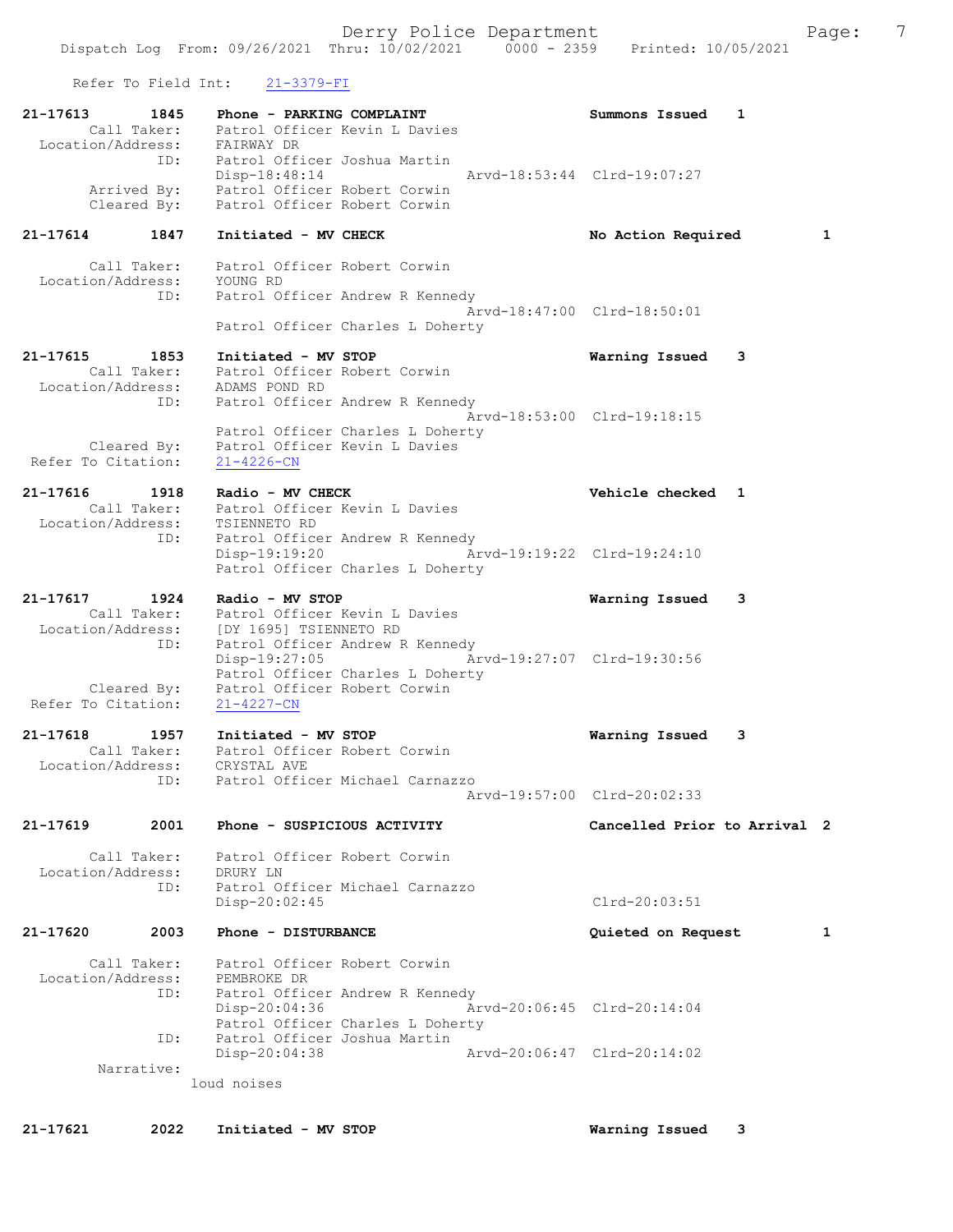Derry Police Department The Page: 8 Dispatch Log From: 09/26/2021 Thru: 10/02/2021 0000 - 2359 Printed: 10/05/2021 Call Taker: Patrol Officer Robert Corwin Location/Address: N MAIN ST ID: Patrol Officer Andrew R Kennedy Arvd-20:22:00 Clrd-20:29:18 Patrol Officer Charles L Doherty<br>21-4228-CN Refer To Citation: 21-17622 2023 Initiated - MV STOP Warning Issued 3 Call Taker: Patrol Officer Robert Corwin Location/Address: ROCKINGHAM RD ID: Patrol Officer Michael Carnazzo Arvd-20:23:00 Clrd-20:31:16<br>21-4229-CN Refer To Citation: 21-17623 2035 Phone - DISTURBANCE Call Taker: Patrol Officer Kevin L Davies Call Taker: Patrol Officer Kevin L Davies Location/Address: PEMBROKE DR ID: Patrol Officer Andrew R Kennedy Disp-20:36:10 Arvd-20:41:07 Clrd-20:57:21 Patrol Officer Charles L Doherty Arrived By: Patrol Officer Robert Corwin Cleared By: Patrol Officer Robert Corwin ID: Patrol Officer Joshua Martin Disp-20:36:12 Arvd-20:41:05 Clrd-20:57:19 Arrived By: Patrol Officer Robert Corwin Cleared By: Patrol Officer Robert Corwin ID: Sergeant Jared Knox Disp-20:41:01 Arvd-20:41:03 Clrd-20:57:18 Dispatched By: Patrol Officer Robert Corwin Arrived By: Patrol Officer Robert Corwin Cleared By: Patrol Officer Robert Corwin ID: Patrol Officer Michael Carnazzo Disp-21:11:11 Arvd-21:11:12 Clrd-21:11:15 Dispatched By: Patrol Officer Robert Corwin Arrived By: Patrol Officer Robert Corwin Cleared By: Patrol Officer Robert Corwin Narrative: 09/26/2021 2057 hand summons issued Narrative: 09/26/2021 2124 Summons issued to: Subject: Anthony Dalrymple Address: 4 Pembroke Dr. #13 Derry, NH 03038 DOB: 02/25/1990 Charges: Disorderly Conduct Refer To Summons: 21-935-AR 21-17624 2157 Radio - SUSPICIOUS ACTIVITY Arrest(s) Made 2 Call Taker: Patrol Officer Kevin L Davies Location/Address: [DY 2] MUNICIPAL DR ID: Patrol Officer Joshua Martin<br>Disp-21:58:15 Arvd-22:01:38 Clrd-22:57:55 Arrived By: Patrol Officer Robert Corwin Cleared By: Dispatcher Christine D Carlson ID: Patrol Officer Andrew R Kennedy Disp-21:59:11 Arvd-21:59:19 Clrd-23:51:39 Patrol Officer Charles L Doherty Dispatched By: Patrol Officer Robert Corwin Arrived By: Patrol Officer Robert Corwin Cleared By: Dispatcher Christine D Carlson ID: Patrol Officer Kevin L Davies Disp-21:59:14 Arvd-21:59:17 Clrd-09/27/2021 @ 01:04:10 Dispatched By: Patrol Officer Robert Corwin Arrived By: Patrol Officer Robert Corwin Cleared By: Dispatcher Christine D Carlson ID: Patrol Officer Michael Carnazzo Disp-22:04:08 Clrd-22:04:11 Dispatched By: Patrol Officer Robert Corwin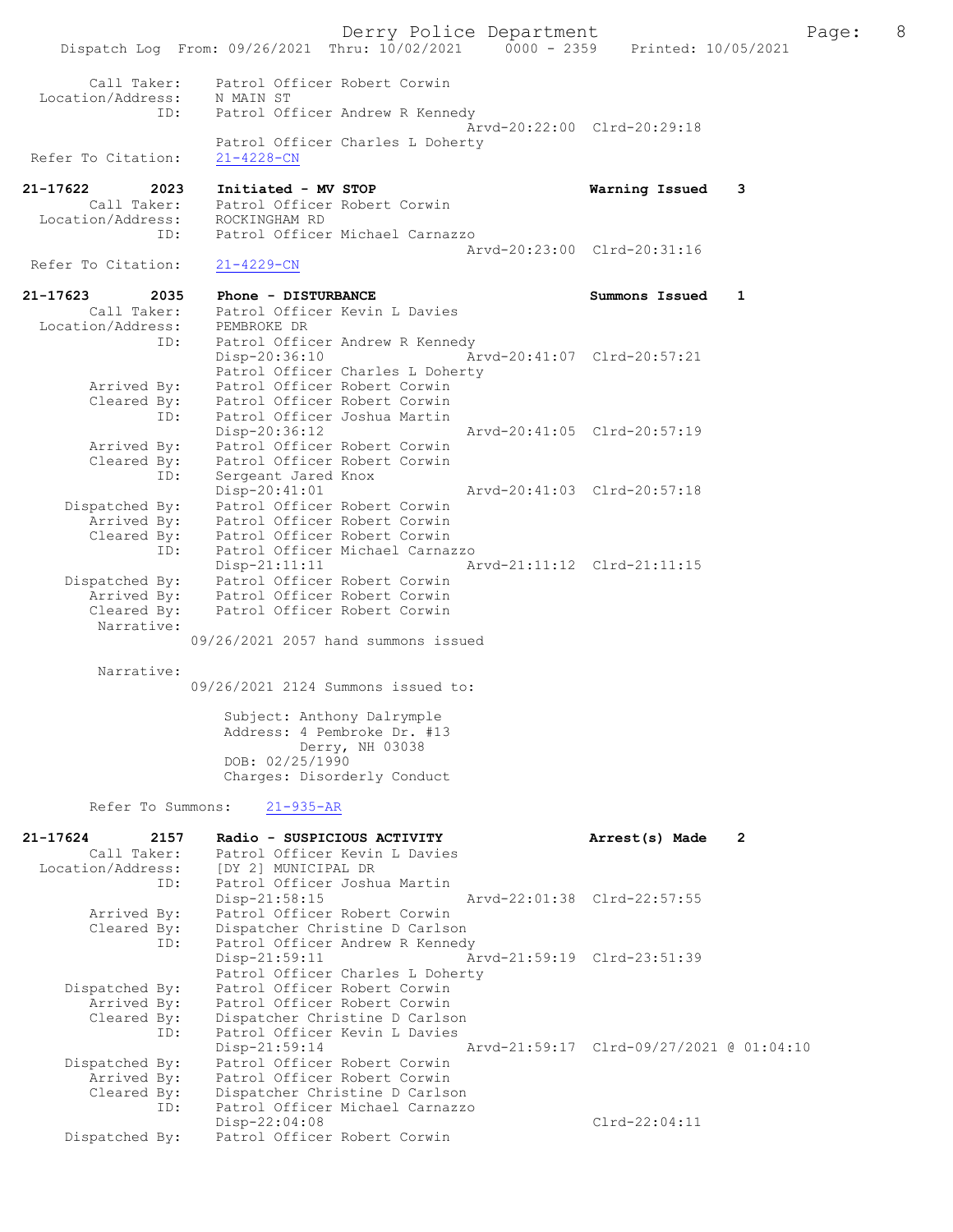Dispatch Log From: 09/26/2021 Thru: 10/02/2021

 Cleared By: Patrol Officer Robert Corwin ID: Sergeant Jared Knox<br>Disp-22:08:49 Disp-22:08:49 Arvd-22:15:37 Clrd-23:10:28<br>Arrived By: Patrol Officer Robert Corwin Arrived By: Patrol Officer Robert Corwin<br>Cleared By: Dispatcher Christine D Carls By: Dispatcher Christine D Carlson<br>ID: Patrol Officer Michael Carnazz Patrol Officer Michael Carnazzo Disp-22:21:02 Arvd-22:25:32 Clrd-23:50:59 Dispatched By: Patrol Officer Robert Corwin Patrol Officer Robert Corwin Cleared By: Dispatcher Christine D Carlson ID: Patrol Officer Jack Stafford Disp-22:25:35 Arvd-22:25:37 Clrd-23:50:57 Dispatched By: Patrol Officer Robert Corwin Arrived By: Patrol Officer Robert Corwin<br>Cleared By: Dispatcher Christine D Carls By: Dispatcher Christine D Carlson<br>ID: Patrol Officer Nicholas M Gran Patrol Officer Nicholas M Granville Disp-22:40:16 Arvd-22:40:18 Clrd-23:38:37<br>Dispatched By: Dispatcher Christine D Carlson Dispatcher Christine D Carlson Arrived By: Dispatcher Christine D Carlson<br>Cleared By: Dispatcher Christine D Carlson By: Dispatcher Christine D Carlson<br>ID: Patrol Officer Taylor Dezotell Patrol Officer Taylor Dezotell Disp-22:40:37 Arvd-22:40:38 Clrd-23:51:19<br>Dispatched By: Dispatcher Christine D Carlson patched By: Dispatcher Christine D Carlson<br>Arrived By: Dispatcher Christine D Carlson Arrived By: Dispatcher Christine D Carlson<br>Cleared By: Dispatcher Christine D Carlson By: Dispatcher Christine D Carlson<br>ID: Patrol Officer Robert Corwin Patrol Officer Robert Corwin Disp-22:52:24 Arvd-22:56:02 Clrd-09/27/2021 @ 02:36:06<br>Dispatched By: Dispatcher Christine D Carlson Dispatcher Christine D Carlson Arrived By: Dispatcher Christine D Carlson Cleared By: Dispatcher Christine D Carlson ID: Sergeant Patrick H Dawson<br>Disp-22:55:57 Disp-22:55:57 Arvd-23:06:29 Clrd-23:51:31 Dispatched By: Dispatcher Christine D Carlson Arrived By: Dispatcher Christine D Carlson<br>Cleared By: Dispatcher Christine D Carlson Dispatcher Christine D Carlson ID: Patrol Officer Brendan S Holden Disp-22:56:01 Clrd-22:57:28 Dispatched By: Dispatcher Christine D Carlson<br>Cleared By: Dispatcher Christine D Carlson By: Dispatcher Christine D Carlson<br>TD: Patrol Officer Brendan S Holder Patrol Officer Brendan S Holden Disp-23:08:32 Clrd-23:08:43 Dispatched By: Dispatcher Christine D Carlson<br>Cleared By: Dispatcher Christine D Carlson Dispatcher Christine D Carlson ID: Patrol Officer Brendan S Holden<br>Disp-23:27:08 A Disp-23:27:08 Arvd-23:27:09 Clrd-09/27/2021 @ 02:07:30<br>Dispatched By: Dispatcher Christine D Carlson Dispatcher Christine D Carlson Arrived By: Dispatcher Christine D Carlson<br>Cleared By: Dispatcher Christine D Carlson Dispatcher Christine D Carlson ID: Patrol Officer Joshua Martin Disp-23:27:10 Arvd-23:27:11 Clrd-09/27/2021 @ 01:50:49<br>Dispatched By: Dispatcher Christine D Carlson Dispatcher Christine D Carlson Arrived By: Dispatcher Christine D Carlson Cleared By: Dispatcher Christine D Carlson ID: Patrol Officer Nicholas M Granville Disp-01:26:20 Arvd-01:26:20 Clrd-09/27/2021 @ 02:36:04<br>Dispatched By: Dispatcher Christine D Carlson Dispatcher Christine D Carlson Arrived By: Dispatcher Christine D Carlson Cleared By: Dispatcher Christine D Carlson<br>ID: Patrol Officer Taylor Dezotell Patrol Officer Taylor Dezotell<br>Disp-02:07:18 Arvd-02:07:20 Clrd-09/27/2021 @ 02:36:09 Dispatched By: Dispatcher Christine D Carlson<br>Arrived By: Dispatcher Christine D Carlson Dispatcher Christine D Carlson Cleared By: Dispatcher Christine D Carlson<br>TD: Patrol Officer Joshua Martin Patrol Officer Joshua Martin<br>Disp-02:07:24 Disp-02:07:24 Arvd-02:07:25 Clrd-09/27/2021 @ 03:27:42 Dispatched By: Dispatcher Christine D Carlson<br>Arrived By: Dispatcher Christine D Carlson Arrived By: Dispatcher Christine D Carlson<br>Cleared By: Dispatcher Christine D Carlson Dispatcher Christine D Carlson Narrative: 09/26/2021 2226 units off at 156 N. Shore Rd.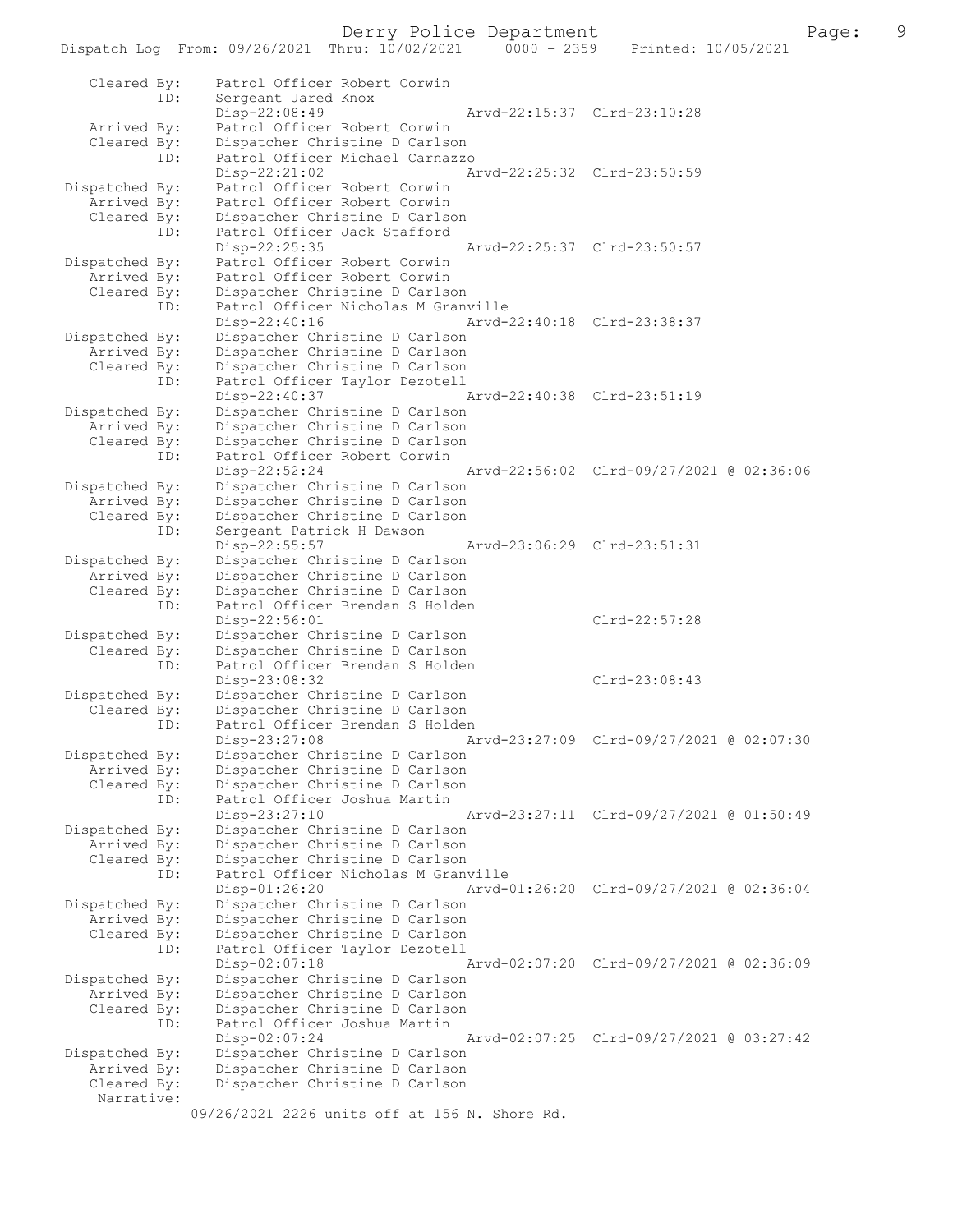Derry Police Department Page: 10 Dispatch Log From: 09/26/2021 Thru: 10/02/2021 Narrative: 09/26/2021 2226 one female in custody (PC) Narrative: 09/26/2021 2227 male detained Narrative: 09/26/2021 2239 230 enroute to HQ w/ one, s/m: 48,150 Narrative: 09/26/2021 2239 434 enroute to HQ w/ one, s/m: 15,568.9 Narrative: 09/26/2021 2240 433 enroute to 22 Windham Rd Narrative: 09/26/2021 2243 433 no luck on Windham Rd, attempting contact at 22 Gordon Rd Narrative: 09/26/2021 2252 230 off at HQ, e/m: 48,157 Narrative: 09/26/2021 2253 434 off at HQ, e/m: 15,576.2 Narrative: 09/26/2021 2306 Windham PD notified Narrative: 09/26/2021 2322 DFD requested and notified Narrative: 09/26/2021 2328 Subject information (AR #936)(Endangering the welfare x3, Agg. DWI, Felony Habitual offender) Charles Boyce 156 N.Shore Rd Derry NH DOB: 11/23/82 Narrative: 09/26/2021 2329 Subject information (AR #937)(Endangering the welfare x3, Felony 2nd Degree Assault/Strangulation): Carrie Boyce 156 N.Shore Rd Derry NH DOB: 9/27/81 Narrative: 09/26/2021 2330 Female placed in cell 1 Narrative: 09/26/2021 2330 Male placed in cell 3 Narrative: 09/26/2021 2332 DFD on scene Narrative: 09/27/2021 0018 Attempted to call B/C Mencis, no answer/voicemail full unable to leave message Narrative: 09/27/2021 0025 B/C T.Lefebvre called at this time notified Narrative: 09/27/2021 0058 B/C off at HQ Narrative: 09/27/2021 0115 Female placed back in cell 1 at this time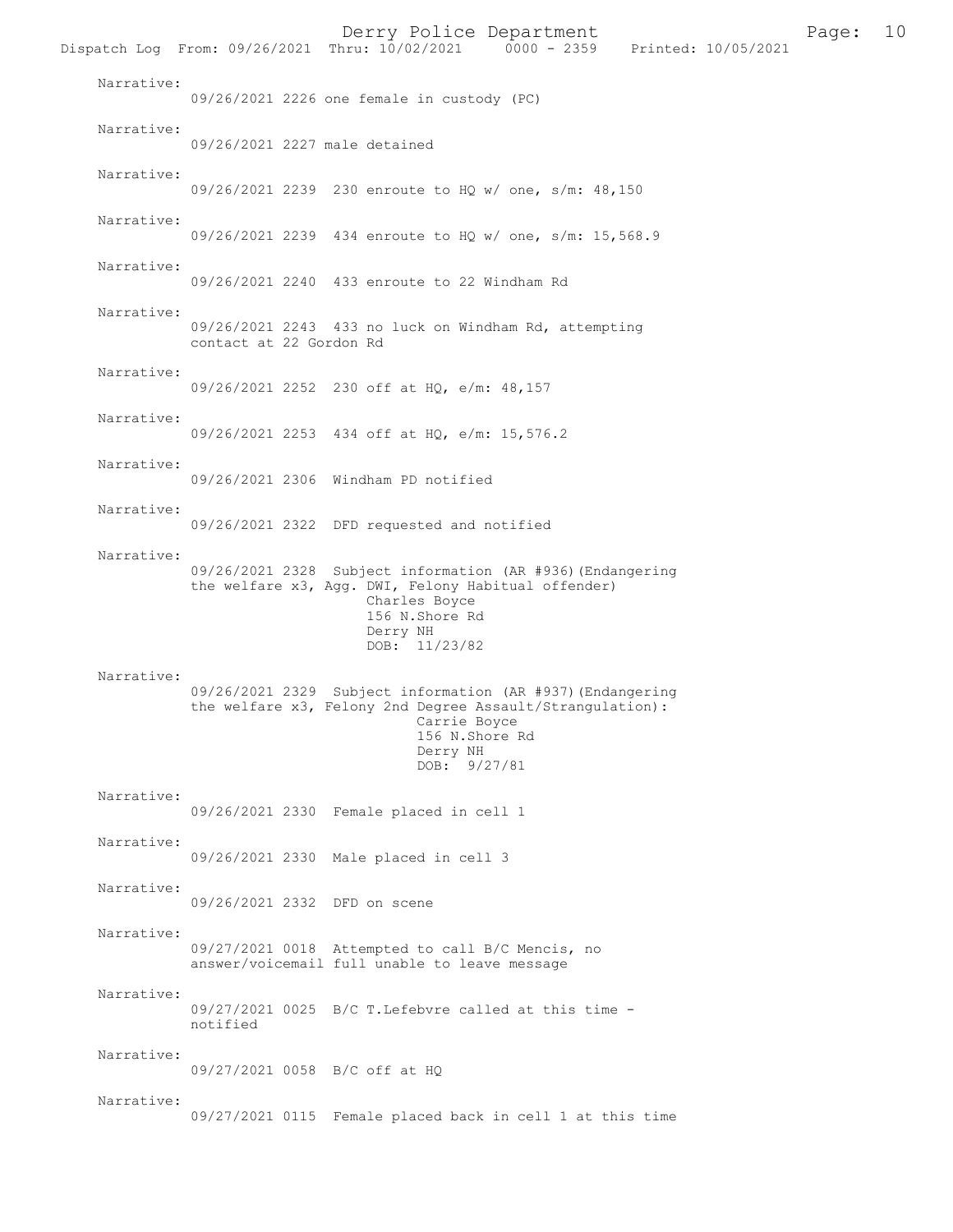Derry Police Department Fage: 11 Dispatch Log From: 09/26/2021 Thru: 10/02/2021 0000 - 2359 Printed: 10/05/2021 Narrative: 09/27/2021 0123 Both subject being held on preventative detention as per b/c T.Lefebvre Narrative: 09/27/2021 0129 Male placed in transport van at this time Narrative: 09/27/2021 0130 Female placed in transport van at this time Narrative: 09/27/2021 0139 109/707 transporting both subjects to Brentwood at this time, s/m: 13,878.8 Narrative: 09/27/2021 0209 109/707 off at Brentwood, e/m: 13,900.3 Narrative: 09/27/2021 0231 109/707 clear of Brentwood Narrative: 09/27/2021 0234 Children released to grandparents at this time Refer To Arrest: 21-936-AR Refer To P/C: 21-937-AR 21-17625 2203 Phone - SUSPICIOUS ACTIVITY No Action Required 2 Call Taker: Patrol Officer Robert Corwin Location/Address: [DY 2454] EILEEN AVE ID: Patrol Officer Jack Stafford Disp-22:04:05 Arvd-22:09:37 Clrd-22:20:52 Arrived By: Patrol Officer Kevin L Davies ID: Patrol Officer Michael Carnazzo Disp-22:04:14 Arvd-22:09:39 Clrd-22:20:54<br>Arrived By: Patrol Officer Kevin L Davies Patrol Officer Kevin L Davies 21-17626 2225 Phone - SUSPICIOUS ACTIVITY Services Rendered 2 Call Taker: Patrol Officer Kevin L Davies Location/Address: LARAWAY CT ID: Patrol Officer Joshua Martin Disp-22:58:35 Arvd-23:06:33 Clrd-23:09:00 Dispatched By: Dispatcher Christine D Carlson Arrived By: Dispatcher Christine D Carlson Cleared By: Dispatcher Christine D Carlson Narrative: 09/26/2021 2309 No issues found

#### For Date: 09/27/2021 - Monday

21-17627 0050 Phone - SUSPICIOUS ACTIVITY Report Taken 2 Call Taker: Sergeant James M Belanger Location/Address: SKYLARK DR ID: Sergeant James M Belanger<br>Disp-00:52:20 Disp-00:52:20 Arvd-00:52:24 Clrd-00:52:49 Narrative: 09/27/2021 0051 Report over the phone about a Derry resident using CB radio to threaten people.

Refer To Incident: 21-1707-OF

| 21-17628<br>0200  | Phone - WELFARE CHECK           | Services Rendered 2         |
|-------------------|---------------------------------|-----------------------------|
| Call Taker:       | Dispatcher Christine D Carlson  |                             |
| Location/Address: | FOREST RIDGE RD                 |                             |
| ID:               | Patrol Officer Brendan S Holden |                             |
|                   | Disp-02:08:20                   | Arvd-02:25:51 Clrd-02:32:30 |
| ID:               | Patrol Officer Michael Carnazzo |                             |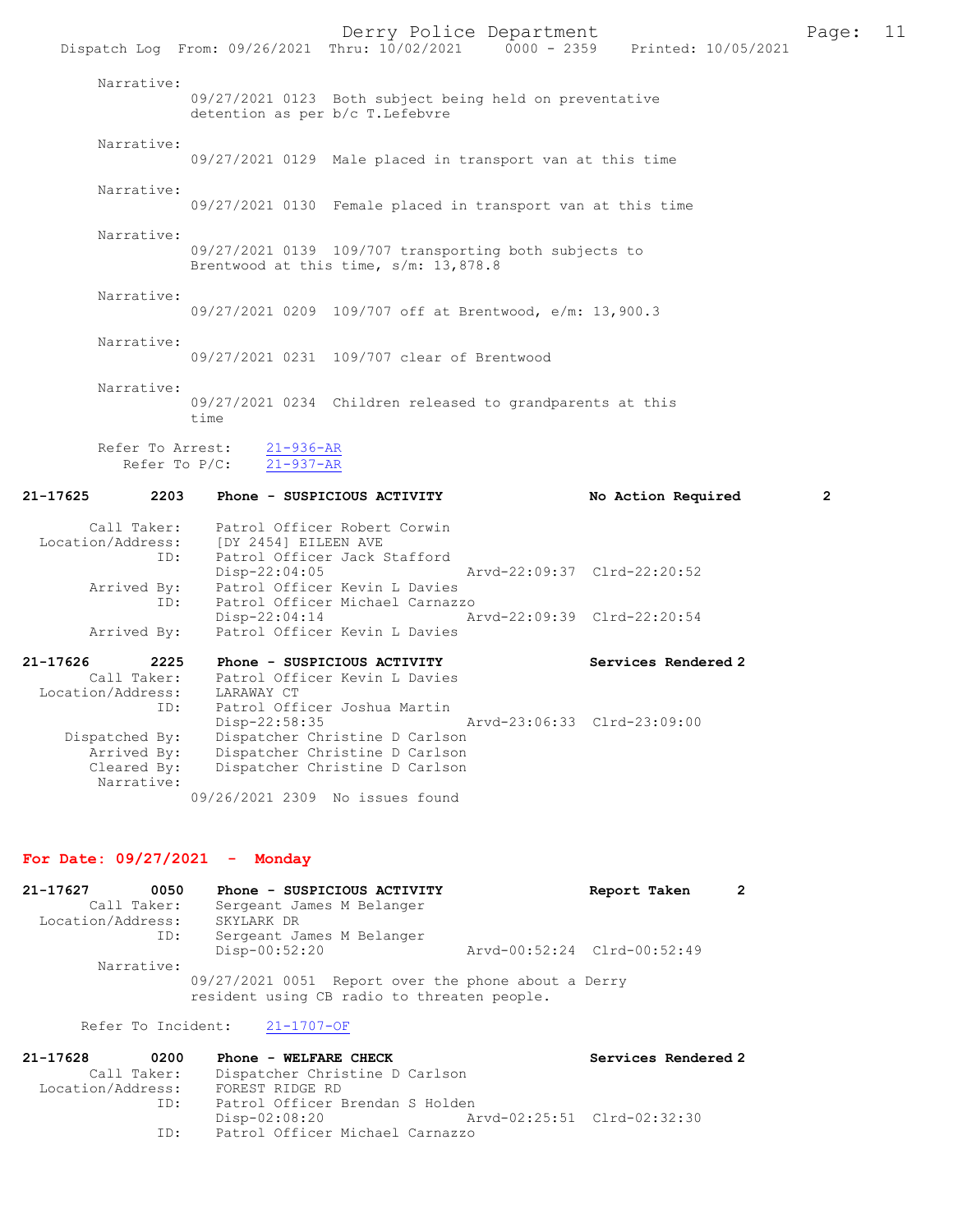Derry Police Department Fage: 12 Dispatch Log From: 09/26/2021 Thru: 10/02/2021 0000 - 2359 Printed: 10/05/2021 Disp-02:15:22 Arvd-02:23:31 Clrd-02:25:54 Disp-02:15:22<br>ID: Sergeant Patrick H Dawson<br>Disp-02:15:25 Disp-02:15:25 Arvd-02:25:50 Clrd-02:32:29 Narrative: 09/27/2021 0232 No issues found Refer To Field Int: 21-3389-FI 21-17629 0745 Initiated - Parking Enforcement Vehicle checked 1 Call Taker: Dispatcher Jonathon S Pickering Location/Address: CHESTER RD + SILVESTRI CIR ID: Patrol Officer James M McClafferty Arvd-07:45:00 Clrd-07:50:10 21-17630 0745 Initiated - ABANDONED MV Report Taken 3 Call Taker: Dispatcher Jonathon S Pickering Location/Address: ABBOTT CT ID: Patrol Officer Nicholas M Granville Arvd-07:45:00 Clrd-08:56:21 Narrative: 09/27/2021 0809 off with VT KAC326 and NH T52987 Narrative: 09/27/2021 0810 2000 Jeep Grand Cherokee color green and a utility trailer - plates don't match Narrative: 09/27/2021 0816 next on the list, LBP Towing notified Narrative: 09/27/2021 0830 LBP Towing on scene Narrative: 09/27/2021 0856 vehicles towed Refer To Incident: 21-1708-OF 21-17631 0906 Initiated - Community Relations Services Rendered 2 Call Taker: Dispatcher Jonathon S Pickering Location/Address: [DY 1278] EASTGATE RD ID: Patrol Officer James M McClafferty Arvd-09:06:00 Clrd-09:24:16 21-17632 0943 Phone - Search Warrant 2011-17632 0943 2 Call Taker: Dispatcher Jonathon S Pickering Location/Address: PARKLAND DR ID: Patrol Officer Nicholas M Granville Disp-09:43:49 Arvd-09:43:57 Clrd-09:59:06 ID: Sergeant Jeffrey M Dawe Disp-09:43:55 Arvd-09:43:56 Clrd-09:59:08 21-17633 0959 Initiated - PROPERTY CHECK Services Rendered 2 Call Taker: Dispatcher Jonathon S Pickering Location/Address: [DY 3681] HAMPSTEAD RD ID: Patrol Officer James M McClafferty Arvd-09:59:00 Clrd-10:13:39 21-17635 1029 Walk-In - NEIGHBORHOOD DISPUTE Matter Mediated 2 1 Call Taker: Dispatcher Jonathon S Pickering Location/Address: LARAWAY CT ID: Patrol Officer Charles L Doherty Disp-10:31:57 Arvd-10:36:47 Clrd-10:50:01 ID: Patrol Officer Charles L Doherty Arvd-10:52:00 Clrd-10:56:28 21-17634 1030 Initiated - Parking Enforcement Summons Issued 1 Call Taker: Dispatcher Jonathon S Pickering Location/Address: CHESTER RD + SILVESTRI CIR ID: Patrol Officer James M McClafferty Arvd-10:30:00 Clrd-10:39:48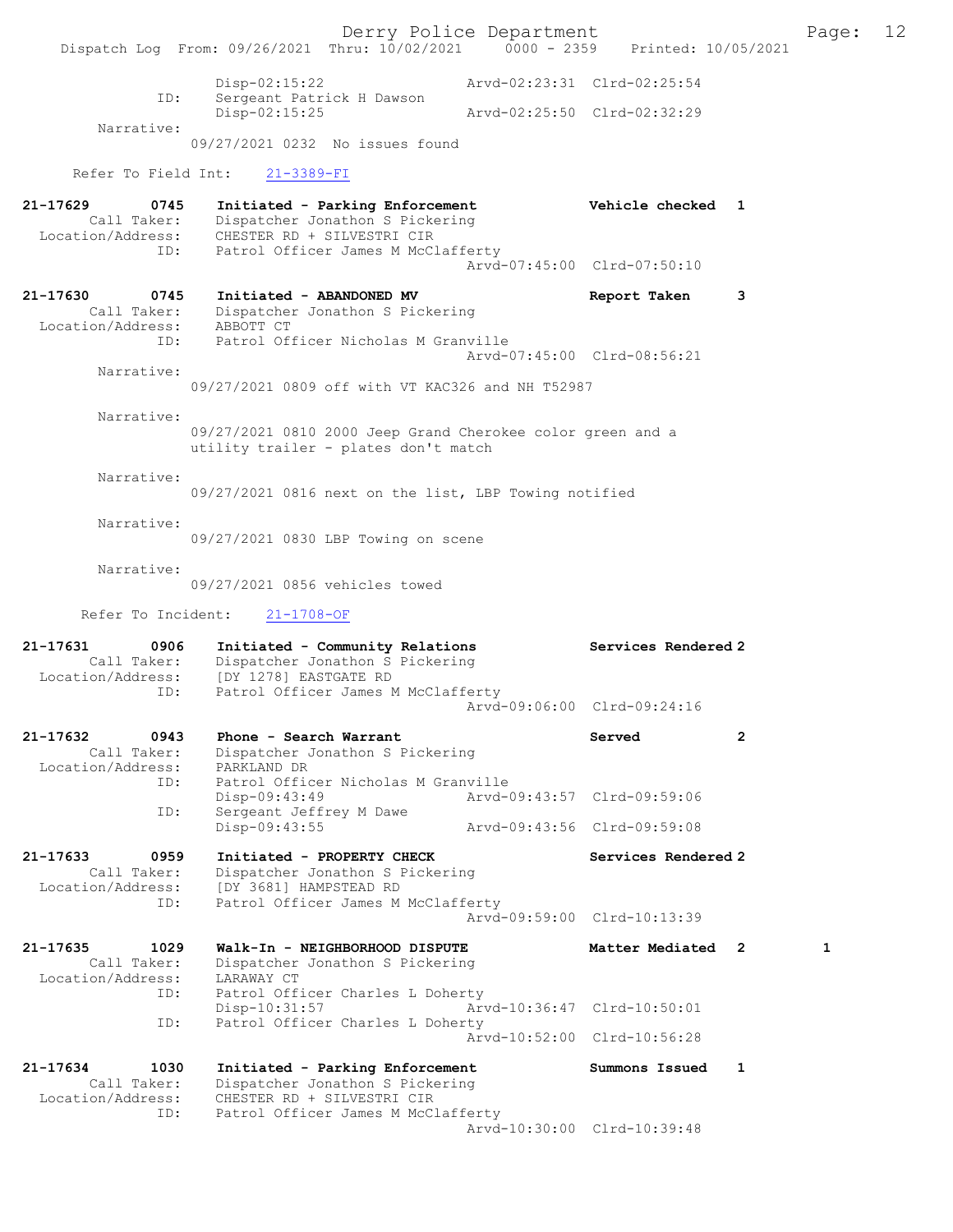| 21-17636<br>1045<br>Call Taker:<br>Location/Address:<br>ID:               | Phone - ASSIST CITIZEN<br>Dispatcher Jonathon S Pickering<br>[DY 3477] S RANGE RD<br>Patrol Officer Nicholas M Granville | Matter Mediated 3           |                |
|---------------------------------------------------------------------------|--------------------------------------------------------------------------------------------------------------------------|-----------------------------|----------------|
|                                                                           | $Disp-10:46:02$                                                                                                          | Arvd-10:51:53 Clrd-11:16:24 |                |
| 21-17637<br>1113<br>Call Taker:<br>Location/Address:<br>ID:               | Initiated - MV STOP<br>Dispatcher Jonathon S Pickering<br>BYPASS 28<br>Patrol Officer James M McClafferty                | Warning Issued              | 3              |
| Refer To Citation:                                                        | $21 - 4232 - CN$                                                                                                         | Arvd-11:13:00 Clrd-11:16:40 |                |
| 21-17638<br>1115<br>Call Taker:<br>Location/Address: BLACKBERRY RD<br>ID: | Walk-In - LARCENY /FORGERY/ FRAUD<br>Patrol Officer Timothy J Underhill<br>Patrol Officer Timothy J Underhill            | Report Taken                | $\mathbf{2}$   |
| Refer To Incident:                                                        | $Disp-11:17:13$<br>21-1709-OF                                                                                            | Arvd-11:17:15 Clrd-11:17:25 |                |
| 21-17639<br>1121                                                          | Phone - SUSPICIOUS ACTIVITY                                                                                              | No Action Required          | $\overline{2}$ |
| Call Taker:<br>Location/Address:<br>ID:<br>Narrative:                     | Dispatcher Jonathon S Pickering<br>[DY 1709] WARNER HILL RD<br>Patrol Officer James M McClafferty<br>$Disp-11:23:06$     | Aryd-11:36:18 Clrd-11:41:15 |                |
|                                                                           | man refusing to leave                                                                                                    |                             |                |
| Narrative:                                                                | 09/27/2021 1136 off with NH #706679                                                                                      |                             |                |
|                                                                           |                                                                                                                          |                             |                |
| 21-17640<br>1129<br>Call Taker:<br>Location/Address:                      | Phone - VIN CHECK<br>Dispatcher Jonathon S Pickering<br>SHARON AVE                                                       | Services Rendered 3         |                |
| ID:                                                                       | Patrol Officer Charles L Doherty<br>$Disp-11:40:07$                                                                      | $Clrd-11:42:11$             |                |
| ID:                                                                       | Patrol Officer James M McClafferty<br>$Disp-11:42:09$                                                                    | Arvd-11:47:16 Clrd-11:55:10 |                |
| ID:<br>Refer To Field Int:                                                | Patrol Officer Nicholas M Granville<br>Disp-11:42:14                                                                     | $Clrd-11:42:16$             |                |
| 21-17641<br>1150<br>Call Taker:<br>Location/Address:                      | $21 - 3385 - FI$<br>Initiated - FOLLOW-UP<br>Dispatcher Jonathon S Pickering<br>[DY 2] MUNICIPAL DR                      | Cleared                     | $\overline{2}$ |
| ID:                                                                       | Patrol Officer Charles L Doherty                                                                                         | Arvd-11:50:00 Clrd-12:32:33 |                |
| 21-17642<br>1226<br>Call Taker:<br>Location/Address:<br>ID:               | Initiated - MEDICAL EMERGENCY<br>Dispatcher Jonathon S Pickering<br>[DY 250] PINKERTON ST                                | <b>RELEASED</b>             | 1              |
| ID:                                                                       | Patrol Officer Brian J Landry<br>Patrol Officer Brian J Landry                                                           | Arvd-12:26:00 Clrd-12:33:09 |                |
| Refer To Field Int:                                                       | Disp-12:33:56<br>$21 - 3381 - FI$                                                                                        | Arvd-12:33:59 Clrd-12:50:57 |                |
| $21 - 17643$<br>1231<br>Call Taker:<br>Location/Address:                  | 911 - MV ACCIDENT<br>Dispatcher Jonathon S Pickering<br>N MAIN ST                                                        | Report Taken                | 1              |
| ID:<br>Refer To Citation:<br>Narrative:                                   | Patrol Officer Charles L Doherty<br>$Disp-12:32:50$<br>$21 - 4283 - CN$                                                  | Arvd-12:50:21 Clrd-12:59:23 |                |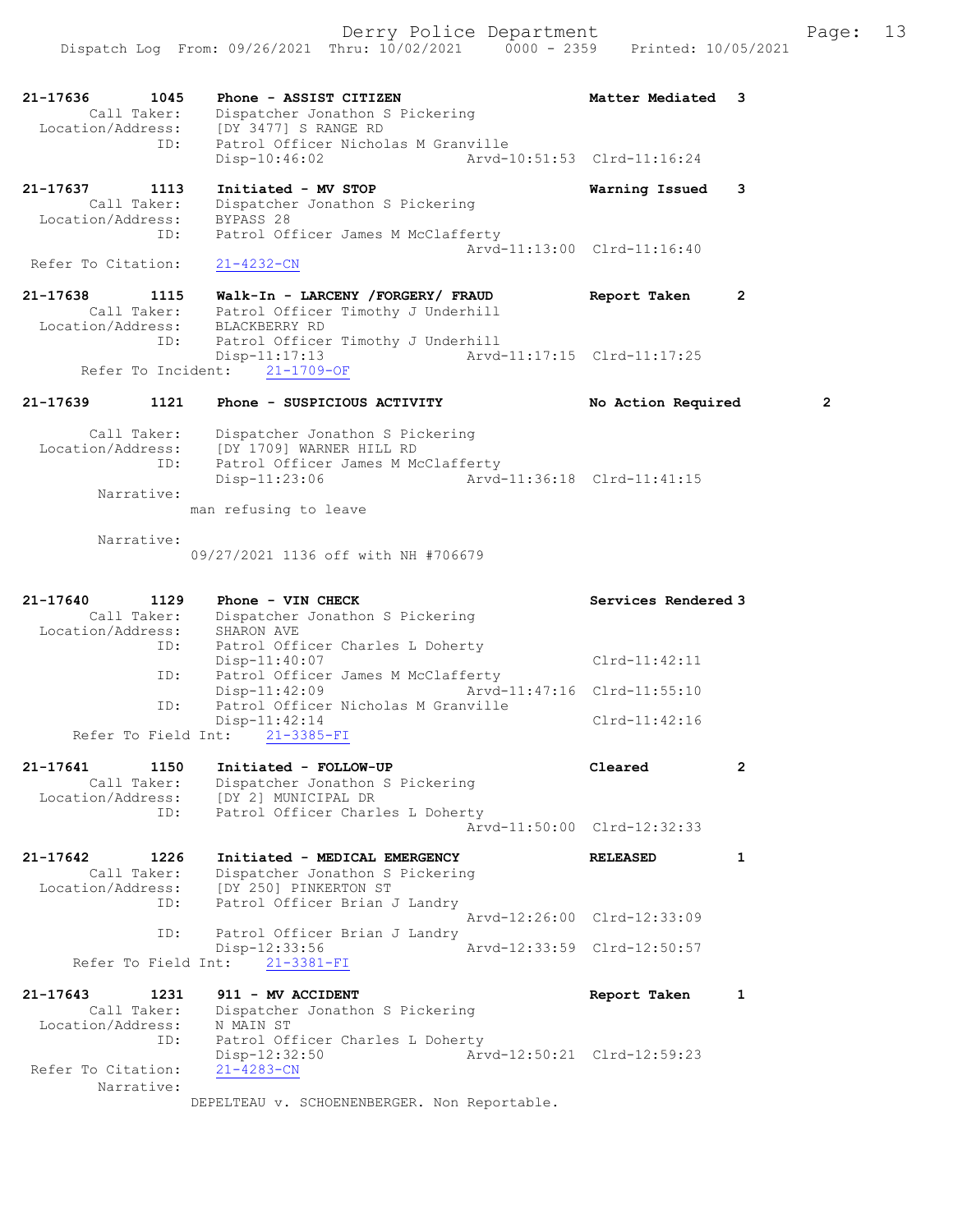Narrative:

09/27/2021 1412 DEPELTEAU v. SCHOENENBERGER nr

Refer To Accident: 21-463-AC

| $21 - 17644$<br>1235<br>Call Taker:<br>Location/Address:        | Initiated - FOLLOW-UP<br>Dispatcher Jonathon S Pickering<br><b>BIRCH ST</b>                                                   | Cleared                                                    | $\mathbf{2}$ |
|-----------------------------------------------------------------|-------------------------------------------------------------------------------------------------------------------------------|------------------------------------------------------------|--------------|
| ID:                                                             | Patrol Officer Nicholas M Granville                                                                                           | Arvd-12:35:00 Clrd-13:43:11                                |              |
| 21-17645<br>1310<br>Call Taker:<br>Location/Address:<br>ID:     | Initiated - MV STOP<br>Dispatcher Jonathon S Pickering<br>MANCHESTER RD<br>Sergeant Jeffrey M Dawe                            | Warning Issued                                             | 3            |
| Cleared By:<br>ID:                                              | Sergeant Jared Knox<br>Patrol Officer Charles L Doherty                                                                       | Arvd-13:10:00 Clrd-13:19:41                                |              |
| Cleared By:                                                     | Disp-13:10:22<br>Sergeant Jared Knox                                                                                          | Arvd-13:10:24 Clrd-13:20:11                                |              |
| $21 - 17646$<br>1321<br>Call Taker:<br>Location/Address:<br>ID: | Phone - WELFARE CHECK<br>Dispatcher Jonathon S Pickering<br>[DY 1516] ROCKINGHAM RD<br>Patrol Officer Joshua Martin           | Services Rendered 2                                        |              |
| ID:                                                             | Disp-13:22:57<br>Sergeant Jeffrey M Dawe                                                                                      | Arvd-13:26:24 Clrd-13:45:26                                |              |
| Narrative:                                                      | Disp-13:31:18<br>MALE UNSURE WHERE HE LIVES                                                                                   | Arvd-13:31:21 Clrd-13:38:07                                |              |
| Narrative:                                                      | 09/27/2021 1330 OFF W/ELDERLY MALE                                                                                            |                                                            |              |
| Narrative:                                                      | 09/27/2021 1337 transporting male to 1 Silvestri s/m 48186.1                                                                  |                                                            |              |
| Narrative:                                                      | 09/27/2021 1343 off at residence e/m 48188.3                                                                                  |                                                            |              |
| Refer To Field Int:                                             | $21 - 3382 - FI$                                                                                                              |                                                            |              |
| $21 - 17647$<br>1411<br>Call Taker:<br>Location/Address:<br>ID: | Walk-In - SEXUAL OFFENDER REGISTRATION<br>Dispatcher Jonathon S Pickering<br>[DY 2] MUNICIPAL DR<br>Detective Victoria M Kidd | Cleared                                                    | $\mathbf{1}$ |
| Refer To Field Int:                                             | Disp-14:12:12<br>$21 - 3398 - FI$                                                                                             | Arvd-14:12:14 Clrd-14:12:19                                |              |
| $21 - 17648$<br>1501<br>Call Taker:<br>Location/Address:        | Phone - MV ACCIDENT<br>Dispatcher Christina L Power<br>PEABODY RD ANX                                                         | Report Taken                                               | $\mathbf{1}$ |
| ID:<br>ID:                                                      | Patrol Officer Joshua Martin<br>Disp-15:01:37<br>Patrol Officer Andrew R Kennedy<br>Disp-15:13:06                             | Arvd-15:04:28 Clrd-17:02:16<br>Arvd-15:16:57 Clrd-16:43:21 |              |
| ID:                                                             | Patrol Officer Nathan S Lavoie<br>Sergeant Jeffrey M Dawe<br>Disp-15:22:12                                                    | Aryd-15:24:49 Clrd-16:38:49                                |              |
| Narrative:                                                      | 09/27/2021 1526 Birch St collison                                                                                             |                                                            |              |
| Narrative:                                                      | 09/27/2021 1545 wrecker on scene                                                                                              |                                                            |              |
| Narrative:                                                      | Solomon vs roadside, full report                                                                                              |                                                            |              |
| Refer To Accident:                                              | $21 - 464 - AC$                                                                                                               |                                                            |              |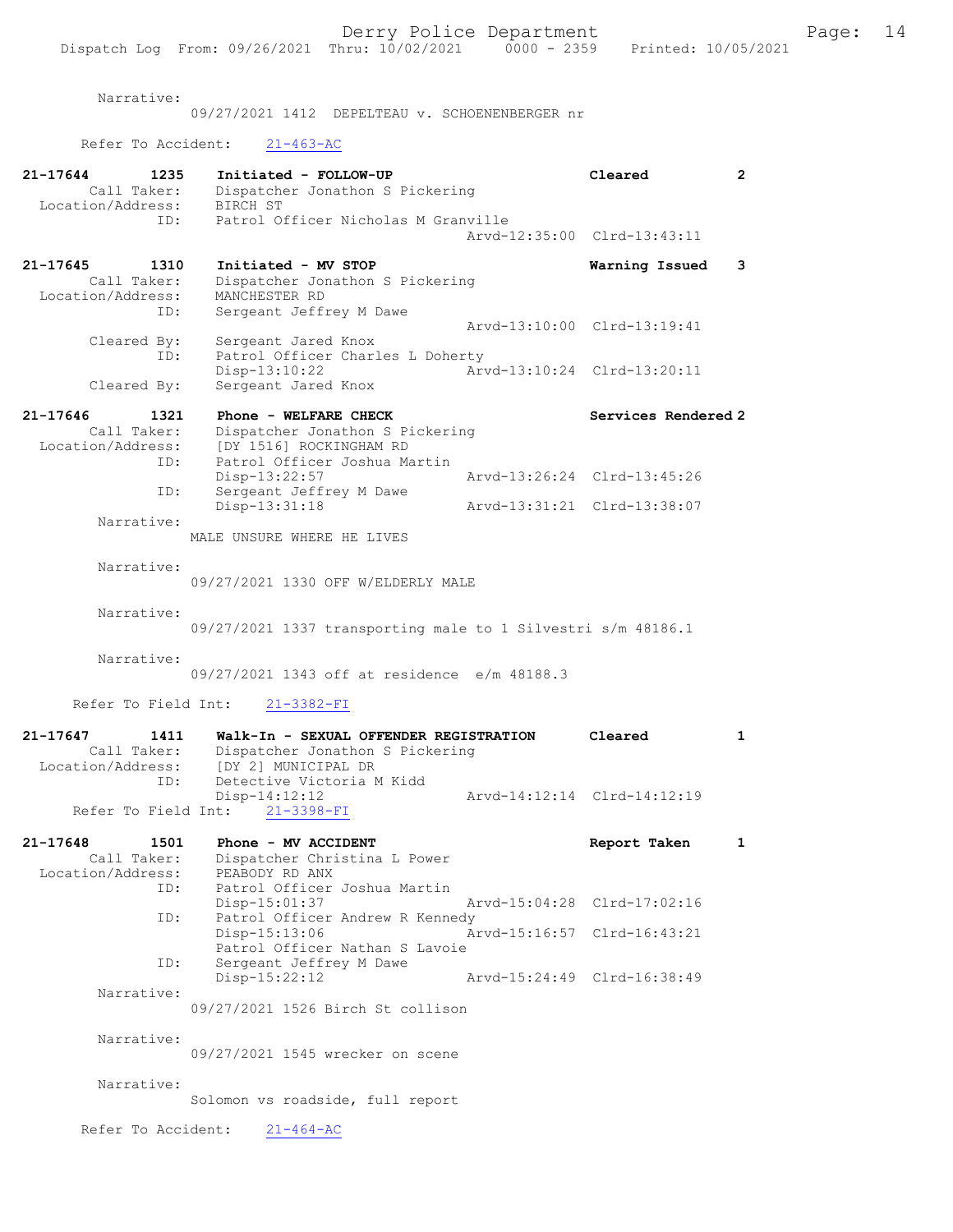| 21-17649<br>1501                 | Phone - ALARM, BURGLAR                                           | <b>False Alarm</b><br>$\mathbf{1}$ |  |
|----------------------------------|------------------------------------------------------------------|------------------------------------|--|
| Call Taker:<br>Location/Address: | Dispatcher Christina L Power<br>FENWAY ST                        |                                    |  |
| ID:                              | Patrol Officer Michael Carnazzo<br>Disp-15:04:32                 | Arvd-15:11:30 Clrd-15:16:30        |  |
| ID:                              | Patrol Officer Blake A Martineau<br>Disp-15:06:02                | Arvd-15:11:28 Clrd-15:16:32        |  |
| Narrative:                       |                                                                  |                                    |  |
|                                  | checked and secure.                                              |                                    |  |
| Refer To Field Int:              | $21 - 3397 - FI$                                                 |                                    |  |
| 21-17650<br>1549                 | Phone - WELFARE CHECK                                            | Services Rendered 2                |  |
| Call Taker:<br>Location/Address: | Lieutenant Shawn P O'Donaghue<br>LARAWAY CT                      |                                    |  |
| ID:                              | Patrol Officer Michael Carnazzo<br>Disp-15:50:51                 | Arvd-16:00:08 Clrd-16:13:55        |  |
| Arrived By:                      | Dispatcher Christina L Power                                     |                                    |  |
| ID:                              | Patrol Officer Blake A Martineau<br>Disp-15:50:55                | Arvd-16:02:04 Clrd-16:13:52        |  |
| Arrived By:                      | Dispatcher Christina L Power                                     |                                    |  |
| Refer To Field Int:              | $21 - 3410 - FI$                                                 |                                    |  |
| 21-17651<br>1619<br>Call Taker:  | Phone - PROPERTY CHECK                                           | Services Rendered 2                |  |
| Location/Address:                | Dispatcher Christina L Power<br>ROLLINS ST                       |                                    |  |
| ID:                              | Patrol Officer Michael Carnazzo<br>Disp-16:23:56                 | Arvd-16:23:57 Clrd-16:38:33        |  |
|                                  |                                                                  |                                    |  |
| 21-17652<br>1638<br>Call Taker:  | Initiated - DOMESTIC DISTURBANCE<br>Dispatcher Christina L Power | Verbal in Nature 1                 |  |
| Location/Address:                | ROCKINGHAM RD                                                    |                                    |  |
| ID:                              | Patrol Officer Blake A Martineau                                 | Arvd-16:38:00 Clrd-17:14:35        |  |
| ID:                              | Patrol Officer Michael Carnazzo<br>Disp-16:38:42                 | Arvd-16:52:21 Clrd-17:14:37        |  |
| ID:                              | Sergeant Jeffrey M Dawe                                          |                                    |  |
|                                  | Disp-16:38:55<br>Refer To Field Int: 21-3383-FI                  | Arvd-17:13:55 Clrd-17:14:20        |  |
| 21-17653<br>1641                 | Phone - VANDALISM                                                | <b>ADVICE GIVEN</b><br>3           |  |
| Call Taker:                      | Dispatcher Christina L Power                                     |                                    |  |
| Location/Address:<br>ID:         | DAMREN RD<br>Patrol Officer Andrew R Kennedy                     |                                    |  |
|                                  | Disp-16:43:23<br>Patrol Officer Nathan S Lavoie                  | Arvd-17:02:13 Clrd-17:26:54        |  |
| Narrative:                       |                                                                  |                                    |  |
|                                  | determined to be a civil issue                                   |                                    |  |
|                                  | Refer To Field Int: 21-3416-FI                                   |                                    |  |
| 21-17654<br>1749                 | Walk-In - EMERGENCY RESTRAINING ORDER                            | Report Taken<br>$\mathbf{2}$       |  |
| Call Taker:<br>Location/Address: | Patrol Officer Kevin L Davies<br>DY 2] MUNICIPAL DR              |                                    |  |
| ID:                              | Patrol Officer Kevin L Davies<br>$Disp-17:49:22$                 | Arvd-17:49:24 Clrd-18:56:49        |  |
| Cleared By:                      | Dispatcher Christina L Power                                     |                                    |  |
| Narrative:                       | 09/27/2021 1828 ERO was granted                                  |                                    |  |
| Refer To Incident:               | 21-1711-OF                                                       |                                    |  |
|                                  |                                                                  |                                    |  |
| 21-17655<br>1810<br>Call Taker:  | Phone - TRAFFIC CONTROL<br>Dispatcher Christina L Power          | Services Rendered 3                |  |
| Location/Address:                | KILREA RD + RT 28                                                |                                    |  |
| ID:                              | Patrol Officer Blake A Martineau<br>Disp-18:11:38                | Arvd-18:15:51 Clrd-18:31:55        |  |
| Narrative:                       | checked and no issues                                            |                                    |  |
|                                  |                                                                  |                                    |  |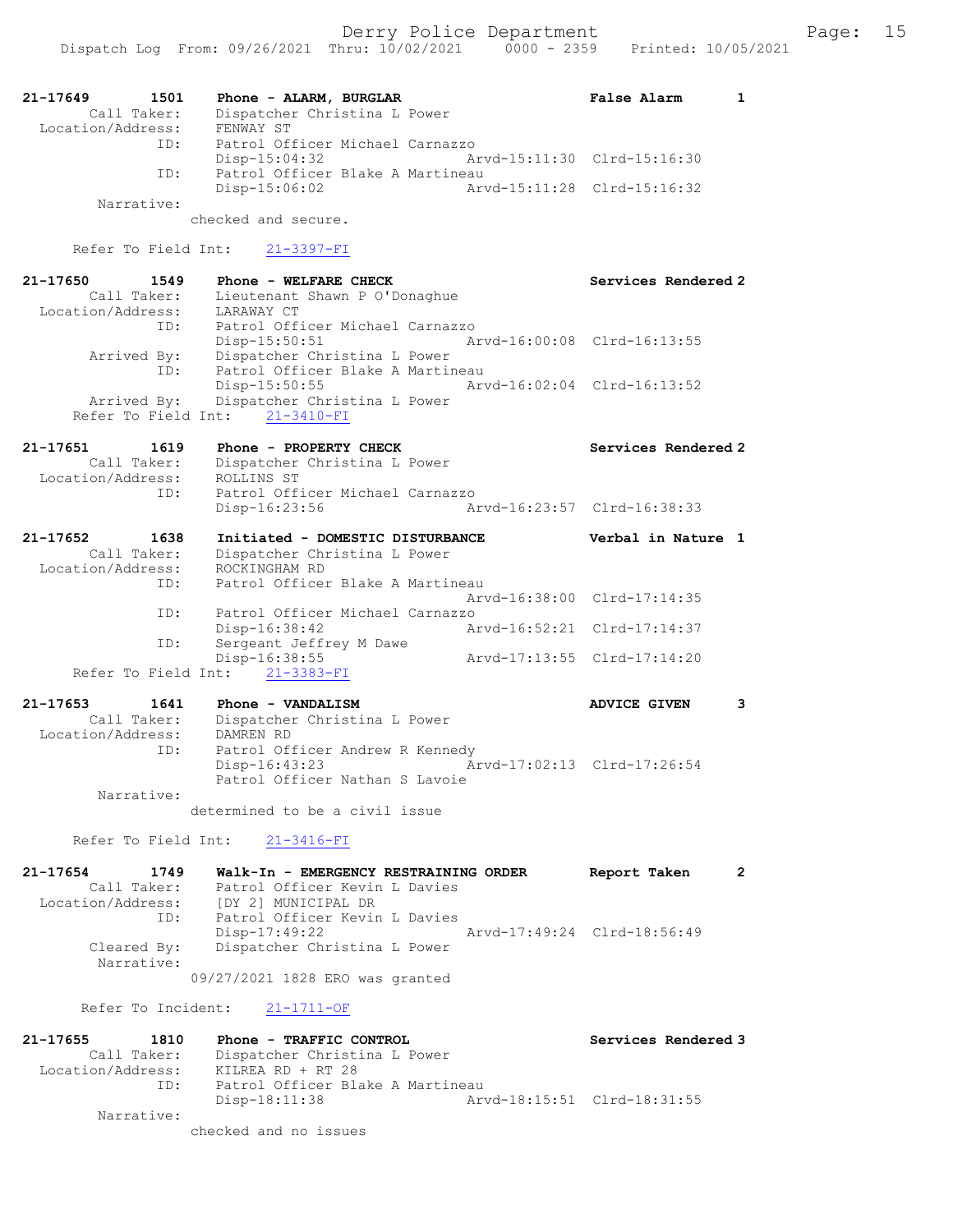| 21-17656<br>1823<br>Call Taker:<br>Location/Address:        | Initiated - FOLLOW-UP<br>Dispatcher Christina L Power<br>PEABODY RD                                                | Cleared                                            | $\overline{2}$ |
|-------------------------------------------------------------|--------------------------------------------------------------------------------------------------------------------|----------------------------------------------------|----------------|
| ID:                                                         | Patrol Officer Andrew R Kennedy<br>Patrol Officer Nathan S Lavoie                                                  | Aryd-18:23:00 Clrd-18:31:48                        |                |
| 21-17657<br>1831<br>Call Taker:<br>Location/Address:<br>ID: | Initiated - DEPARTMENT INFO<br>Dispatcher Christina L Power<br>BIRCH ST<br>Patrol Officer Robert Corwin            | Report Taken                                       | 3              |
| Refer To Incident:                                          | 21-1710-OF                                                                                                         | Arvd-18:31:00 Clrd-18:40:49                        |                |
| 21-17658<br>1840<br>Call Taker:<br>Location/Address:<br>ID: | Initiated - FOLLOW-UP<br>Dispatcher Christina L Power<br>[DY 92] SUNSET AVE<br>Patrol Officer Andrew R Kennedy     | Cleared                                            | $\overline{2}$ |
|                                                             | Patrol Officer Nathan S Lavoie                                                                                     | Arvd-18:40:00 Clrd-19:02:12                        |                |
| 21-17659<br>1846<br>Call Taker:<br>Location/Address:        | Initiated - MV STOP<br>Dispatcher Christina L Power<br>HIGHLAND AVE                                                | Warning Issued                                     | 3              |
| ID:<br>ID:                                                  | Patrol Officer Michael Carnazzo<br>Patrol Officer Joshua Martin                                                    | Arvd-18:46:00 Clrd-18:56:07                        |                |
| Refer To Citation:                                          | Disp-18:52:48<br>$21 - 4234 - CN$                                                                                  | Clrd-18:56:08                                      |                |
| 21-17660<br>1858<br>Call Taker:<br>Location/Address:        | Initiated - MV STOP<br>Dispatcher Christina L Power<br>WALL ST                                                     | Warning Issued                                     | 3              |
| ID:<br>Refer To Citation:                                   | Patrol Officer Blake A Martineau<br>$21 - 4235 - CN$                                                               | Arvd-18:58:00 Clrd-19:15:29                        |                |
| 21-17661<br>1914<br>Call Taker:<br>Location/Address:        | Phone - DOMESTIC DISTURBANCE<br>Dispatcher Christina L Power<br>DOLORES AVE                                        | Matter Mediated                                    | 1              |
| ID:                                                         | Patrol Officer Andrew R Kennedy<br>Disp-19:15:26<br>Patrol Officer Nathan S Lavoie                                 | Arvd-19:20:11 Clrd-20:31:43                        |                |
| ID:<br>ID:                                                  | Patrol Officer Robert Corwin<br>Disp-19:15:35<br>Sergeant Jeffrey M Dawe                                           | Arvd-19:24:42 Clrd-20:31:17                        |                |
|                                                             | Disp-19:21:45<br>Refer To Field Int: 21-3384-FI                                                                    | Arvd-19:21:47 Clrd-20:31:11                        |                |
| 21-17662<br>1918<br>Call Taker:<br>Location/Address:<br>ID: | Phone - SEX OFFENSES<br>Dispatcher Christina L Power<br>SPRING DR<br>Detective Peter A Houlis                      | Report Taken                                       | $\mathbf{1}$   |
| Narrative:                                                  | Disp-19:18:55<br>see det's report                                                                                  | Arvd-19:18:56 Clrd-19:19:04                        |                |
| Refer To Incident:<br>$21 - 17663$<br>1924                  | $21 - 1712 - OF$                                                                                                   |                                                    |                |
| Call Taker:<br>Location/Address:<br>ID:<br>Narrative:       | Phone - WELFARE CHECK<br>Dispatcher Christina L Power<br>ROBIN CT<br>Patrol Officer Joshua Martin<br>Disp-19:25:30 | Services Rendered 2<br>Arvd-19:30:20 Clrd-19:46:57 |                |
|                                                             | checked and no issues                                                                                              |                                                    |                |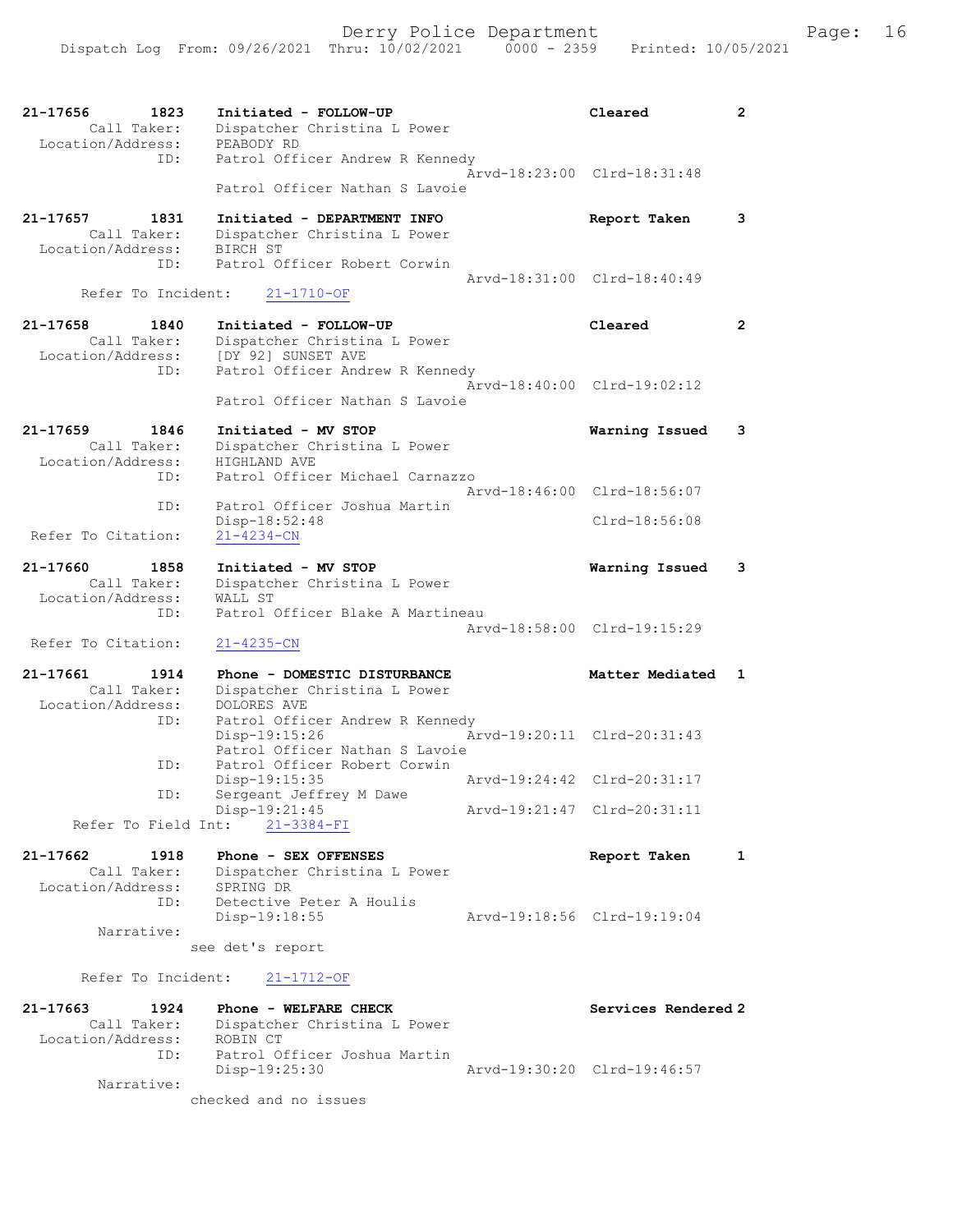| 21-17664<br>2023                 | Phone - SUSPICIOUS ACTIVITY                                            | Gone on Arrival             | 2 |
|----------------------------------|------------------------------------------------------------------------|-----------------------------|---|
| Call Taker:<br>Location/Address: | Patrol Officer Kevin L Davies<br>FLORENCE ST                           |                             |   |
| ID:                              | Patrol Officer Michael Carnazzo                                        |                             |   |
|                                  | Disp-20:27:56                                                          | Arvd-20:34:10 Clrd-20:41:09 |   |
| Arrived By:                      | Dispatcher Christina L Power                                           |                             |   |
| Cleared By:                      | Dispatcher Christina L Power                                           |                             |   |
| Narrative:                       |                                                                        |                             |   |
|                                  | 09/27/2021 2027 light blue subaru outback                              |                             |   |
|                                  |                                                                        |                             |   |
| 21-17665<br>2031                 | Phone - FOLLOW-UP                                                      | Cleared                     | 2 |
| Call Taker:                      | Dispatcher Christina L Power                                           |                             |   |
| Location/Address:<br>ID:         | SPRING DR<br>Patrol Officer Andrew R Kennedy                           |                             |   |
|                                  | Disp-20:47:26                                                          | Arvd-20:55:39 Clrd-20:56:18 |   |
|                                  | Patrol Officer Nathan S Lavoie                                         |                             |   |
| Arrived By:                      | Lieutenant Shawn P O'Donaghue                                          |                             |   |
| 21-17666<br>2043                 | Phone - MV ACCIDENT                                                    | Arrest(s) Made              | 1 |
| Call Taker:                      | Dispatcher Christina L Power                                           |                             |   |
| Location/Address:                | OLD MANCHESTER RD                                                      |                             |   |
| ID:                              | Patrol Officer Joshua Martin                                           |                             |   |
|                                  | Disp-20:44:31                                                          | Aryd-20:48:08 Clrd-22:05:03 |   |
| ID:                              | Patrol Officer Robert Corwin                                           |                             |   |
| Cleared By:                      | Disp-20:44:37<br>Dispatcher Jess W Arcand                              | Arvd-20:47:29 Clrd-23:22:02 |   |
| ID:                              | Sergeant Jeffrey M Dawe                                                |                             |   |
|                                  | Disp-20:45:00<br>Arvd-20:47:28                                         | $Clrd-22:05:12$             |   |
| ID:                              | Patrol Officer Andrew R Kennedy                                        |                             |   |
|                                  | Arvd-21:01:48<br>Disp-20:56:37                                         | $Clrd-21:41:49$             |   |
|                                  | Patrol Officer Nathan S Lavoie                                         |                             |   |
| ID:                              | Patrol Officer Michael Carnazzo<br>Disp-21:12:57<br>Arvd-21:13:12      | $Clrd-21:41:57$             |   |
| ID:                              | Sergeant Patrick H Dawson                                              |                             |   |
|                                  | $Disp-22:58:01$                                                        | Arvd-22:58:02 Clrd-23:22:04 |   |
| Dispatched By:                   | Dispatcher Jess W Arcand                                               |                             |   |
| Arrived By:                      | Dispatcher Jess W Arcand                                               |                             |   |
| Cleared By:                      | Dispatcher Jess W Arcand                                               |                             |   |
| Narrative:                       |                                                                        |                             |   |
|                                  | 09/27/2021 2104 next on the list requested, Spacetown auto<br>assigned |                             |   |
|                                  |                                                                        |                             |   |
| Narrative:                       |                                                                        |                             |   |
|                                  | 09/27/2021 2113 707 and 336, off at PMC                                |                             |   |
|                                  |                                                                        |                             |   |
| Narrative:                       |                                                                        |                             |   |
|                                  | 09/27/2021 2113 wrecker on scene                                       |                             |   |
| Narrative:                       |                                                                        |                             |   |
|                                  | 09/27/2021 2202 one in custody for DUI and open container              |                             |   |
|                                  |                                                                        |                             |   |
| Narrative:                       |                                                                        |                             |   |
|                                  | Potvin, Danielle                                                       |                             |   |
|                                  | 18 Joes Way                                                            |                             |   |
|                                  | Barrington, NH dob 060288                                              |                             |   |
|                                  |                                                                        |                             |   |
| Narrative:                       |                                                                        |                             |   |
|                                  | 09/27/2021 2321 RELEASED AT PMC ON A SUMMONS WITH COURT<br>1/20/22     |                             |   |
|                                  |                                                                        |                             |   |
| Refer To Accident:               | $21 - 465 - AC$                                                        |                             |   |
| Refer To Summons:                | $21 - 938 - AR$                                                        |                             |   |
| 21-17667<br>2053                 | Initiated - MV CHECK                                                   | SENT ON THEIR WAY 1         |   |
|                                  | Call Taker: Dispatcher Christina L Power                               |                             |   |
| Location/Address:                | BIRCH ST                                                               |                             |   |
| ID:                              | Patrol Officer Michael Carnazzo                                        |                             |   |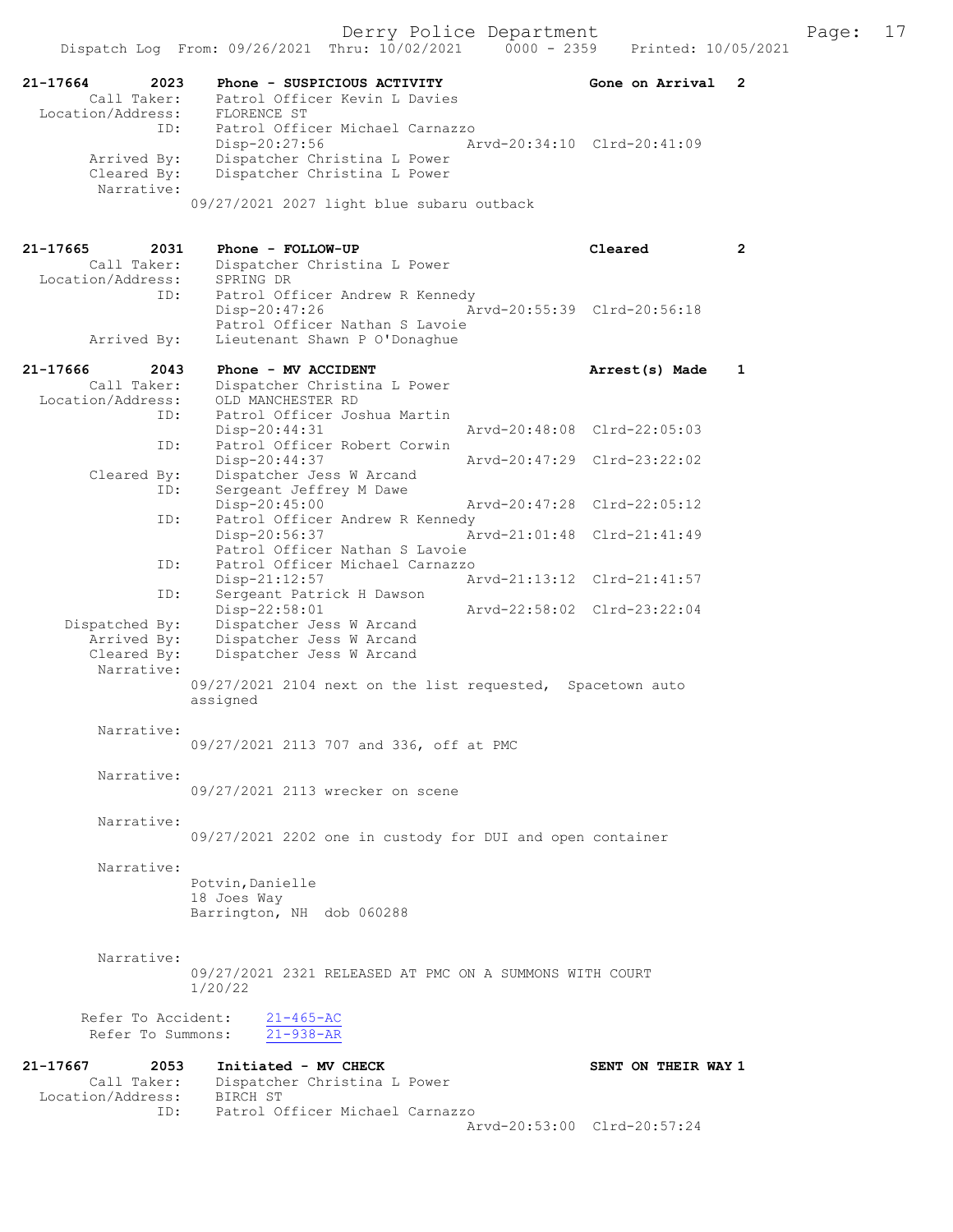21-17668 2119 Phone - FOLLOW-UP ADVICE GIVEN 2 Call Taker: Lieutenant Shawn P O'Donaghue Location/Address: FAIRWAY DR ID: Lieutenant Shawn P O'Donaghue Disp-21:23:05 Arvd-21:23:07 Clrd-21:23:10 Narrative: Juvenile concern Refer To Field Int: 21-3387-FI 21-17669 2200 Initiated - MV STOP Warning Issued 3 Call Taker: Dispatcher Christina L Power Location/Address: HIGH ST ID: Patrol Officer Michael Carnazzo Arvd-22:00:00 Clrd-22:05:14<br>21-4236-CN Refer To Citation: 21-17670 2234 Phone - NOISE COMPLAINT Could Not Locate 2 Call Taker: Dispatcher Christina L Power Location/Address: LINLEW DR ID: Patrol Officer Michael Carnazzo Disp-22:38:05 Arvd-22:42:12 Clrd-22:42:14 ID: Patrol Officer Joshua Martin<br>Disp-22:38:09 Disp-22:38:09 Arvd-22:38:10 Clrd-22:42:15 Narrative: cars reving their engines Narrative: all quiet upon checking 21-17671 2327 Initiated - PROPERTY CHECK Cleared 2 Call Taker: Dispatcher Jess W Arcand Location/Address: HUMPHREY RD ID: Patrol Officer Collin Kennedy Arvd-23:27:00 Clrd-23:30:35 Cleared By: Patrol Officer Collin Kennedy 21-17672 2331 Initiated - MV STOP Warning Issued 3 Call Taker: Dispatcher Jess W Arcand Location/Address: E DERRY RD ID: Patrol Officer Collin Kennedy Arvd-23:31:00 Clrd-23:36:58 Refer To Citation: 21-4237-CN 21-17673 2352 Initiated - MV STOP Warning Issued 3 Call Taker: Dispatcher Jess W Arcand Location/Address: PINKERTON ST ID: Patrol Officer Collin Kennedy Arvd-23:52:00 Clrd-23:58:44 Refer To Citation: 21-4238-CN For Date: 09/28/2021 - Tuesday 21-17674 0203 Initiated - MV CHECK SENT ON THEIR WAY 1 Call Taker: Dispatcher Jess W Arcand Location/Address: CRYSTAL AVE ID: Patrol Officer Collin Kennedy Arvd-02:03:00 Clrd-02:10:45

| 21-17675          | 0357        | Phone - NOISE COMPLAINT         |                             | Could Not Locate 2          |  |
|-------------------|-------------|---------------------------------|-----------------------------|-----------------------------|--|
|                   | Call Taker: | Dispatcher Jess W Arcand        |                             |                             |  |
| Location/Address: |             | FAIRWAY DR                      |                             |                             |  |
|                   | ID:         | Patrol Officer Ryan M Panaro    |                             |                             |  |
|                   |             | $Disp-04:06:46$                 | Arvd-04:13:36 Clrd-04:19:01 |                             |  |
|                   | ID:         | Patrol Officer Brendan S Holden |                             |                             |  |
|                   |             | $Disp-04:06:48$                 |                             | Arvd-04:13:34 Clrd-04:18:59 |  |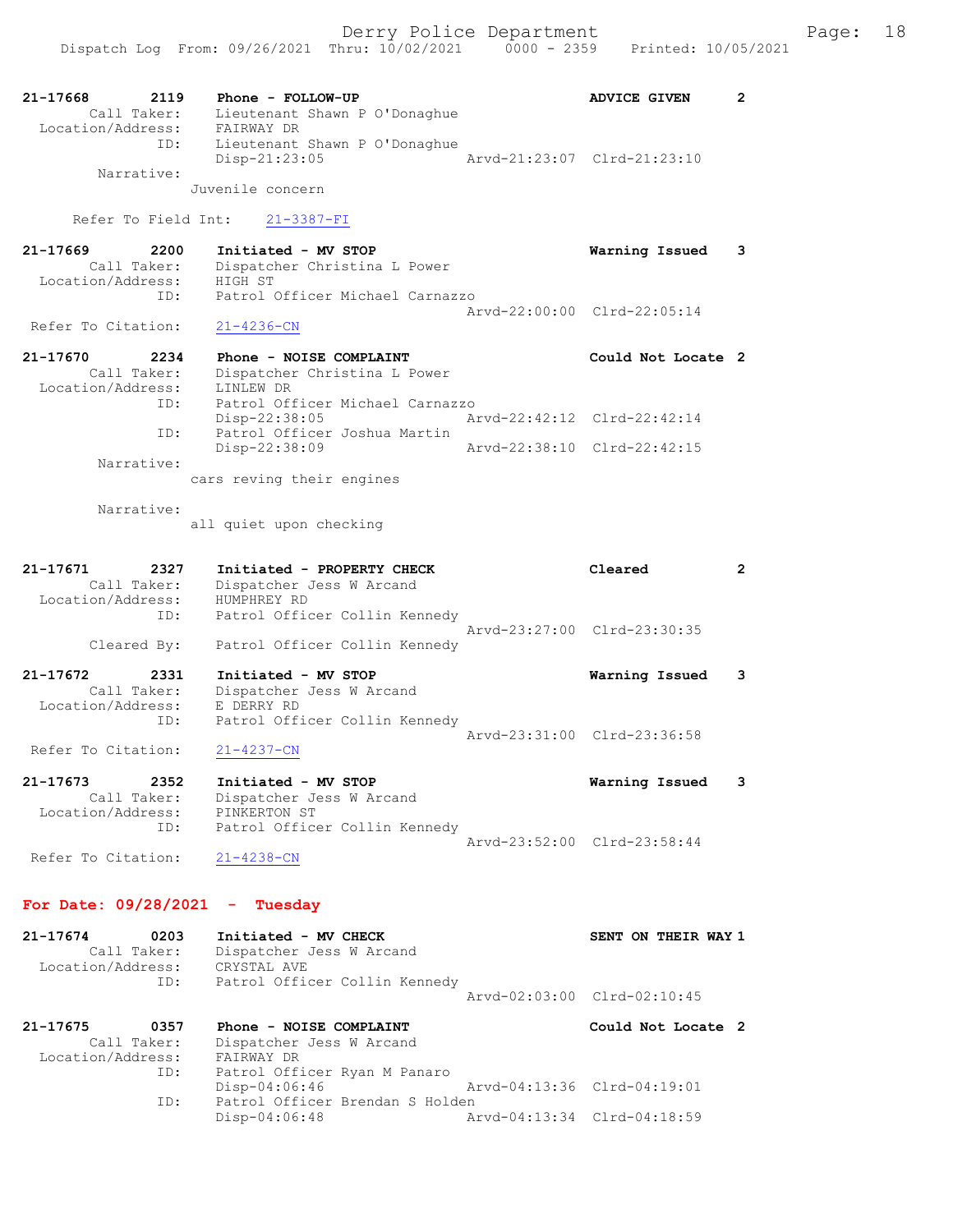Derry Police Department Fage: 19

| 21-17676                      | 0542                                              | Initiated - FOLLOW-UP                                                                                                                             | No Action Required          | $\overline{2}$ |
|-------------------------------|---------------------------------------------------|---------------------------------------------------------------------------------------------------------------------------------------------------|-----------------------------|----------------|
| Location/Address:             | Call Taker:                                       | Dispatcher Jess W Arcand<br>PARKLAND DR                                                                                                           |                             |                |
|                               | ID:                                               | Patrol Officer Collin Kennedy                                                                                                                     | Arvd-05:42:00 Clrd-06:57:24 |                |
|                               | Cleared By:                                       | Dispatcher Jonathon S Pickering                                                                                                                   |                             |                |
| 21-17677<br>Location/Address: | 0556<br>Call Taker:                               | Other - MV CHECK<br>Dispatcher Jess W Arcand<br>WYMAN ST                                                                                          | Services Rendered 1         |                |
|                               | ID:                                               | Patrol Officer Brendan S Holden<br>Disp-05:56:58                                                                                                  | Arvd-06:02:53 Clrd-06:03:57 |                |
| 21-17678<br>Location/Address: | 0725<br>Call Taker:<br>ID:                        | Phone - JUVENILE OFFENSES<br>Lieutenant Shawn P O'Donaghue<br>[DY 2702] PEMIGEWASSET CIR<br>Patrol Officer Ryan M Panaro                          | Verbal in Nature 2          |                |
|                               | Arrived By:<br>Cleared By:<br>ID:                 | $Disp-07:25:45$<br>Dispatcher Jonathon S Pickering<br>Dispatcher Jonathon S Pickering<br>Patrol Officer Timothy J Underhill                       | Arvd-07:33:47 Clrd-07:50:08 |                |
| Dispatched By:                | Arrived By:<br>Cleared By:<br>ID:                 | Disp-07:38:33<br>Dispatcher Jonathon S Pickering<br>Dispatcher Jonathon S Pickering<br>Dispatcher Jonathon S Pickering<br>Sergeant Jeffrey M Dawe | Arvd-07:38:39 Clrd-07:50:09 |                |
| Dispatched By:                | Arrived By:<br>Cleared By:<br>Refer To Field Int: | Disp-07:38:36<br>Dispatcher Jonathon S Pickering<br>Dispatcher Jonathon S Pickering<br>Dispatcher Jonathon S Pickering<br>21-3390-FI              | Aryd-07:38:37 Clrd-07:50:07 |                |
| 21-17679                      | 0738<br>Call Taker:                               | Phone - DEPARTMENT INFO<br>Dispatcher Jonathon S Pickering                                                                                        | Services Rendered 3         |                |
| Location/Address:             | ID:                                               | KILREA RD + RT 28<br>Patrol Officer Ryan M Panaro                                                                                                 |                             |                |
|                               | Narrative:                                        | Disp-07:50:23                                                                                                                                     | Arvd-07:57:27 Clrd-08:04:11 |                |
|                               |                                                   | 09/28/2021 0757 report of traffic light not allowing<br>vehicles to pass                                                                          |                             |                |
|                               | Narrative:                                        | 09/28/2021 0809 State TMC notified to reset the light                                                                                             |                             |                |
| 21-17680<br>Location/Address: | 0739<br>Call Taker:                               | Initiated - Parking Enforcement<br>Dispatcher Jonathon S Pickering<br>HOODKROFT DR                                                                | Vehicle checked 1           |                |
|                               | ID:                                               | Patrol Officer James M McClafferty                                                                                                                | Arvd-07:39:00 Clrd-07:52:10 |                |
| 21-17681<br>Location/Address: | 0752<br>Call Taker:                               | Phone - Parking Enforcement<br>Dispatcher Jonathon S Pickering<br>N MAIN ST                                                                       | Vehicle checked             | 1              |
|                               | ID:                                               | Patrol Officer James M McClafferty<br>$Disp-07:52:54$                                                                                             | Arvd-07:57:25 Clrd-07:58:49 |                |
| 21-17682<br>Location/Address: | 0758<br>Call Taker:                               | Initiated - Parking Enforcement<br>Dispatcher Jonathon S Pickering<br>CRESCENT ST                                                                 | Vehicle checked 1           |                |
|                               | ID:                                               | Patrol Officer James M McClafferty                                                                                                                | Arvd-07:58:00 Clrd-08:02:39 |                |
| 21-17683<br>Location/Address: | 0802<br>Call Taker:<br>ID:                        | Initiated - Parking Enforcement<br>Dispatcher Jonathon S Pickering<br>PEABODY RD<br>Patrol Officer James M McClafferty                            | <b>Vehicle Moved</b>        | 1              |
|                               |                                                   |                                                                                                                                                   | Arvd-08:02:00 Clrd-08:05:07 |                |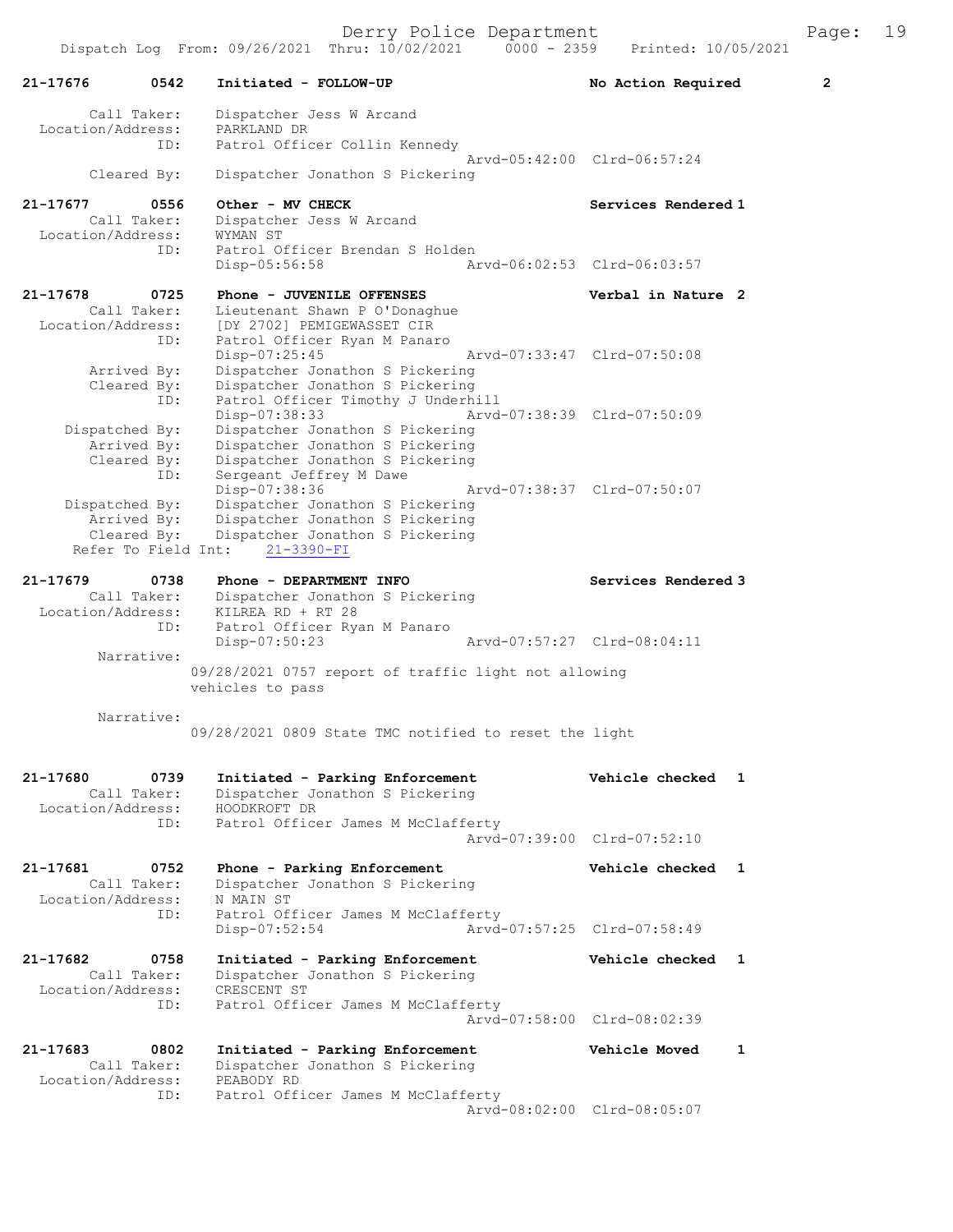| 21-17684<br>0821<br>Call Taker:<br>Location/Address:        | Initiated - FOLLOW-UP<br>Dispatcher Jonathon S Pickering<br>PEABODY RD ANX                                                      | Services Rendered 2          |
|-------------------------------------------------------------|---------------------------------------------------------------------------------------------------------------------------------|------------------------------|
| ID:                                                         | Patrol Officer James M McClafferty                                                                                              | Arvd-08:21:00 Clrd-08:27:06  |
| 21-17685<br>0821<br>Call Taker:<br>Location/Address:<br>ID: | Initiated - SUBPOENA DELIVERY<br>Dispatcher Jonathon S Pickering<br>[DY 997] PARKLAND DR<br>Patrol Officer Nicholas M Granville | Not Served<br>$\mathbf{1}$   |
|                                                             |                                                                                                                                 | Arvd-08:21:00 Clrd-08:34:19  |
| 21-17686<br>0901<br>Call Taker:<br>Location/Address:<br>ID: | Phone - MV ACCIDENT<br>Dispatcher Jonathon S Pickering<br>FENWAY ST<br>Patrol Officer Nicholas M Granville                      | Report Taken<br>$\mathbf{1}$ |
| ID:                                                         | Disp-09:02:11<br>Patrol Officer James M McClafferty                                                                             | Arvd-09:03:23 Clrd-10:00:03  |
| Refer To Citation:<br>Narrative:                            | Disp-09:02:12<br>$21 - 4272 - CN$                                                                                               | Arvd-09:06:13 Clrd-09:11:21  |
|                                                             | 09/28/2021 0906 off with NH 2336935 and NH 4691769                                                                              |                              |
| Narrative:                                                  | 09/28/2021 0907 AAA requested for NH 4691769, notified and<br>responding                                                        |                              |
| Narrative:                                                  | 09/28/2021 0920 AAA on scene                                                                                                    |                              |
| Narrative:                                                  | 09/28/2021 0937 Recovery Solutions on scene                                                                                     |                              |
| Narrative:                                                  | 09/28/2021 1431 Richard v. Morris - full report                                                                                 |                              |
| Refer To Accident:                                          | $21 - 466 - AC$                                                                                                                 |                              |
| 21-17687<br>0911<br>Call Taker:<br>Location/Address:        | Phone - FOLLOW-UP<br>Dispatcher Jonathon S Pickering                                                                            | Services Rendered 2          |
|                                                             | [DY 997] PARKLAND DR                                                                                                            |                              |
| ID:<br>ID:                                                  | Patrol Officer Ryan M Panaro<br>Disp-09:11:15<br>Sergeant Jeffrey M Dawe                                                        | Arvd-09:12:25 Clrd-09:38:59  |
|                                                             | Disp-09:11:19                                                                                                                   | Arvd-09:12:25 Clrd-09:38:57  |
| 0919<br>21-17688<br>Call Taker:<br>Location/Address:        | Phone - ILLEGAL DUMPING/LITTERING<br>Dispatcher Jonathon S Pickering<br>ROLLINS ST                                              | Report Taken<br>$\mathbf{2}$ |
| ID:<br>Refer To Incident:                                   | Patrol Officer James M McClafferty<br>Disp-09:20:06<br>$21 - 1713 - OF$                                                         | Arvd-09:34:32 Clrd-09:37:38  |
| 21-17689<br>0928<br>Call Taker:<br>Location/Address:        | Phone - SCHOOL BUS PASSING<br>Dispatcher Jonathon S Pickering<br>OLD AUBURN RD                                                  | Report Taken<br>$\mathbf{2}$ |
| ID:<br>Refer To Incident:                                   | Patrol Officer Timothy J Underhill<br>Disp-09:28:27<br>$21 - 1714 - OF$                                                         | Arvd-09:34:33 Clrd-10:10:35  |
| 21-17690<br>1013<br>Call Taker:                             | Initiated - FOLLOW-UP<br>Dispatcher Jonathon S Pickering                                                                        | Services Rendered 2          |
| Location/Address:<br>ID:                                    | CHESTER RD<br>Patrol Officer Timothy J Underhill                                                                                | Arvd-10:13:00 Clrd-10:37:17  |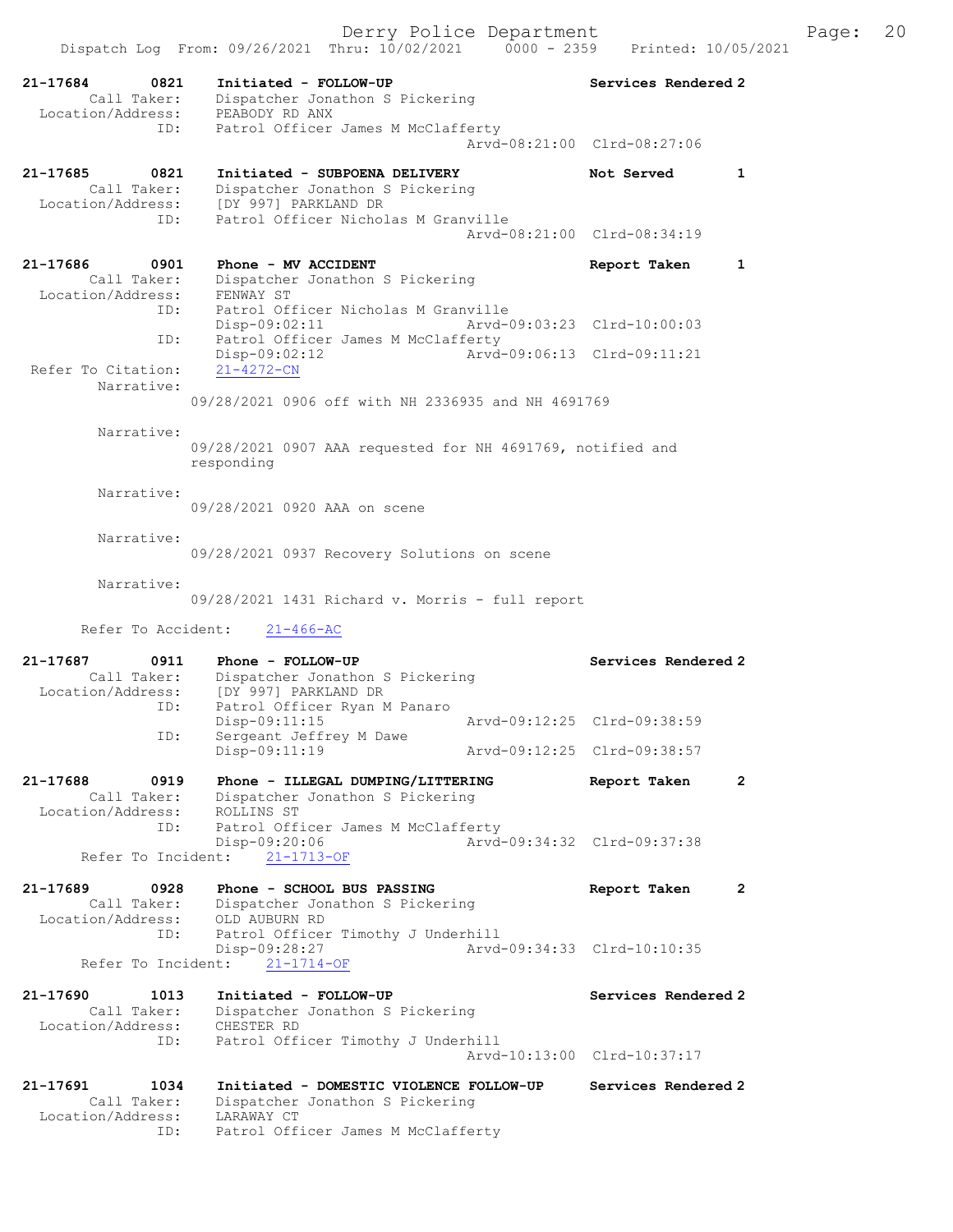Arvd-10:34:00 Clrd-10:55:06<br>21-3460-FI <br>21-3460 Refer To Field Int: 21-17692 1037 Initiated - FOLLOW-UP No Action Required 2 Call Taker: Dispatcher Jonathon S Pickering Location/Address: [DY 146] ASHLEIGH DR ID: Patrol Officer Scott M Beegan Arvd-10:37:00 Clrd-10:43:43 21-17693 1048 Phone - ALARM(OTHER) False Alarm 2 Call Taker: Dispatcher Jonathon S Pickering Location/Address: [DY 285] BIRCH ST ID: Patrol Officer Scott M Beegan Disp-10:48:35 Arvd-10:48:44 Clrd-10:56:23 ID: Sergeant Jeffrey M Dawe Disp-10:48:40 Arvd-10:49:54 Clrd-10:56:24 Arrived By: Lieutenant Shawn P O'Donaghue Refer To Field Int: 21-3411-FI 21-17694 1055 Initiated - Parking Enforcement Parking Ticket Issued 1 Call Taker: Dispatcher Jonathon S Pickering Location/Address: N MAIN ST ID: Patrol Officer James M McClafferty Arvd-10:55:00 Clrd-10:56:44 21-17695 1057 Phone - ASSIST CITIZEN North Services Rendered 3 Call Taker: Patrol Officer Nikita Tomnyuk Location/Address: [DY 2] MUNICIPAL DR ID: Patrol Officer Nikita Tomnyuk Disp-10:58:22 Arvd-10:58:25 Clrd-10:58:33 Refer To Field Int: 21-3418-FI 21-17696 1118 Phone - VEHICLE OFF THE ROAD **Assistance Rendered** 2 Call Taker: Dispatcher Jonathon S Pickering Location/Address: A ST ID: Patrol Officer James M McClafferty Disp-11:19:08 Arvd-11:23:05 Clrd-11:59:46 ID: Sergeant Jeffrey M Dawe Disp-11:23:24 Arvd-11:23:25 Clrd-11:57:10 Narrative: 09/28/2021 1139 determined to be in Londonderry 21-17697 1149 Phone - DOMESTIC DISTURBANCE Verbal in Nature 1 Call Taker: Dispatcher Jonathon S Pickering Location/Address: FOREST RIDGE RD ID: Patrol Officer Ryan M Panaro Disp-11:49:34 Arvd-11:50:47 Clrd-12:24:41 ID: Patrol Officer Scott M Beegan Disp-11:49:37 Arvd-11:57:08 Clrd-12:22:35 ID: Sergeant Jeffrey M Dawe Disp-11:57:12 Arvd-11:57:13 Clrd-12:24:43 Narrative: 09/28/2021 1224 verbal, subject taken to PMC by family member Refer To Field Int: 21-3393-FI 21-17698 1203 Walk-In - ASSIST CITIZEN ADVICE GIVEN 3 Call Taker: Patrol Officer Nikita Tomnyuk Location/Address: [DY 2] MUNICIPAL DR ID: Patrol Officer Nikita Tomnyuk Disp-12:03:58 Arvd-12:04:00 Clrd-12:04:29 Refer To Field Int: 21-3392-FI 21-17699 1215 Initiated - FOLLOW-UP No Action Required 2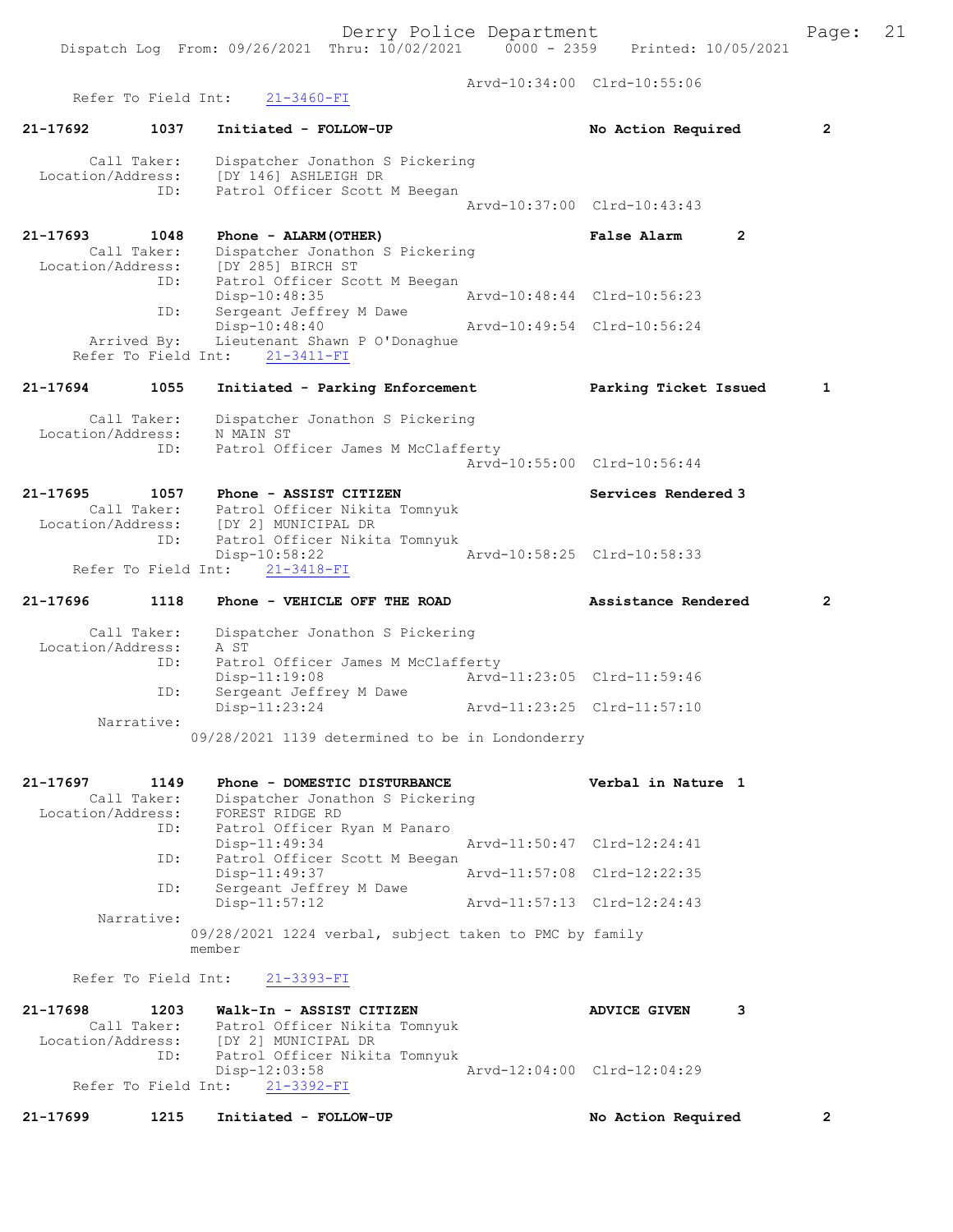| 21-17709                         | 1415                       | Initiated - FOLLOW-UP                                                                                                              |                             | No Action Required                  | 2                    |
|----------------------------------|----------------------------|------------------------------------------------------------------------------------------------------------------------------------|-----------------------------|-------------------------------------|----------------------|
|                                  | ID:                        | Patrol Officer Timothy J Underhill                                                                                                 | Arvd-14:08:00 Clrd-14:14:15 |                                     |                      |
| 21-17708<br>Location/Address:    | 1408<br>Call Taker:        | Initiated - FOLLOW-UP<br>Dispatcher Jonathon S Pickering<br>JUNIPER RD                                                             |                             | Services Rendered 2                 |                      |
| Refer To Incident:               |                            | $21 - 1715 - OF$                                                                                                                   | Arvd-13:39:00 Clrd-13:40:05 |                                     |                      |
| 21-17707                         | 1339<br>Call Taker:<br>ID: | Initiated - ASSAULT<br>Dispatcher Jonathon S Pickering<br>Location/Address: [DY 250] PINKERTON ST<br>Patrol Officer Brian J Landry |                             | Report Taken                        | 1                    |
| Refer To Field Int:              |                            | $21 - 3394 - FI$                                                                                                                   |                             |                                     |                      |
| Narrative:                       |                            | 09/28/2021 1406 no issues found, political mail                                                                                    |                             |                                     |                      |
|                                  |                            | suspicious package left at door                                                                                                    |                             |                                     |                      |
| Narrative:                       | ID:                        | Patrol Officer Timothy J Underhill<br>Disp-13:34:32                                                                                | Arvd-13:43:02 Clrd-14:06:42 |                                     |                      |
| Call Taker:<br>Location/Address: |                            | Dispatcher Jonathon S Pickering<br>[DY 2794] CARBERRY DR                                                                           |                             |                                     |                      |
| 21-17706                         | 1333                       | Phone - SUSPICIOUS ACTIVITY                                                                                                        |                             | Services Rendered 2                 |                      |
|                                  | Call Taker:<br>ID:         | Dispatcher Jonathon S Pickering<br>Location/Address: [DY 3023] E BROADWAY<br>Patrol Officer Scott M Beegan                         | Arvd-13:16:00 Clrd-13:24:47 |                                     |                      |
| 21-17705                         | 1316                       | Initiated - FOLLOW-UP                                                                                                              |                             | Cleared                             | $\mathbf{2}$         |
|                                  | ID:                        | Patrol Officer Timothy J Underhill<br>Disp-13:05:30<br>Refer To Field Int: 21-3405-FI                                              | Arvd-13:05:32 Clrd-13:19:33 |                                     |                      |
| Location/Address:                | Call Taker:                | Dispatcher Jonathon S Pickering<br>FRANKLIN ST                                                                                     |                             |                                     |                      |
| 21-17704                         | 1301                       | Phone - VIN CHECK                                                                                                                  | Arvd-12:51:00 Clrd-13:05:21 | Services Rendered 3                 |                      |
| Call Taker:<br>Location/Address: | ID:                        | Dispatcher Jonathon S Pickering<br>W BROADWAY<br>Patrol Officer Nicholas M Granville                                               |                             |                                     |                      |
| 21-17703                         | 1251                       | Initiated - SUBPOENA DELIVERY                                                                                                      |                             | Not Served                          | 1                    |
| Location/Address:                | ID:                        | [DY 146] ASHLEIGH DR<br>Patrol Officer Scott M Beegan                                                                              | Arvd-12:50:00 Clrd-13:08:58 |                                     |                      |
| 21-17702<br>Call Taker:          | 1250                       | Initiated - FOLLOW-UP<br>Dispatcher Jonathon S Pickering                                                                           |                             | Cleared                             | $\mathbf{2}^{\circ}$ |
| Location/Address:                | ID:                        | GAMACHE RD<br>Patrol Officer Nicholas M Granville<br>Disp-12:37:12                                                                 | Arvd-12:41:08 Clrd-12:46:39 |                                     |                      |
| 21-17701<br>Call Taker:          | 1221                       | Phone - VIN CHECK<br>Dispatcher Jonathon S Pickering                                                                               |                             | Services Rendered 3                 |                      |
| Location/Address:                | ID:                        | FOREST RIDGE RD<br>Patrol Officer James M McClafferty                                                                              | Arvd-12:20:00 Clrd-12:35:19 |                                     |                      |
| 21-17700                         | 1220<br>Call Taker:        | Initiated - SUBPOENA DELIVERY<br>Dispatcher Jonathon S Pickering                                                                   |                             | Served                              | $\mathbf{1}$         |
|                                  | ID:                        | Patrol Officer James M McClafferty                                                                                                 | Arvd-12:15:00 Clrd-12:20:32 |                                     |                      |
| Location/Address:                | Call Taker:                | Dispatcher Jonathon S Pickering<br>FAIRWAY DR                                                                                      |                             |                                     |                      |
|                                  |                            | Dispatch Log From: 09/26/2021 Thru: 10/02/2021                                                                                     |                             | $0000 - 2359$ Printed: $10/05/2021$ |                      |

Derry Police Department Page: 22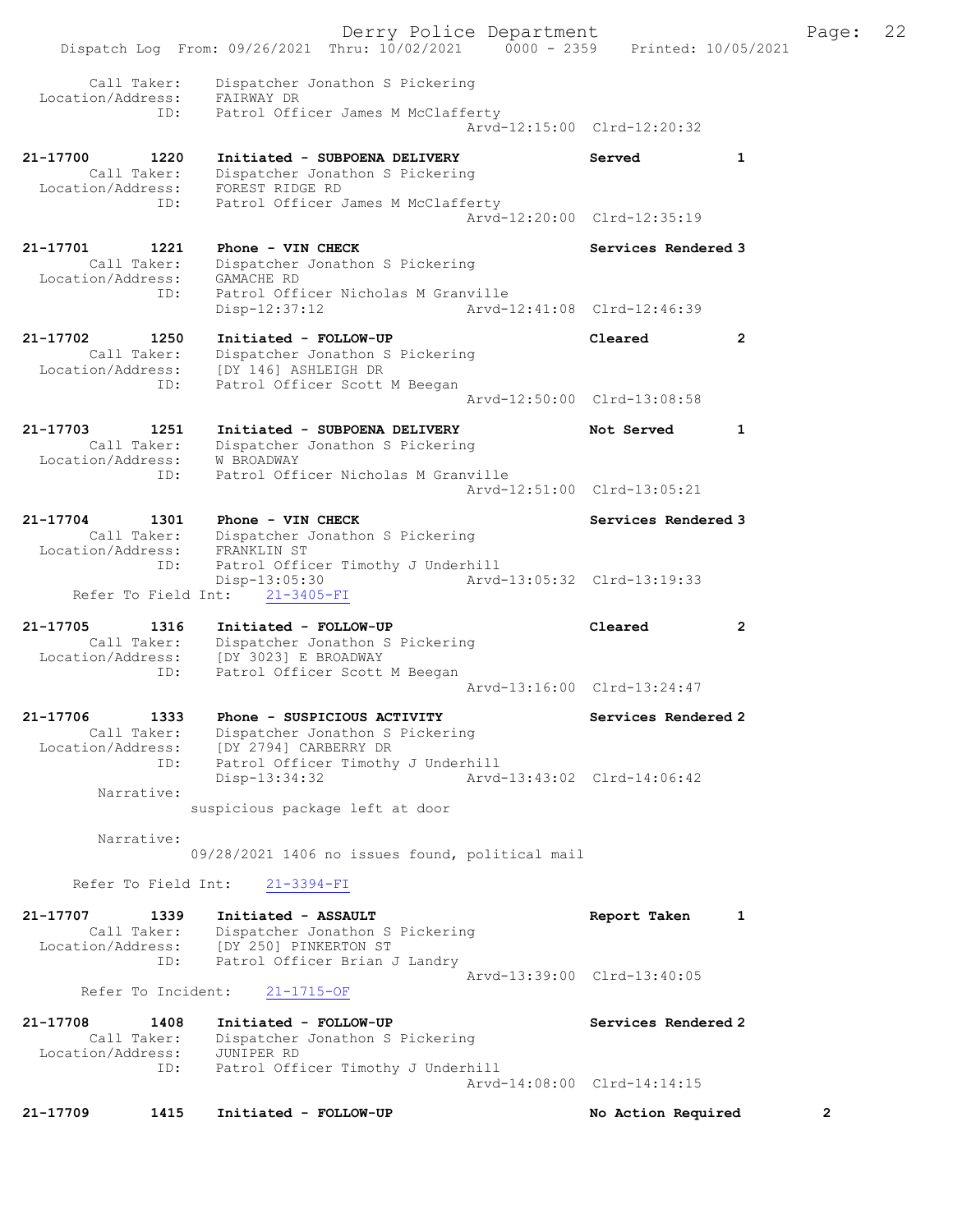Derry Police Department Fage: 23 Dispatch Log From: 09/26/2021 Thru: 10/02/2021 0000 - 2359 Printed: 10/05/2021 Call Taker: Dispatcher Jonathon S Pickering Location/Address: [DY 1359] OLD AUBURN RD ID: Patrol Officer Timothy J Underhill Arvd-14:15:00 Clrd-14:30:36 21-17710 1434 Initiated - MV CHECK SENT ON THEIR WAY 1 Call Taker: Dispatcher Jonathon S Pickering Location/Address: CRYSTAL AVE ID: Patrol Officer James M McClafferty Arvd-14:34:00 Clrd-14:49:02 21-17712 1505 Phone - ASSIST OTHER AGENCY No Action Required 3 Call Taker: Lieutenant Michael T Muncey Location/Address: [DY 276] GRINNELL RD ID: Lieutenant Michael T Muncey Disp-15:07:23 Arvd-15:07:25 Clrd-15:07:29 21-17711 1506 Phone - SUSPICIOUS ACTIVITY 1500 Services Rendered 2 Call Taker: Dispatcher Christina L Power Location/Address: GRINNELL RD ID: Patrol Officer Michael Carnazzo Disp-15:06:36 Arvd-15:16:38 Clrd-15:57:57 Refer To Field Int: 21-3395-FI 21-17713 1516 Initiated - FOLLOW-UP Cleared 2 Call Taker: Dispatcher Christina L Power Location/Address: PEABODY RD ID: Patrol Officer Nathan S Lavoie Arvd-15:16:00 Clrd-15:42:17 21-17714 1518 Phone - MV CHECK 21-17714 Vehicle checked 1 Call Taker: Dispatcher Christina L Power Location/Address: LINLEW DR ID: Patrol Officer Nathan S Lavoie Disp-15:42:25 Arvd-15:44:10 Clrd-15:49:43 Narrative: p/up with its hazards on Narrative: determined to be a dmv, owner has wrecker enroute 21-17715 1546 Initiated - RESTRAINING ORDER VIOLATION Not Served 2 Call Taker: Dispatcher Christina L Power Location/Address: BOWERS RD ID: Patrol Officer Blake A Martineau Arvd-15:46:00 Clrd-15:51:15 21-17716 1558 Phone - ASSIST CITIZEN 1988 ADVICE GIVEN 3 Call Taker: Patrol Officer Nikita Tomnyuk Location/Address: [DY 2] MUNICIPAL DR ID: Patrol Officer Nikita Tomnyuk Disp-15:59:54 Arvd-15:59:56 Clrd-16:00:09 Refer To Field Int: 21-3417-FI 21-17717 1643 Initiated - MV CHECK SENT ON THEIR WAY 1 Call Taker: Dispatcher Christina L Power Location/Address: S MAIN ST ID: Patrol Officer Andrew R Kennedy Arvd-16:43:00 Clrd-16:58:55 Patrol Officer Nathan S Lavoie 21-17718 1648 Phone - NEIGHBORHOOD DISPUTE 1618 Matter Mediated 2 Call Taker: Dispatcher Christina L Power Location/Address: LARAWAY CT ID: Patrol Officer Andrew R Kennedy Disp-16:59:05 Arvd-17:02:25 Clrd-17:38:43 Patrol Officer Nathan S Lavoie Refer To Field Int: 21-3415-FI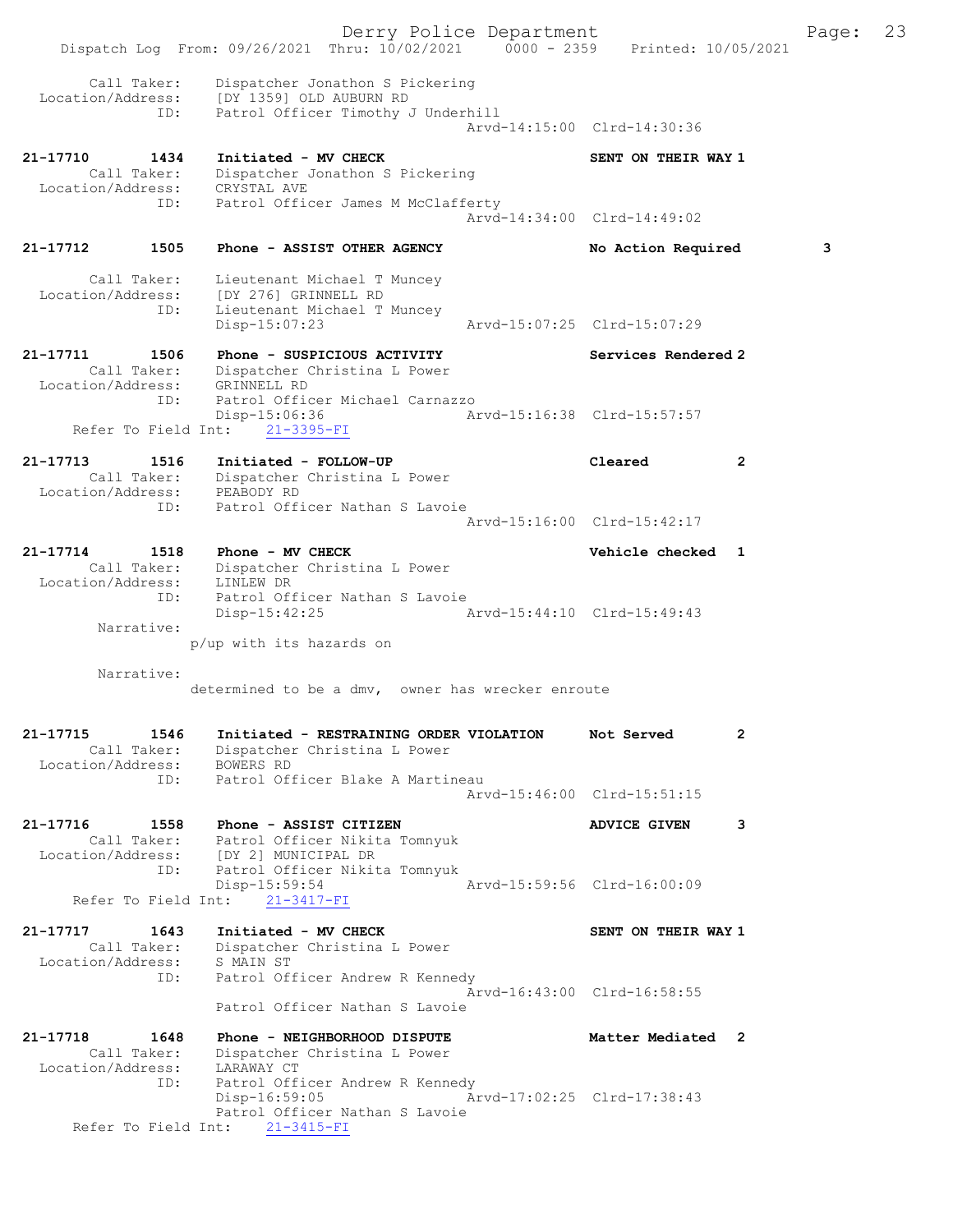21-17719 1717 Phone - MV ACCIDENT Report Taken 1 Call Taker: Dispatcher Christina L Power Location/Address: RT 111 ID: Patrol Officer Blake A Martineau Disp-17:18:39 Arvd-17:28:35 Clrd-18:17:49 Refer To Citation: 21-4240-CN Narrative: Keating v. Houle; Reportable Refer To Accident: 21-467-AC 21-17720 1718 Phone - DOMESTIC DISTURBANCE Arrest(s) Made 1 Call Taker: Dispatcher Christina L Power Location/Address: WILDWOOD DR ID: Patrol Officer Nicholas M Granville Disp-17:19:38 Arvd-17:23:07 Clrd-18:25:42 ID: Patrol Officer Michael Carnazzo<br>Disp-17:19:42 Ar Disp-17:19:42 Arvd-17:23:21 Clrd-18:25:44 Narrative: husband/wife Narrative: 09/28/2021 1811 one in custody for assault Narrative: Gallant,Christie 10 Wildwood Derry, NH dob 112175 Narrative: 09/28/2021 1931 prisoner checked Narrative: 09/28/2021 2013 prisoner checked Narrative: 09/28/2021 2055 released on \$1000 PR bail with a court date of 1/13/22 Refer To Arrest: 21-940-AR 21-17721 1728 Phone - MV ACCIDENT Report Taken 1 Call Taker: Dispatcher Christina L Power Call Taker: Dispatcher Christina L Power Location/Address: E BROADWAY ID: Patrol Officer Andrew R Kennedy Disp-17:38:59 Arvd-17:44:18 Clrd-18:14:01 Patrol Officer Nathan S Lavoie<br>21-4241-CN Refer To Citation: Narrative: Allen v. Spampinato, reportable Refer To Accident: 21-468-AC 21-17722 1743 Initiated - MV STOP Summons Issued 3 Call Taker: Dispatcher Christina L Power Location/Address: TSIENNETO RD ID: Patrol Officer Sara R Joyce Arvd-17:43:00 Clrd-17:59:42 Patrol Officer Michael P Accorto Refer To Summons: 21-939-AR 21-17723 1747 Phone - SUSPICIOUS ACTIVITY Report Taken 2 Call Taker: Dispatcher Christina L Power Location/Address: PINKERTON ST ID: Patrol Officer Sara R Joyce Disp-18:00:16 Arvd-18:14:10 Clrd-18:52:58 Patrol Officer Michael P Accorto Refer To Incident: 21-1717-OF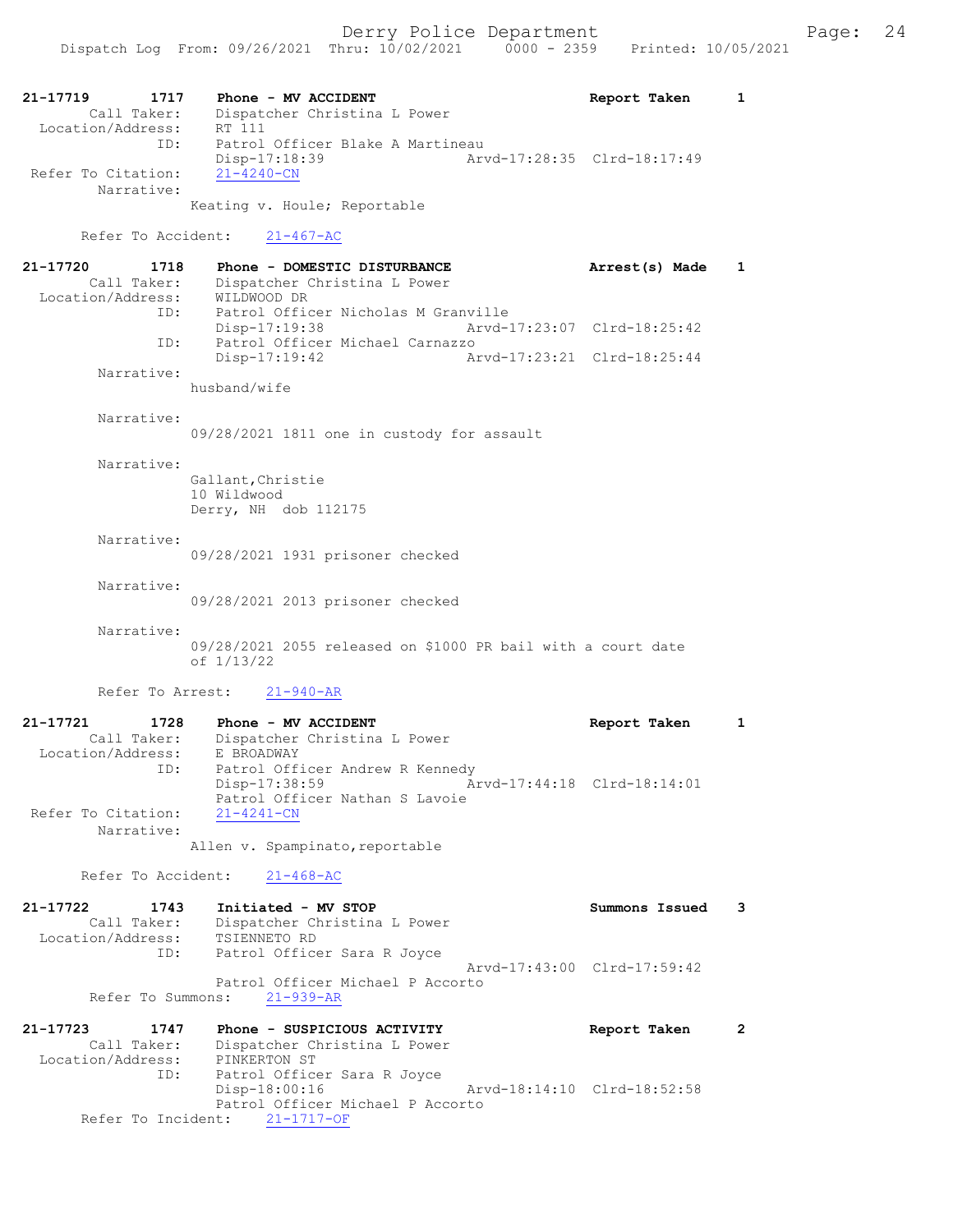|                                                             | Dispatch Log From: 09/26/2021 Thru: 10/02/2021<br>$0000 - 2359$                                                                                  | Printed: 10/05/2021         |                |
|-------------------------------------------------------------|--------------------------------------------------------------------------------------------------------------------------------------------------|-----------------------------|----------------|
| 21-17724<br>1811<br>Call Taker:<br>Location/Address:        | Walk-In - ASSIST CITIZEN<br>Dispatcher Christina L Power<br>MUNICIPAL DR                                                                         | <b>ADVICE GIVEN</b>         | 3              |
| ID:<br>Refer To Field Int:                                  | Detective Sergeant Ryan O'Rourke<br>Disp-18:11:45<br>$21 - 3396 - FI$                                                                            | Arvd-18:11:46 Clrd-18:17:58 |                |
| 21-17725<br>1816<br>Call Taker:<br>Location/Address:        | Initiated - DISPERSE A GROUP<br>Dispatcher Christina L Power<br>CRYSTAL AVE                                                                      | SENT ON THEIR WAY 2         |                |
| ID:                                                         | Patrol Officer Andrew R Kennedy<br>Patrol Officer Nathan S Lavoie                                                                                | Arvd-18:16:00 Clrd-18:26:18 |                |
| 21-17726<br>1826<br>Call Taker:<br>Location/Address:        | Initiated - SUBPOENA DELIVERY<br>Dispatcher Christina L Power<br>WARNER HILL RD                                                                  | Served                      | $\mathbf{1}$   |
| ID:                                                         | Patrol Officer Blake A Martineau                                                                                                                 | Arvd-18:26:00 Clrd-18:31:50 |                |
| 21-17727<br>1832<br>Call Taker:<br>Location/Address:<br>ID: | Walk-In - WARRANT ARREST<br>Dispatcher Christina L Power<br>[DY 2] MUNICIPAL DR<br>Patrol Officer Robert Corwin                                  | Arrest(s) Made              | $\overline{2}$ |
| Narrative:                                                  | Disp-18:52:13                                                                                                                                    | Arvd-18:52:14 Clrd-18:59:48 |                |
|                                                             | subject into hq's to turn himself in on a warrant for<br>willfull concealment;<br>Mooneyhan, Christopher<br>5 Frontage Rd<br>Kingston, NH 070387 |                             |                |
| Narrative:                                                  | 09/28/2021 1931 prisoner checked                                                                                                                 |                             |                |
| Narrative:                                                  | 09/28/2021 2013 prisoner checked                                                                                                                 |                             |                |
| Narrative:<br>Refer To Arrest:                              | 09/28/2021 2123 released on PR bail with a court date of<br>1/13/22<br>$21 - 941 - AR$                                                           |                             |                |
| 1834<br>21-17728<br>Call Taker:<br>Location/Address:        | Initiated - SUBPOENA DELIVERY<br>Dispatcher Christina L Power<br>HIGHLAND AVE                                                                    | Served                      | 1              |
| ID:                                                         | Patrol Officer Michael Carnazzo                                                                                                                  | Arvd-18:34:00 Clrd-18:38:41 |                |
| 21-17729<br>1841<br>Call Taker:<br>Location/Address:        | Initiated - MV STOP<br>Dispatcher Christina L Power<br>E DERRY RD                                                                                | Warning Issued              | 3              |
| ID:<br>Refer To Citation:                                   | Patrol Officer Blake A Martineau<br>$21 - 4243 - CN$                                                                                             | Arvd-18:41:00 Clrd-18:51:15 |                |
| 21-17730<br>1843                                            | Initiated - MV STOP                                                                                                                              | Warning Issued              | 3              |
| Call Taker:<br>Location/Address:<br>ID:                     | Dispatcher Christina L Power<br>MANCHESTER RD<br>Patrol Officer Andrew R Kennedy                                                                 | Arvd-18:43:00 Clrd-18:52:17 |                |
| Refer To Citation:                                          | Patrol Officer Nathan S Lavoie<br>$21 - 4242 - CN$                                                                                               |                             |                |
| 21-17731<br>1843<br>Call Taker:<br>Location/Address:        | Initiated - SUBPOENA DELIVERY<br>Dispatcher Christina L Power<br>LINWOOD AVE                                                                     | Not Served                  | 1              |
| ID:                                                         | Patrol Officer Michael Carnazzo                                                                                                                  | Arvd-18:43:00 Clrd-18:51:31 |                |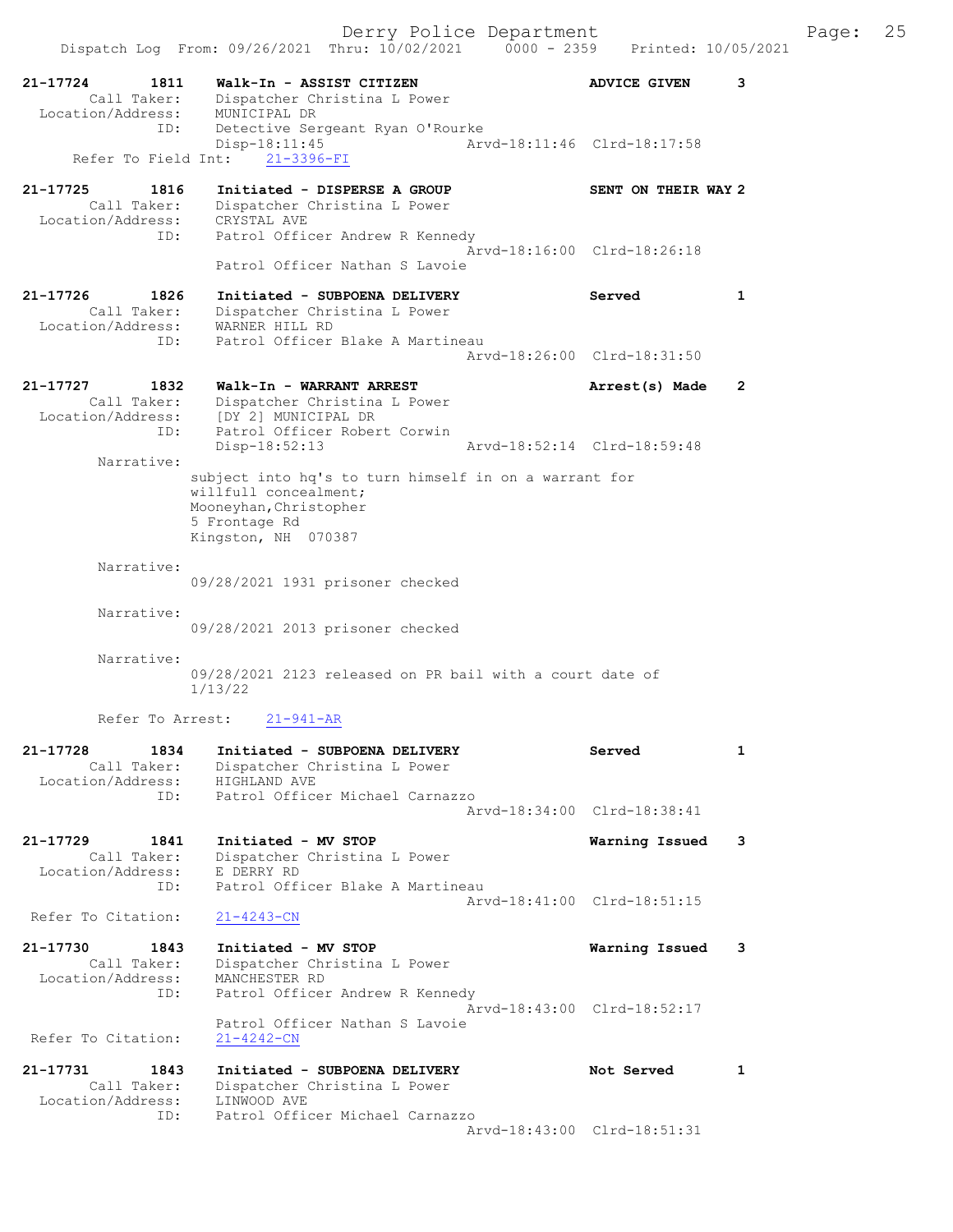|                                                                       | Derry Police Department<br>Dispatch Log From: 09/26/2021 Thru: 10/02/2021 0000 - 2359 Printed: 10/05/2021              |                             |                | Page: | 26 |
|-----------------------------------------------------------------------|------------------------------------------------------------------------------------------------------------------------|-----------------------------|----------------|-------|----|
| 21-17732<br>1851<br>Location/Address: MUNICIPAL DR                    | Initiated - FOLLOW-UP<br>Call Taker: Dispatcher Christina L Power                                                      | Cleared                     | $\overline{2}$ |       |    |
| ID:                                                                   | Patrol Officer Michael Carnazzo                                                                                        | Arvd-18:51:00 Clrd-18:52:32 |                |       |    |
| 21-17733 1853<br>Location/Address: MUNICIPAL DR                       | Initiated - FOLLOW-UP<br>Call Taker: Dispatcher Christina L Power                                                      | Cleared                     | $\overline{2}$ |       |    |
| ID:                                                                   | Patrol Officer Sara R Joyce<br>Patrol Officer Michael P Accorto                                                        | Arvd-18:53:00 Clrd-19:41:24 |                |       |    |
| 21-17734<br>1914<br>Call Taker:<br>Location/Address: ENGLISH RANGE RD | Phone - SUSPICIOUS ACTIVITY<br>Patrol Officer Robert Corwin                                                            | <b>ADVICE GIVEN</b>         | $\overline{2}$ |       |    |
| ID:<br>Arrived By:<br>Cleared By:                                     | Patrol Officer Nicholas M Granville<br>$Disp-19:14:58$<br>Dispatcher Christina L Power<br>Dispatcher Christina L Power | Arvd-19:21:18 Clrd-19:46:34 |                |       |    |
| 21-17735<br>1923                                                      | Radio - FOLLOW-UP                                                                                                      | Cleared                     | $\overline{2}$ |       |    |
| Call Taker:<br>Location/Address:<br>ID:                               | Dispatcher Christina L Power<br>SKYLARK DR<br>Patrol Officer Blake A Martineau                                         |                             |                |       |    |
|                                                                       | Disp-19:23:54                                                                                                          | Arvd-19:37:56 Clrd-19:57:16 |                |       |    |
| ID:                                                                   | Patrol Officer Andrew R Kennedy<br>Disp-19:23:57<br>Patrol Officer Nathan S Lavoie                                     | Arvd-19:37:57 Clrd-19:56:44 |                |       |    |
| 21-17736<br>1940                                                      | Phone - DOMESTIC DISTURBANCE                                                                                           | Arrest(s) Made 1            |                |       |    |
| Call Taker:<br>Location/Address:<br>ID:                               | Dispatcher Christina L Power<br>CHESTER RD<br>Patrol Officer Michael Carnazzo                                          |                             |                |       |    |
| ID:                                                                   | Disp-19:41:31<br>Patrol Officer Sara R Joyce                                                                           | Arvd-19:45:24 Clrd-20:24:17 |                |       |    |
|                                                                       | Disp-19:41:34<br>Patrol Officer Michael P Accorto                                                                      | Arvd-19:45:20 Clrd-20:24:25 |                |       |    |
| Narrative:                                                            | . <i>. .</i>                                                                                                           |                             |                |       |    |

09/28/2021 2009 one in custody for domestic criminal mischief 15764.9; Vega,Daniel 14 Chester Rd Derry, NH dob 122283

 Narrative: 09/28/2021 2012 off at hq's e/m 15766.1

 Narrative: 09/28/2021 2124 released on PR bail with a court date of 1/20/22

Refer To Arrest: 21-942-AR

| 21-17737<br>Location/Address: | 1952<br>Call Taker:<br>ID: | Phone - SUSPICIOUS ACTIVITY<br>Dispatcher Christina L Power<br>ENGLISH RANGE RD<br>Patrol Officer Nicholas M Granville | <b>ADVICE GIVEN</b>                                        | 2 |
|-------------------------------|----------------------------|------------------------------------------------------------------------------------------------------------------------|------------------------------------------------------------|---|
|                               |                            | Disp-19:53:31                                                                                                          | Arvd-19:57:39 Clrd-20:23:03                                |   |
| 21-17738<br>Location/Address: | 1956<br>Call Taker:<br>ID: | Initiated - PROPERTY CHECK<br>Dispatcher Christina L Power<br>FOREST RIDGE RD<br>Patrol Officer Andrew R Kennedy       | Cleared                                                    |   |
|                               | ID:                        | Patrol Officer Nathan S Lavoie<br>Patrol Officer Blake A Martineau<br>$Disp-19:58:17$                                  | Arvd-19:56:00 Clrd-20:08:43<br>Arvd-19:58:19 Clrd-20:00:36 |   |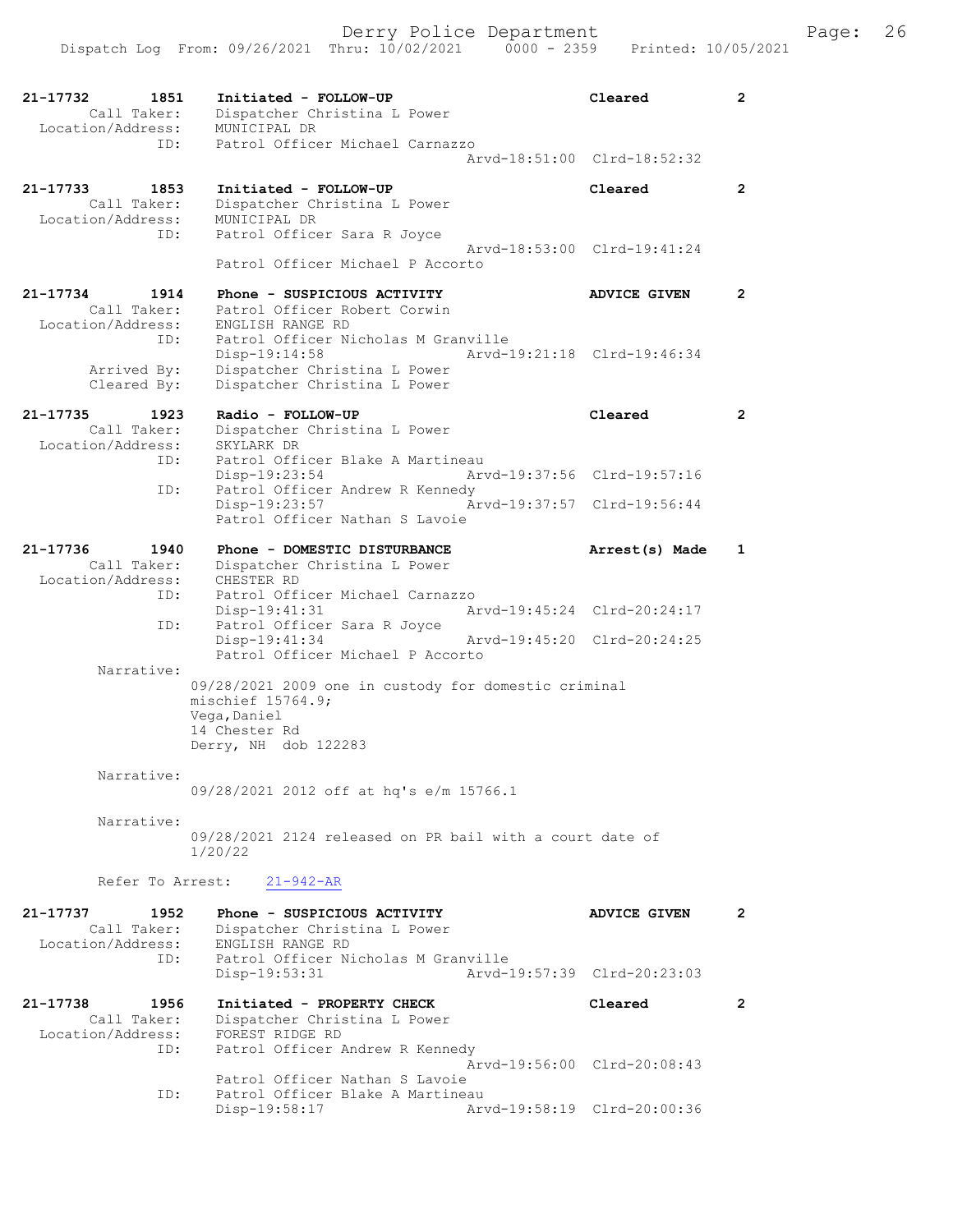|                               |                                           | Derry Police Department<br>Dispatch Log From: 09/26/2021 Thru: 10/02/2021 0000 - 2359 Printed: 10/05/2021                                                                 |                             | 27<br>Page:    |
|-------------------------------|-------------------------------------------|---------------------------------------------------------------------------------------------------------------------------------------------------------------------------|-----------------------------|----------------|
| 21-17739                      | 2018                                      | Initiated - DISPERSE A GROUP<br>Call Taker: Dispatcher Christina L Power                                                                                                  | SENT ON THEIR WAY 2         |                |
|                               | ID:                                       | Location/Address: CRYSTAL AVE<br>ID: Patrol Offic<br>Patrol Officer Andrew R Kennedy<br>Patrol Officer Nathan S Lavoie                                                    | Arvd-20:18:00 Clrd-20:22:50 |                |
| 21-17740                      | 2049<br>Call Taker:                       | Initiated - FOLLOW-UP<br>Dispatcher Christina L Power                                                                                                                     | Cleared<br>2                |                |
| Location/Address:             | ID:                                       | MUNICIPAL DR<br>Patrol Officer Sara R Joyce                                                                                                                               | Arvd-20:49:00 Clrd-21:33:30 |                |
|                               |                                           | Patrol Officer Michael P Accorto                                                                                                                                          |                             |                |
| 21-17741                      | 2103<br>Call Taker:                       | Phone - NOISE COMPLAINT<br>Dispatcher Christina L Power                                                                                                                   | Summons Issued<br>2         |                |
|                               | ID:                                       | Location/Address: PEMBROKE DR<br>Patrol Officer Andrew R Kennedy<br>Disp-21:09:45<br>Patrol Officer Nathan S Lavoie                                                       | Arvd-21:23:39 Clrd-21:33:14 |                |
|                               | ID:<br>Refer To Summons:                  | Patrol Officer Michael Carnazzo<br>Disp-21:09:48<br>Arvd-21:23:38 Clrd-21:32:40<br>$21 - 943 - AR$                                                                        |                             |                |
| 21-17742<br>Location/Address: | 2132                                      | Phone - FOLLOW-UP<br>Call Taker: Dispatcher Christina L Power<br>CHESTER RD                                                                                               | Cleared<br>$\overline{2}$   |                |
|                               | ID:                                       | Patrol Officer Sara R Joyce<br>Disp-21:33:44 Arvd-21:36:39 Clrd-22:01:34<br>Patrol Officer Michael P Accorto                                                              |                             |                |
| 21-17743                      | 2135                                      | Initiated - MV STOP<br>Call Taker: Dispatcher Christina L Power                                                                                                           | Warning Issued<br>3         |                |
|                               | ID:                                       | Location/Address: E BROADWAY<br>Patrol Officer Michael Carnazzo                                                                                                           | Arvd-21:35:00 Clrd-21:37:00 |                |
| Refer To Citation:            |                                           | $21 - 4244 - CN$                                                                                                                                                          |                             |                |
| 21-17744                      | 2145                                      | Phone - NOISE COMPLAINT                                                                                                                                                   | Quieted on Request          | $\overline{2}$ |
| Location/Address:             | Call Taker:<br>Arrived By:<br>Cleared By: | Patrol Officer Robert Corwin<br>PEMBROKE DR<br>ID: Patrol Officer Nicholas M Granville<br>$Disp-21:46:46$<br>Dispatcher Christina L Power<br>Dispatcher Christina L Power | Arvd-21:51:49 Clrd-22:06:32 |                |
|                               | ID:<br>Arrived By:<br>Cleared By:         | Patrol Officer Michael Carnazzo<br>Disp-21:46:50<br>Dispatcher Christina L Power<br>Dispatcher Christina L Power                                                          | Arvd-21:53:16 Clrd-22:06:30 |                |
| $21 - 17745$                  | 2157                                      | Phone - MV REPO                                                                                                                                                           | Cleared<br>1                |                |
| Location/Address:             | Call Taker:<br>ID:                        | Dispatcher Christina L Power<br>DERRY WAY<br>Dispatcher Christina L Power<br>$Disp-21:58:22$                                                                              | Arvd-21:58:24 Clrd-21:58:27 |                |
|                               | Narrative:                                | 2015 Dodge/1500/red                                                                                                                                                       |                             |                |
| 21-17746<br>Location/Address: | 2159<br>Call Taker:                       | Initiated - MV STOP<br>Dispatcher Christina L Power<br>W BROADWAY                                                                                                         | Warning Issued<br>3         |                |
| Refer To Citation:            | ID:                                       | Patrol Officer Blake A Martineau<br>$21 - 4245 - CN$                                                                                                                      | Arvd-21:59:00 Clrd-22:05:29 |                |
| 21-17747                      | 2238                                      | Phone - NOISE COMPLAINT                                                                                                                                                   | Quieted on Request          | $\overline{2}$ |

Call Taker: Patrol Officer Robert Corwin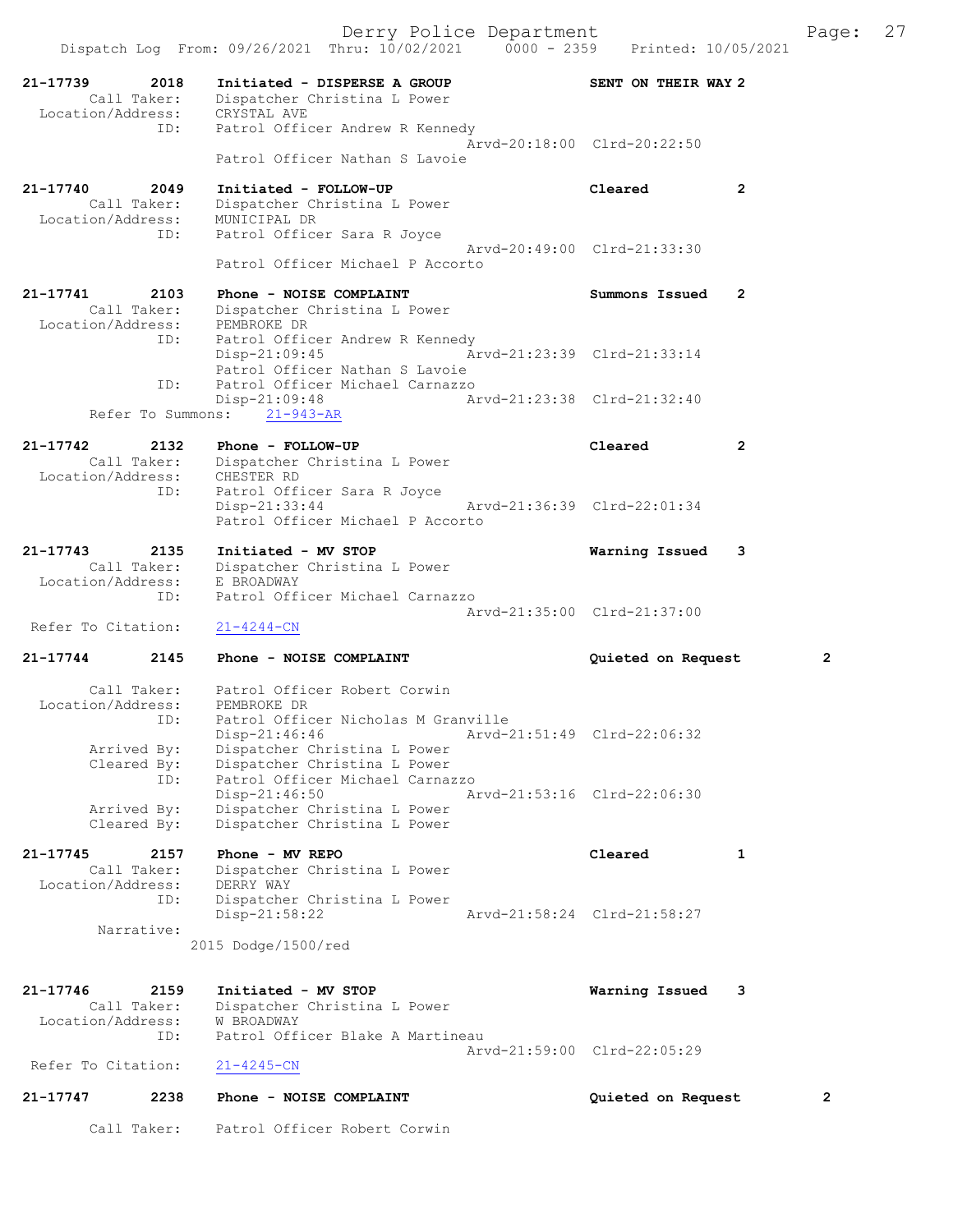Derry Police Department Page: 28

|                   | Dispatch Log From: 09/26/2021 Thru: 10/02/2021 | $0000 - 2359$               | Printed: 10/05/2021 |
|-------------------|------------------------------------------------|-----------------------------|---------------------|
|                   |                                                |                             |                     |
| Location/Address: | LINLEW DR                                      |                             |                     |
| ID:               | Patrol Officer Sara R Joyce                    |                             |                     |
|                   | $Disp-22:41:42$                                | Arvd-22:45:27 Clrd-22:52:55 |                     |
|                   | Patrol Officer Michael P Accorto               |                             |                     |
| ID:               | Patrol Officer Michael Carnazzo                |                             |                     |
|                   | $Disp-22:46:21$                                | Arvd-22:46:22 Clrd-22:53:00 |                     |
| Dispatched By:    | Dispatcher Christina L Power                   |                             |                     |
| Arrived By:       | Dispatcher Christina L Power                   |                             |                     |
| Narrative:        |                                                |                             |                     |
|                   | loud party                                     |                             |                     |

#### 21-17748 2303 Phone - ANIMAL COMPLAINT Could Not Locate 1 Call Taker: Patrol Officer Robert Corwin Location/Address: BYPASS 28 ID: Patrol Officer Collin Kennedy Disp-23:04:34 Arvd-23:14:13 Clrd-23:20:39 Arrived By: Dispatcher Jess W Arcand Cleared By: Dispatcher Jess W Arcand Narrative: Deer near roadway

# For Date: 09/29/2021 - Wednesday

| 21-17749<br>Location/Address: | 0024<br>Call Taker:<br>ID: | Initiated - PROPERTY CHECK<br>Dispatcher Jess W Arcand<br>HUMPHREY RD<br>Patrol Officer Cody Johnson      | Services Rendered 2         |   |
|-------------------------------|----------------------------|-----------------------------------------------------------------------------------------------------------|-----------------------------|---|
|                               |                            |                                                                                                           | Arvd-00:24:00 Clrd-00:24:20 |   |
| 21-17750<br>Location/Address: | 0101<br>Call Taker:<br>ID: | Initiated - MV CHECK<br>Dispatcher Jess W Arcand<br>CRYSTAL AVE<br>Patrol Officer Collin Kennedy          | Services Rendered 1         |   |
|                               |                            |                                                                                                           | Arvd-01:01:00 Clrd-01:04:18 |   |
| 21-17751                      | 0109                       | Initiated - FOLLOW-UP                                                                                     | No Action Required          | 2 |
| Location/Address:             | Call Taker:<br>ID:         | Dispatcher Jess W Arcand<br>PARKLAND DR<br>Patrol Officer Ryan M Panaro                                   |                             |   |
|                               |                            |                                                                                                           | Arvd-01:09:00 Clrd-01:12:23 |   |
| 21-17752<br>Location/Address: | 0114<br>Call Taker:        | Initiated - MV CHECK<br>Dispatcher Jess W Arcand<br>TSIENNETO RD                                          | Report Taken<br>1           |   |
|                               | ID:                        | Patrol Officer Collin Kennedy                                                                             | Arvd-01:14:00 Clrd-01:18:12 |   |
|                               | Refer To Incident:         | $21 - 1718 - OF$                                                                                          |                             |   |
| 21-17753<br>Location/Address: | 0120<br>Call Taker:<br>ID: | Initiated - MV CHECK<br>Dispatcher Jess W Arcand<br>MANCHESTER RD<br>Patrol Officer Ryan M Panaro         | SENT ON THEIR WAY 1         |   |
|                               |                            |                                                                                                           | Arvd-01:20:00 Clrd-01:21:05 |   |
| 21-17754                      | 0128                       | Initiated - MV STOP                                                                                       | No Action Required          | 3 |
| Location/Address:             | Call Taker:<br>ID:         | Dispatcher Jess W Arcand<br>BIRCH ST + WILSON AVE<br>Patrol Officer Collin Kennedy                        |                             |   |
|                               |                            |                                                                                                           | Arvd-01:28:00 Clrd-01:38:29 |   |
| 21-17755<br>Location/Address: | 0145<br>Call Taker:<br>ID: | Phone - ALARM, BURGLAR<br>Dispatcher Jess W Arcand<br>[DY 3288] GOODHUE RD<br>Patrol Officer Cody Johnson | Services Rendered 1         |   |
|                               |                            | Disp-01:46:03                                                                                             | Arvd-01:51:31 Clrd-02:04:40 |   |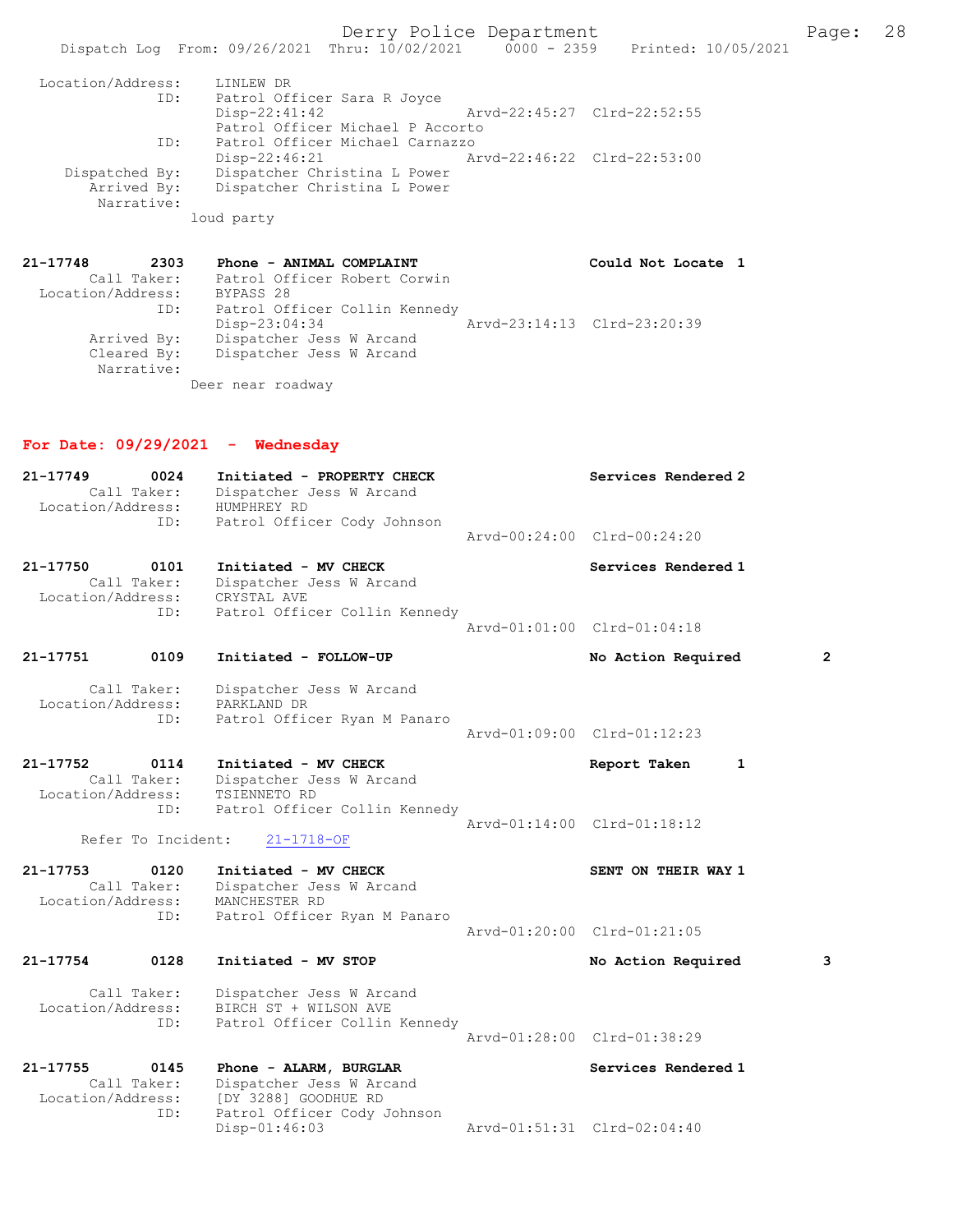|                     |             | Dispatch Log From: 09/26/2021 Thru: 10/02/2021 0000 - 2359              | Derry Police Department     | Printed: 10/05/2021         | Page:        | 29 |
|---------------------|-------------|-------------------------------------------------------------------------|-----------------------------|-----------------------------|--------------|----|
|                     | ID:         | Patrol Officer Collin Kennedy<br>$Disp-01:46:09$                        |                             | Arvd-01:55:35 Clrd-02:04:38 |              |    |
| Refer To Field Int: |             | $21 - 3413 - FI$                                                        |                             |                             |              |    |
| 21-17756            | 0240        | Initiated - FOLLOW-UP                                                   |                             | No Action Required          | $\mathbf{2}$ |    |
| Location/Address:   | Call Taker: | Dispatcher Jess W Arcand<br>MUNICIPAL DR                                |                             |                             |              |    |
|                     | ID:         | Patrol Officer Cody Johnson                                             |                             | Arvd-02:40:00 Clrd-03:33:39 |              |    |
| 21-17757            | 0246        | 911 - ASSIST CITIZEN                                                    |                             | Assistance Rendered         | 3            |    |
|                     | Call Taker: | Dispatcher Jess W Arcand                                                |                             |                             |              |    |
| Location/Address:   |             | LARAWAY CT                                                              |                             |                             |              |    |
|                     | ID:         | Patrol Officer Ryan M Panaro<br>$Disp-02:54:00$                         |                             | Arvd-02:56:50 Clrd-03:18:51 |              |    |
|                     | ID:         | Patrol Officer Collin Kennedy<br>$Disp-02:54:03$                        |                             | Arvd-02:56:52 Clrd-03:18:38 |              |    |
| 21-17758            | 0319        | Initiated - FOLLOW-UP                                                   |                             | No Action Required          | 2            |    |
|                     |             |                                                                         |                             |                             |              |    |
| Location/Address:   | Call Taker: | Dispatcher Jess W Arcand<br>MUNICIPAL DR                                |                             |                             |              |    |
|                     | ID:         | Patrol Officer Collin Kennedy                                           |                             | Arvd-03:19:00 Clrd-03:33:30 |              |    |
| 21-17759            | 0329        | Phone - NOISE COMPLAINT                                                 |                             |                             | 2            |    |
|                     |             |                                                                         |                             | Quieted on Request          |              |    |
| Location/Address:   | Call Taker: | Dispatcher Jess W Arcand<br>LARAWAY CT                                  |                             |                             |              |    |
|                     | ID:         | Patrol Officer Collin Kennedy                                           |                             |                             |              |    |
|                     | ID:         | Disp-03:33:46<br>Patrol Officer Cody Johnson                            |                             | Arvd-03:35:31 Clrd-03:41:17 |              |    |
|                     |             | Disp-03:33:48                                                           |                             | Arvd-03:34:25 Clrd-03:41:19 |              |    |
| 21-17760            | 0648        | Phone - MV ACCIDENT                                                     |                             | Report Taken<br>1           |              |    |
| Location/Address:   | Call Taker: | Dispatcher Jonathon S Pickering<br>CHESTER RD + ENGLISH RANGE RD        |                             |                             |              |    |
|                     | ID:         | Patrol Officer Collin Kennedy<br>$Disp-06:55:05$                        |                             | Arvd-06:55:06 Clrd-07:35:40 |              |    |
|                     | ID:         | Patrol Officer Cody Johnson                                             |                             |                             |              |    |
|                     | ID:         | Disp-06:55:08<br>Patrol Officer Ryan M Panaro                           | Arvd-06:55:09 Clrd-07:19:06 |                             |              |    |
|                     | ID:         | Disp-06:55:10<br>Patrol Officer Nikita Tomnyuk                          |                             | Arvd-06:55:10 Clrd-07:13:34 |              |    |
|                     |             | Disp-07:06:53                                                           |                             | Arvd-07:13:33 Clrd-08:03:58 |              |    |
|                     | ID:         | Patrol Officer James M McClafferty<br>Disp-07:06:56                     |                             | Arvd-07:19:05 Clrd-07:41:32 |              |    |
| Refer To Citation:  | Narrative:  | $21 - 4317 - CN$                                                        |                             |                             |              |    |
|                     |             | 09/29/2021 0655 off with NH 1357294 and NH 4527604                      |                             |                             |              |    |
|                     | Narrative:  |                                                                         |                             |                             |              |    |
|                     |             | 09/29/2021 0655 DFD on scene                                            |                             |                             |              |    |
|                     | Narrative:  |                                                                         |                             |                             |              |    |
|                     |             | 09/29/2021 0655 next on the list for NH 4527604; LBP Towing<br>assigned |                             |                             |              |    |
|                     | Narrative:  |                                                                         |                             |                             |              |    |
|                     |             | 09/29/2021 0715 LBP Towing on scene                                     |                             |                             |              |    |
|                     | Narrative:  |                                                                         |                             |                             |              |    |
|                     |             | 09/29/2021 0725 next on the list for NH 1357294; Birch St<br>assigned   |                             |                             |              |    |
|                     |             |                                                                         |                             |                             |              |    |
|                     | Narrative:  | 09/29/2021 0742 Birch St on scene                                       |                             |                             |              |    |
|                     |             |                                                                         |                             |                             |              |    |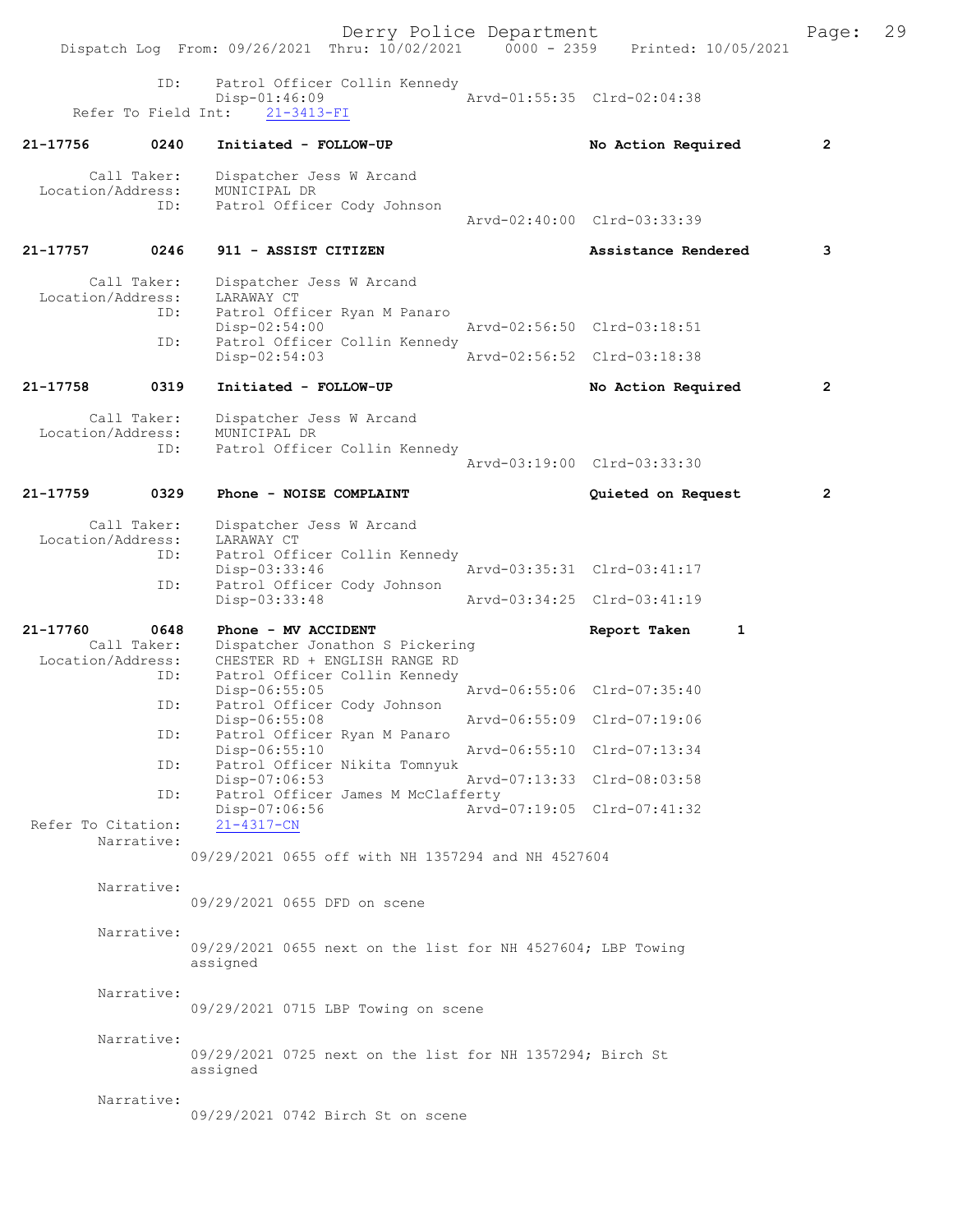Derry Police Department Form Page: 30 Dispatch Log From: 09/26/2021 Thru: 10/02/2021 0000 - 2359 Printed: 10/05/2021 Narrative: 09/29/2021 0745 Hamilton v Laventure - full report Refer To Accident: 21-469-AC 21-17761 0713 Phone - MV ACCIDENT CONSIDERT Report Taken 1 Call Taker: Dispatcher Jonathon S Pickering Location/Address: [DY 2] MUNICIPAL DR ID: Sergeant Jeffrey M Dawe<br>Disp-07:13:19 Disp-07:13:19 Arvd-07:13:21 Clrd-07:37:20 Narrative: 09/29/2021 0737 Abdulkadir v parked car - full report Narrative: 09/29/2021 0738 plates are NH 4090375 and NH 816 8 (CI) Refer To Accident: 21-470-AC 21-17762 0735 Phone - Loose Dog Complaint Services Rendered 2 Call Taker: Dispatcher Jonathon S Pickering Location/Address: KENDALL POND RD + MICHAEL AVE ID: Patrol Officer Samuel J Troy<br>Disp-07:53:18 Arvd-08:03:54 Clrd-08:09:34 Narrative: 09/29/2021 0809 dog recovered by owner Refer To Field Int: 21-3458-FI 21-17763 0807 Initiated - Parking Enforcement Vehicle checked 1 Call Taker: Dispatcher Jonathon S Pickering<br>ion/Address: CORWIN DR Location/Address: ID: Patrol Officer James M McClafferty Arvd-08:07:00 Clrd-08:09:17 21-17764 0809 Initiated - Parking Enforcement Vehicle checked 1 Call Taker: Dispatcher Jonathon S Pickering Location/Address: HOODKROFT DR ID: Patrol Officer James M McClafferty Arvd-08:09:00 Clrd-08:12:12 21-17766 0809 Initiated - FOLLOW-UP No Action Required 2 Call Taker: Dispatcher Jonathon S Pickering<br>ion/Address: N MAIN ST Location/Address: ID: Patrol Officer James M McClafferty Arvd-08:26:00 Clrd-08:26:52 21-17765 0812 Initiated - MV REPO Vehicle Towed 1 Call Taker: Dispatcher Jonathon S Pickering Location/Address: DERRY WAY ID: Dispatcher Jonathon S Pickering Arvd-08:12:00 Clrd-08:29:40 Narrative: 09/29/2021 0813 2015 Dodge Ram 1500 - Red, owner unaware 21-17767 0829 Initiated - FOLLOW-UP No Action Required 2 Call Taker: Dispatcher Jonathon S Pickering Location/Address: [DY 2] MUNICIPAL DR ID: Patrol Officer Samuel J Troy Arvd-08:29:00 Clrd-09:35:31 21-17768 0830 Initiated - MV STOP Warning Issued 3 Call Taker: Dispatcher Jonathon S Pickering Location/Address: S MAIN ST ID: Patrol Officer James M McClafferty Arvd-08:30:00 Clrd-08:37:43<br>21-4246-CN Refer To Citation: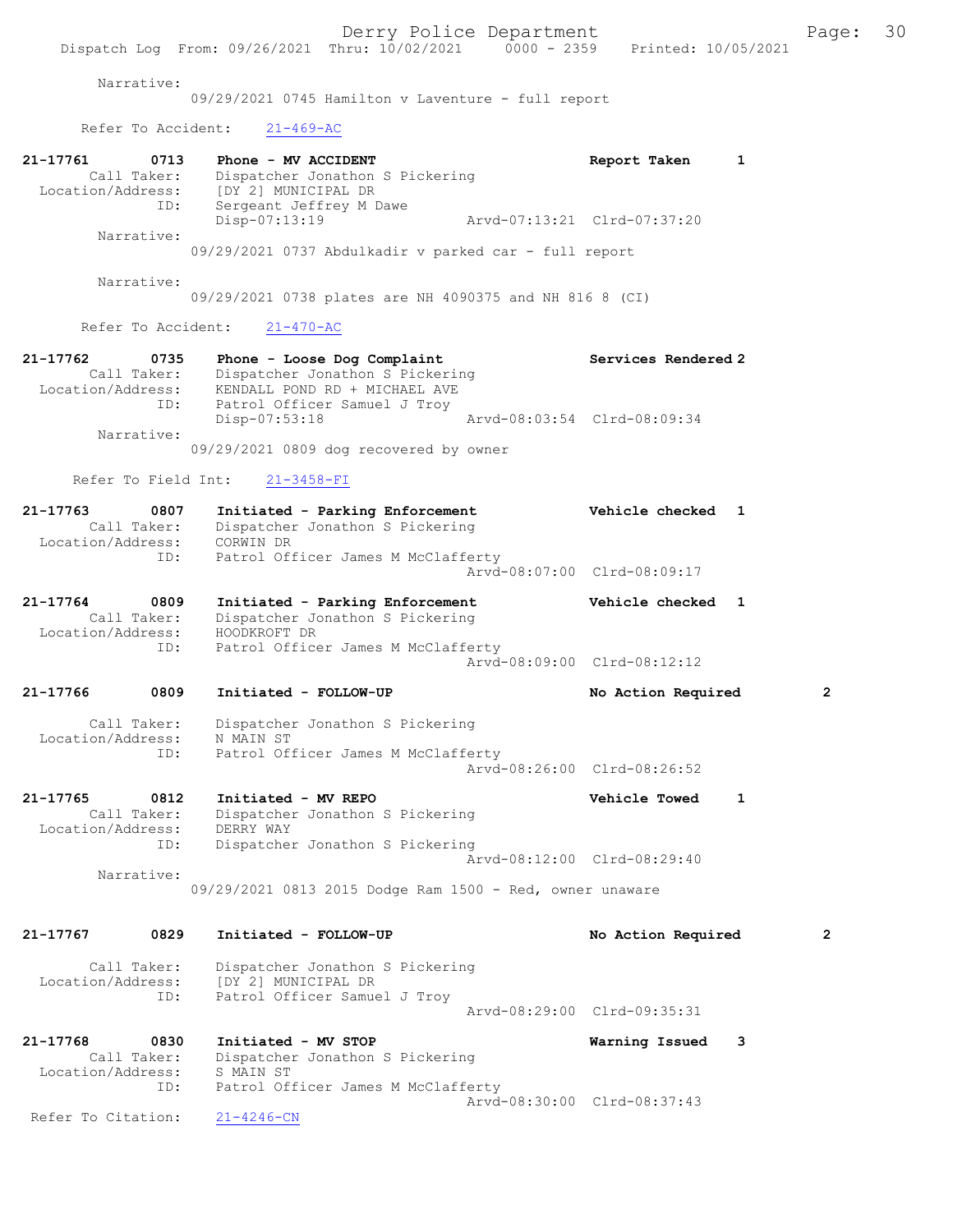|                               |                            | Dispatch Log From: 09/26/2021 Thru: 10/02/2021<br>$0000 - 2359$                                                       | Printed: 10/05/2021         |                |
|-------------------------------|----------------------------|-----------------------------------------------------------------------------------------------------------------------|-----------------------------|----------------|
| 21-17769<br>Location/Address: | 0846<br>Call Taker:        | Initiated - SUBPOENA DELIVERY<br>Dispatcher Jonathon S Pickering<br>DEXTER ST                                         | Not Served                  | 1              |
|                               | ID:                        | Patrol Officer James M McClafferty                                                                                    | Aryd-08:46:00 Clrd-08:47:22 |                |
| 21-17770<br>Location/Address: | 0847<br>Call Taker:        | Initiated - SUBPOENA DELIVERY<br>Dispatcher Jonathon S Pickering<br>DEXTER ST                                         | Not Served                  | 1              |
|                               | ID:                        | Patrol Officer James M McClafferty                                                                                    | Aryd-08:47:00 Clrd-08:49:17 |                |
| 21-17771<br>Location/Address: | 0849<br>Call Taker:        | Initiated - SUBPOENA DELIVERY<br>Dispatcher Jonathon S Pickering<br>DEXTER ST                                         | Not Served                  | 1              |
|                               | ID:                        | Patrol Officer James M McClafferty                                                                                    | Arvd-08:49:00 Clrd-08:52:09 |                |
| 21-17772<br>Location/Address: | 0851<br>Call Taker:<br>ID: | Initiated - SUBPOENA DELIVERY<br>Dispatcher Jonathon S Pickering<br>ENGLISH RANGE RD<br>Patrol Officer Nikita Tomnyuk | Not Served                  | 1              |
|                               |                            |                                                                                                                       | Arvd-08:51:00 Clrd-08:55:40 |                |
| 21-17773<br>Location/Address: | 0853<br>Call Taker:        | Initiated - SUBPOENA DELIVERY<br>Dispatcher Jonathon S Pickering<br>FAIRWAY DR                                        | Not Served                  | 1              |
|                               | ID:                        | Patrol Officer James M McClafferty                                                                                    | Arvd-08:53:00 Clrd-08:58:57 |                |
| 21-17774<br>Location/Address: | 0900<br>Call Taker:        | Initiated - SUBPOENA DELIVERY<br>Dispatcher Jonathon S Pickering<br>FAIRWAY DR                                        | Served                      | $\mathbf{1}$   |
|                               | ID:                        | Patrol Officer James M McClafferty                                                                                    | Arvd-09:00:00 Clrd-09:07:32 |                |
| 21-17775<br>Location/Address: | 0912<br>Call Taker:        | Initiated - ATTEMPTED PAPER SERVICE<br>Dispatcher Jonathon S Pickering<br>LARAWAY CT                                  | Served                      | $\overline{2}$ |
|                               | ID:                        | Patrol Officer James M McClafferty                                                                                    | Arvd-09:12:00 Clrd-09:38:42 |                |
| 21-17776<br>Location/Address: | 0924<br>Call Taker:<br>ID: | Initiated - SUBPOENA DELIVERY<br>Dispatcher Jonathon S Pickering<br>BAYBERRY LN<br>Patrol Officer Nikita Tomnyuk      | Served                      | 1              |
|                               |                            |                                                                                                                       | Arvd-09:24:00 Clrd-09:28:44 |                |
| 21-17777<br>Location/Address: | 0932<br>Call Taker:<br>ID: | Phone - ALARM, BURGLAR<br>Dispatcher Jonathon S Pickering<br>[DY 3419] TENNEY RD<br>Patrol Officer Nikita Tomnyuk     | False Alarm                 | 1              |
|                               |                            | Disp-09:34:59<br>Patrol Officer Awess Abdulkadir                                                                      | Arvd-09:42:33 Clrd-09:49:27 |                |
|                               | ID:<br>Refer To Field Int: | $Disp-09:35:28$<br>$21 - 3422 - FI$                                                                                   | Clrd-09:49:31               |                |
| 21-17778                      | 0936                       | Initiated - Search Warrant                                                                                            | No Action Required          | 2              |
|                               | Call Taker:                |                                                                                                                       |                             |                |
| Location/Address:             | ID:                        | Lieutenant Shawn P O'Donaghue<br>[DY 997] PARKLAND DR<br>Patrol Officer Samuel J Troy                                 | Arvd-09:36:00 Clrd-10:06:49 |                |
|                               | Cleared By:<br>Narrative:  | Dispatcher Jonathon S Pickering<br>09/29/2021 0951 search warrant started                                             |                             |                |
|                               | Narrative:                 |                                                                                                                       |                             |                |

09/29/2021 0959 search warrant ended

Derry Police Department Fage: 31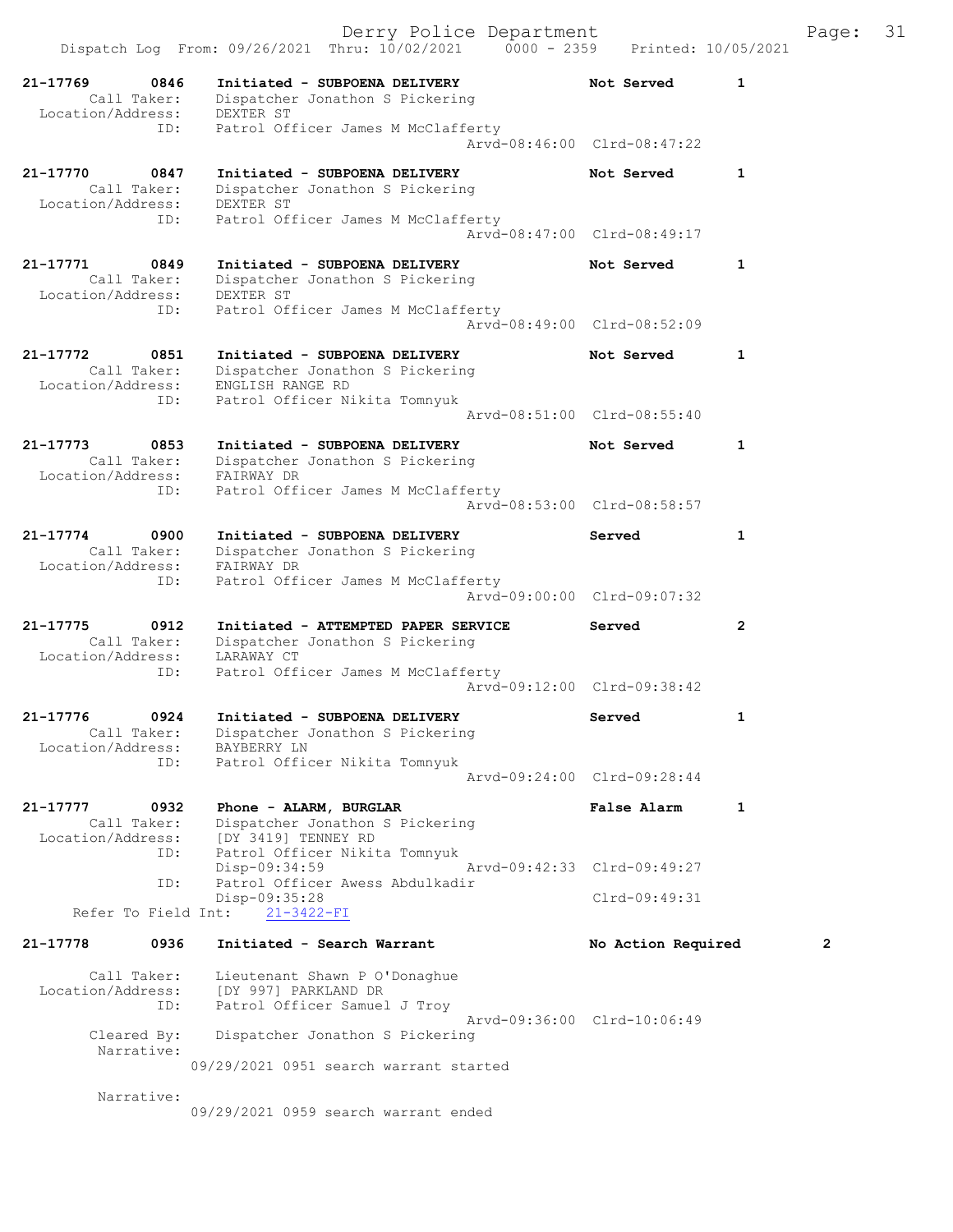21-17779 0955 Initiated - FOLLOW-UP No Action Required 2 Call Taker: Dispatcher Jonathon S Pickering Location/Address: [DY 33] E DERRY RD ID: Patrol Officer Awess Abdulkadir Arvd-09:55:00 Clrd-10:07:24 21-17780 1014 Initiated - MV STOP Warning Issued 3 Call Taker: Dispatcher Jonathon S Pickering Location/Address: [DY 3554] E BROADWAY ID: Patrol Officer Awess Abdulkadir Arvd-10:14:00 Clrd-10:20:42<br>21-4249-CN Refer To Citation: 21-17781 1040 Initiated - Parking Enforcement Cleared 1 Call Taker: Dispatcher Jonathon S Pickering Location/Address: CORWIN DR ID: Patrol Officer James M McClafferty Arvd-10:40:00 Clrd-10:42:28 21-17782 1051 Initiated - MV STOP Warning Issued 3 Call Taker: Dispatcher Jonathon S Pickering Location/Address: S MAIN ST ID: Patrol Officer James M McClafferty Arvd-10:51:00 Clrd-10:54:09 Refer To Citation: 21-4250-CN 21-17783 1057 Initiated - FOLLOW-UP Cleared 2 Call Taker: Dispatcher Jonathon S Pickering Location/Address: MATTHEW DR ID: Patrol Officer Awess Abdulkadir Arvd-10:57:00 Clrd-11:01:42 21-17784 1058 Initiated - MV STOP Warning Issued 3 Call Taker: Dispatcher Jonathon S Pickering Location/Address: S MAIN ST + DEXTER ST ID: Patrol Officer James M McClafferty Arvd-10:58:00 Clrd-11:05:38<br>21-4251-CN Refer To Citation: 21-17785 1103 Phone - NEIGHBORHOOD DISPUTE ADVICE GIVEN 2 Call Taker: Dispatcher Jonathon S Pickering Location/Address: W BROADWAY ID: Patrol Officer Awess Abdulkadir Disp-11:05:19 Arvd-11:09:21 Clrd-11:23:15<br>Cleared By: Dispatcher Christina L Power Dispatcher Christina L Power Narrative: smoking 21-17786 1107 Phone - CRIMINAL THREAT Report Taken 2 Call Taker: Dispatcher Jonathon S Pickering Location/Address: [DY 997] PARKLAND DR ID: Patrol Officer Scott M Beegan Disp-11:09:09 Arvd-11:18:53 Clrd-12:32:42 Arrived By: Dispatcher Christina L Power Cleared By: Dispatcher Christina L Power ID: Sergeant Jeffrey M Dawe Disp-11:18:48 Arvd-11:18:51 Clrd-11:52:15 Dispatched By: Dispatcher Christina L Power Arrived By: Dispatcher Christina L Power Cleared By: Dispatcher Christina L Power ID: Patrol Officer Nikita Tomnyuk Disp-12:26:56 Clrd-12:26:59 Dispatched By: Dispatcher Christina L Power Cleared By: Dispatcher Christina L Power Refer To Incident: 21-1719-OF 21-17787 1126 Initiated - MV STOP Warning Issued 3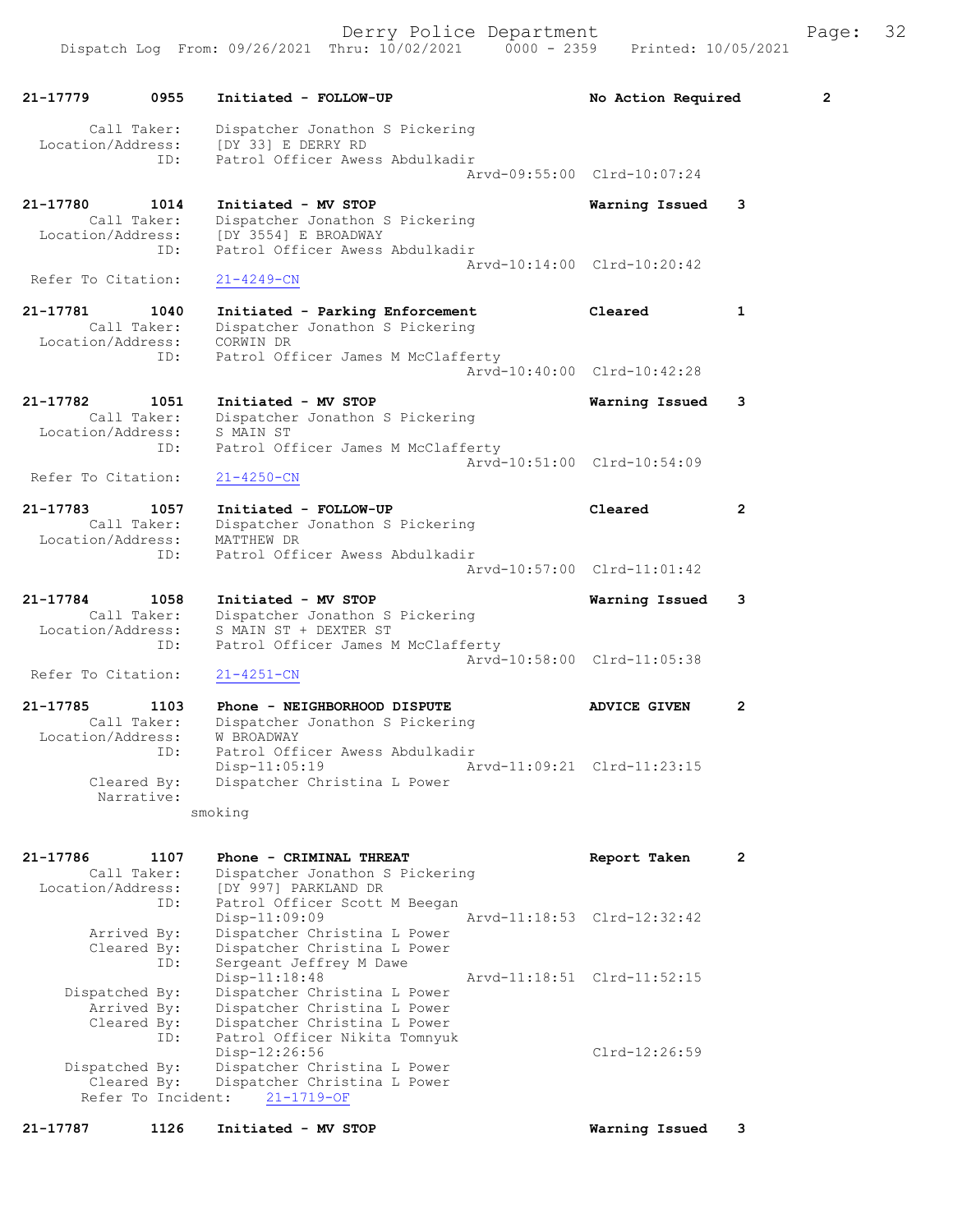Derry Police Department Fage: 33 Dispatch Log From: 09/26/2021 Thru: 10/02/2021 0000 - 2359 Printed: 10/05/2021 Call Taker: Dispatcher Christina L Power Location/Address: CHESTER RD + NESMITH ST<br>ID: Patrol Officer Nikita Theory Patrol Officer Nikita Tomnyuk Arvd-11:26:00 Clrd-11:33:20<br>21-4252-CN Refer To Citation: 21-17788 1135 Initiated - MV STOP Warning Issued 3 Call Taker: Dispatcher Christina L Power Location/Address: ISLAND POND RD + CEMETERY RD ID: Patrol Officer Samuel J Troy Arvd-11:35:00 Clrd-11:43:06 Refer To Citation: 21-4253-CN 21-17789 1139 Walk-In - SUSPICIOUS ACTIVITY ADVICE GIVEN 2 Call Taker: Patrol Officer Timothy J Underhill<br>cion/Address: HOOD RD Location/Address: ID: Patrol Officer Timothy J Underhill<br>Disp-11:41:33 Arvd-Arvd-11:41:35 Clrd-11:45:56 Refer To Field Int: 21-3401-FI 21-17790 1205 Initiated - FOLLOW-UP Cleared 2 Call Taker: Dispatcher Christina L Power Location/Address: TSIENNETO RD ID: Patrol Officer Nikita Tomnyuk Arvd-12:05:00 Clrd-12:10:29 21-17791 1219 Initiated - RESTRAINING ORDER VIOLATION Not Served 2 Call Taker: Dispatcher Christina L Power<br>tion/Address: BOWERS RD Location/Address:<br>ID: Patrol Officer Samuel J Troy Arvd-12:19:00 Clrd-12:23:49 21-17792 1225 Walk-In - WARRANT ARREST Arrest(s) Made 2 Call Taker: Dispatcher Christina L Power Location/Address: MUNICIPAL DR ID: Patrol Officer Timothy J Underhill Disp-12:27:43 Arvd-12:31:56 Clrd-12:53:17 Narrative: subject into hq's to turn themself in on a warrant for disorderly conduct and driving over fire hose. Leboeuf, Sara 41 High St Derry, NH dob 011884 Narrative: 09/29/2021 1252 released on a summons with a court date of 1/20/22 Refer To Arrest: 21-944-AR 21-17793 1227 Phone - MV ACCIDENT **Report Taken** 1 Call Taker: Dispatcher Christina L Power Location/Address: BYPASS 28 + TSIENNETO RD ID: Patrol Officer Nikita Tomnyuk Disp-12:27:20 Arvd-12:41:40 Clrd-13:01:35 Refer To Citation: 21-4255-CN Narrative: DEANGELO VS DEFEO NON REPORTABLE Refer To Accident: 21-471-AC 21-17794 1232 Initiated - ASSIST CITIZEN Assistance Rendered 3 Call Taker: Dispatcher Christina L Power Location/Address: PARKLAND DR ID: Patrol Officer Scott M Beegan Arvd-12:32:00 Clrd-12:45:12

21-17795 1243 Initiated - MV STOP Warning Issued 3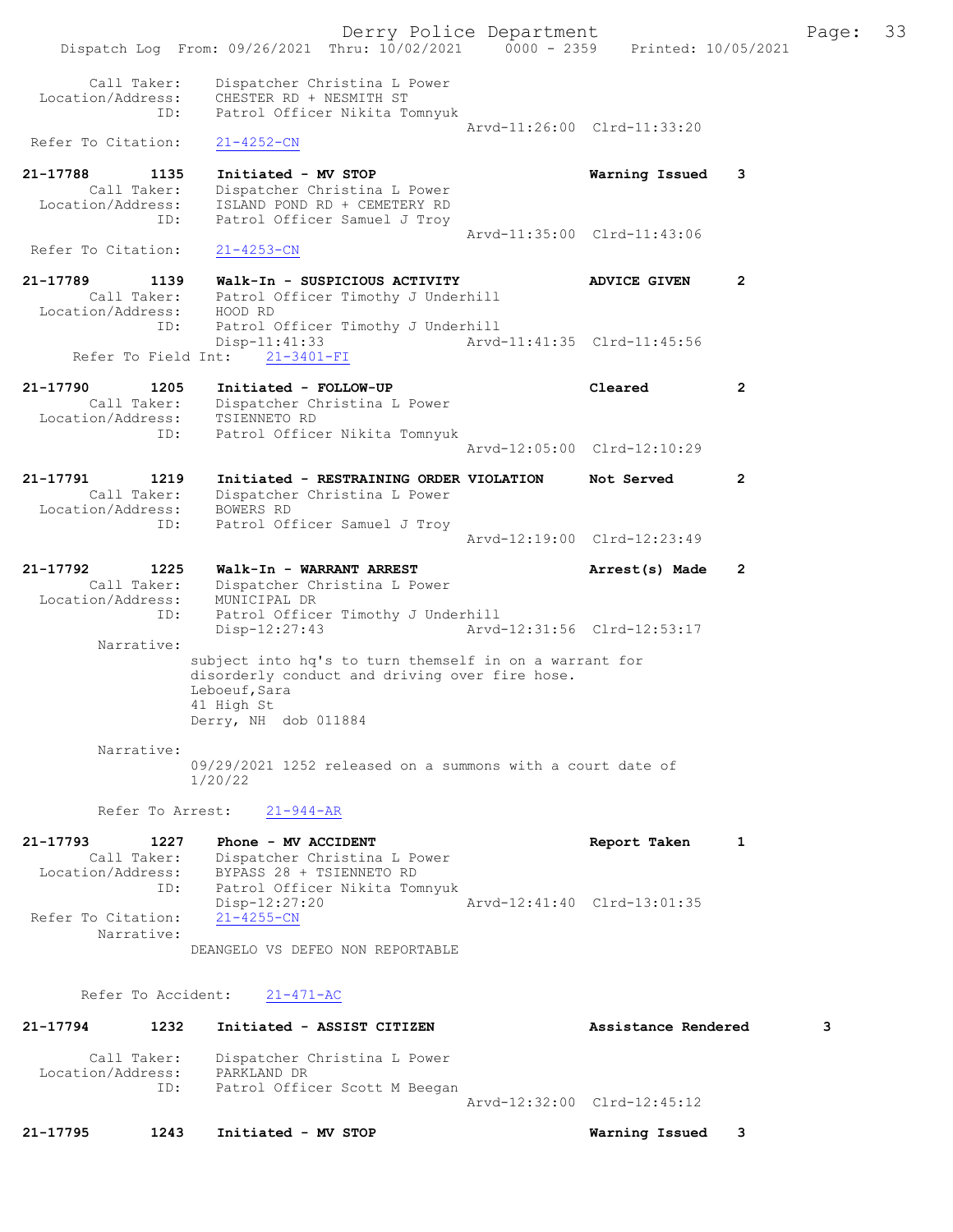Derry Police Department Fage: 34 Dispatch Log From: 09/26/2021 Thru: 10/02/2021 0000 - 2359 Printed: 10/05/2021 Call Taker: Dispatcher Christina L Power Location/Address: BIRCH ST ID: Patrol Officer Samuel J Troy Arvd-12:43:00 Clrd-12:53:10<br>21-4254-CN Refer To Citation: 21-17796 1256 Phone - MV ACCIDENT Report Taken 1 Call Taker: Dispatcher Christina L Power Location/Address: S MAIN ST + HUMPHREY RD ID: Patrol Officer Scott M Beegan Disp-12:57:17 Arvd-12:57:22 Clrd-13:58:07 ID: Patrol Officer Awess Abdulkadir Disp-12:57:20<br>ID: Sergeant Jeffrey M Dawe Sergeant Jeffrey M Dawe<br>Disp-13:06:07 Disp-13:06:07 Arvd-13:06:09 Clrd-13:33:44 Narrative: 09/29/2021 1321 next AAA requested for NH reg 4678126 Narrative: 09/29/2021 1342 AAA on scene Narrative: newman v crocker. full report Refer To Accident: 21-472-AC 21-17797 1259 Initiated - Barking Dog Complaint Could Not Locate 2 Call Taker: Dispatcher Christina L Power Location/Address: RT 28 ID: Civilian Robin Bordonaro Arvd-12:59:00 Clrd-13:16:19 21-17798 1300 Initiated - SEX OFFENSES Report Taken 1 Call Taker: Dispatcher Christina L Power Location/Address: [DY 250] PINKERTON ST ID: Patrol Officer Brian J Landry Arvd-13:00:00 Clrd-13:01:53 Refer To Incident: 21-1720-OF 21-17799 1309 Initiated - SUBPOENA DELIVERY Served 1 Call Taker: Dispatcher Christina L Power Location/Address: FAIRWAY DR ID: Patrol Officer James M McClafferty Arvd-13:09:00 Clrd-13:16:07 21-17800 1329 Phone - ATTEMPTED PAPER SERVICE Served 2 Call Taker: Dispatcher Christina L Power Location/Address: COURTHOUSE LN ID: Patrol Officer James M McClafferty<br>Disp-13:30:09 Arvd- Disp-13:30:09 Arvd-13:35:10 Clrd-13:52:57 21-17801 1336 Walk-In - WARRANT ARREST Arrest(s) Made 2 1 Call Taker: Dispatcher Christina L Power Location/Address: [DY 2] MUNICIPAL DR ID:  $\begin{array}{c} 1.121 & 1.1 \end{array}$  The Timothy J Underhill<br>Disp-13:38:18 Arvd- Disp-13:38:18 Arvd-13:38:21 Clrd-14:14:29 Narrative: subject into hq's to turn themself in on a warrant for prohibited sales and unlawful possession of alcohol. Mwangi, Keenan 23 Linlew Dr Derry, NH dob 031003 Narrative: 09/29/2021 1453 prisoner checked Narrative: 09/29/2021 1529 released on PR bail with a court date of 1/20/22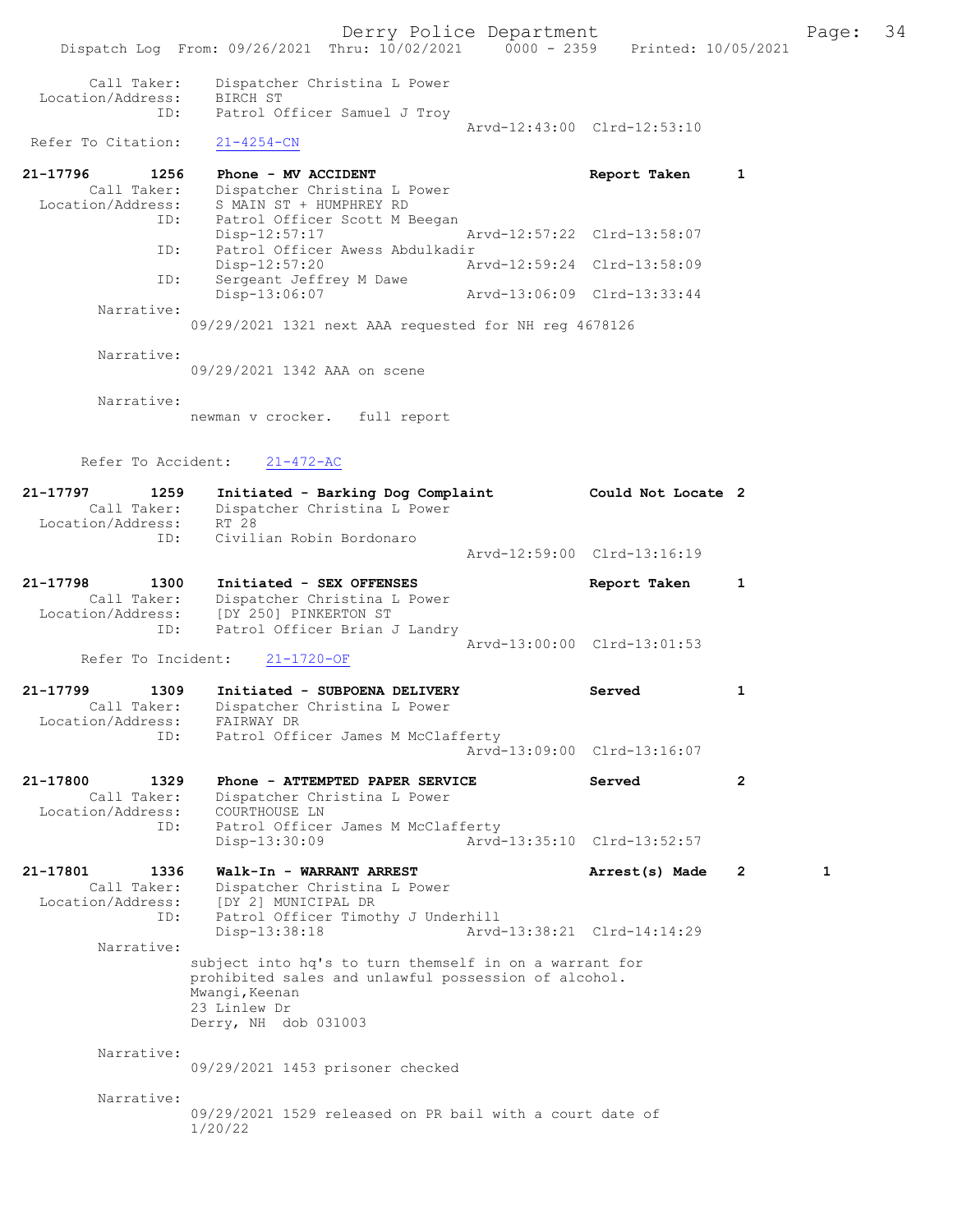| Refer To Arrest:                                            | $21 - 945 - AR$                                                                                                  |                             |   |
|-------------------------------------------------------------|------------------------------------------------------------------------------------------------------------------|-----------------------------|---|
| 21-17802<br>1418<br>Call Taker:<br>Location/Address:<br>ID: | Phone - MV ACCIDENT<br>Dispatcher Christina L Power<br>FRIAR TUCK AVE<br>Patrol Officer Samuel J Troy            | Report Taken                | 1 |
| ID:                                                         | $Disp-14:18:54$<br>Patrol Officer Awess Abdulkadir                                                               | Aryd-14:22:23 Clrd-14:59:49 |   |
| Narrative:                                                  | Disp-14:18:57                                                                                                    | Arvd-14:22:24 Clrd-14:58:22 |   |
|                                                             | 09/29/2021 1423 DFD on scene                                                                                     |                             |   |
| Refer To Accident:                                          | $21 - 473 - AC$                                                                                                  |                             |   |
| 21-17803<br>1421<br>Call Taker:<br>Location/Address:<br>ID: | Phone - SUSPICIOUS ACTIVITY<br>Dispatcher Christina L Power<br>ASHLEIGH DR<br>Patrol Officer James M McClafferty | Warning Issued              | 2 |
| ID:                                                         | Disp-14:21:59<br>Patrol Officer Nikita Tomnyuk                                                                   | Arvd-14:22:33 Clrd-14:47:02 |   |
| ID:                                                         | Disp-14:22:35<br>Arvd-14:26:57<br>Patrol Officer Brian J Landry                                                  | $Clrd-14:47:04$             |   |
|                                                             | Disp-14:24:59<br>Arvd-14:25:00                                                                                   | $Clrd-14:47:10$             |   |
| Narrative:                                                  | female suspected of shoplifting                                                                                  |                             |   |
| Narrative:                                                  | 09/29/2021 1433 ped check at the access rd                                                                       |                             |   |
| Narrative:                                                  | trespass warning issued                                                                                          |                             |   |
| 21-17804<br>1450<br>Call Taker:                             | Phone - DISPERSE A GROUP<br>Dispatcher Christina L Power                                                         | Gone on Arrival             | 2 |
| Location/Address:                                           | CRYSTAL AVE                                                                                                      |                             |   |
| ID:                                                         | Patrol Officer Scott M Beegan<br>$Disp-14:51:24$                                                                 | Arvd-14:55:20 Clrd-14:56:47 |   |
| 21-17805<br>1512                                            | Initiated - SERVE RESTRAINING ORDER                                                                              | Served                      | 2 |
| Call Taker:<br>Location/Address:                            | Dispatcher Christina L Power<br>BOWERS RD                                                                        |                             |   |
| ID:                                                         | Patrol Officer Timothy J Underhill                                                                               | Arvd-15:12:00 Clrd-15:17:08 |   |
| 21-17806<br>1514<br>Call Taker:<br>Location/Address:        | Initiated - FOLLOW-UP<br>Dispatcher Christina L Power<br>E BROADWAY                                              | Services Rendered 2         |   |
| ID:                                                         | Patrol Officer Andrew R Kennedy<br>Patrol Officer Nathan S Lavoie                                                | Arvd-15:14:00 Clrd-15:23:54 |   |
| Cleared By:                                                 | Lieutenant Michael T Muncey                                                                                      |                             |   |
| 21-17807<br>1533<br>Call Taker:                             | Phone - SUSPICIOUS ACTIVITY<br>Lieutenant Michael T Muncey                                                       | Investigated                | 2 |
| Location/Address:<br>ID:                                    | KENDALL POND RD<br>Patrol Officer Andrew R Kennedy<br>Disp-15:34:22<br>Patrol Officer Nathan S Lavoie            | Arvd-15:37:15 Clrd-17:44:42 |   |
| Arrived By:<br>Cleared By:<br>Refer To Incident:            | Dispatcher Christina L Power<br>Dispatcher Christina L Power<br>$21 - 1722 - OF$                                 |                             |   |
| 21-17808<br>1537<br>Call Taker:                             | Phone - SUSPICIOUS ACTIVITY<br>Dispatcher Christina L Power                                                      | Could Not Locate 2          |   |
| Location/Address:<br>ID:<br>Narrative:                      | FROST RD<br>Patrol Officer Scott M Beegan<br>$Disp-17:21:01$                                                     | Arvd-17:27:45 Clrd-17:32:38 |   |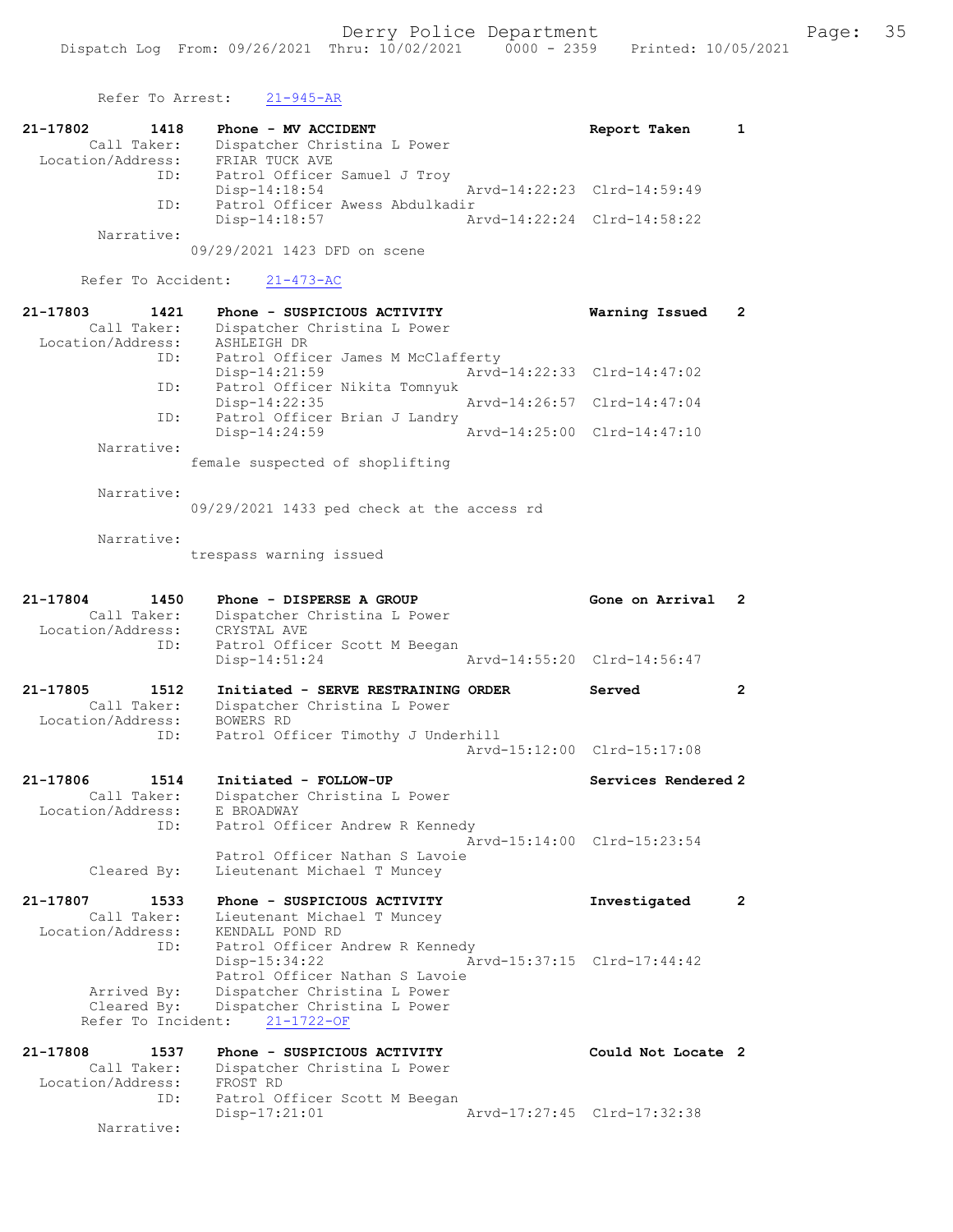campsite in the woods

| 21-17809          | 1545        | Phone - NEIGHBORHOOD DISPUTE   |                             | ADVICE GIVEN |  |
|-------------------|-------------|--------------------------------|-----------------------------|--------------|--|
|                   | Call Taker: | Dispatcher Christina L Power   |                             |              |  |
| Location/Address: |             | CRAVEN TER                     |                             |              |  |
|                   | ID:         | Patrol Officer Scott M Beegan  |                             |              |  |
|                   |             | $Disp-16:07:24$                | Arvd-16:19:01 Clrd-17:20:48 |              |  |
|                   | Narrative:  |                                |                             |              |  |
|                   |             | neighbor with security cameras |                             |              |  |

 Narrative: 09/29/2021 1638 out at 7 South Range

Refer To Field Int: 21-3408-FI

| 21-17810          | 1601 | Phone - WELFARE CHECK              |                             | Report Taken | 2 |
|-------------------|------|------------------------------------|-----------------------------|--------------|---|
| Call Taker:       |      | Lieutenant Michael T Muncey        |                             |              |   |
| Location/Address: |      | WRIGHT RD                          |                             |              |   |
|                   | ID:  | Patrol Officer Timothy J Underhill |                             |              |   |
|                   |      | $Disp-16:16:32$                    | Arvd-16:25:00 Clrd-16:45:08 |              |   |
| Cleared By:       |      | Dispatcher Christina L Power       |                             |              |   |
|                   | ID:  | Patrol Officer Blake A Martineau   |                             |              |   |
|                   |      | Disp-16:24:47                      | Arvd-16:37:42 Clrd-16:41:47 |              |   |
| Dispatched By:    |      | Dispatcher Christina L Power       |                             |              |   |
| Arrived By:       |      | Dispatcher Christina L Power       |                             |              |   |
| Cleared By:       |      | Dispatcher Christina L Power       |                             |              |   |
|                   |      | Refer To Incident: 21-1721-OF      |                             |              |   |

#### 21-17811 1640 Phone - SUSPICIOUS ACTIVITY Transported to Hospital 2

| Call Taker:       | Dispatcher Christina L Power             |                             |  |
|-------------------|------------------------------------------|-----------------------------|--|
| Location/Address: | WALNUT HILL RD                           |                             |  |
| ID:               | Patrol Officer Blake A Martineau         |                             |  |
|                   | $Disp-16:41:50$                          | Arvd-16:45:06 Clrd-18:17:41 |  |
| ID:               | Sergeant Seth Plumer                     |                             |  |
|                   | $Disp-16:41:55$                          | Arvd-17:13:33 Clrd-18:01:27 |  |
| ID:               | Patrol Officer Timothy J Underhill       |                             |  |
|                   | $Disp-16:45:20$                          | Arvd-16:51:28 Clrd-17:37:12 |  |
| Narrative:        |                                          |                             |  |
|                   | 09/29/2021 1725 one in custody on an IEA |                             |  |

# Narrative:

09/29/2021 1728 transporting to PMC s/m 29911.4

Narrative:

09/29/2021 1741 off at PMC e/m 29916.2

Refer To Incident: 21-1723-OF

21-17812 1650 Phone - Loose Dog Complaint Cancelled Prior to Arrival 2 Call Taker: Dispatcher Christina L Power Location/Address: WHITE OAK LN

### 21-17813 1700 Phone - JUVENILE OFFENSES Cancelled Prior to Arrival 2

 Call Taker: Dispatcher Christina L Power Location/Address: E BROADWAY Narrative: kids on bicycles driving disorderly through the rotary

 Narrative: GOA

21-17814 1737 Initiated - FOLLOW-UP Cleared 2 Call Taker: Dispatcher Christina L Power Location/Address: WRIGHT RD ID: Patrol Officer Timothy J Underhill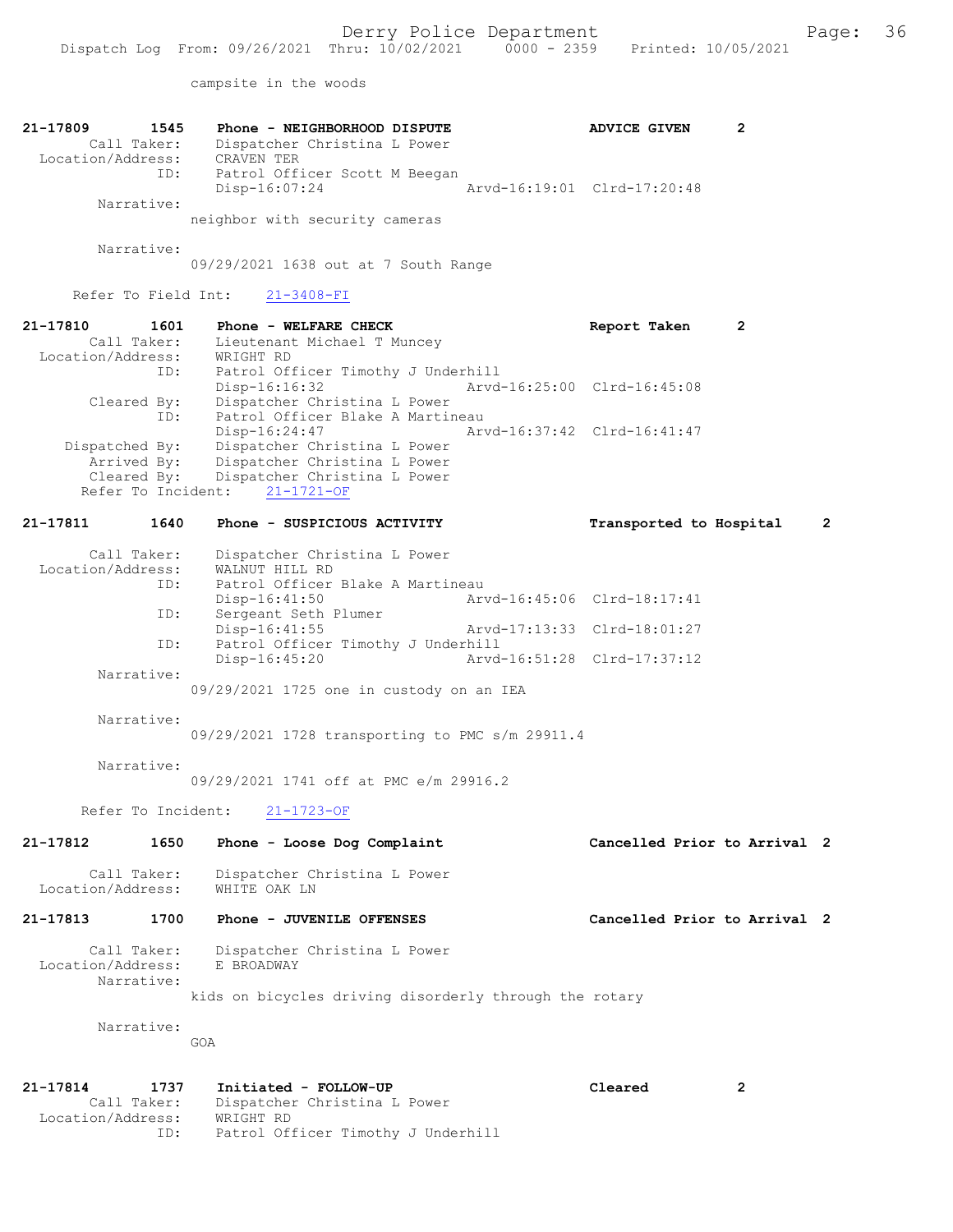Arvd-17:37:00 Clrd-17:55:01

| 21-17815<br>1745<br>Initiated - MV STOP<br>Warning Issued<br>3<br>Call Taker:<br>Dispatcher Christina L Power<br>Location/Address:<br>MANCHESTER RD<br>Patrol Officer Andrew R Kennedy<br>ID:<br>Arvd-17:45:00 Clrd-17:51:35<br>Patrol Officer Nathan S Lavoie<br>Refer To Citation:<br>$21 - 4256 - CN$<br>21-17816<br>1758<br>Phone - DISABLED MV<br>Assistance Rendered<br>Call Taker:<br>Lieutenant Michael T Muncey<br>Location/Address:<br>IDY 10011 ROCKINGHAM RD<br>Patrol Officer Scott M Beegan<br>ID:<br>Disp-17:59:20<br>Arvd-17:59:59 Clrd-18:05:56<br>Dispatcher Christina L Power<br>Cleared By:<br>Refer To Field Int:<br>$21 - 3426 - FI$<br>2<br>21-17817<br>1800<br>Phone - WELFARE CHECK<br>Transported to Hospital<br>Call Taker:<br>Dispatcher Christina L Power<br>Location/Address:<br>SCOBIE POND RD<br>Patrol Officer Timothy J Underhill<br>ID:<br>Arvd-18:05:49 Clrd-18:19:00<br>$Disp-18:01:18$<br>Patrol Officer Andrew R Kennedy<br>ID:<br>$Disp-18:01:23$<br>Arvd-18:05:48 Clrd-18:18:58<br>Patrol Officer Nathan S Lavoie<br>ID:<br>Sergeant Seth Plumer<br>Arvd-18:07:53 Clrd-18:17:09<br>Disp-18:01:31<br>Narrative:<br>transported to PMC via DFD<br>21-17818<br>1819<br>Phone - WELFARE CHECK<br>Services Rendered 2<br>Call Taker:<br>Dispatcher Christina L Power<br>Location/Address:<br>TSIENNETO RD<br>Patrol Officer Andrew R Kennedy<br>ID:<br>Arvd-18:25:23 Clrd-18:52:30<br>Disp-18:19:53<br>Patrol Officer Nathan S Lavoie<br>Lieutenant Michael T Muncey<br>Arrived By:<br>ID:<br>Sergeant Seth Plumer<br>Disp-18:25:21<br>Aryd-18:25:24 Clrd-18:52:28<br>Dispatched By:<br>Lieutenant Michael T Muncey<br>Arrived By:<br>Lieutenant Michael T Muncey<br>Narrative:<br>checked and no issues.<br>Refer To Field Int: 21-3453-FI<br>Phone - VIN CHECK<br>Services Rendered 3<br>21-17819<br>1914<br>Call Taker:<br>Patrol Officer Robert Corwin<br>Location/Address:<br>ISLAND POND RD<br>Patrol Officer Scott M Beegan<br>ID:<br>Arvd-19:26:04 Clrd-19:39:15<br>$Disp-19:14:49$<br>Dispatcher Christina L Power<br>Arrived By:<br>Dispatcher Christina L Power<br>Cleared By:<br>Refer To Field Int:<br>$21 - 3425 - FI$<br>21-17820<br>1932<br>$\overline{2}$<br>Phone - NOISE COMPLAINT<br>Quieted on Request<br>Call Taker:<br>Dispatcher Christina L Power<br>Location/Address:<br>CEDAR ST<br>ID:<br>Patrol Officer Andrew R Kennedy<br>Disp-19:33:34<br>Arvd-19:37:11 Clrd-19:52:37<br>Patrol Officer Nathan S Lavoie<br>Patrol Officer Timothy J Underhill<br>ID:<br>Disp-19:33:38<br>Arvd-19:37:12 Clrd-19:52:36<br>Refer To Field Int: 21-3452-FI |  |   |
|------------------------------------------------------------------------------------------------------------------------------------------------------------------------------------------------------------------------------------------------------------------------------------------------------------------------------------------------------------------------------------------------------------------------------------------------------------------------------------------------------------------------------------------------------------------------------------------------------------------------------------------------------------------------------------------------------------------------------------------------------------------------------------------------------------------------------------------------------------------------------------------------------------------------------------------------------------------------------------------------------------------------------------------------------------------------------------------------------------------------------------------------------------------------------------------------------------------------------------------------------------------------------------------------------------------------------------------------------------------------------------------------------------------------------------------------------------------------------------------------------------------------------------------------------------------------------------------------------------------------------------------------------------------------------------------------------------------------------------------------------------------------------------------------------------------------------------------------------------------------------------------------------------------------------------------------------------------------------------------------------------------------------------------------------------------------------------------------------------------------------------------------------------------------------------------------------------------------------------------------------------------------------------------------------------------------------------------------------------------------------------------------------------------------------------------------------------------------------------------------------------------------------------------------------------------------------------------------------------|--|---|
|                                                                                                                                                                                                                                                                                                                                                                                                                                                                                                                                                                                                                                                                                                                                                                                                                                                                                                                                                                                                                                                                                                                                                                                                                                                                                                                                                                                                                                                                                                                                                                                                                                                                                                                                                                                                                                                                                                                                                                                                                                                                                                                                                                                                                                                                                                                                                                                                                                                                                                                                                                                                            |  |   |
|                                                                                                                                                                                                                                                                                                                                                                                                                                                                                                                                                                                                                                                                                                                                                                                                                                                                                                                                                                                                                                                                                                                                                                                                                                                                                                                                                                                                                                                                                                                                                                                                                                                                                                                                                                                                                                                                                                                                                                                                                                                                                                                                                                                                                                                                                                                                                                                                                                                                                                                                                                                                            |  |   |
|                                                                                                                                                                                                                                                                                                                                                                                                                                                                                                                                                                                                                                                                                                                                                                                                                                                                                                                                                                                                                                                                                                                                                                                                                                                                                                                                                                                                                                                                                                                                                                                                                                                                                                                                                                                                                                                                                                                                                                                                                                                                                                                                                                                                                                                                                                                                                                                                                                                                                                                                                                                                            |  |   |
|                                                                                                                                                                                                                                                                                                                                                                                                                                                                                                                                                                                                                                                                                                                                                                                                                                                                                                                                                                                                                                                                                                                                                                                                                                                                                                                                                                                                                                                                                                                                                                                                                                                                                                                                                                                                                                                                                                                                                                                                                                                                                                                                                                                                                                                                                                                                                                                                                                                                                                                                                                                                            |  | 3 |
|                                                                                                                                                                                                                                                                                                                                                                                                                                                                                                                                                                                                                                                                                                                                                                                                                                                                                                                                                                                                                                                                                                                                                                                                                                                                                                                                                                                                                                                                                                                                                                                                                                                                                                                                                                                                                                                                                                                                                                                                                                                                                                                                                                                                                                                                                                                                                                                                                                                                                                                                                                                                            |  |   |
|                                                                                                                                                                                                                                                                                                                                                                                                                                                                                                                                                                                                                                                                                                                                                                                                                                                                                                                                                                                                                                                                                                                                                                                                                                                                                                                                                                                                                                                                                                                                                                                                                                                                                                                                                                                                                                                                                                                                                                                                                                                                                                                                                                                                                                                                                                                                                                                                                                                                                                                                                                                                            |  |   |
|                                                                                                                                                                                                                                                                                                                                                                                                                                                                                                                                                                                                                                                                                                                                                                                                                                                                                                                                                                                                                                                                                                                                                                                                                                                                                                                                                                                                                                                                                                                                                                                                                                                                                                                                                                                                                                                                                                                                                                                                                                                                                                                                                                                                                                                                                                                                                                                                                                                                                                                                                                                                            |  |   |
|                                                                                                                                                                                                                                                                                                                                                                                                                                                                                                                                                                                                                                                                                                                                                                                                                                                                                                                                                                                                                                                                                                                                                                                                                                                                                                                                                                                                                                                                                                                                                                                                                                                                                                                                                                                                                                                                                                                                                                                                                                                                                                                                                                                                                                                                                                                                                                                                                                                                                                                                                                                                            |  |   |
|                                                                                                                                                                                                                                                                                                                                                                                                                                                                                                                                                                                                                                                                                                                                                                                                                                                                                                                                                                                                                                                                                                                                                                                                                                                                                                                                                                                                                                                                                                                                                                                                                                                                                                                                                                                                                                                                                                                                                                                                                                                                                                                                                                                                                                                                                                                                                                                                                                                                                                                                                                                                            |  |   |
|                                                                                                                                                                                                                                                                                                                                                                                                                                                                                                                                                                                                                                                                                                                                                                                                                                                                                                                                                                                                                                                                                                                                                                                                                                                                                                                                                                                                                                                                                                                                                                                                                                                                                                                                                                                                                                                                                                                                                                                                                                                                                                                                                                                                                                                                                                                                                                                                                                                                                                                                                                                                            |  |   |
|                                                                                                                                                                                                                                                                                                                                                                                                                                                                                                                                                                                                                                                                                                                                                                                                                                                                                                                                                                                                                                                                                                                                                                                                                                                                                                                                                                                                                                                                                                                                                                                                                                                                                                                                                                                                                                                                                                                                                                                                                                                                                                                                                                                                                                                                                                                                                                                                                                                                                                                                                                                                            |  |   |
|                                                                                                                                                                                                                                                                                                                                                                                                                                                                                                                                                                                                                                                                                                                                                                                                                                                                                                                                                                                                                                                                                                                                                                                                                                                                                                                                                                                                                                                                                                                                                                                                                                                                                                                                                                                                                                                                                                                                                                                                                                                                                                                                                                                                                                                                                                                                                                                                                                                                                                                                                                                                            |  |   |
|                                                                                                                                                                                                                                                                                                                                                                                                                                                                                                                                                                                                                                                                                                                                                                                                                                                                                                                                                                                                                                                                                                                                                                                                                                                                                                                                                                                                                                                                                                                                                                                                                                                                                                                                                                                                                                                                                                                                                                                                                                                                                                                                                                                                                                                                                                                                                                                                                                                                                                                                                                                                            |  |   |
|                                                                                                                                                                                                                                                                                                                                                                                                                                                                                                                                                                                                                                                                                                                                                                                                                                                                                                                                                                                                                                                                                                                                                                                                                                                                                                                                                                                                                                                                                                                                                                                                                                                                                                                                                                                                                                                                                                                                                                                                                                                                                                                                                                                                                                                                                                                                                                                                                                                                                                                                                                                                            |  |   |
|                                                                                                                                                                                                                                                                                                                                                                                                                                                                                                                                                                                                                                                                                                                                                                                                                                                                                                                                                                                                                                                                                                                                                                                                                                                                                                                                                                                                                                                                                                                                                                                                                                                                                                                                                                                                                                                                                                                                                                                                                                                                                                                                                                                                                                                                                                                                                                                                                                                                                                                                                                                                            |  |   |
|                                                                                                                                                                                                                                                                                                                                                                                                                                                                                                                                                                                                                                                                                                                                                                                                                                                                                                                                                                                                                                                                                                                                                                                                                                                                                                                                                                                                                                                                                                                                                                                                                                                                                                                                                                                                                                                                                                                                                                                                                                                                                                                                                                                                                                                                                                                                                                                                                                                                                                                                                                                                            |  |   |
|                                                                                                                                                                                                                                                                                                                                                                                                                                                                                                                                                                                                                                                                                                                                                                                                                                                                                                                                                                                                                                                                                                                                                                                                                                                                                                                                                                                                                                                                                                                                                                                                                                                                                                                                                                                                                                                                                                                                                                                                                                                                                                                                                                                                                                                                                                                                                                                                                                                                                                                                                                                                            |  |   |
|                                                                                                                                                                                                                                                                                                                                                                                                                                                                                                                                                                                                                                                                                                                                                                                                                                                                                                                                                                                                                                                                                                                                                                                                                                                                                                                                                                                                                                                                                                                                                                                                                                                                                                                                                                                                                                                                                                                                                                                                                                                                                                                                                                                                                                                                                                                                                                                                                                                                                                                                                                                                            |  |   |
|                                                                                                                                                                                                                                                                                                                                                                                                                                                                                                                                                                                                                                                                                                                                                                                                                                                                                                                                                                                                                                                                                                                                                                                                                                                                                                                                                                                                                                                                                                                                                                                                                                                                                                                                                                                                                                                                                                                                                                                                                                                                                                                                                                                                                                                                                                                                                                                                                                                                                                                                                                                                            |  |   |
|                                                                                                                                                                                                                                                                                                                                                                                                                                                                                                                                                                                                                                                                                                                                                                                                                                                                                                                                                                                                                                                                                                                                                                                                                                                                                                                                                                                                                                                                                                                                                                                                                                                                                                                                                                                                                                                                                                                                                                                                                                                                                                                                                                                                                                                                                                                                                                                                                                                                                                                                                                                                            |  |   |
|                                                                                                                                                                                                                                                                                                                                                                                                                                                                                                                                                                                                                                                                                                                                                                                                                                                                                                                                                                                                                                                                                                                                                                                                                                                                                                                                                                                                                                                                                                                                                                                                                                                                                                                                                                                                                                                                                                                                                                                                                                                                                                                                                                                                                                                                                                                                                                                                                                                                                                                                                                                                            |  |   |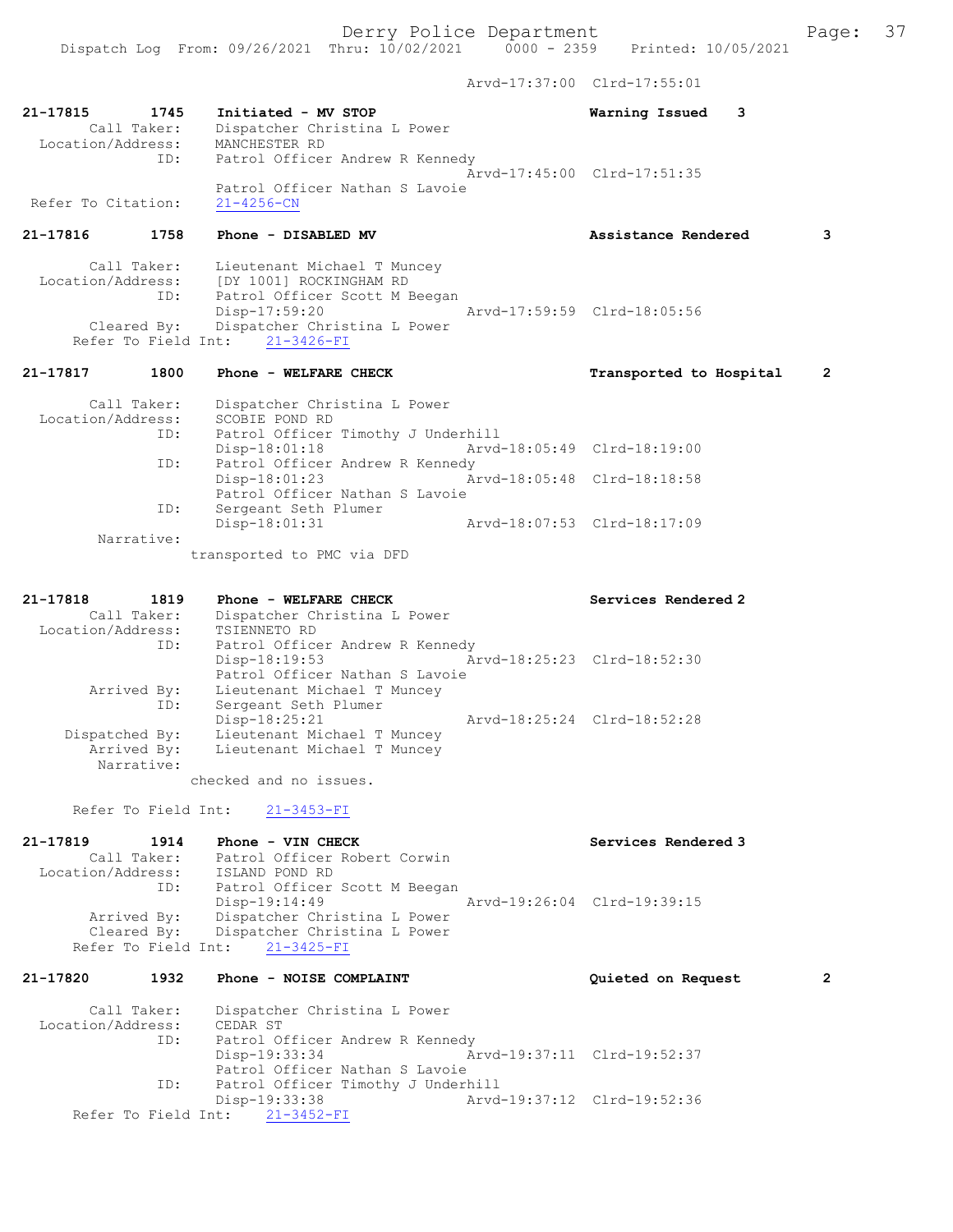| 21-17821<br>1945                 | Phone - ALARM, BURGLAR                                           | False Alarm                                                 | 1            |
|----------------------------------|------------------------------------------------------------------|-------------------------------------------------------------|--------------|
| Call Taker:<br>Location/Address: | Patrol Officer Robert Corwin<br>TRANSFER LN                      |                                                             |              |
| ID:                              | Patrol Officer Sara R Joyce                                      |                                                             |              |
|                                  | $Disp-19:55:59$                                                  | Arvd-19:57:43 Clrd-20:02:02                                 |              |
| Dispatched By:                   | Patrol Officer Michael P Accorto<br>Dispatcher Christina L Power |                                                             |              |
| Arrived By:                      | Dispatcher Christina L Power                                     |                                                             |              |
| Cleared By:                      | Dispatcher Christina L Power                                     |                                                             |              |
| ID:                              | Patrol Officer Sara R Joyce<br>$Disp-20:02:10$                   | Arvd-20:02:11 Clrd-20:11:29                                 |              |
|                                  | Patrol Officer Michael P Accorto                                 |                                                             |              |
| Dispatched By:<br>Arrived By:    | Dispatcher Christina L Power<br>Dispatcher Christina L Power     |                                                             |              |
| Cleared By:                      | Dispatcher Christina L Power                                     |                                                             |              |
| Narrative:                       |                                                                  |                                                             |              |
|                                  | sewer treatment plant                                            |                                                             |              |
| Narrative:                       |                                                                  |                                                             |              |
|                                  | 09/29/2021 2007 property check with the keyholder                |                                                             |              |
| Refer To Field Int:              | $21 - 3421 - FI$                                                 |                                                             |              |
| 21-17822<br>2046                 | Initiated - FOUND/LOST PROPERTY                                  | Report Taken                                                | 3            |
|                                  | Call Taker: Dispatcher Christina L Power                         |                                                             |              |
| Location/Address:<br>ID:         | ROLLINS ST<br>Patrol Officer Sara R Joyce                        |                                                             |              |
|                                  |                                                                  | Arvd-20:46:00 Clrd-21:02:18                                 |              |
| Refer To Incident:               | Patrol Officer Michael P Accorto<br>$21 - 1724 - OF$             |                                                             |              |
|                                  |                                                                  |                                                             |              |
| 21-17823<br>2134<br>Call Taker:  | Phone - HIT AND RUN<br>Dispatcher Christina L Power              | Report Taken                                                | $\mathbf{2}$ |
| Location/Address:                | A ST                                                             |                                                             |              |
| ID:                              | Patrol Officer Robert Corwin                                     | Arvd-21:45:58 Clrd-22:07:18                                 |              |
|                                  | $Disp-21:45:54$<br>Dispatched By: Patrol Officer Robert Corwin   |                                                             |              |
|                                  | Arrived By: Patrol Officer Robert Corwin                         |                                                             |              |
|                                  | Refer To Incident: 21-1725-OF                                    |                                                             |              |
| 21-17824<br>2346                 | Initiated - PROPERTY CHECK                                       | Services Rendered 2                                         |              |
| Call Taker:<br>Location/Address: | Dispatcher Christine D Carlson<br>ROLLINS ST                     |                                                             |              |
| ID:                              | Patrol Officer Taylor Dezotell                                   |                                                             |              |
|                                  |                                                                  | $Aryd - 23 \cdot 46 \cdot 00$ $C1rd - 23 \cdot 46 \cdot 25$ |              |
| 21-17825<br>2350                 | Initiated - MV STOP                                              | Warning Issued                                              | 3            |
| Call Taker:                      | Dispatcher Christine D Carlson                                   |                                                             |              |
| Location/Address:<br>ID:         | BYPASS 28 + DOUGLAS PL<br>Sergeant James M Belanger              |                                                             |              |
|                                  |                                                                  | Arvd-23:50:00 Clrd-23:56:39                                 |              |
| Refer To Citation:               | $21 - 4259 - CN$                                                 |                                                             |              |
|                                  |                                                                  |                                                             |              |
| For Date: 09/30/2021 - Thursday  |                                                                  |                                                             |              |
| 21-17826<br>0023                 | Initiated - MV STOP                                              | Warning Issued                                              | 3            |
| Call Taker:<br>Location/Address: | Dispatcher Christine D Carlson<br>ISLAND POND RD                 |                                                             |              |
| ID:                              | Patrol Officer Collin Kennedy                                    |                                                             |              |
| Refer To Citation:               | $21 - 4260 - CN$                                                 | Arvd-00:23:00 Clrd-00:33:51                                 |              |
|                                  |                                                                  |                                                             |              |
| 21-17827<br>0039<br>Call Taker:  | Initiated - MV STOP<br>Dispatcher Christine D Carlson            | Warning Issued                                              | 3            |
| Location/Address:                | S MAIN ST + HUMPHREY RD                                          |                                                             |              |
| ID:                              | Patrol Officer Collin Kennedy                                    | Arvd-00:39:00 Clrd-00:48:19                                 |              |
|                                  |                                                                  |                                                             |              |

Refer To Citation: 21-4261-CN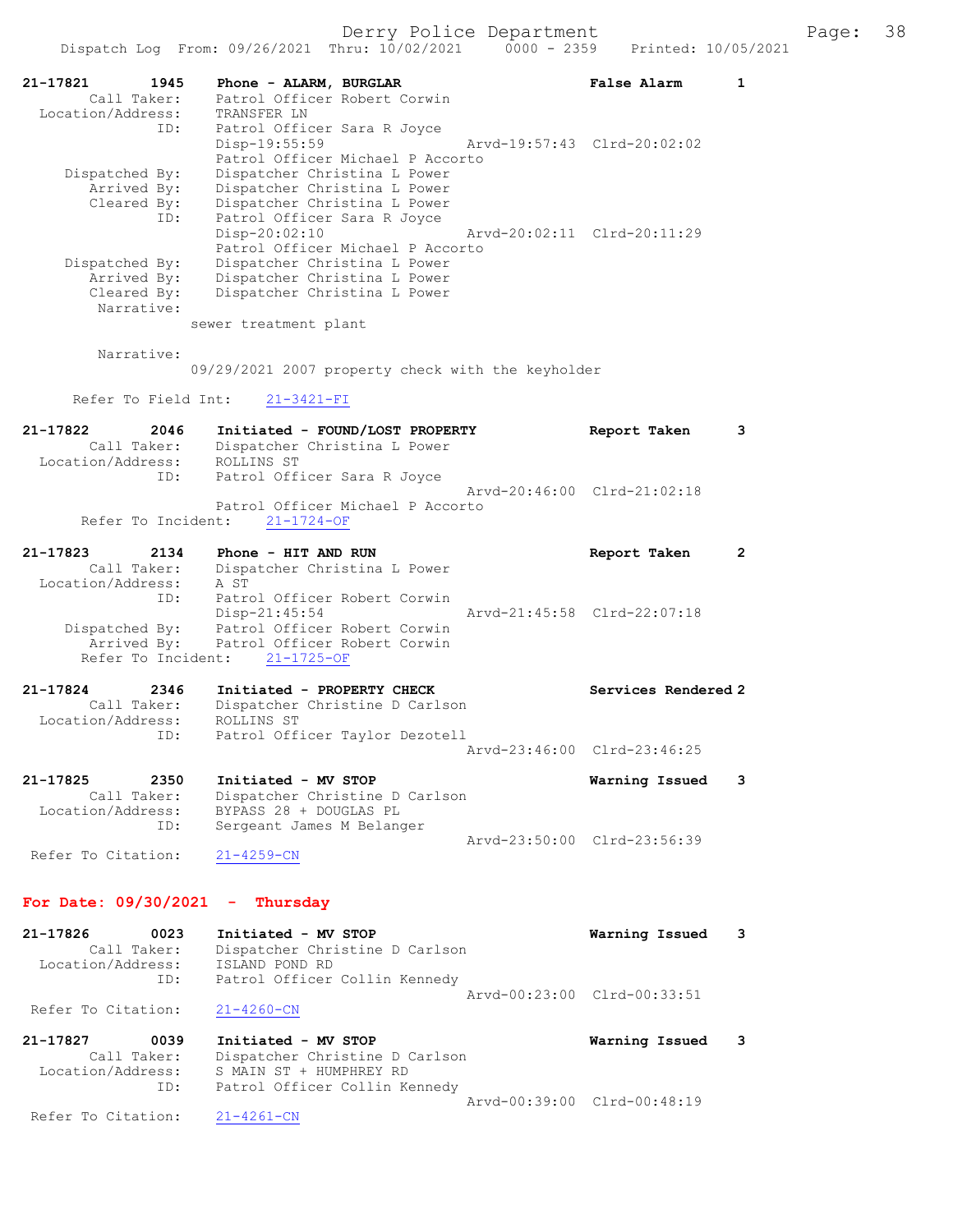21-17828 0706 Other - MV REPO Vehicle Towed 1 Call Taker: Dispatcher Jess W Arcand Location/Address: CHESTER RD ID: Dispatcher Jess W Arcand<br>Disp-07:07:28 Disp-07:07:28 Arvd-07:07:30 Clrd-07:08:31 Narrative: 09/30/2021 0706 2017 AUDI A4. UNKNOWN IF OWNER IS AWARE 21-17829 0725 Initiated - Parking Enforcement Vehicle checked 1 Call Taker: Dispatcher Jess W Arcand Location/Address: CORWIN DR ID: Patrol Officer Charles L Doherty Arvd-07:25:00 Clrd-07:46:15 21-17830 0746 Initiated - Parking Enforcement Vehicle checked 1 Call Taker: Dispatcher Jess W Arcand Location/Address: CHESTER RD ID: Patrol Officer Nikita Tomnyuk Arvd-07:46:00 Clrd-07:49:29 21-17831 0756 Initiated - MV STOP Warning Issued 3 Call Taker: Dispatcher Jess W Arcand Location/Address: BYPASS 28 ID: Patrol Officer Nikita Tomnyuk Arvd-07:56:00 Clrd-08:02:56 Refer To Citation: 21-4262-CN 21-17832 0803 Initiated - FOLLOW-UP No Action Required 2 Call Taker: Dispatcher Jess W Arcand Location/Address: MUNICIPAL DR<br>ID: Patrol Office Patrol Officer Charles L Doherty Arvd-08:03:00 Clrd-08:50:32 21-17833 0901 Initiated - Child Advocacy Center No Action Required 3 Call Taker: Dispatcher Jess W Arcand Location/Address: BIRCH ST ID: Detective Peter A Houlis Arvd-09:01:00 Clrd-10:22:34 21-17834 0917 Initiated - Parking Enforcement Parking Ticket Issued 1 Call Taker: Dispatcher Jess W Arcand Location/Address: CORWIN DR ID: Patrol Officer Charles L Doherty Arvd-09:17:00 Clrd-09:26:40 21-17835 0918 Initiated - MV STOP Summons Issued 3 Call Taker: Dispatcher Jess W Arcand Location/Address: GULF RD ID: Patrol Officer Samuel J Troy Arvd-09:18:00 Clrd-10:00:37<br>21-4264-CN Refer To Citation: Refer To Summons: 21-947-AR 21-17836 0923 Initiated - SUBPOENA DELIVERY Not Served 1 Call Taker: Dispatcher Jess W Arcand Location/Address: ELM ST ID: Patrol Officer Awess Abdulkadir Arvd-09:23:00 Clrd-09:28:14 21-17837 0928 Phone - ERRATIC OPERATION Services Rendered 2 Call Taker: Dispatcher Jess W Arcand Location/Address: PHILLIP RD ID: Patrol Officer Samuel J Troy Disp-10:01:06 Arvd-10:05:34 Clrd-10:17:36 Narrative: 09/30/2021 0929 WORK TRUCK IN THE AREA DRIVING ERRATICALLY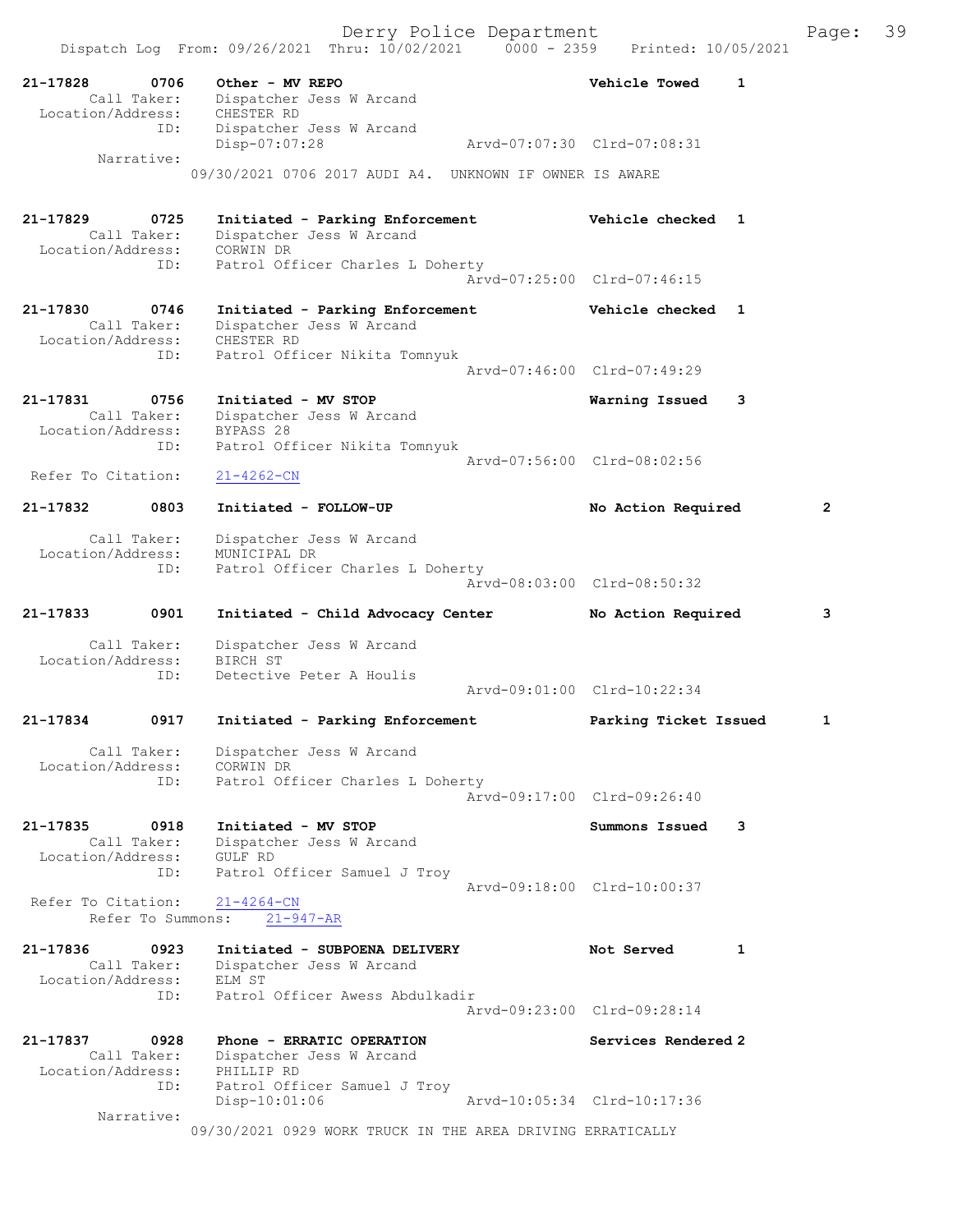Refer To Field Int: 21-3443-FI 21-17838 0936 Initiated - SUBPOENA DELIVERY Not Served 1 Call Taker: Lieutenant Shawn P O'Donaghue Location/Address: ALADDIN CIR ID: Patrol Officer Awess Abdulkadir Arvd-09:36:00 Clrd-09:40:49 Cleared By: Dispatcher Jess W Arcand 21-17839 0940 Initiated - SUBPOENA DELIVERY Served 1 Call Taker: Dispatcher Jess W Arcand Location/Address: ALADDIN CIR ID: Patrol Officer Awess Abdulkadir Arvd-09:40:00 Clrd-09:50:35 21-17840 0954 Initiated - SUBPOENA DELIVERY Not Served 1 Call Taker: Dispatcher Jess W Arcand Location/Address: PARKLAND DR ID: Patrol Officer Awess Abdulkadir Arvd-09:54:00 Clrd-10:01:54 21-17841 1057 Initiated - FOLLOW-UP No Action Required 2 Call Taker: Dispatcher Jess W Arcand Location/Address: LINLEW DR ID: Patrol Officer Nikita Tomnyuk Arvd-10:57:00 Clrd-12:01:46 21-17842 1114 Phone - JUVENILE OFFENSES Report Taken 2 Call Taker: Dispatcher Jess W Arcand Location/Address: GRINNELL RD ID: Patrol Officer Awess Abdulkadir Disp-11:14:52 Arvd-11:20:33 Clrd-11:43:56 Refer To Incident: 21-1726-OF 21-17843 1153 Initiated - FOLLOW-UP No Action Required 2 Call Taker: Dispatcher Jess W Arcand Location/Address: DERRYFIELD RD ID: Patrol Officer Awess Abdulkadir Arvd-11:53:00 Clrd-12:01:51 21-17844 1157 Initiated - MV STOP Warning Issued 3 Call Taker: Dispatcher Jess W Arcand Location/Address: HAMPSTEAD RD ID: Patrol Officer Samuel J Troy Arvd-11:57:00 Clrd-12:01:36 Refer To Citation: 21-4265-CN 21-17845 1215 Initiated - SUBPOENA DELIVERY Not Served 1 Call Taker: Dispatcher Jess W Arcand Location/Address: DEXTER ST ID: Patrol Officer Charles L Doherty Arvd-12:15:00 Clrd-12:18:45 21-17846 1218 Initiated - SUBPOENA DELIVERY Not Served 1 Call Taker: Dispatcher Jess W Arcand Location/Address: DEXTER ST ID: Patrol Officer Charles L Doherty Arvd-12:18:00 Clrd-12:23:04 21-17847 1223 Initiated - SUBPOENA DELIVERY Not Served 1 Call Taker: Dispatcher Jess W Arcand Location/Address: DEXTER ST ID: Patrol Officer Charles L Doherty Arvd-12:23:00 Clrd-12:28:28 21-17848 1226 Phone - JUVENILE OFFENSES Report Taken 2 Call Taker: Dispatcher Jess W Arcand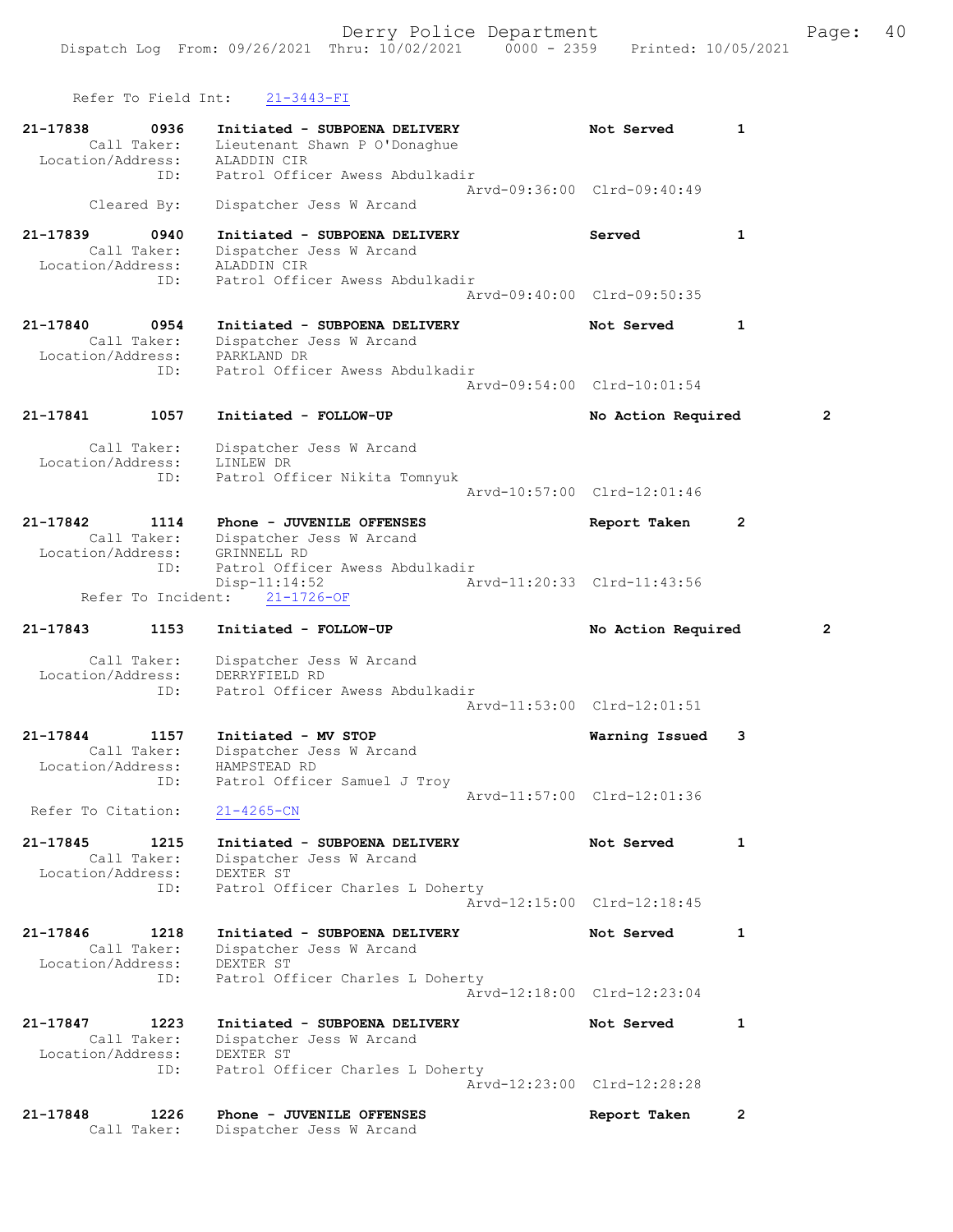Derry Police Department The Page: 41 Dispatch Log From: 09/26/2021 Thru: 10/02/2021 0000 - 2359 Printed: 10/05/2021 Location/Address: GRINNELL RD ID: Patrol Officer Awess Abdulkadir Disp-12:26:46 Arvd-12:34:12 Clrd-12:52:08<br>Cleared By: Lieutenant Shawn P O'Donaghue Lieutenant Shawn P O'Donaghue Refer To Incident: 21-1728-OF 21-17849 1228 Initiated - FOLLOW-UP No Action Required 2 Call Taker: Dispatcher Jess W Arcand Location/Address: N MAIN ST ID: Patrol Officer Charles L Doherty Arvd-12:28:00 Clrd-12:39:54 21-17850 1236 Initiated - ASSIST OTHER AGENCY Report Taken 3 Call Taker: Dispatcher Jess W Arcand Location/Address: MUNICIPAL DR ID: Detective Scott A Tompkins Arvd-12:36:00 Clrd-12:36:42<br>21-1727-0F Refer To Incident: 21-17851 1240 Initiated - SUBPOENA DELIVERY Cleared 1 Call Taker: Dispatcher Jess W Arcand Location/Address: FAIRFAX AVE ess: Indurative Charles L Doherty<br>ID: Patrol Officer Charles L Doherty Arvd-12:40:00 Clrd-12:48:50 21-17852 1241 911 - MV ACCIDENT Report Taken 1 Call Taker: Dispatcher Jess W Arcand Location/Address: W BROADWAY ID: Patrol Officer Samuel J Troy<br>Disp-12:41:48 Disp-12:41:48 Arvd-12:45:07 Clrd-13:35:18 ID: Patrol Officer Nikita Tomnyuk Disp-12:46:57 Arvd-12:50:39 Clrd-13:25:10<br>ID: Sergeant Jared Knox Sergeant Jared Knox<br>Disp-12:47:58 Disp-12:47:58 Arvd-12:48:01 Clrd-13:21:51 Narrative: NH 4691709 NH 4059442 Narrative: 09/30/2021 1256 Space Town contacted. Awaiting call back Narrative: 09/30/2021 1301 Space Town unable to respond. Recovery Solutions also unable Narrative: 09/30/2021 1302 LBP contacted and is responding Narrative: 09/30/2021 1313 LBP ON SCENE Narrative: 09/30/2021 1335 LEVESQUE V DIPERRI... FULL REPORT Refer To Accident: 21-474-AC 21-17853 1250 Initiated - FOLLOW-UP Cleared 2 Call Taker: Lieutenant Shawn P O'Donaghue Location/Address:<br>ID: PEABODY RD ANX<br>Patrol Officer Charles L Doherty Arvd-12:50:00 Clrd-12:57:30<br>Cleared By: Dispatcher Jess W Arcand Dispatcher Jess W Arcand 21-17854 1252 Initiated - FOLLOW-UP No Action Required 2 Call Taker: Lieutenant Shawn P O'Donaghue<br>ion/Address: FORDWAY EXT Location/Address: ID: Patrol Officer Awess Abdulkadir

Arvd-12:52:00 Clrd-13:10:40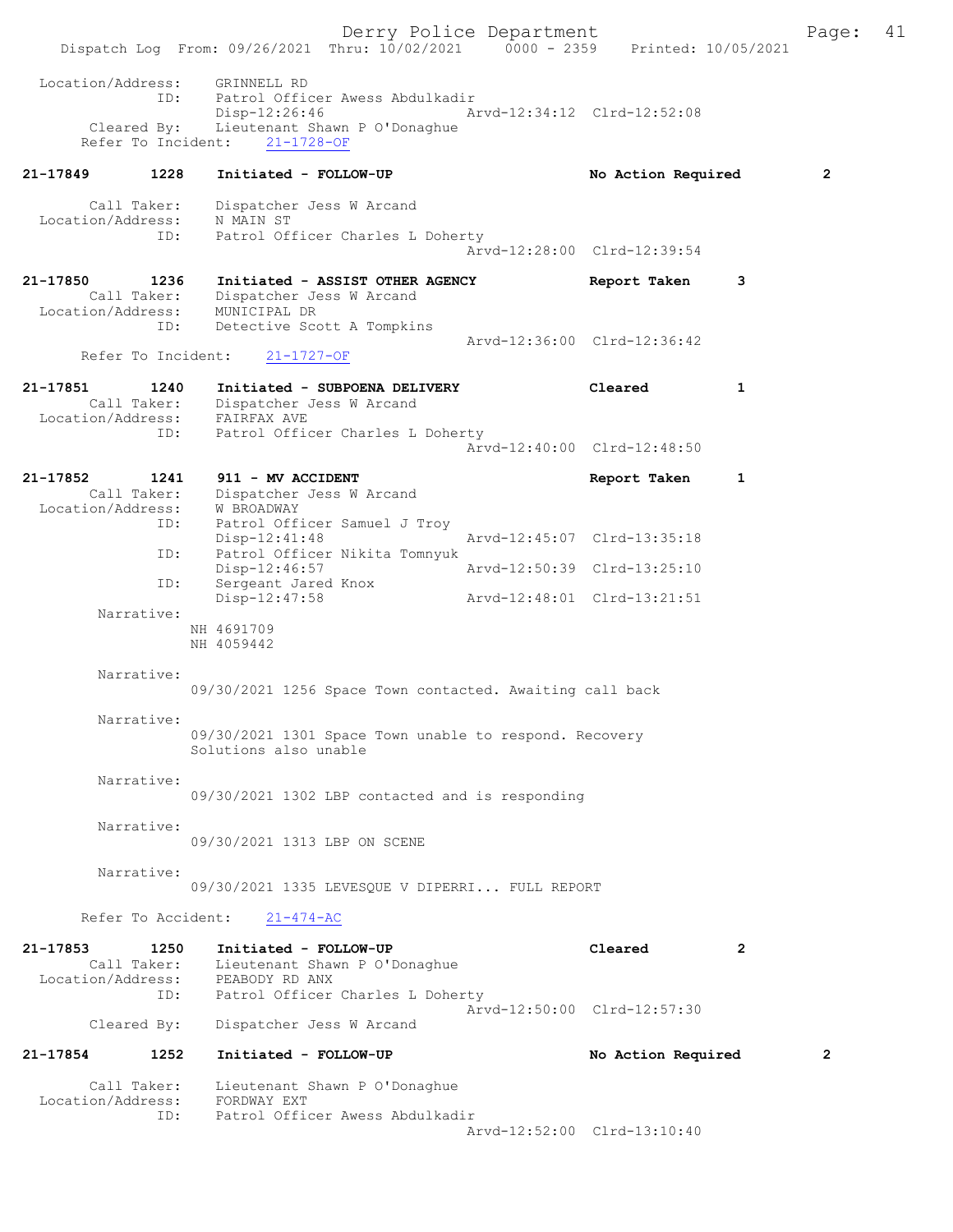Derry Police Department Fage: 42 Dispatch Log From: 09/26/2021 Thru: 10/02/2021 0000 - 2359 Printed: 10/05/2021 Cleared By: Dispatcher Jess W Arcand Location Change: [] FORDWAY [Modified: 09/30/2021 1331] 21-17855 1257 Phone - NEIGHBORHOOD DISPUTE ADVICE GIVEN 2 Call Taker: Dispatcher Jess W Arcand Location/Address: CRAVEN TER ID: Patrol Officer Samuel J Troy Disp-13:48:57 Arvd-13:48:59 Clrd-14:24:58 Narrative: possible criminal trespass Refer To Field Int: 21-3442-FI 21-17856 1316 Initiated - Parking Enforcement Matter Rectified 1 Call Taker: Lieutenant Shawn P O'Donaghue Location/Address: HOODKROFT DR ID: Patrol Officer Charles L Doherty Arvd-13:16:00 Clrd-13:25:47 Cleared By: Dispatcher Jess W Arcand 21-17857 1325 Initiated - Parking Enforcement Vehicle checked 1 Call Taker: Dispatcher Jess W Arcand Location/Address: CORWIN DR ID: Patrol Officer Charles L Doherty Arvd-13:25:00 Clrd-13:41:11 21-17858 1338 Phone - SUSPICIOUS ACTIVITY Could Not Locate 2 Call Taker: Dispatcher Jess W Arcand Location/Address: FRANKLIN ST EXT + B ST ID: Patrol Officer Charles L Doherty Disp-13:42:42 Arvd-13:50:25 Clrd-13:54:07 ID: Patrol Officer Nikita Tomnyuk Disp-13:45:38 Clrd-13:54:02 Narrative: MALE RED/BLACK FLANNEL 21-17859 1340 Initiated - MV STOP Warning Issued 3 Call Taker: Dispatcher Jess W Arcand Location/Address: HAMPSTEAD RD ID: Patrol Officer Nikita Tomnyuk Arvd-13:40:00 Clrd-13:45:30 Refer To Citation: 21-4266-CN 21-17860 1404 Initiated - Parking Enforcement Vehicle checked 1 Call Taker: Dispatcher Jess W Arcand Location/Address: CHESTER RD ID: Patrol Officer Nikita Tomnyuk Arvd-14:04:00 Clrd-14:11:51 21-17861 1433 Initiated - MV STOP Summons Issued 3 Call Taker: Dispatcher Jess W Arcand Location/Address: N MAIN ST ID: Patrol Officer Nikita Tomnyuk Arvd-14:33:00 Clrd-14:45:57 Refer To Citation: 21-816-001056 21-17862 1522 Initiated - SUBPOENA DELIVERY Served 1 Call Taker: Dispatcher Jess W Arcand Location/Address: DEXTER ST ID: Patrol Officer Joshua Martin Arvd-15:22:00 Clrd-15:33:21 21-17863 1532 Initiated - SUBPOENA DELIVERY Served 1 Call Taker: Dispatcher Jess W Arcand Location/Address: LINWOOD AVE ID: Patrol Officer Blake A Martineau Arvd-15:32:00 Clrd-15:44:23 21-17864 1548 Initiated - MV STOP Warning Issued 3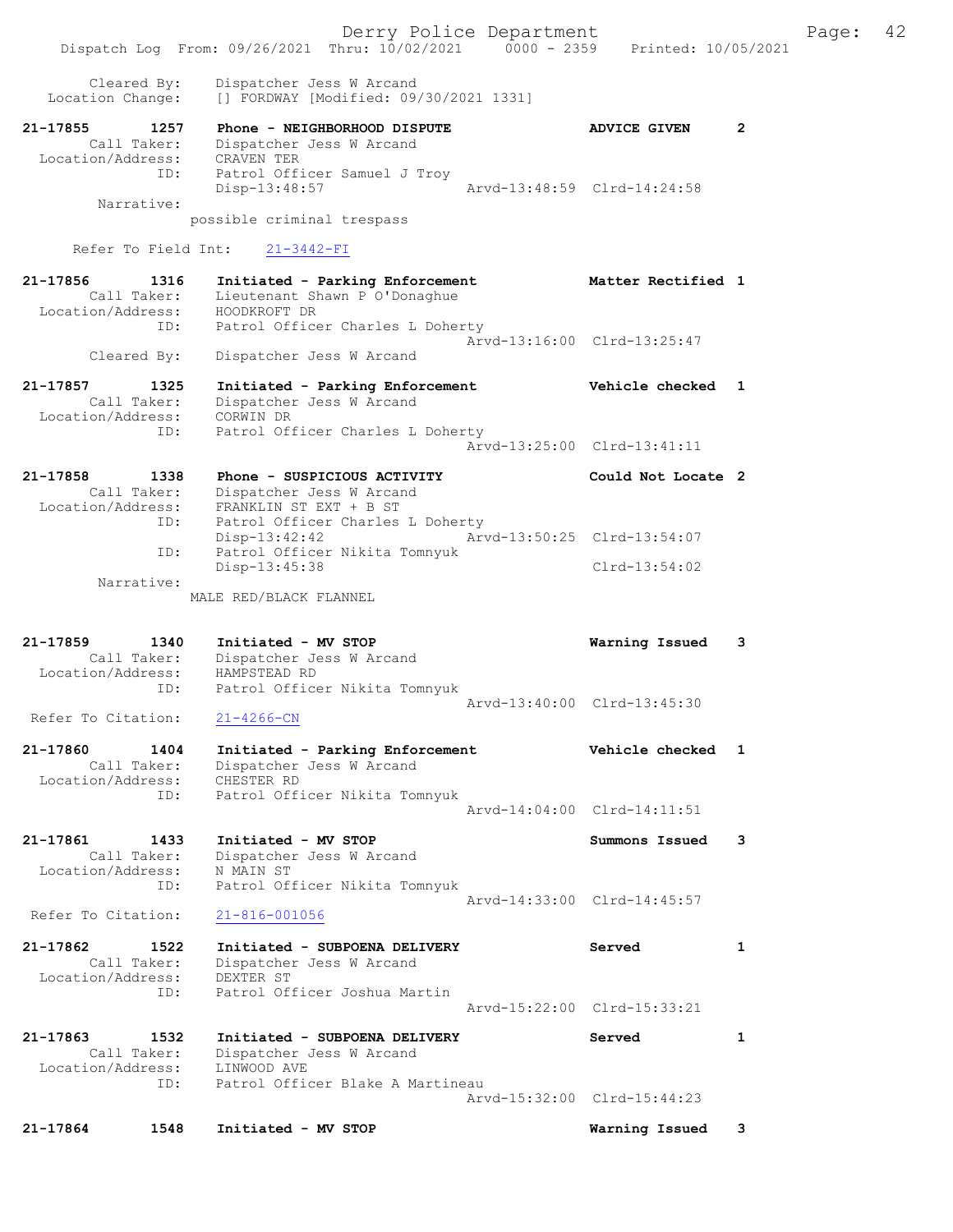Derry Police Department<br>
Page: 43<br>
Printed: 10/05/2021<br>
Printed: 10/05/2021 Dispatch Log From: 09/26/2021 Thru: 10/02/2021 Call Taker: Dispatcher Jess W Arcand Location/Address: BYPASS 28<br>FD: Sergeant Sergeant James M Belanger Arvd-15:48:00 Clrd-15:53:41<br>TD: Patrol Officer Blake A Martineau Patrol Officer Blake A Martineau Disp-15:49:19 Clrd-15:49:35 ID: Patrol Officer Joshua Martin Disp-15:49:30 Arvd-15:50:07 Clrd-15:53:37 Refer To Citation: 21-17865 1550 911 - MV ACCIDENT Report Taken 1 Call Taker: Dispatcher Jess W Arcand<br>Location/Address: ROCKINGHAM RD + ISLAND PO ess: ROCKINGHAM RD + ISLAND POND RD<br>ID: Patrol Officer Blake A Martines Patrol Officer Blake A Martineau<br>Disp-15:50:55 Ar Disp-15:50:55 Arvd-15:54:15 Clrd-16:26:29 Patrol Officer Jack Stafford<br>Disp-15:50:59 Disp-15:50:59 Arvd-15:54:12 Clrd-16:50:45<br>The Sergeant James M Belanger Sergeant James M Belanger<br>Disp-15:59:18 Disp-15:59:18 Arvd-15:59:19 Clrd-16:26:31 Narrative: 09/30/2021 1555 OFF WITH NH 4090332 AND NH 4946811 Narrative: 09/30/2021 1558 NEXT ON LIST SPACETOWN AUTO NOTIFIED AND RESPONDING FOR NH 4090332 Narrative: 09/30/2021 1613 WRECKER ON SCENE Narrative: 09/30/2021 2129 REPORTABLE. JOHNSON VS IACUZIO Refer To Accident: 21-475-AC 21-17866 1601 Walk-In - SEXUAL OFFENDER REGISTRATION Services Rendered 1<br>Call Taker: Dispatcher Jess W Arcand Dispatcher Jess W Arcand<br>MUNICIPAL DR Location/Address: ID: Detective Victoria M Kidd<br>Disp-16:02:00 Disp-16:02:00 Arvd-16:02:02 Clrd-16:02:04 Refer To Field Int: 21-17867 1611 Phone - NOISE COMPLAINT Quieted on Request 2 Call Taker: Dispatcher Jess W Arcand<br>.on/Address: PEMBROKE DR Location/Address:<br>TD: Patrol Officer Monica Ricci<br>Disp-16:11:38 Disp-16:11:38 Arvd-16:15:25 Clrd-16:23:42<br>ID: Patrol Officer Joshua Martin Patrol Officer Joshua Martin<br>Disp-16:11:43 16:11:43 <br>21-3444-FI <br>21-3444-FI Refer To Field Int: 21-17868 1704 Phone - WELFARE CHECK Transported to Hospital 2 Call Taker: Dispatcher Jess W Arcand<br>ion/Address: DERRY WAY Location/Address:<br>ID: Patrol Officer Joshua Martin<br>Disp-17:11:01 Disp-17:11:01 Arvd-17:22:28 Clrd-18:21:35<br>TD: Patrol Officer Jack Stafford Patrol Officer Jack Stafford<br>Disp-17:11:04 Disp-17:11:04 Arvd-17:22:29 Clrd-17:39:42 ID: Sergeant James M Belanger Disp-17:17:07 Arvd-17:27:51 Clrd-17:41:08 Narrative: 09/30/2021 1739 ONE IN CUSTODY FOR IEA Narrative: 09/30/2021 1740 EN ROUTE TO PMC SM 36590.7 Narrative:

09/30/2021 1744 OFF AT PMC EM 36592.5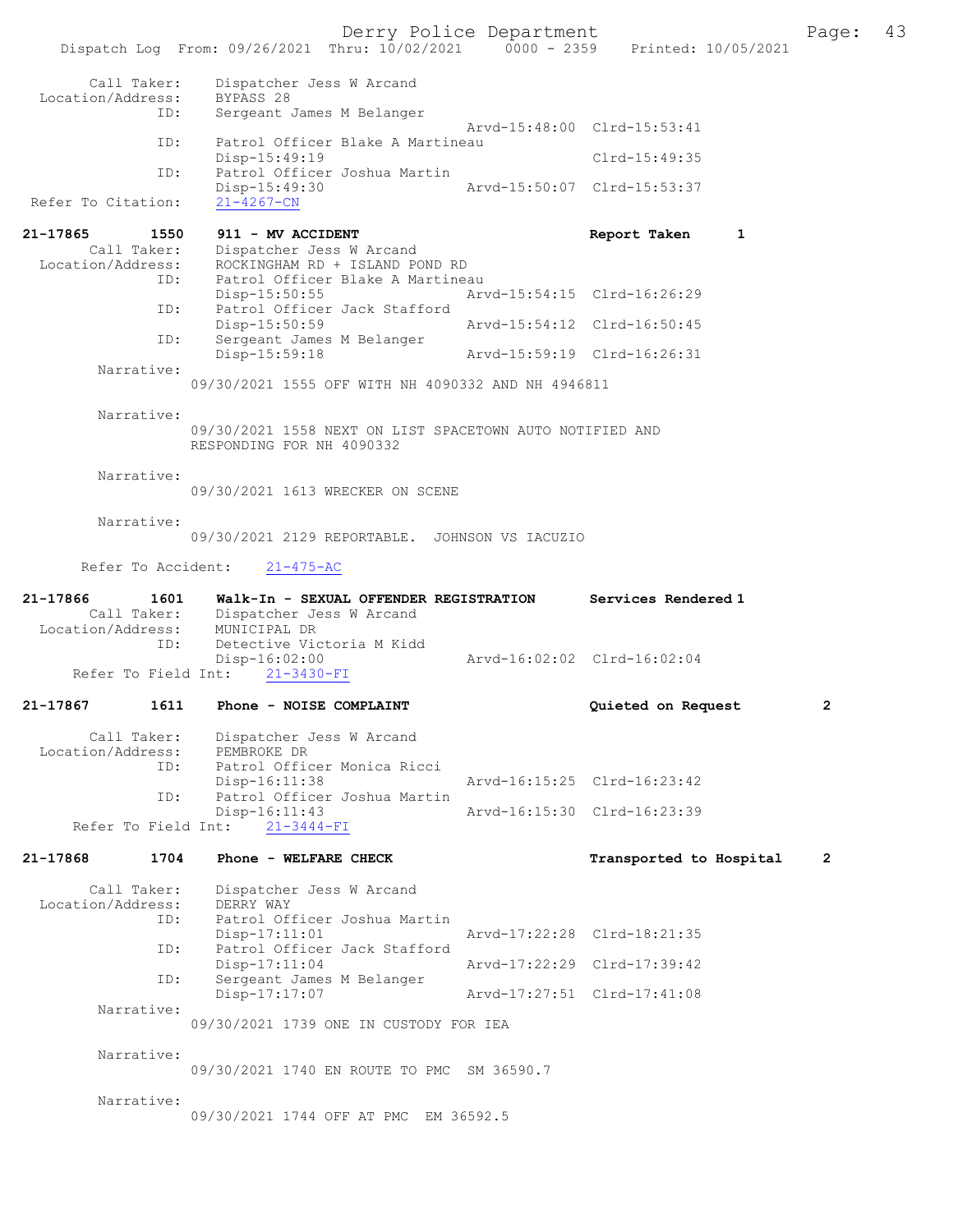Refer To Arrest: 21-948-AR

| 21-17869                      | 1710<br>Call Taker:<br>ID: | Walk-In - THEFT<br>Patrol Officer Scott M Beegan<br>Location/Address: FORDWAY EXT<br>Patrol Officer Scott M Beegan | Report Taken                | 2 |
|-------------------------------|----------------------------|--------------------------------------------------------------------------------------------------------------------|-----------------------------|---|
|                               | Refer To Incident:         | Disp-17:10:57<br>$21 - 1729 - OF$                                                                                  | Arvd-17:11:00 Clrd-17:11:02 |   |
| 21-17870<br>Location/Address: | 1710<br>Call Taker:        | Phone - JUVENILE OFFENSES<br>Dispatcher Jess W Arcand<br>HOOD RD                                                   | Services Rendered 2         |   |
|                               | ID:                        | Patrol Officer Blake A Martineau<br>$Disp-17:11:11$                                                                | Arvd-17:17:09 Clrd-17:29:44 |   |
|                               | ID:                        | Patrol Officer Monica Ricci<br>Disp-17:23:27                                                                       | Arvd-17:23:30 Clrd-17:29:29 |   |
|                               | Narrative:                 | 09/30/2021 1719 325 ON A PED CHECK                                                                                 |                             |   |
| 21-17871                      | 1724                       | Phone - MV ACCIDENT                                                                                                | Assistance Rendered         | 1 |
| Location/Address:             | Call Taker:<br>ID:         | Dispatcher Jess W Arcand<br>FORDWAY ST + W BROADWAY<br>Patrol Officer Blake A Martineau                            |                             |   |
|                               |                            | Disp-17:33:16                                                                                                      | Arvd-17:59:20 Clrd-17:59:23 |   |
| 21-17872                      | 1751                       | Initiated - FOLLOW-UP                                                                                              | No Action Required          | 2 |
| Location/Address:             | Call Taker:<br>ID:         | Dispatcher Jess W Arcand<br>MUNICIPAL DR<br>Patrol Officer Monica Ricci                                            |                             |   |
|                               |                            |                                                                                                                    | Arvd-17:51:00 Clrd-18:42:05 |   |
| 21-17873                      | 1836                       | Initiated - PED CHECK                                                                                              | No Action Required          | 2 |
| Location/Address:             | Call Taker:<br>ID:         | Dispatcher Jess W Arcand<br>BIRCH ST<br>Patrol Officer Jack Stafford                                               |                             |   |
|                               |                            |                                                                                                                    | Arvd-18:36:00 Clrd-18:38:21 |   |
| 21-17874                      | 1841<br>Call Taker:        | Initiated - SUBPOENA DELIVERY<br>Dispatcher Jess W Arcand                                                          | Not Served                  | 1 |
| Location/Address:             | ID:                        | SOUTH AVE<br>Patrol Officer Blake A Martineau                                                                      | Arvd-18:41:00 Clrd-18:45:44 |   |
| 21-17875                      | 1843<br>Call Taker:        | Initiated - SUBPOENA DELIVERY<br>Dispatcher Jess W Arcand                                                          | Served                      | 1 |
| Location/Address:             | ID:                        | SUNNYSIDE LN<br>Patrol Officer Jack Stafford                                                                       | Arvd-18:43:00 Clrd-18:48:24 |   |
| 21-17876<br>Location/Address: | 1846<br>Call Taker:<br>ID: | Phone - Loose Dog Complaint<br>Patrol Officer Kevin L Davies<br>YOUNG RD<br>Patrol Officer Monica Ricci            | Could Not Locate 2          |   |
|                               | Arrived By:<br>Cleared By: | Disp-18:47:10<br>Dispatcher Jess W Arcand<br>Dispatcher Jess W Arcand                                              | Arvd-18:55:08 Clrd-19:09:26 |   |
| 21-17877<br>Location/Address: | 1848<br>Call Taker:        | Initiated - SERVE RESTRAINING ORDER<br>Dispatcher Jess W Arcand<br>W BROADWAY                                      | Not Served                  | 2 |
|                               | ID:                        | Patrol Officer Blake A Martineau                                                                                   | Arvd-18:48:00 Clrd-19:26:39 |   |
|                               | ID:                        | Patrol Officer Sara R Joyce<br>Disp-18:48:48<br>Patrol Officer Michael P Accorto                                   | Arvd-18:50:14 Clrd-19:19:55 |   |
|                               | Cleared By:                | Patrol Officer Kevin L Davies                                                                                      |                             |   |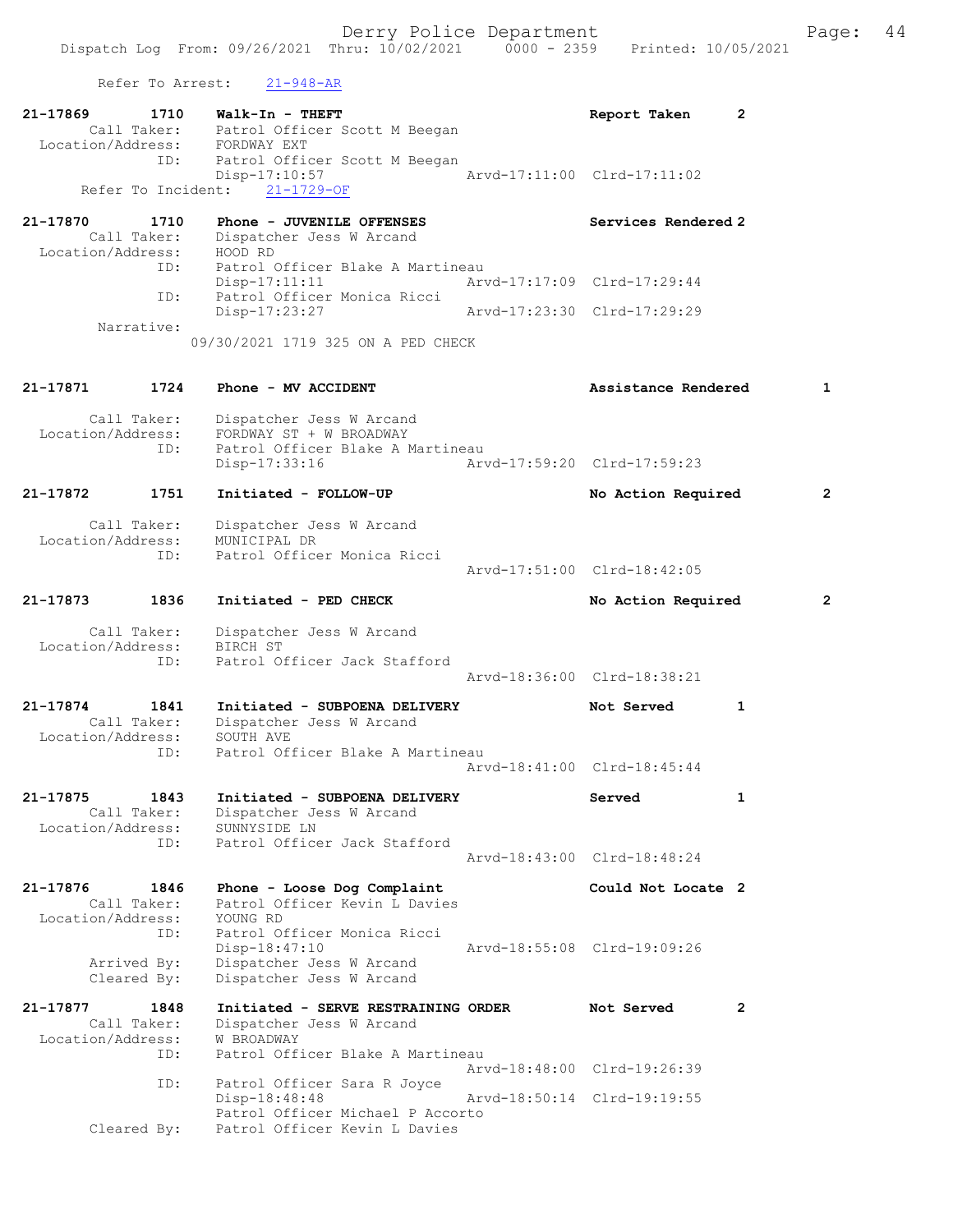| 21-17878<br>1910<br>Call Taker:<br>Location/Address: | 911 - ERRATIC OPERATION<br>Dispatcher Jess W Arcand<br>CHESTER RD + TSIENNETO RD | Gone on Arrival<br>2                                       |
|------------------------------------------------------|----------------------------------------------------------------------------------|------------------------------------------------------------|
| ID:<br>Cleared By:                                   | Patrol Officer Monica Ricci<br>Disp-19:10:56<br>Patrol Officer Kevin L Davies    | Arvd-19:11:59 Clrd-19:18:42                                |
| ID:<br>Cleared By:                                   | Patrol Officer Joshua Martin<br>Disp-19:11:50<br>Patrol Officer Kevin L Davies   | Arvd-19:11:57 Clrd-19:18:05                                |
| Refer To Citation:<br>Narrative:                     | $21 - 4269 - CN$<br>09/30/2021 1910 VEHICLE DRIVING ERRATICALLY WITHOUT TAIL     |                                                            |
|                                                      | LIGHTS                                                                           |                                                            |
| Narrative:                                           | 09/30/2021 1915 STOPPING VEHICLE ON E DERRY RD                                   |                                                            |
| 21-17879<br>1916<br>Call Taker:<br>Location/Address: | Initiated - MV STOP<br>Dispatcher Jess W Arcand<br>MANCHESTER RD                 | 3<br>Warning Issued                                        |
| ID:                                                  | Sergeant James M Belanger                                                        | Arvd-19:16:00 Clrd-19:22:13                                |
| Cleared By:<br>Refer To Citation:                    | Patrol Officer Kevin L Davies<br>$21 - 4268 - CN$                                |                                                            |
| 21-17880<br>1923<br>Call Taker:                      | Radio - MV CHECK<br>Patrol Officer Kevin L Davies                                | Vehicle checked<br>1                                       |
| Location/Address:<br>ID:                             | ASHLEIGH DR<br>Patrol Officer Joshua Martin<br>Disp-19:24:50                     | Arvd-19:24:52 Clrd-19:26:25                                |
| Cleared By:                                          | Dispatcher Jess W Arcand                                                         |                                                            |
| 21-17881<br>1941                                     | Initiated - MV STOP                                                              |                                                            |
| Call Taker:<br>Location/Address:                     | Dispatcher Jess W Arcand<br>N MAIN ST                                            | 3<br>Warning Issued                                        |
| ID:<br>Refer To Citation:                            | Patrol Officer Monica Ricci<br>$21 - 4270 - CN$                                  | Arvd-19:41:00 Clrd-19:47:15                                |
|                                                      |                                                                                  |                                                            |
| 21-17882<br>1943<br>Call Taker:<br>Location/Address: | Phone - ANIMAL COMPLAINT<br>Patrol Officer Kevin L Davies<br>EASTVIEW RD         | Could Not Locate 1                                         |
| ID:                                                  | Patrol Officer Sara R Joyce<br>Disp-19:44:10<br>Patrol Officer Michael P Accorto | Arvd-19:54:28 Clrd-20:13:38                                |
| Arrived By:<br>Refer To Field Int:                   | Dispatcher Jess W Arcand<br>$21 - 3445 - FI$                                     |                                                            |
| 21-17883<br>1956                                     | Phone - SUSPICIOUS ACTIVITY                                                      | Report Taken<br>$\mathbf{2}$                               |
| Call Taker:<br>Location/Address:                     | Dispatcher Jess W Arcand<br><b>W BROADWAY</b>                                    |                                                            |
| ID:                                                  | Patrol Officer Blake A Martineau<br>Disp-19:57:24                                | Arvd-20:02:13 Clrd-21:07:59                                |
| ID:                                                  | Patrol Officer Jack Stafford                                                     |                                                            |
| ID:                                                  | Disp-19:57:41<br>Sergeant James M Belanger<br>Disp-20:02:06                      | Arvd-20:02:11 Clrd-21:07:57<br>Arvd-20:02:09 Clrd-20:49:57 |
| Narrative:                                           |                                                                                  |                                                            |
| Narrative:                                           | 09/30/2021 2032 CONDUCTING CONSENT SEARCH                                        |                                                            |
|                                                      | 09/30/2021 2045 SEARCH ENDED                                                     |                                                            |
| Refer To Incident:                                   | $21 - 1730 - OF$                                                                 |                                                            |

| 21-17884          | 2007.       | Phone - SUSPICIOUS ACTIVITY   | Services Rendered: |
|-------------------|-------------|-------------------------------|--------------------|
|                   | Call Taker: | Patrol Officer Kevin L Davies |                    |
| Location/Address: |             | LARAWAY CT                    |                    |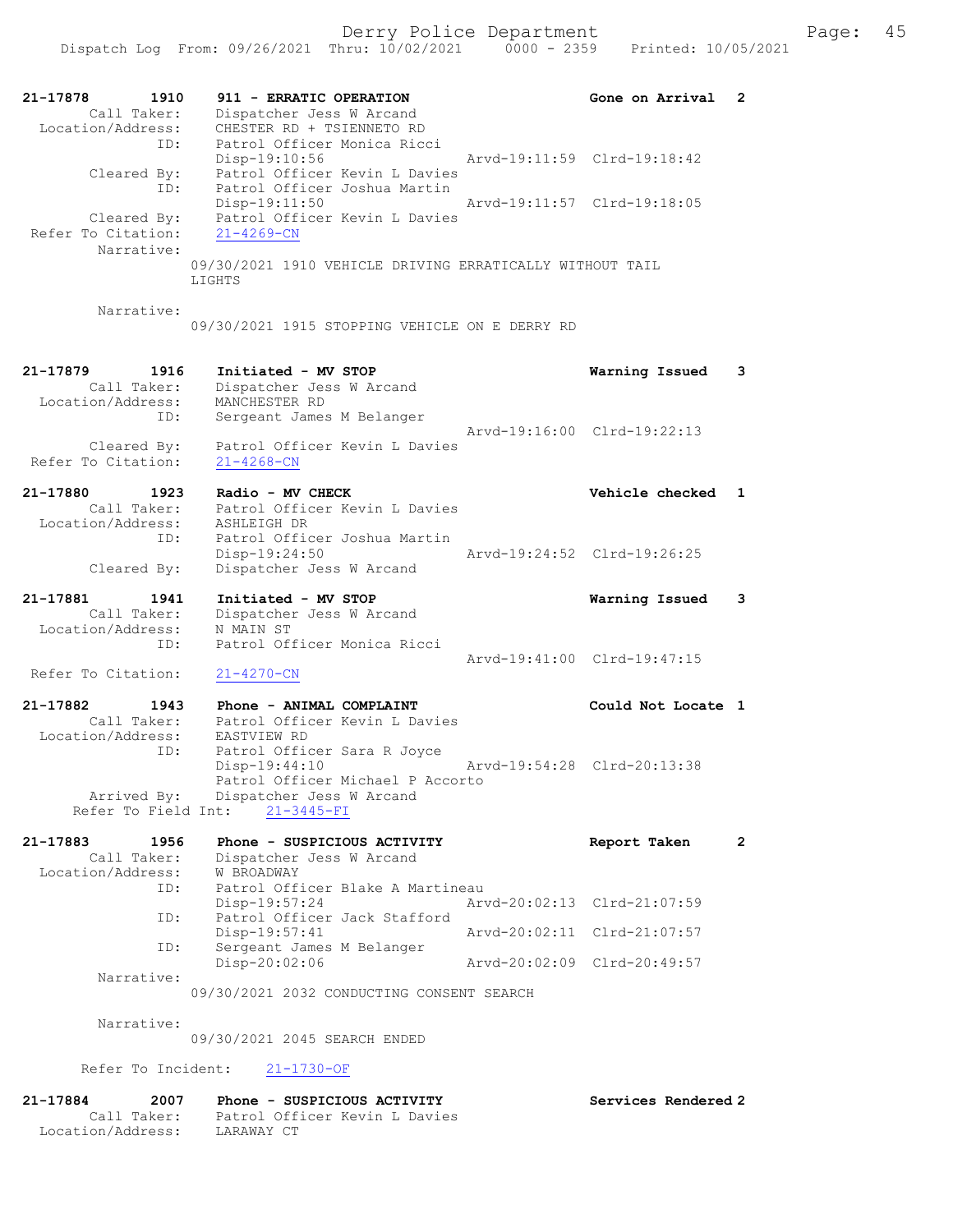| ID:<br>Dispatched By:<br>Arrived By:                 | Patrol Officer Joshua Martin<br>$Disp-20:14:13$<br>Dispatcher Jess W Arcand<br>Dispatcher Jess W Arcand      | Arvd-20:17:13 Clrd-20:21:00 |                      |
|------------------------------------------------------|--------------------------------------------------------------------------------------------------------------|-----------------------------|----------------------|
| Cleared By:<br>ID:<br>Dispatched By:                 | Dispatcher Jess W Arcand<br>Patrol Officer Monica Ricci<br>Disp-20:14:17<br>Dispatcher Jess W Arcand         | Arvd-20:18:24 Clrd-20:21:47 |                      |
| Arrived By:<br>Cleared By:<br>Narrative:             | Dispatcher Jess W Arcand<br>Dispatcher Jess W Arcand                                                         |                             |                      |
|                                                      | a male wearing all black clothing screaming and barking<br>around the complex                                |                             |                      |
| 21-17885<br>2021<br>Call Taker:<br>Location/Address: | Initiated - DISTURBANCE<br>Dispatcher Jess W Arcand<br>LARAWAY CT                                            | Services Rendered 1         |                      |
| ID:                                                  | Patrol Officer Joshua Martin                                                                                 | Arvd-20:21:00 Clrd-20:29:39 |                      |
| ID:                                                  | Patrol Officer Monica Ricci<br>Disp-20:21:53<br>Refer To Field Int: 21-3428-FI                               | Arvd-20:21:55 Clrd-20:29:42 |                      |
| 21-17886<br>2037                                     | Phone - DISTURBANCE                                                                                          | Warning Issued              | $\mathbf{1}$         |
| Call Taker:<br>Location/Address:<br>ID:              | Patrol Officer Kevin L Davies<br>PEMBROKE DR<br>Patrol Officer Joshua Martin                                 |                             |                      |
| Arrived By:<br>Cleared By:<br>ID:                    | Disp-20:38:58<br>Dispatcher Jess W Arcand<br>Dispatcher Jess W Arcand                                        | Arvd-20:41:21 Clrd-20:46:22 |                      |
| Arrived By:                                          | Patrol Officer Sara R Joyce<br>Disp-20:39:03<br>Patrol Officer Michael P Accorto<br>Dispatcher Jess W Arcand | Arvd-20:41:28 Clrd-20:49:48 |                      |
| Cleared By:<br>Refer To Field Int:                   | Dispatcher Jess W Arcand<br>Refer To Incident: 21-1731-OF<br>21-3429-FI                                      |                             |                      |
| 21-17887<br>2118<br>Call Taker:                      | Initiated - SERVE RESTRAINING ORDER<br>Dispatcher Jess W Arcand                                              | Not Served                  | $\mathbf{2}^{\circ}$ |
| Location/Address:<br>ID:                             | VISA AVE<br>Patrol Officer Monica Ricci                                                                      |                             |                      |
| ID:                                                  | Patrol Officer Sara R Joyce                                                                                  | Arvd-21:18:00 Clrd-21:33:13 |                      |
|                                                      | $Disp-21:18:54$<br>Patrol Officer Michael P Accorto                                                          | Arvd-21:27:00 Clrd-21:33:15 |                      |
| 21-17888<br>2125<br>Call Taker:                      | Phone - DISTURBANCE<br>Dispatcher Jess W Arcand                                                              | Arrest(s) Made              | $\mathbf{1}$         |
|                                                      | Location/Address: PEMBROKE DR<br>ID: Patrol Officer Joshua Martin                                            |                             |                      |
|                                                      | $Disp-21:26:07$                                                                                              | Arvd-21:32:31 Clrd-22:50:37 |                      |
|                                                      | Cleared By: Dispatcher Christine D Carlson<br>ID: Patrol Officer Jack Stafford<br>Disp-21:26:18              | Arvd-21:33:10 Clrd-21:55:21 |                      |
| Narrative:                                           | 09/30/2021 2145 ONE IN CUSTODY FOR DISORDERLY CONDUCT                                                        |                             |                      |
| Narrative:                                           | 09/30/2021 2148 EN ROUTE TO HQ WITH ONE SM 36609.1                                                           |                             |                      |
| Narrative:                                           |                                                                                                              |                             |                      |
|                                                      | 09/30/2021 2154 OFF AT HQ EM 36610.5                                                                         |                             |                      |
| Narrative:                                           | 09/30/2021 2206 IDENTIFIED AS:                                                                               |                             |                      |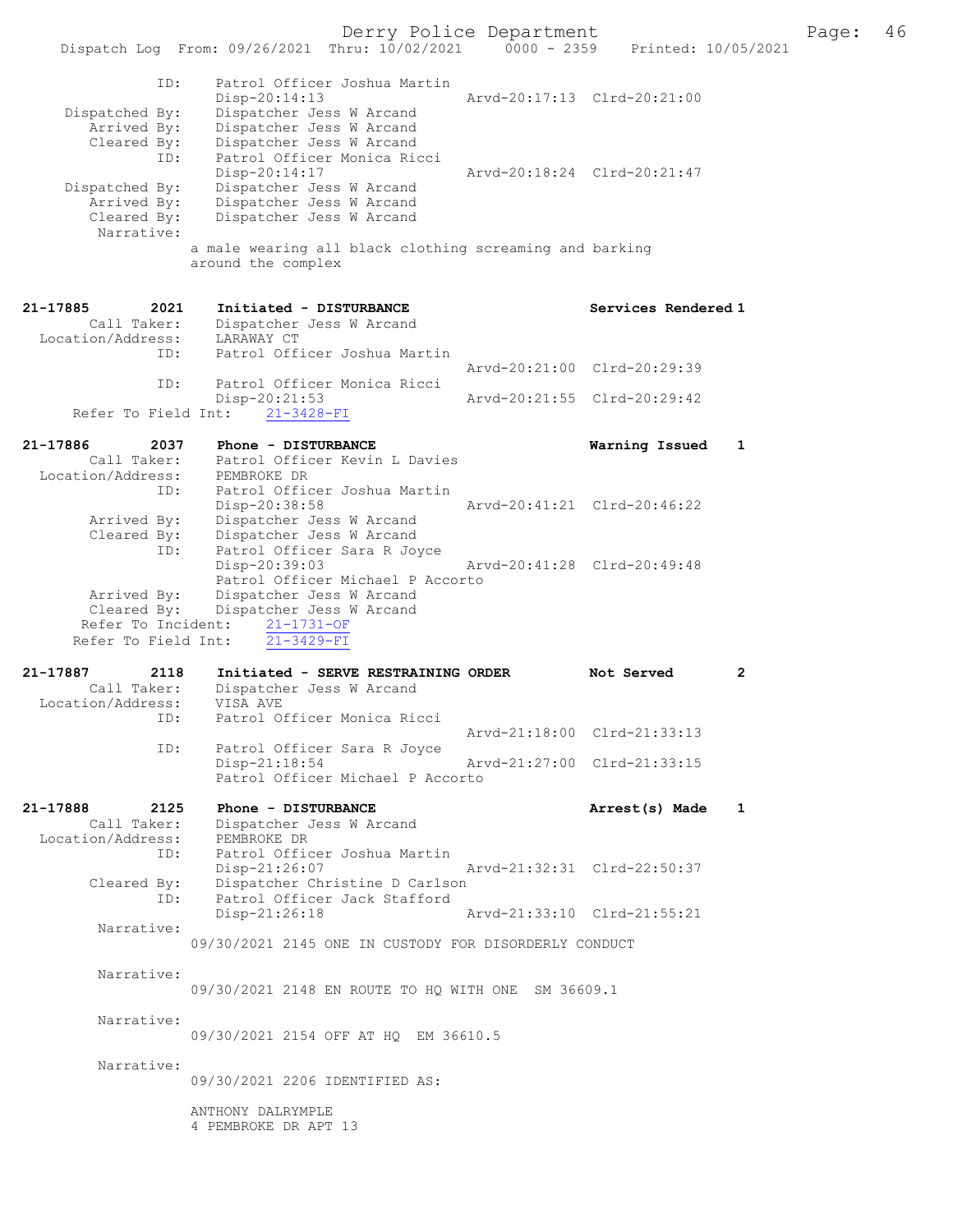Dispatch Log From: 09/26/2021 Thru: 10/02/2021 0000 - 2359 Printed: 10/05/2021 DERRY NH DOB 2/25/90 Narrative: 09/30/2021 2216 PLACED IN CELL 3 Narrative: 09/30/2021 2250 Subject released on PR w/ court date of 1/20/22 as per b/c Mencis Refer To Arrest: 21-949-AR 21-17889 2157 Initiated - MV STOP Warning Issued 3 Call Taker: Dispatcher Jess W Arcand Location/Address: E BROADWAY ID: Patrol Officer Blake A Martineau Arvd-21:57:00 Clrd-22:02:50<br>TD: Patrol Officer Jack Stafford Patrol Officer Jack Stafford<br>Disp-21:57:38 Disp-21:57:38 Arvd-21:57:41 Clrd-22:01:26 Refer To Citation: 21-4271-CN 21-17890 2158 Phone - SUSPICIOUS ACTIVITY Services Rendered 2 Call Taker: Dispatcher Jess W Arcand Location/Address: ISLAND POND RD ID: Patrol Officer Jack Stafford Disp-22:03:15 Arvd-22:08:51 Clrd-22:20:57 Narrative: 09/30/2021 2159 MALE WALKING ON THE SIDE OF THE ROAD Narrative: 09/30/2021 2209 230 ON A PED CHECK 21-17891 2211 Phone - NOISE COMPLAINT Quieted on Request 2 Call Taker: Patrol Officer Kevin L Davies Location/Address: FAIRWAY DR ID: Patrol Officer Sara R Joyce<br>Disp-22:12:19 Disp-22:12:19 Arvd-22:24:12 Clrd-22:26:48 Patrol Officer Michael P Accorto Arrived By: Dispatcher Jess W Arcand Cleared By: Dispatcher Jess W Arcand Narrative: loud music playing for 2 1/2 hours Refer To Field Int: 21-3446-FI 21-17892 2243 Initiated - MV CHECK SENT ON THEIR WAY 1 Call Taker: Dispatcher Christine D Carlson Location/Address: HUMPHREY RD ID: Patrol Officer Sara R Joyce Arvd-22:43:00 Clrd-22:50:05 Patrol Officer Michael P Accorto 21-17893 2342 Initiated - PROPERTY CHECK Services Rendered 2 Call Taker: Dispatcher Christine D Carlson Location/Address: ROLLINS ST ID: Patrol Officer Taylor Dezotell Arvd-23:42:00 Clrd-23:42:51 21-17894 2343 Initiated - PROPERTY CHECK Services Rendered 2 Call Taker: Dispatcher Christine D Carlson Location/Address: FORDWAY ST ID: Patrol Officer Cody Johnson Arvd-23:43:00 Clrd-23:47:02 21-17895 2358 Initiated - PROPERTY CHECK Services Rendered 2 Call Taker: Dispatcher Christine D Carlson

Location/Address: HUMPHREY RD

ID: Patrol Officer Collin Kennedy

Derry Police Department Fage: 47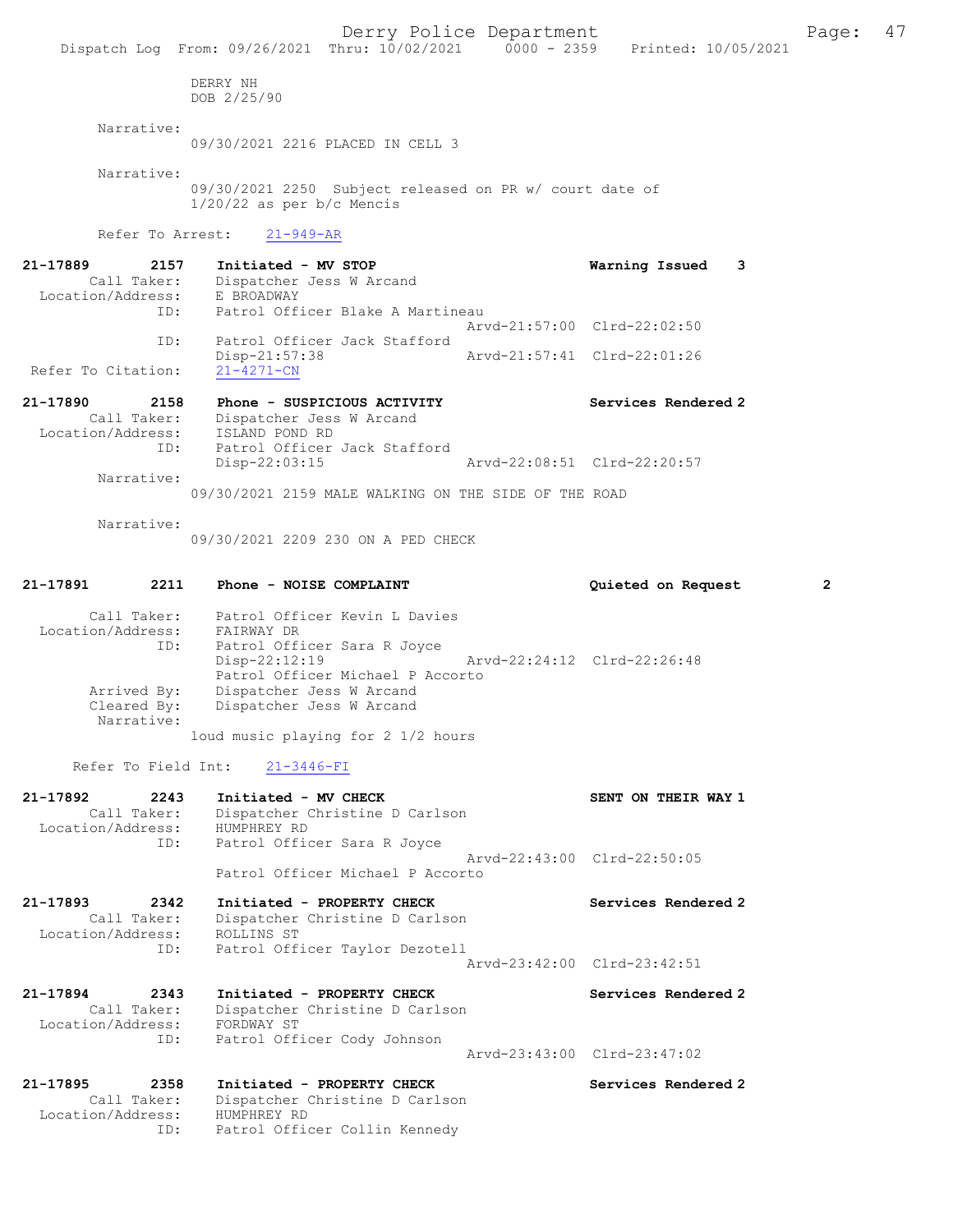Arvd-23:58:00 Clrd-23:58:27

| 21-17896          | 2359 | Phone - DISTURBANCE              | Report Taken                             |  |
|-------------------|------|----------------------------------|------------------------------------------|--|
| Call Taker:       |      | Dispatcher Christine D Carlson   |                                          |  |
| Location/Address: |      | PEMBROKE DR                      |                                          |  |
|                   | ID:  | Patrol Officer Collin Kennedy    |                                          |  |
|                   |      | Disp-00:00:45                    | Arvd-00:04:19 Clrd-10/01/2021 @ 00:44:05 |  |
|                   | ID:  | Patrol Officer Sara R Joyce      |                                          |  |
|                   |      | $Disp-00:00:47$                  | Arvd-00:04:20 Clrd-10/01/2021 @ 00:44:03 |  |
|                   |      | Patrol Officer Michael P Accorto |                                          |  |
|                   | ID:  | Sergeant James M Belanger        |                                          |  |
|                   |      | $Disp-00:04:33$                  | Arvd-00:07:37 Clrd-10/01/2021 @ 00:43:48 |  |
|                   |      | Refer To Incident: 21-1732-OF    |                                          |  |

# For Date: 10/01/2021 - Friday

| 21-17897<br>0003                 | Phone - ABANDONED 911                                                                                                               | Arrest(s) Made | $\mathbf{1}$ |
|----------------------------------|-------------------------------------------------------------------------------------------------------------------------------------|----------------|--------------|
| Call Taker:<br>Location/Address: | Dispatcher Christine D Carlson<br>LARAWAY CT                                                                                        |                |              |
| ID:                              | Patrol Officer Taylor Dezotell                                                                                                      |                |              |
| ID:                              | $Disp-00:04:13$<br>Arvd-00:08:05 Clrd-04:00:06<br>Patrol Officer Cody Johnson                                                       |                |              |
| ID:                              | Disp-00:04:17<br>Arvd-00:07:35 Clrd-01:28:14<br>Patrol Officer Sara R Joyce                                                         |                |              |
|                                  | Disp-00:49:05<br>Arvd-00:49:13 Clrd-01:11:56<br>Patrol Officer Michael P Accorto                                                    |                |              |
| ID:                              | Lieutenant Michael T Muncey<br>Disp-00:49:06                                                                                        | Clrd-00:49:10  |              |
| ID:                              | Sergeant James M Belanger<br>Disp-00:49:11<br>Arvd-00:49:12 Clrd-01:11:58                                                           |                |              |
| Narrative:                       | 10/01/2021 0046 Request for DFD - notified                                                                                          |                |              |
| Narrative:                       |                                                                                                                                     |                |              |
|                                  | 10/01/2021 0110 DFD transporting one to PMC, 433 following                                                                          |                |              |
| Narrative:                       | 10/01/2021 0117 S4 advising female in custody for dv-simple<br>assault                                                              |                |              |
| Narrative:                       |                                                                                                                                     |                |              |
|                                  | 10/01/2021 0117 433 off at PMC                                                                                                      |                |              |
| Narrative:                       | 10/01/2021 0127<br>Subject information (DV-Simple assault):<br>Danielle McKinnon<br>8 Laraway Court, #3A<br>Derry NH<br>DOB: 1/9/79 |                |              |
| Narrative:                       | $10/01/2021$ 0140 B/C Mencis called at this time, $v/m$ left                                                                        |                |              |
| Narrative:                       | $10/01/2021$ 0156 B/C Mencis called a second time, $v/m$ full -<br>unable to leave message                                          |                |              |
| Narrative:                       | 10/01/2021 0203 B/C T. Lefebvre called, v/m left at this<br>time                                                                    |                |              |
| Narrative:                       | 10/01/2021 0204 B/C D. Lefebvre called, v/m left at this<br>time                                                                    |                |              |
| Narrative:                       | $10/01/2021$ 0212 B/C Mencis called a 3rd time no answer                                                                            |                |              |
| Narrative:                       |                                                                                                                                     |                |              |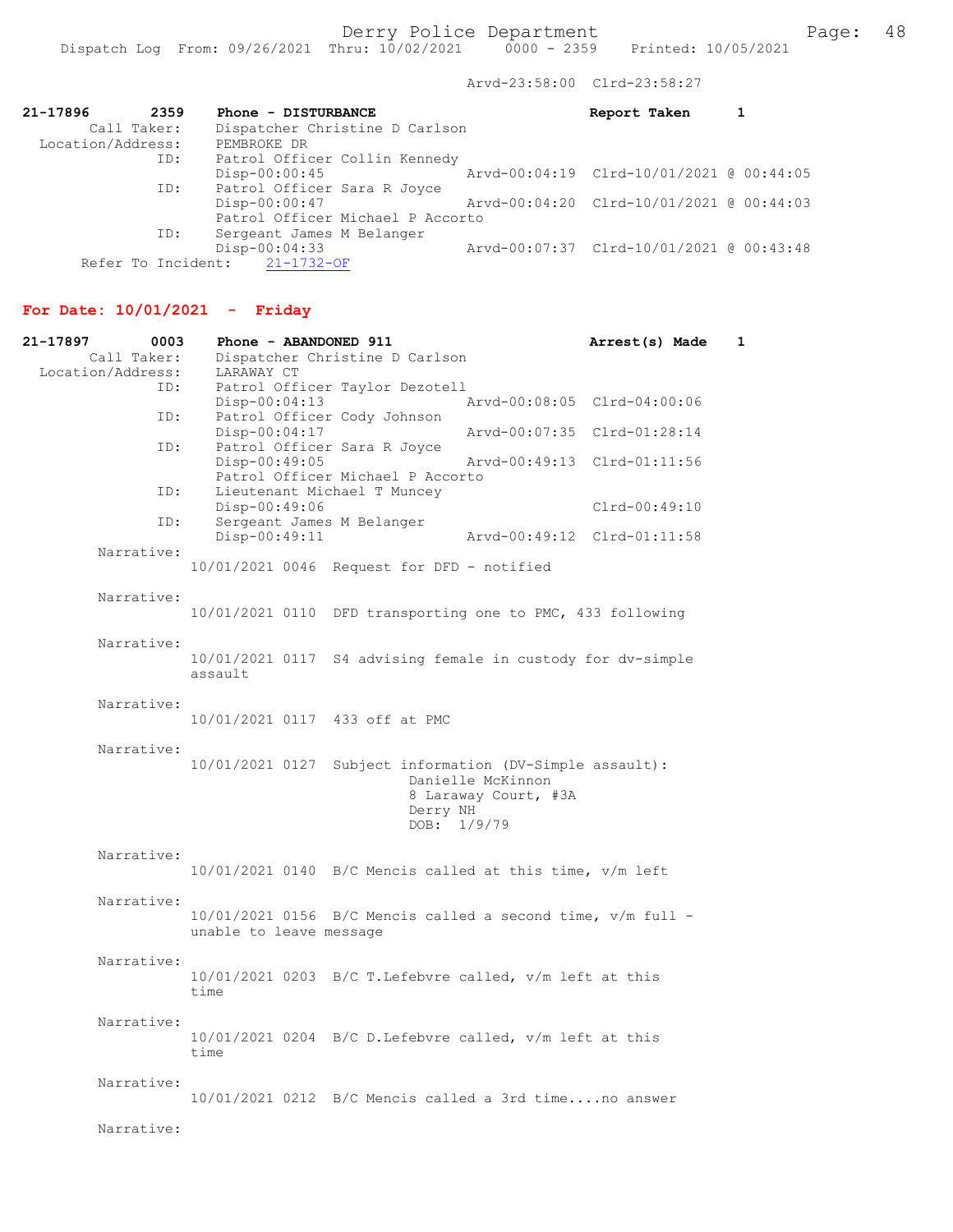Dispatch Log From: 09/26/2021 Thru: 10/02/2021 0000 - 2359 Printed: 10/05/2021 10/01/2021 0212 B/C T.Haynes called, v/m left Narrative: 10/01/2021 0238 Called B/C T.Haynes a 2nd time - she was notified and will be enroute to PMC Narrative: 10/01/2021 0359 Subject released to care of PMC staff at this time PR bail w/ court date of 10/4/21 as per b/c Haynes Refer To Incident: 21-1733-OF Refer To Arrest: 21-950-AR 21-17898 0126 Phone - ALARM, BURGLAR False Alarm 1 Call Taker: Patrol Officer Kevin L Davies Location/Address: [DY 466] CRYSTAL AVE ID: Patrol Officer Sara R Joyce Disp-01:27:54 Arvd-01:29:09 Clrd-01:38:10 Patrol Officer Michael P Accorto Arrived By: Dispatcher Christine D Carlson Cleared By: Dispatcher Christine D Carlson ID: Patrol Officer Collin Kennedy Disp-01:27:58 Arvd-01:28:41 Clrd-01:38:08 Arrived By: Dispatcher Christine D Carlson Cleared By: Dispatcher Christine D Carlson Narrative: 10/01/2021 0127 exterior freezer 21-17899 0629 Phone - DOMESTIC DISTURBANCE Report Taken 1 Call Taker: Dispatcher Christine D Carlson Location/Address: KENDALL POND RD ID: Patrol Officer Cody Johnson Disp-06:30:25 Arvd-06:33:29 Clrd-07:26:46 Cleared By: Dispatcher Jess W Arcand ID: Patrol Officer Taylor Dezotell Disp-06:30:26 Clrd-06:33:32 ID: Patrol Officer Collin Kennedy Disp-06:33:37 Arvd-06:34:54 Clrd-07:26:43 Cleared By: Dispatcher Jess W Arcand Refer To Incident: 21-1734-OF 21-17900 0631 Phone - VANDALISM Report Taken 3 Call Taker: Dispatcher Christine D Carlson Location/Address: BOWERS RD ID: Patrol Officer Samuel J Troy Disp-06:46:34 Arvd-06:54:10 Clrd-07:27:09 Cleared By: Dispatcher Jess W Arcand Narrative: 10/01/2021 0632 Dumptruck drivers window shattered Refer To Incident: 21-1735-OF 21-17901 0711 Phone - ROAD HAZARD Removed Hazard 2 Call Taker: Dispatcher Jess W Arcand

 Location/Address: E BROADWAY ID: Patrol Officer Nikita Tomnyuk<br>Disp-07:11:41 Arvd-07:12:52 Clrd-07:22:13  $Disp-07:11:41$ Refer To Field Int: 21-3471-FI

| 21-17902<br>0725<br>Call Taker: | Phone - Loose Dog Complaint<br>Dispatcher Jess W Arcand |                             | Services Rendered 2 |
|---------------------------------|---------------------------------------------------------|-----------------------------|---------------------|
| Location/Address:               | CHESTER RD                                              |                             |                     |
| ID:                             | Patrol Officer Nikita Tomnyuk<br>Disp-07:26:24          | Arvd-07:28:36 Clrd-07:38:28 |                     |
| Narrative:                      |                                                         |                             |                     |

10/01/2021 0738 RETURNED TO OWNER

Refer To Field Int: 21-3470-FI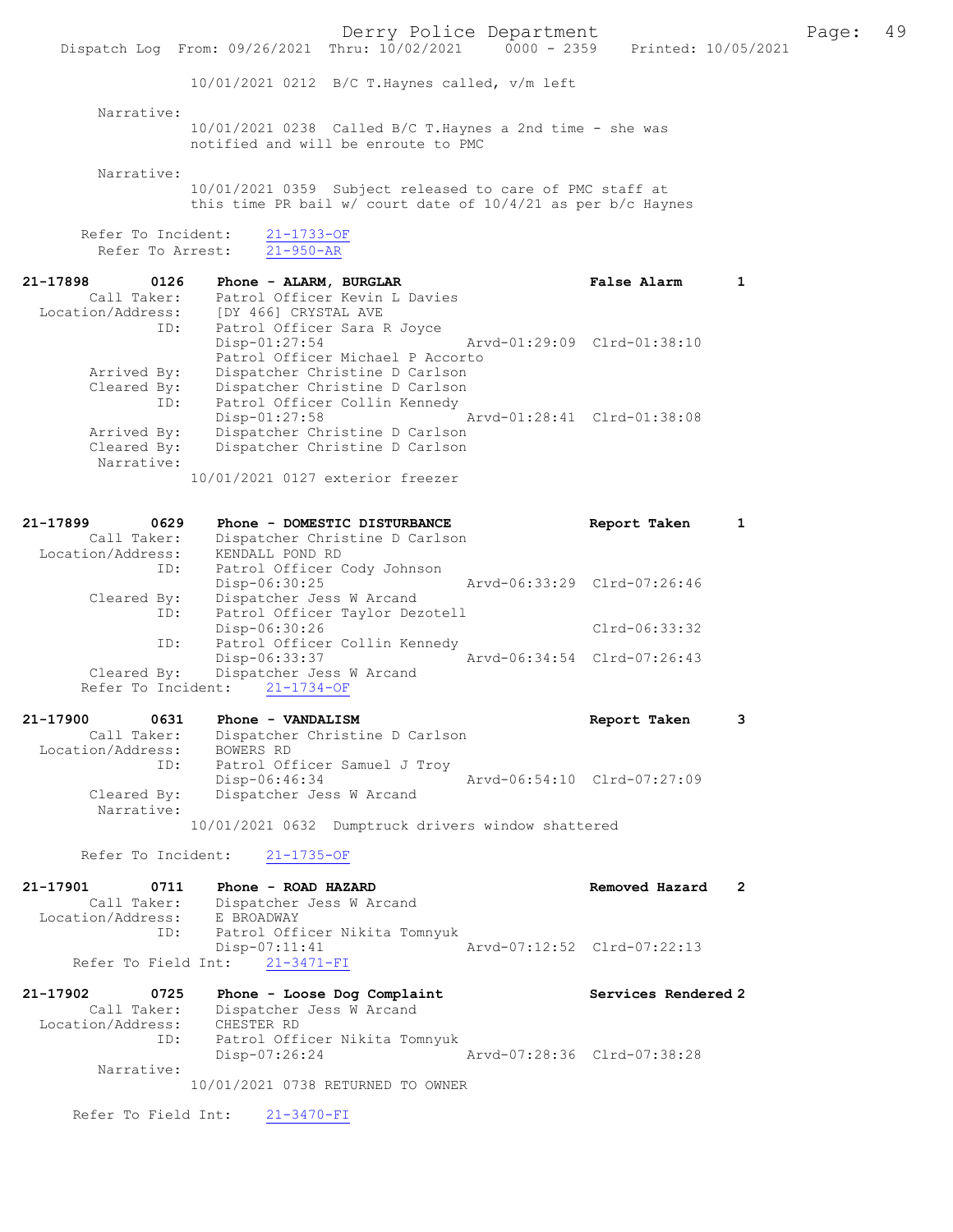| Dispatch Log From: 09/26/2021 Thru: 10/02/2021              |                                                                                                           |                             |              |
|-------------------------------------------------------------|-----------------------------------------------------------------------------------------------------------|-----------------------------|--------------|
| 21-17903<br>0727<br>Call Taker:<br>Location/Address:        | Phone - UNWANTED SUBJECT<br>Dispatcher Jess W Arcand<br>FRANKLIN ST                                       | Services Rendered 2         |              |
| ID:                                                         | Patrol Officer Samuel J Troy                                                                              |                             |              |
| ID:                                                         | Disp-07:27:47<br>Patrol Officer Nicholas M Granville                                                      | Arvd-07:34:59 Clrd-07:54:47 |              |
|                                                             | Disp-07:27:50                                                                                             | Arvd-07:35:01 Clrd-07:54:50 |              |
| 21-17904<br>0733<br>Call Taker:<br>Location/Address:        | Phone - TRAFFIC CONTROL<br>Dispatcher Jess W Arcand<br>FORDWAY ST + W BROADWAY                            | Services Rendered 3         |              |
| ID:                                                         | Patrol Officer Nicholas M Granville<br>Disp-07:55:33                                                      | Arvd-07:56:38 Clrd-07:59:38 |              |
| 21-17905<br>0740<br>Call Taker:<br>Location/Address:        | Initiated - JUVENILE OFFENSES<br>Dispatcher Jess W Arcand<br>PINKERTON ST                                 | Services Rendered 2         |              |
| ID:                                                         | Patrol Officer Brian J Landry                                                                             | Arvd-07:40:00 Clrd-07:51:44 |              |
| 21-17906<br>0811<br>Call Taker:<br>Location/Address:        | Phone - ERRATIC OPERATION<br>Dispatcher Jess W Arcand<br>GULF RD                                          | Services Rendered 2         |              |
| ID:                                                         | Patrol Officer Samuel J Troy<br>$Disp-08:11:42$<br>Refer To Field Int: 21-3467-FI                         | Aryd-08:11:45 Clrd-08:24:48 |              |
| 21-17907<br>0823<br>Call Taker:                             | Initiated - JUVENILE OFFENSES<br>Dispatcher Jess W Arcand                                                 | Report Taken                | $\mathbf{2}$ |
| Location/Address:<br>ID:<br>Refer To Incident:              | PINKERTON ST<br>Patrol Officer Brian J Landry<br>$21 - 1736 - OF$                                         | Arvd-08:23:00 Clrd-08:34:46 |              |
|                                                             |                                                                                                           |                             |              |
| 21-17908<br>0842                                            | Initiated - Parking Enforcement                                                                           | Vehicle checked             | 1            |
| Call Taker:<br>Location/Address:                            | Dispatcher Jess W Arcand<br>CORWIN DR                                                                     |                             |              |
| ID:                                                         | Patrol Officer Nikita Tomnyuk                                                                             | Arvd-08:42:00 Clrd-08:46:51 |              |
| 21-17909<br>0844<br>Call Taker:<br>Location/Address:        | Initiated - MV STOP<br>Dispatcher Jess W Arcand<br>HAMPSTEAD RD                                           | Summons Issued              | 3            |
| ID:                                                         | Captain Vernon L Thomas                                                                                   | Arvd-08:44:00 Clrd-08:56:34 |              |
| ID:                                                         | Patrol Officer Nikita Tomnyuk<br>$Disp-08:51:04$                                                          | Arvd-08:51:07 Clrd-08:56:36 |              |
| 21-17910<br>0902<br>Call Taker:<br>Location/Address:        | Initiated - SUBPOENA DELIVERY<br>Dispatcher Jess W Arcand<br>REDFIELD CIR                                 | Served                      | 1            |
| ID:                                                         | Patrol Officer Samuel J Troy                                                                              | Arvd-09:02:00 Clrd-09:13:03 |              |
| 21-17911<br>0909<br>Call Taker:<br>Location/Address:<br>ID: | Phone - FOUND/LOST PROPERTY<br>Dispatcher Jess W Arcand<br>LARAWAY CT<br>Patrol Officer Michael P Accorto | Report Taken                | 3            |
|                                                             | Disp-09:32:45                                                                                             | Arvd-09:38:26 Clrd-10:14:10 |              |
| Narrative:                                                  | 10/01/2021 0938 FOUND DRUG PARAPHERNALIA                                                                  |                             |              |
| Refer To Incident:                                          | $21 - 1737 - OF$                                                                                          |                             |              |
| 21-17912<br>0913<br>Call Taker:<br>Location/Address:        | Initiated - ASSIST OTHER AGENCY<br>Dispatcher Jess W Arcand<br>MUNICIPAL DR                               | Services Rendered 3         |              |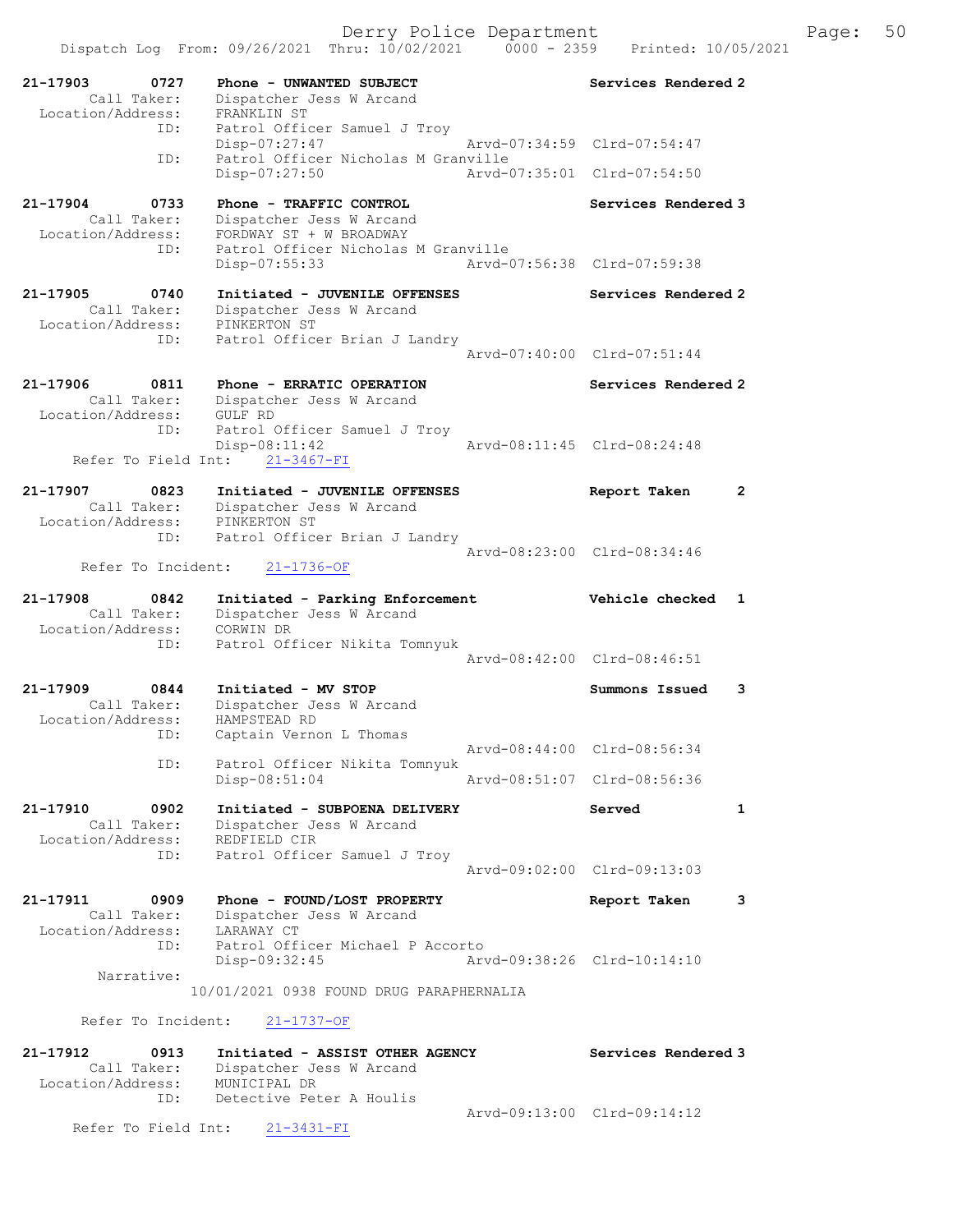Dispatch Log From: 09/26/2021 Thru: 10/02/2021 0000 - 2359 Printed: 10/05/2021 21-17913 0926 Initiated - SUBPOENA DELIVERY Not Served 1 Call Taker: Dispatcher Jess W Arcand Location/Address: BIRCH ST ID: Patrol Officer Nicholas M Granville Arvd-09:26:00 Clrd-09:30:38 21-17914 0933 Initiated - SUBPOENA DELIVERY Not Served 1 Call Taker: Dispatcher Jess W Arcand Location/Address: SOUTH AVE ID: Patrol Officer Nicholas M Granville Arvd-09:33:00 Clrd-09:40:26 21-17915 0942 Walk-In - SUBPOENA DELIVERY Served 1 Call Taker: Dispatcher Jess W Arcand Location/Address: MUNICIPAL DR ID: Patrol Officer Samuel J Troy<br>Disp-09:42:45 Arvd-09:42:47 Clrd-09:44:59 Disp-09:42:45 21-17916 0946 Initiated - FOLLOW-UP No Action Required 2 Call Taker: Dispatcher Jess W Arcand Location/Address: LINLEW DR ID: Patrol Officer Nikita Tomnyuk Arvd-09:46:00 Clrd-09:52:44 21-17917 0949 Initiated - SUBPOENA DELIVERY Not Served 1 Call Taker: Dispatcher Jess W Arcand Location/Address: COURTHOUSE LN ID: Patrol Officer Nicholas M Granville Arvd-09:49:00 Clrd-09:51:08 21-17918 1006 Initiated - SUBPOENA DELIVERY Served 1 Call Taker: Dispatcher Jess W Arcand Location/Address: ROCKINGHAM RD ID: Patrol Officer Samuel J Troy Arvd-10:06:00 Clrd-10:13:59 21-17919 1032 Initiated - SUBPOENA DELIVERY Not Served 1 Call Taker: Dispatcher Jess W Arcand Location/Address: OVERLEDGE DRIVE EXT ID: Patrol Officer Nikita Tomnyuk Arvd-10:32:00 Clrd-10:37:05 21-17920 1043 Initiated - SUBPOENA DELIVERY Not Served 1 Call Taker: Dispatcher Jess W Arcand Location/Address: MUZZY LN ID: Patrol Officer Samuel J Troy Arvd-10:43:00 Clrd-10:48:38 21-17921 1046 Initiated - Parking Enforcement Parking Ticket Issued 1 Call Taker: Dispatcher Jess W Arcand Location/Address: CORWIN DR ID: Patrol Officer Michael P Accorto Arvd-10:46:00 Clrd-10:59:28 21-17922 1048 Initiated - SUBPOENA DELIVERY Served 1 Call Taker: Dispatcher Jess W Arcand Location/Address: DRURY LN ID: Patrol Officer Samuel J Troy Arvd-10:48:00 Clrd-10:58:02 21-17923 1106 Initiated - SUBPOENA DELIVERY Not Served 1 Call Taker: Dispatcher Jess W Arcand Location/Address: DEXTER ST ID: Patrol Officer Michael P Accorto Arvd-11:06:00 Clrd-11:09:47

Derry Police Department Fage: 51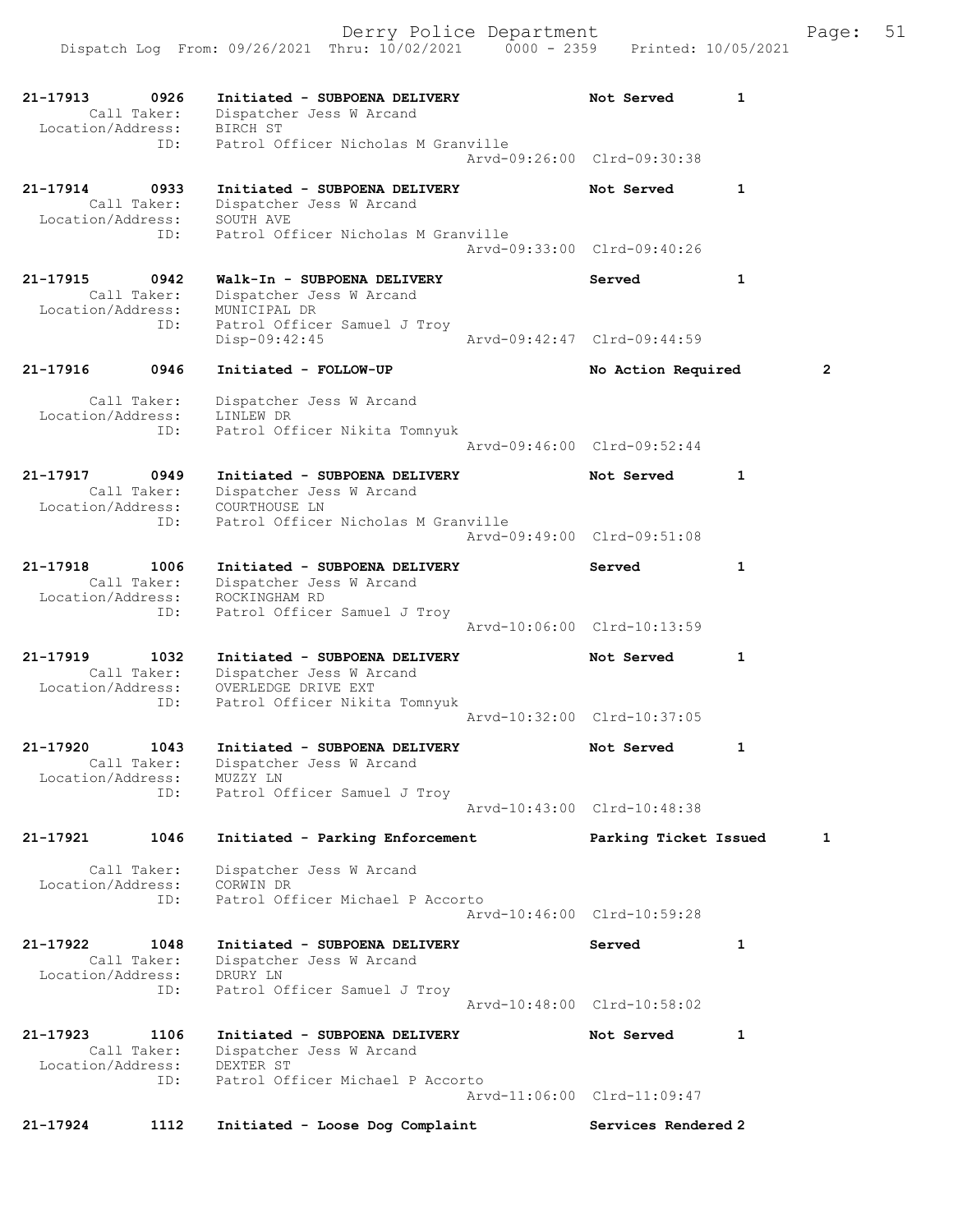|                                                                                          | Dispatch Log From: 09/26/2021 Thru: 10/02/2021 0000 - 2359 Printed: 10/05/2021                 | Derry Police Department     |                             |                | Page: 52 |  |
|------------------------------------------------------------------------------------------|------------------------------------------------------------------------------------------------|-----------------------------|-----------------------------|----------------|----------|--|
| Call Taker:<br>Location/Address:                                                         | Dispatcher Jess W Arcand<br>RT 28                                                              |                             |                             |                |          |  |
| ID:                                                                                      | Patrol Officer Samuel J Troy                                                                   | Arvd-11:12:00 Clrd-11:13:16 |                             |                |          |  |
| 21-17925<br>1113<br>Call Taker:<br>Call Taker: Dispatcher<br>Location/Address: DERRY WAY | Initiated - SUBPOENA DELIVERY<br>Dispatcher Jess W Arcand                                      |                             | Not Served                  | 1              |          |  |
| ID:                                                                                      | Patrol Officer Michael P Accorto                                                               |                             | Arvd-11:13:00 Clrd-11:15:17 |                |          |  |
| 21-17926<br>1139<br>Call Taker:                                                          | Initiated - SUBPOENA DELIVERY<br>Dispatcher Jess W Arcand                                      |                             | Served                      | 1              |          |  |
| Location/Address: LARAWAY CT<br>ID:                                                      | Patrol Officer Michael Carnazzo                                                                |                             | Arvd-11:39:00 Clrd-11:48:53 |                |          |  |
|                                                                                          |                                                                                                |                             |                             |                |          |  |
| $21 - 17927$<br>1147<br>Call Taker:<br>Location/Address: WINDHAM RD<br>ID:               | 911 - MV ACCIDENT<br>Dispatcher Jess W Arcand<br>Patrol Officer Samuel J Troy                  |                             | Report Taken                | 1              |          |  |
| ID:                                                                                      | $Disp-11:48:20$<br>Patrol Officer Michael Carnazzo                                             | Arvd-11:50:04 Clrd-12:19:28 |                             |                |          |  |
| Narrative:                                                                               | $Disp-11:49:19$                                                                                |                             | Clrd-11:49:23               |                |          |  |
|                                                                                          | 10/01/2021 1152 OFF WITH NH 1811168                                                            |                             |                             |                |          |  |
| Refer To Accident:                                                                       | $21 - 476 - AC$                                                                                |                             |                             |                |          |  |
| 21-17928<br>1149                                                                         | Phone - SUSPICIOUS ACTIVITY<br>Call Taker: Dispatcher Jess W Arcand                            |                             | Investigated                | $\overline{2}$ |          |  |
| Location/Address:<br>ID:<br>Refer To Field Int:                                          | LARAWAY CT<br>Patrol Officer Michael Carnazzo<br>$Disp-11:49:42$                               | Arvd-11:52:30 Clrd-12:20:00 |                             |                |          |  |
|                                                                                          | $21 - 3459 - FI$                                                                               |                             |                             |                |          |  |
| 21-17929<br>1204<br>Call Taker:<br>Location/Address:                                     | Phone - VIN CHECK<br>Dispatcher Jess W Arcand<br>AL ST                                         |                             | Services Rendered 3         |                |          |  |
| ID:                                                                                      | Patrol Officer Nikita Tomnyuk<br>Disp-12:04:58                                                 | Arvd-12:16:08 Clrd-12:17:36 |                             |                |          |  |
| 21-17930<br>1224<br>Call Taker:<br>Location/Address:<br>ID:                              | Initiated - MV STOP<br>Dispatcher Jess W Arcand<br>E BROADWAY<br>Patrol Officer Nikita Tomnyuk |                             | Warning Issued              | 3              |          |  |
| Refer To Citation:                                                                       | $21 - 4273 - CN$                                                                               |                             | Arvd-12:24:00 Clrd-12:30:53 |                |          |  |
| 21-17931<br>1244<br>Call Taker:<br>Location/Address:                                     | Initiated - SUBPOENA DELIVERY<br>Dispatcher Jess W Arcand<br>FAIRWAY DR                        |                             | Not Served                  | 1              |          |  |
| ID:                                                                                      | Patrol Officer Michael Carnazzo                                                                |                             | Aryd-12:44:00 Clrd-12:49:38 |                |          |  |
| 21-17932<br>1259<br>Call Taker:<br>Location/Address:                                     | Initiated - MV STOP<br>Dispatcher Jess W Arcand<br>ASHLEIGH DR                                 |                             | Warning Issued 3            |                |          |  |
| ID:<br>Refer To Citation:                                                                | Patrol Officer Michael Carnazzo<br>$21 - 4274 - CN$                                            | Arvd-12:59:00 Clrd-13:06:02 |                             |                |          |  |
| 21-17933<br>1300                                                                         | Walk-In - FINGERPRINTS                                                                         |                             | Services Rendered 3         |                |          |  |
| Call Taker:<br>Location/Address:<br>ID:                                                  | Dispatcher Jess W Arcand<br>MUNICIPAL DR<br>Patrol Officer Michael P Accorto                   |                             |                             |                |          |  |
| Cleared By:<br>Refer To Field Int:                                                       | $Disp-13:00:41$<br>Patrol Officer Michael P Accorto<br>$21 - 3469 - FI$                        | Arvd-13:00:44 Clrd-13:12:51 |                             |                |          |  |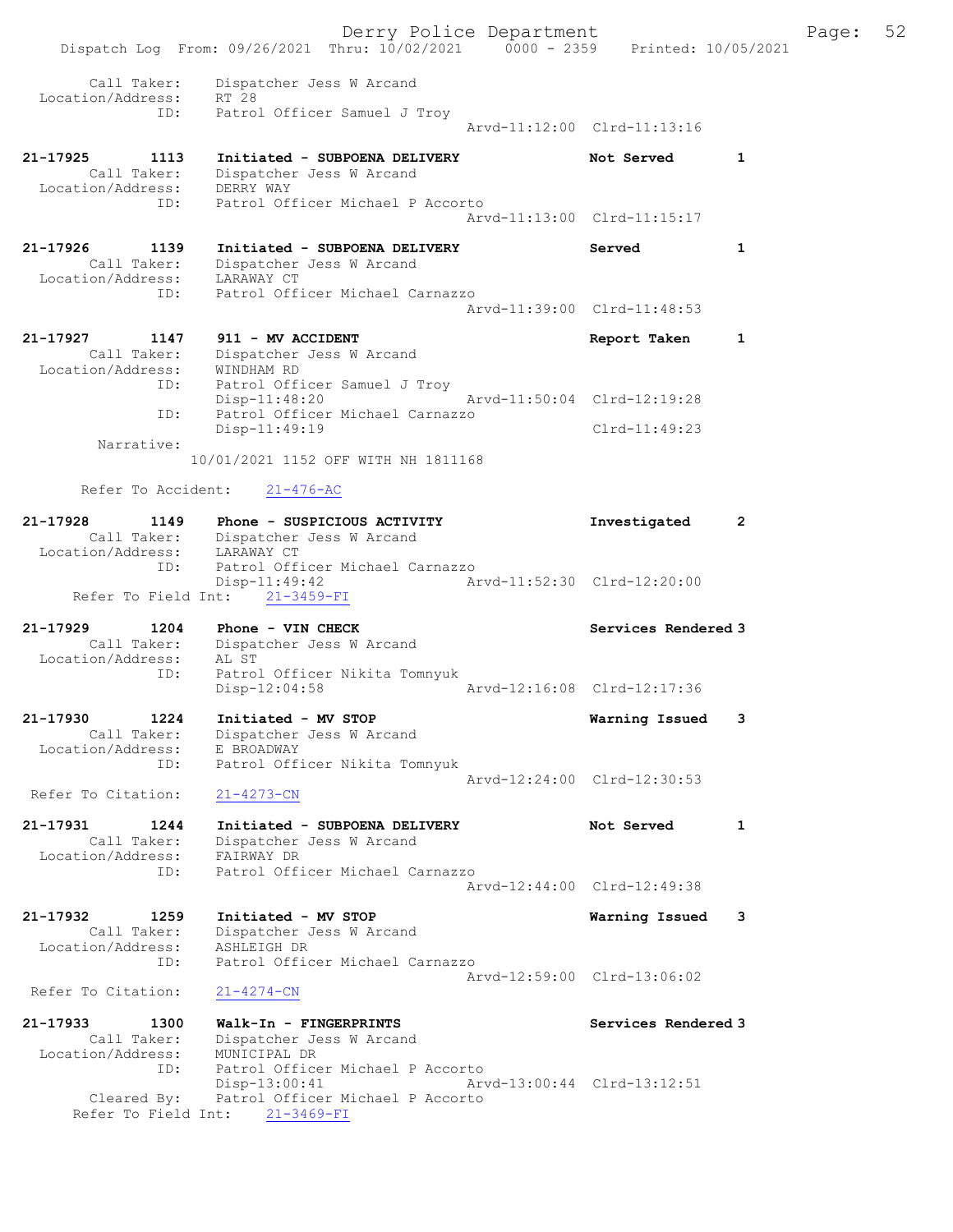21-17934 1309 Phone - SUSPICIOUS ACTIVITY Could Not Locate 2 Call Taker: Dispatcher Jess W Arcand Location/Address: REUBEN RD ID: Patrol Officer Samuel J Troy Disp-13:11:18 Arvd-13:21:30 Clrd-13:28:34 Narrative: 10/01/2021 1309 LOUD EXPLOSION HEARD IN THE AREA 21-17935 1330 Phone - ROAD HAZARD Services Rendered 2 Call Taker: Dispatcher Jess W Arcand Location/Address: BERRY RD ID: Patrol Officer Samuel J Troy Disp-13:31:13 Arvd-13:39:25 Clrd-13:51:04 Narrative: 10/01/2021 1341 LEAVES/GRASS CLIPPINGS BEING BLOWN INTO THE ROAD Refer To Field Int: 21-3468-FI 21-17936 1333 Initiated - MV STOP Warning Issued 3 Call Taker: Dispatcher Jess W Arcand Location/Address: LINLEW DR ID: Patrol Officer Michael Carnazzo Arvd-13:33:00 Clrd-13:37:33 Refer To Citation: 21-4275-CN 21-17937 1337 Phone - HIT AND RUN Report Taken 2 Call Taker: Dispatcher Jess W Arcand Location/Address: TSIENNETO RD ID: Patrol Officer Michael Carnazzo Disp-13:38:34 Arvd-13:40:46 Clrd-14:06:41 Refer To Incident: 21-1739-OF Refer To Accident: 21-477-AC 21-17938 1342 Initiated - RUNAWAY JUVENILE Report Taken 2 Call Taker: Dispatcher Jess W Arcand Location/Address: HIGH ST ID: Patrol Officer Brian J Landry Arvd-13:42:00 Clrd-13:47:34 Refer To Incident: 21-1738-OF 21-17939 1426 Phone - SUSPICIOUS ACTIVITY Cancelled Prior to Arrival 2 Call Taker: Dispatcher Jess W Arcand Location/Address: E BROADWAY Narrative: 10/01/2021 1436 CALLER WILL CALL BACK AT A LATER TIME 21-17940 1433 Initiated - ANIMAL COMPLAINT Services Rendered 1 Call Taker: Dispatcher Jess W Arcand Location/Address: CORWIN DR + HOODKROFT DR ID: Patrol Officer Nikita Tomnyuk Arvd-14:33:00 Clrd-15:26:08 Cleared By: Patrol Officer Michael P Accorto Narrative: kittens left in the woods as it is believed the mother is near by 21-17941 1443 Other - Drop Box Maintenance Report Taken 3 Call Taker: Dispatcher Jess W Arcand Refer To Incident: 21-1740-OF 21-17942 1452 Phone - JUVENILE OFFENSES Report Taken 2 Call Taker: Dispatcher Jess W Arcand Location/Address: W RUNNING BROOK LN ID: Sergeant Jared Knox Disp-14:54:12 Arvd-14:55:58 Clrd-15:32:55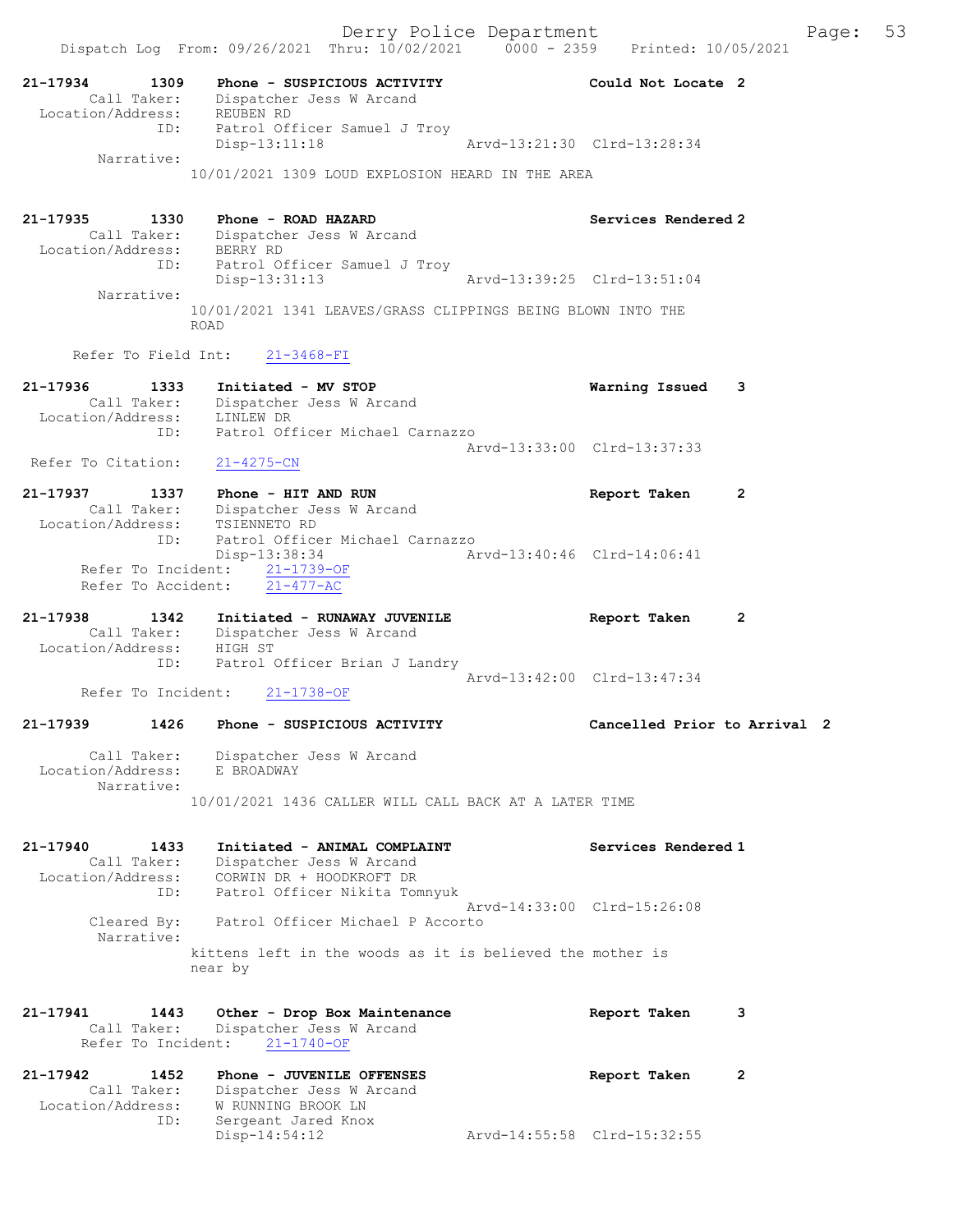Derry Police Department Form Page: 54 Dispatch Log From: 09/26/2021 Thru: 10/02/2021 0000 - 2359 Printed: 10/05/2021 Cleared By: Patrol Officer Michael P Accorto ID: Patrol Officer Michael Carnazzo Disp-14:57:32 Arvd-15:04:05 Clrd-15:33:04<br>Arrived By: Patrol Officer Michael P Accorto Arrived By: Patrol Officer Michael P Accorto<br>Cleared By: Patrol Officer Michael P Accorto Patrol Officer Michael P Accorto ID: Patrol Officer Monica Ricci Disp-15:04:13 Arvd-15:04:15 Clrd-15:33:01 Dispatched By: Patrol Officer Michael P Accorto Arrived By: Factor Sincer Michael P Accorto Cleared By: Patrol Officer Michael P Accorto ID: Patrol Officer Jack Stafford<br>Disp-15:17:23 Arvd-15:17:25 Clrd-15:29:38 Disp-15:17:23 Arvd-15:17:25 Clrd-15:29:38 Dispatched By: Patrol Officer Michael P Accorto Arrived By: Patrol Officer Michael P Accorto Cleared By: Patrol Officer Michael P Accorto ID: Patrol Officer Joshua Martin Disp-15:22:28 Arvd-15:22:31 Clrd-15:32:58 Dispatched By: Patrol Officer Michael P Accorto Arrived By: Patrol Officer Michael P Accorto Cleared By: Patrol Officer Michael P Accorto 21-17943 1529 Phone - WELFARE CHECK 2 Report Taken 2 Call Taker: Patrol Officer Michael P Accorto<br>ion/Address: NORMAN DR Location/Address:<br>ID: Patrol Officer Jack Stafford Disp-15:56:48 Arvd-16:10:54 Clrd-16:18:33<br>ID: Sergeant Jared Knox Sergeant Jared Knox<br>Disp-15:57:56 Arvd-16:10:57 Clrd-16:18:37 Refer To Field Int: 21-3436-FI 21-17944 1536 Phone - DOMESTIC DISTURBANCE Matter Mediated 1 Call Taker: Patrol Officer Michael P Accorto Patrol Officer Michael P Accorto<br>BRADFORD ST Location/Address:<br>ID: Patrol Officer Michael Carnazzo<br>Disp-15:37:27 A Disp-15:37:27 Arvd-15:37:29 Clrd-15:56:53 ID: Patrol Officer Joshua Martin Disp-15:40:11 Arvd-15:45:07 Clrd-15:56:54<br>TD: Sergeant Jared Knox Sergeant Jared Knox<br>Disp-15:41:00 Arvd-15:45:17 Clrd-15:56:57 Narrative: report of a vehicle driving up the road with the occupants yelling Refer To Field Int: 21-3434-FI 21-17945 1558 Phone - JUVENILE OFFENSES Assistance Rendered 2 Call Taker: Patrol Officer Michael P Accorto<br>ion/Address: S MAIN ST Location/Address:<br>ID: Patrol Officer Monica Ricci<br>Disp-15:59:27 Arvd-15:59:33 Clrd-16:26:13 ID: Patrol Officer Michael Carnazzo Disp-15:59:38 Arvd-15:59:40 Clrd-16:06:24<br>ID: Patrol Officer Joshua Martin Patrol Officer Joshua Martin<br>Disp-15:59:45 Disp-15:59:45 Arvd-15:59:46 Clrd-16:06:28

21-17946 1603 Phone - DELIVER A MESSAGE Message Delivered 1 Call Taker: Patrol Officer Michael P Accorto Patrol Officer Michael P Accorto<br>LEDGEWOOD DR Location/Address:<br>TD: Detective Sergeant Ryan O'Rourke<br>Disp-17:18:48 Ar Disp-17:18:48 Arvd-17:19:19 Clrd-17:31:49<br>ID: Detective Victoria M Kidd Detective Victoria M Kidd<br>Disp-17:18:54 Arvd-17:19:17 Clrd-17:31:47

21-17947 1605 Phone - DISTURBANCE 1 1 Transported to Hospital 1 Call Taker: Patrol Officer Michael P Accorto<br>on/Address: CRYSTAL AVE Location/Address: ID: Patrol Officer Michael Carnazzo Disp-16:06:36 Clrd-16:10:15<br>ID: Patrol Officer Joshua Martin Patrol Officer Joshua Martin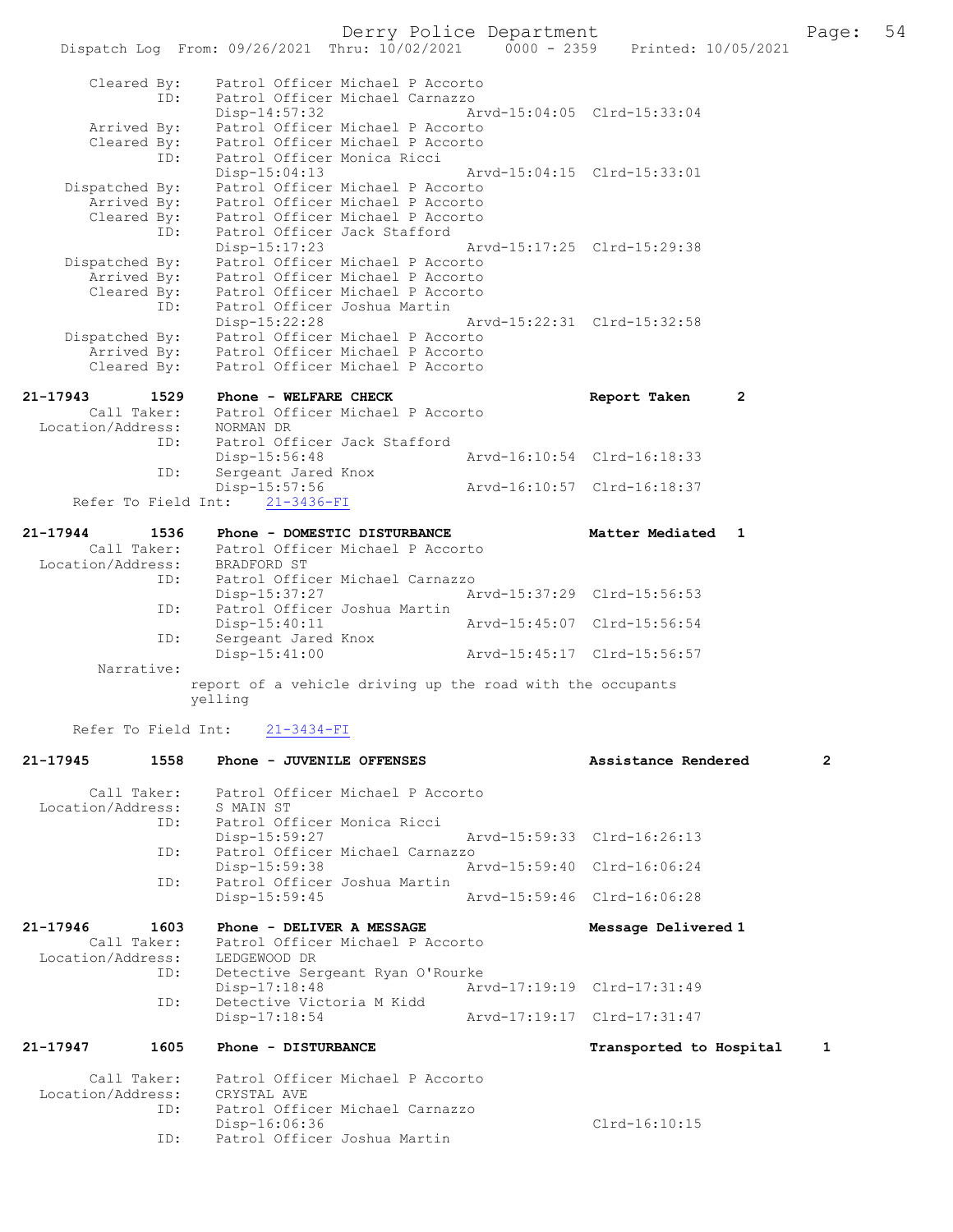|                                     | Dispatch Log From: 09/26/2021 Thru: 10/02/2021 0000 - 2359 Printed: 10/05/2021 | Derry Police Department     |                             | Page:                        | 55 |
|-------------------------------------|--------------------------------------------------------------------------------|-----------------------------|-----------------------------|------------------------------|----|
|                                     | Disp-16:06:43                                                                  |                             | Clrd-16:10:18               |                              |    |
| ID:                                 | Detective Peter A Houlis<br>Disp-16:07:02                                      | Arvd-16:10:59 Clrd-16:54:41 |                             |                              |    |
| ID:                                 | Detective Victoria M Kidd<br>Disp-16:07:07                                     |                             | Arvd-16:11:01 Clrd-16:54:39 |                              |    |
| ID:                                 | Patrol Officer Michael Carnazzo                                                |                             |                             |                              |    |
| Cleared By:                         | Disp-16:18:28<br>Patrol Officer Adam J Petkus                                  |                             | Arvd-16:20:11 Clrd-17:58:33 |                              |    |
| ID:                                 | Patrol Officer Jack Stafford<br>$Disp-16:18:53$                                |                             | Arvd-16:26:41 Clrd-17:58:33 |                              |    |
| ID:                                 | Cleared By: Patrol Officer Adam J Petkus<br>Sergeant Jared Knox                |                             |                             |                              |    |
|                                     | Disp-16:19:26                                                                  |                             | Arvd-16:19:30 Clrd-17:58:33 |                              |    |
| Cleared By:<br>Narrative:           | Patrol Officer Adam J Petkus                                                   |                             |                             |                              |    |
|                                     | 230 en route to PMC with one male s/m 48636.0                                  |                             |                             |                              |    |
| Narrative:                          | 230 off at PMC e/m 48636.6                                                     |                             |                             |                              |    |
|                                     | Refer To Arrest: 21-951-AR                                                     |                             |                             |                              |    |
| 21-17948<br>1608                    | Radio - MEDICAL EMERGENCY                                                      |                             | Report Taken 1              |                              |    |
|                                     | Call Taker: Patrol Officer Michael P Accorto                                   |                             |                             |                              |    |
| Location/Address: E BROADWAY<br>ID: | Patrol Officer Michael Carnazzo                                                |                             |                             |                              |    |
| ID:                                 | $Disp-16:10:22$<br>Patrol Officer Joshua Martin                                |                             | Arvd-16:10:28 Clrd-16:17:46 |                              |    |
| Narrative:                          | Disp-16:10:26                                                                  |                             | Arvd-16:10:30 Clrd-16:38:44 |                              |    |
|                                     | male fell into street                                                          |                             |                             |                              |    |
| Narrative:                          |                                                                                |                             |                             |                              |    |
|                                     | fire requested and en route                                                    |                             |                             |                              |    |
| Narrative:                          | DFD on scene                                                                   |                             |                             |                              |    |
|                                     | Refer To Field Int: 21-3435-FI                                                 |                             |                             |                              |    |
| 21-17949<br>1619                    | Phone - SUSPICIOUS ACTIVITY                                                    |                             | Gone on Arrival 2           |                              |    |
| Call Taker:<br>Location/Address:    | Patrol Officer Michael P Accorto<br>ROLLINS ST                                 |                             |                             |                              |    |
| ID:                                 | Patrol Officer Monica Ricci<br>Disp-16:26:37                                   |                             | Arvd-16:30:24 Clrd-16:33:08 |                              |    |
| Narrative:                          |                                                                                |                             |                             |                              |    |
|                                     | Male wearing all black yelling and swearing                                    |                             |                             |                              |    |
| 21-17950<br>1627                    | Phone - MV ACCIDENT                                                            |                             |                             | Cancelled Prior to Arrival 1 |    |
|                                     | Call Taker: Patrol Officer Michael P Accorto                                   |                             |                             |                              |    |
| ID:                                 | Location/Address: [DY 961] CHESTER RD<br>Patrol Officer Monica Ricci           |                             |                             |                              |    |
| Narrative:                          | Disp-16:33:36                                                                  | Arvd-16:37:41 Clrd-16:37:44 |                             |                              |    |
|                                     | RV into powerline                                                              |                             |                             |                              |    |
| 21–17951                            | 1636 Phone - PARKING COMPLAINT                                                 |                             | Vehicle Moved               | $\mathbf{1}$                 |    |
| Location/Address: OLD AUBURN RD     | Call Taker: Patrol Officer Michael P Accorto                                   |                             |                             |                              |    |
| ID:                                 | Patrol Officer Monica Ricci<br>Disp-16:37:59                                   |                             | Arvd-16:42:36 Clrd-16:52:19 |                              |    |
|                                     | Refer To Field Int: 21-3465-FI                                                 |                             |                             |                              |    |
| 21-17952                            | 1700 Phone - SUSPICIOUS ACTIVITY                                               |                             | Matter Rectified 2          |                              |    |
| Location/Address: GRANDVIEW AVE     | Call Taker: Patrol Officer Michael P Accorto                                   |                             |                             |                              |    |
|                                     | ID: Patrol Officer Monica Ricci                                                |                             |                             |                              |    |
|                                     |                                                                                |                             |                             |                              |    |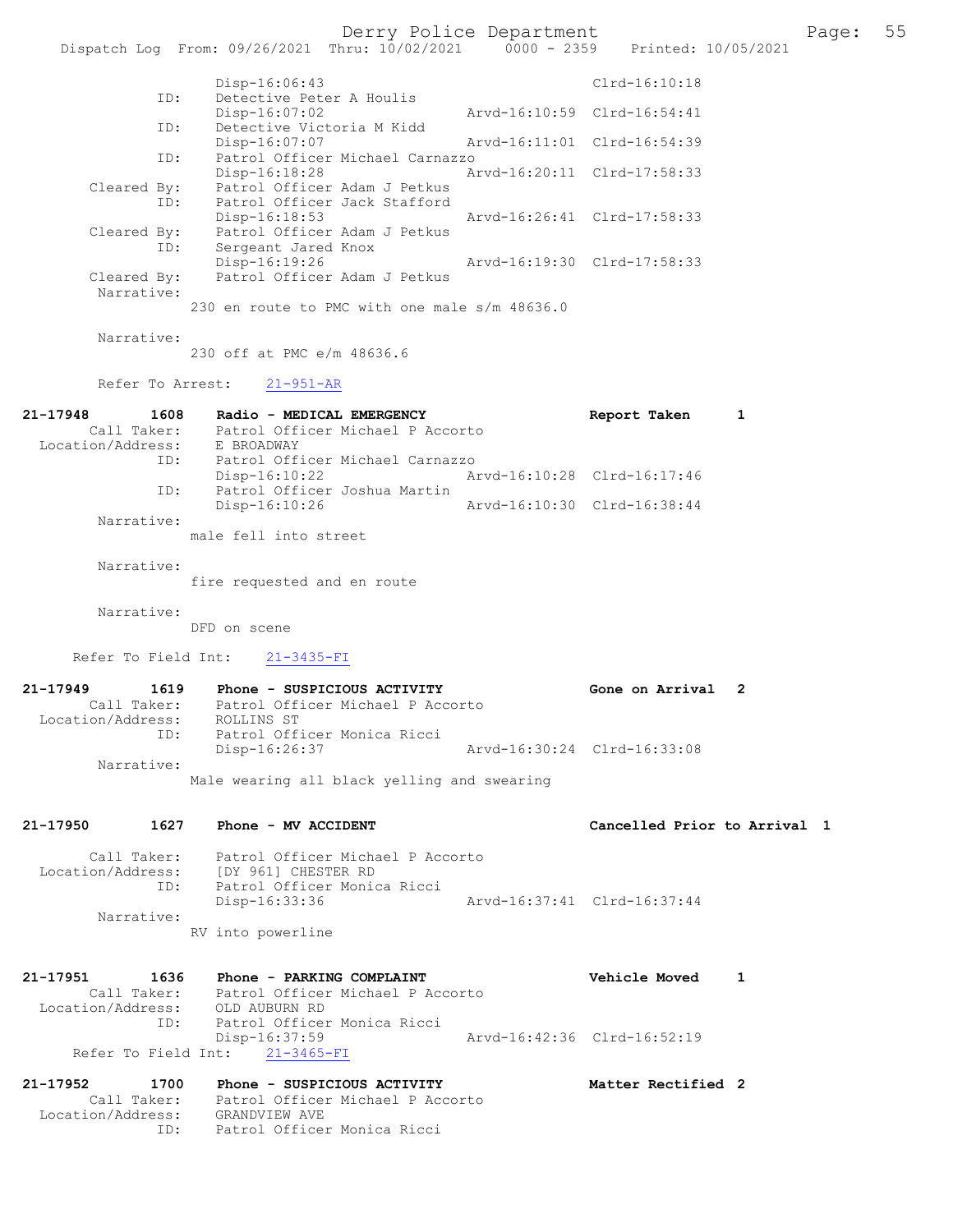Derry Police Department Fage: 56 Dispatch Log From: 09/26/2021 Thru: 10/02/2021 0000 - 2359 Printed: 10/05/2021 Disp-17:12:57 Arvd-17:21:11 Clrd-17:50:26 Cleared By: Patrol Officer Adam J Petkus ID: Patrol Officer Joshua Martin Disp-17:13:01 Arvd-17:21:13 Clrd-17:50:26 Cleared By: Patrol Officer Adam J Petkus Refer To Field Int: 21-3464-FI 21-17953 1755 Phone - ASSIST CITIZEN ANNICE GIVEN 3 Call Taker: Patrol Officer Adam J Petkus Location/Address: ROCKINGHAM RD ID: Patrol Officer Monica Ricci Disp-17:58:11 Clrd-17:59:08 ID: Patrol Officer Jack Stafford Disp-17:59:04 Arvd-18:05:37 Clrd-18:25:30 Narrative: possible theft by a former roommate 21-17954 1810 Walk-In - ASSIST CITIZEN ADVICE GIVEN 3 Call Taker: Patrol Officer Michael P Accorto Location/Address: [DY 2] MUNICIPAL DR ID: Patrol Officer Sara R Joyce Disp-18:28:06 Arvd-18:28:13 Clrd-18:28:18 Refer To Field Int: 21-3466-FI 21-17955 1812 Phone - SUSPICIOUS ACTIVITY No Action Required 2 Call Taker: Patrol Officer Adam J Petkus Location/Address: [DY 1060] MANCHESTER RD ID: Patrol Officer Joshua Martin Disp-18:14:15 Arvd-18:32:52 Clrd-18:34:53 Narrative: panhandler pretending to play violin asking for money 21-17956 1822 Phone - JUVENILE OFFENSES Matter Mediated 2

| 22 1739           | TULL        | ------ | oovenia offenoco             |  |                             | mattel meulateu z |  |
|-------------------|-------------|--------|------------------------------|--|-----------------------------|-------------------|--|
|                   | Call Taker: |        | Patrol Officer Adam J Petkus |  |                             |                   |  |
| Location/Address: |             |        | ISLAND POND RD               |  |                             |                   |  |
|                   | ID:         |        | Patrol Officer Monica Ricci  |  |                             |                   |  |
|                   |             |        | Disp-18:27:37                |  | Arvd-18:27:39 Clrd-18:43:14 |                   |  |
|                   | Narrative:  |        |                              |  |                             |                   |  |

issues w/teenage son

Refer To Field Int: 21-3463-FI

| 21-17957          | 1824        | Walk-In - RESTRAINING ORDER VIOLATION | Report Taken                |  |
|-------------------|-------------|---------------------------------------|-----------------------------|--|
|                   | Call Taker: | Patrol Officer Michael P Accorto      |                             |  |
| Location/Address: |             | E BROADWAY                            |                             |  |
|                   | ID:         | Patrol Officer Sara R Joyce           |                             |  |
|                   |             | Disp-18:25:21                         | Arvd-18:25:26 Clrd-18:27:30 |  |
|                   |             | Refer To Incident: 21-1742-OF         |                             |  |

21-17958 1825 Phone - SUSPICIOUS ACTIVITY No Action Required 2 Call Taker: Patrol Officer Adam J Petkus Location/Address: N HIGH ST ID: Patrol Officer Michael Carnazzo Disp-18:27:12 Arvd-18:31:11 Clrd-18:37:51 Narrative:

red car parked on bike path

| 21-17959          | 1838        | Initiated - PROPERTY CHECK                       | No Action Required          | 2 |
|-------------------|-------------|--------------------------------------------------|-----------------------------|---|
| Location/Address: | Call Taker: | Patrol Officer Adam J Petkus<br>LARAWAY CT       |                             |   |
|                   | ID:         | Patrol Officer Joshua Martin                     | Aryd-18:38:00 Clrd-18:48:53 |   |
|                   | ID:         | Patrol Officer Michael Carnazzo<br>Disp-18:38:30 | Arvd-18:38:32 Clrd-18:48:53 |   |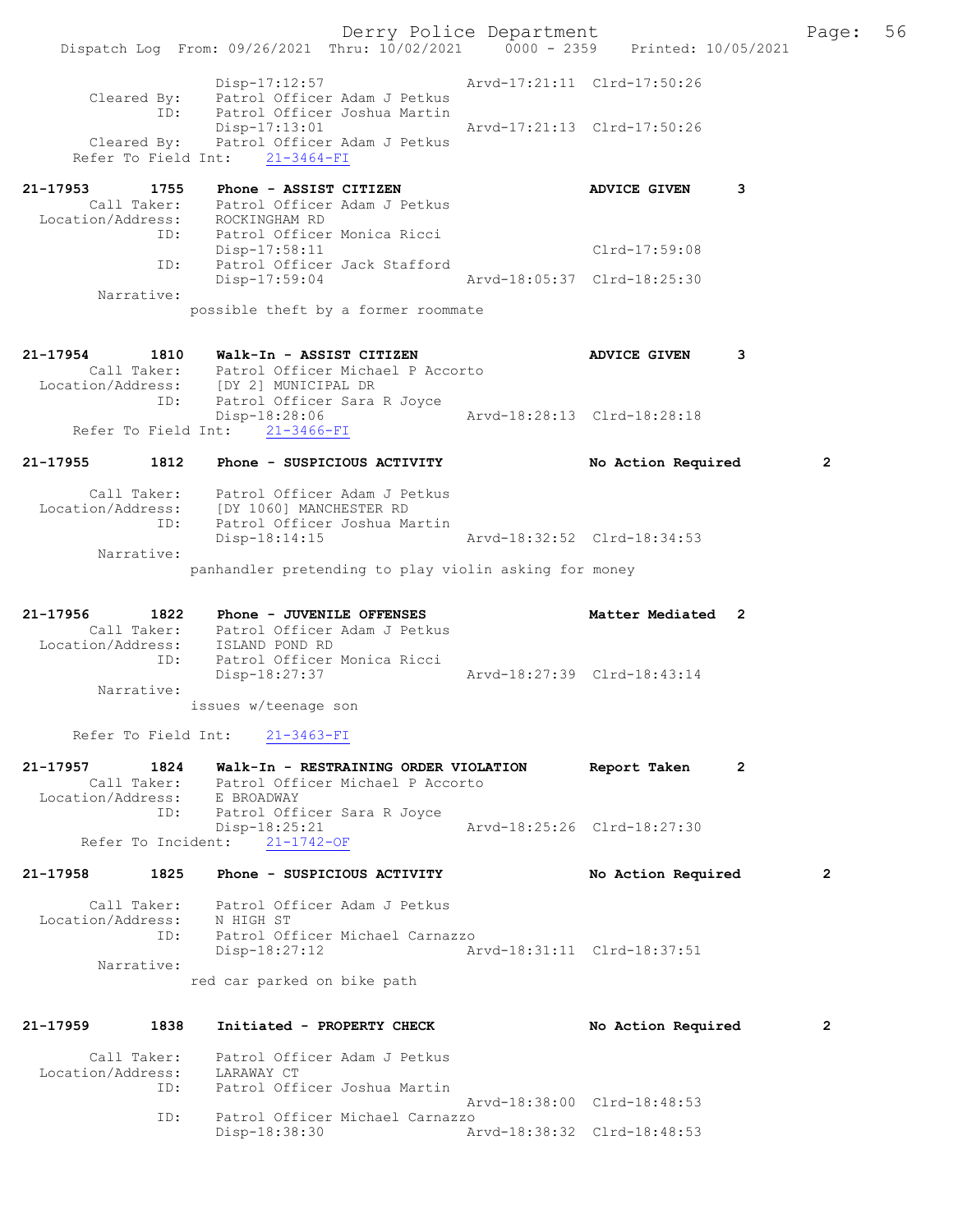| 21-17960<br>1903           | Initiated - MV STOP                                          | Warning Issued<br>3         |
|----------------------------|--------------------------------------------------------------|-----------------------------|
| Call Taker:                | Patrol Officer Adam J Petkus                                 |                             |
| Location/Address:          | <b>BIRCH ST</b>                                              |                             |
| ID:                        | Patrol Officer Jack Stafford                                 | Arvd-19:03:00 Clrd-19:11:47 |
| ID:                        | Patrol Officer Michael Carnazzo                              |                             |
|                            | Disp-19:07:26                                                | Arvd-19:07:28 Clrd-19:11:47 |
| Refer To Citation:         | $21 - 4276 - CN$                                             |                             |
| 21-17961<br>1947           | Phone - UNWANTED SUBJECT                                     | SENT ON THEIR WAY 2         |
| Call Taker:                | Patrol Officer Michael P Accorto                             |                             |
| Location/Address:          | [DY 2064] KENDALL POND RD                                    |                             |
| ID:                        | Patrol Officer Michael Carnazzo                              |                             |
| Arrived By:                | Disp-19:50:07<br>Patrol Officer Adam J Petkus                | Arvd-19:51:15 Clrd-20:08:01 |
| ID:                        | Patrol Officer Jack Stafford                                 |                             |
|                            | Disp-19:50:13                                                | Arvd-19:53:26 Clrd-20:07:57 |
| Arrived By:                | Patrol Officer Adam J Petkus                                 |                             |
| Refer To Field Int:        | $21 - 3461 - FI$                                             |                             |
| 21-17962<br>1959           | Phone - TRAFFIC CONTROL                                      | Services Rendered 3         |
| Call Taker:                | Patrol Officer Michael P Accorto                             |                             |
| Location/Address:          | [DY 749] W RUNNING BROOK LN                                  |                             |
| ID:                        | Patrol Officer Joshua Martin<br>Disp-20:00:19                | Arvd-20:00:24 Clrd-20:11:00 |
|                            |                                                              |                             |
| 21-17964<br>2112           | Phone - PARKING COMPLAINT                                    | <b>ADVICE GIVEN</b><br>1    |
| Call Taker:                | Patrol Officer Adam J Petkus                                 |                             |
| Location/Address:          | SUNDOWN DR                                                   |                             |
| ID:                        | Patrol Officer Joshua Martin                                 |                             |
|                            | Disp-21:36:37                                                | Arvd-21:36:39 Clrd-21:41:44 |
| 21-17963<br>2114           | Phone - DISTURBANCE                                          |                             |
| Call Taker:                |                                                              |                             |
|                            |                                                              | Could Not Locate 1          |
|                            | Patrol Officer Adam J Petkus                                 |                             |
| Location/Address:<br>ID:   | LINLEW DR<br>Patrol Officer Joshua Martin                    |                             |
|                            | Disp-21:15:15                                                | Arvd-21:19:07 Clrd-21:30:03 |
| ID:                        | Patrol Officer Monica Ricci                                  |                             |
|                            | Disp-21:15:17                                                | Aryd-21:19:05 Clrd-21:30:03 |
| ID:                        | Sergeant Jared Knox                                          |                             |
|                            | Disp-21:21:10                                                | Arvd-21:21:11 Clrd-21:30:03 |
| Narrative:                 |                                                              |                             |
|                            | loud yelling                                                 |                             |
| 2122<br>21-17965           | Phone - SUSPICIOUS ACTIVITY                                  | Cleared<br>$\mathbf{2}$     |
| Call Taker:                | Patrol Officer Michael P Accorto                             |                             |
| Location/Address:          | SKYLARK DR                                                   |                             |
| ID:                        | Patrol Officer Jack Stafford                                 |                             |
|                            | Disp-21:26:27                                                | Arvd-21:41:32 Clrd-22:04:42 |
| Dispatched By:             | Patrol Officer Adam J Petkus<br>Patrol Officer Adam J Petkus |                             |
| Arrived By:<br>Cleared By: | Patrol Officer Adam J Petkus                                 |                             |

| 21-17965          | 2122        | Phone - SUSPICIOUS ACTIVITY<br>Cleared         | $\mathbf{z}$ |
|-------------------|-------------|------------------------------------------------|--------------|
|                   | Call Taker: | Patrol Officer Michael P Accorto               |              |
| Location/Address: |             | SKYLARK DR                                     |              |
|                   | ID:         | Patrol Officer Jack Stafford                   |              |
|                   |             | Arvd-21:41:32 Clrd-22:04:42<br>$Disp-21:26:27$ |              |
| Dispatched By:    |             | Patrol Officer Adam J Petkus                   |              |
|                   | Arrived By: | Patrol Officer Adam J Petkus                   |              |
|                   | Cleared By: | Patrol Officer Adam J Petkus                   |              |
|                   | ID:         | Patrol Officer Michael Carnazzo                |              |
|                   |             | Arvd-21:41:35 Clrd-22:04:42<br>$Disp-21:26:31$ |              |
| Dispatched By:    |             | Patrol Officer Adam J Petkus                   |              |
|                   | Arrived By: | Patrol Officer Adam J Petkus                   |              |
|                   | Cleared By: | Patrol Officer Adam J Petkus                   |              |
|                   | Narrative:  |                                                |              |
|                   |             | 10/01/2021 2205                                |              |
|                   |             | unable to make contact with resident           |              |

Refer To Field Int: 21-3437-FI

| 21-17966 | 2157 911 - MEDICAL EMERGENCY | Transported to Hospital |
|----------|------------------------------|-------------------------|
|          |                              |                         |

| Call Taker:       | Patrol Officer Adam J Petkus |
|-------------------|------------------------------|
| Location/Address: | FAIRWAY DR                   |
| TD:               | Patrol Officer Joshua Martin |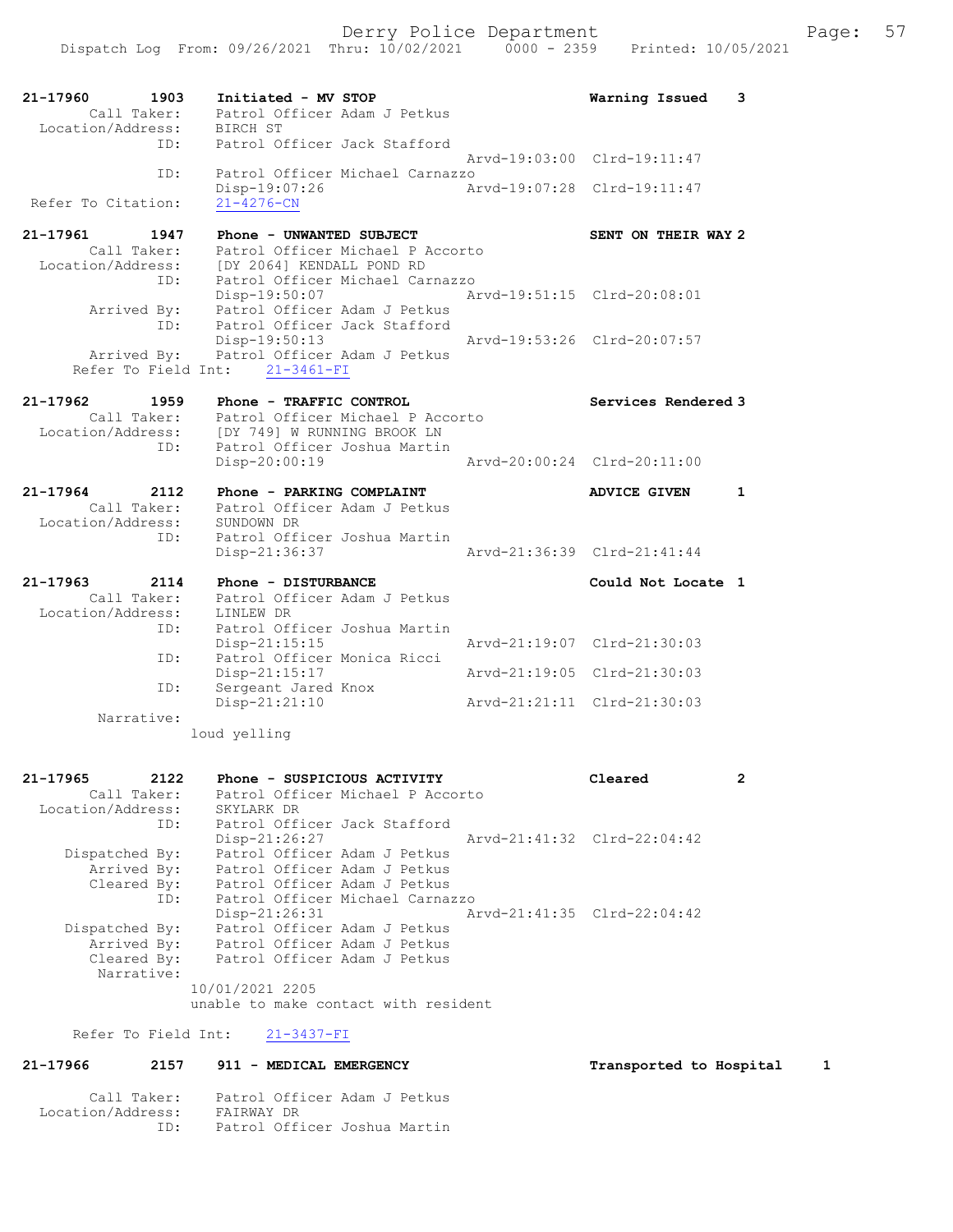Derry Police Department Form Page: 58

Dispatch Log From:  $09/26/2021$  Thru:  $10/02/2021$  0000 - 2359 Printed: 10/05/2021 Disp-21:58:05 Arvd-22:00:24 Clrd-22:35:11 Arrived By: Patrol Officer Michael P Accorto ID: Sergeant Jared Knox Disp-22:03:31 Arvd-22:03:33 Clrd-22:35:11 Narrative: difficulty breathing

Narrative:

10/01/2021 2200 DFD on scene

Refer To Field Int: 21-3438-FI

21-17967 2216 Phone - HIT AND RUN Report Taken 2 Call Taker: Patrol Officer Adam J Petkus Location/Address: RT 28 ID: Patrol Officer Jack Stafford<br>Disp-22:17:38 Disp-22:17:38 Arvd-22:19:05 Clrd-23:09:14 Cleared By: Dispatcher Christine D Carlson ID: Patrol Officer Michael Carnazzo Arvd-22:19:56 Clrd-22:56:10 Narrative:

white F250

Refer To Incident: 21-1743-OF

21-17968 2220 Phone - ERRATIC OPERATION Could Not Locate 2 Call Taker: Patrol Officer Michael P Accorto<br>tion/Address: TSIENNETO RD Location/Address: TSIENNETO RD ID: Patrol Officer Monica Ricci Disp-22:23:30 Arvd-22:26:28 Clrd-22:29:54 Dispatched By: Patrol Officer Adam J Petkus Arrived By: Patrol Officer Adam J Petkus Cleared By: Patrol Officer Adam J Petkus Narrative: NH Reg 3241078 white SUV, few teenagers in the vehicle. Car headed towards N.Main from Tsienneto.

#### 21-17969 2311 Initiated - FOLLOW-UP Services Rendered 2 Call Taker: Dispatcher Christine D Carlson Location/Address: PARKLAND DR ID: Patrol Officer Joshua Martin

 Arvd-23:11:00 Clrd-23:18:17 21-17970 2319 Phone - DISTURBANCE Verbal in Nature 1

| Call Taker:       | Patrol Officer Adam J Petkus   |                             |  |
|-------------------|--------------------------------|-----------------------------|--|
| Location/Address: | PEARL ST                       |                             |  |
| ID:               | Patrol Officer Cody Johnson    |                             |  |
|                   | Disp-23:21:30                  | Arvd-23:23:47 Clrd-23:31:10 |  |
| Arrived By:       | Dispatcher Christine D Carlson |                             |  |
| Cleared By:       | Dispatcher Christine D Carlson |                             |  |
| ID:               | Patrol Officer Taylor Dezotell |                             |  |
|                   | $Disp-23:21:32$                | Arvd-23:23:19 Clrd-23:31:08 |  |
| Arrived By:       | Dispatcher Christine D Carlson |                             |  |
| Cleared By:       | Dispatcher Christine D Carlson |                             |  |
| ID:               | Sergeant Patrick H Dawson      |                             |  |
|                   | Disp-23:23:10                  | Arvd-23:23:12 Clrd-23:31:06 |  |
| Dispatched By:    | Dispatcher Christine D Carlson |                             |  |
| Arrived By:       | Dispatcher Christine D Carlson |                             |  |
| Cleared By:       | Dispatcher Christine D Carlson |                             |  |
| Narrative:        |                                |                             |  |

loud noises and crying

Refer To Field Int: 21-3439-FI

| 21-17971<br>2332  |            | Initiated - PROPERTY CHECK     | Services Rendered 2 |
|-------------------|------------|--------------------------------|---------------------|
| Call Taker:       |            | Dispatcher Christine D Carlson |                     |
| Location/Address: | ROLLINS ST |                                |                     |
| ID:               |            | Patrol Officer Taylor Dezotell |                     |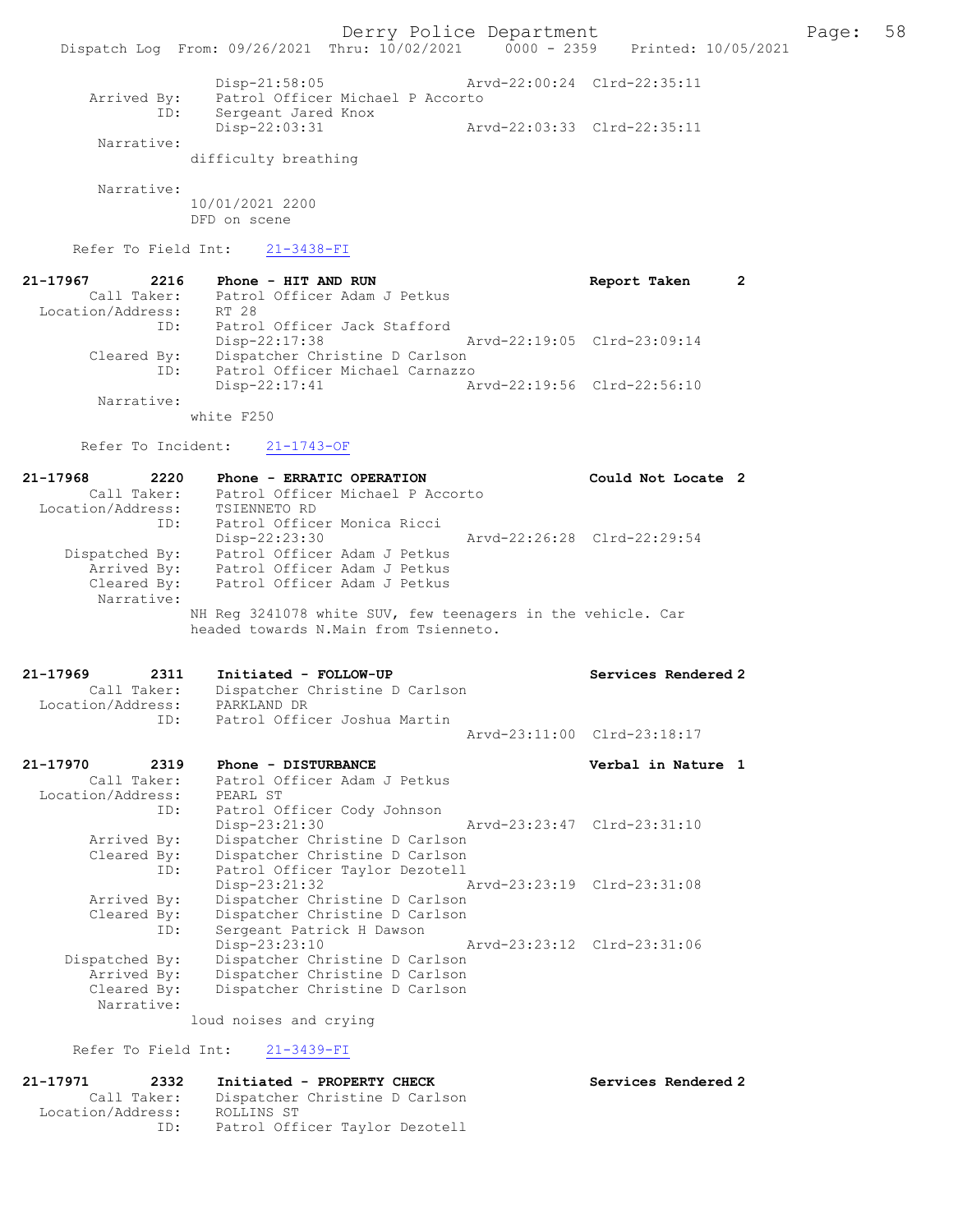Arvd-23:32:00 Clrd-23:33:07

| 21-17972 2336<br>Call Taker:<br>Location/Address: HUMPHREY RD<br>ID: | Initiated - MV CHECK<br>Dispatcher Christine D Carlson<br>Sergeant Patrick H Dawson                                                                                      |                             | Vehicle checked 1           |                |
|----------------------------------------------------------------------|--------------------------------------------------------------------------------------------------------------------------------------------------------------------------|-----------------------------|-----------------------------|----------------|
|                                                                      |                                                                                                                                                                          |                             | Arvd-23:36:00 Clrd-23:45:29 |                |
|                                                                      | ID:<br>Patrol Officer Cody Johnson<br>Disp-23:40:20                                                                                                                      | Arvd-23:40:22 Clrd-23:45:27 |                             |                |
|                                                                      | Refer To Field Int: 21-3441-FI                                                                                                                                           |                             |                             |                |
| 21-17973 2343                                                        | Initiated - MV STOP<br>Call Taker: Dispatcher Christine D Carlson<br>Location/Address: S MAIN ST + HUMPHREY RD                                                           |                             | Warning Issued              | 3              |
| ID:<br>Refer To Citation:                                            | Patrol Officer Taylor Dezotell<br>$21 - 4277 - CN$                                                                                                                       |                             | Arvd-23:43:00 Clrd-23:45:18 |                |
|                                                                      |                                                                                                                                                                          |                             |                             |                |
| 21-17974<br>2350                                                     | Phone - SUSPICIOUS ACTIVITY                                                                                                                                              |                             | No Action Required          | $\overline{2}$ |
|                                                                      | Call Taker: Patrol Officer Adam J Petkus<br>Location/Address: FOREST RIDGE RD<br>Patrol Officer Sara R Joyce<br>ID:<br>Disp-23:52:05<br>Patrol Officer Michael P Accorto |                             | $Clrd-23:53:49$             |                |
| Cleared By:<br>Narrative:                                            | Dispatched By: Dispatcher Christine D Carlson<br>Dispatcher Christine D Carlson                                                                                          |                             |                             |                |
|                                                                      | male sitting in a white van                                                                                                                                              |                             |                             |                |

Narrative:

10/01/2021 2353 Vehicle left - cancelled by 88

| 21-17975          | 2353        | Initiated - WELFARE CHECK    | Report Taken<br>$\overline{\phantom{a}}$ 2 |
|-------------------|-------------|------------------------------|--------------------------------------------|
|                   | Call Taker: | Patrol Officer Adam J Petkus |                                            |
| Location/Address: |             | CRAVEN TER                   |                                            |
|                   | TD:         | Patrol Officer Adam J Petkus |                                            |
|                   |             |                              | Aryd-23:53:00 Clrd-23:54:19                |

Refer To Incident: 21-1744-OF

## For Date: 10/02/2021 - Saturday

| 21-17976<br>0011  | Phone - SUSPICIOUS ACTIVITY              | Could Not Locate 2          |
|-------------------|------------------------------------------|-----------------------------|
| Call Taker:       | Dispatcher Christine D Carlson           |                             |
| Location/Address: | LINLEW DR                                |                             |
| ID:               | Patrol Officer Taylor Dezotell           |                             |
|                   | $Disp-00:11:51$                          | Arvd-00:14:00 Clrd-00:16:23 |
| Narrative:        |                                          |                             |
|                   | 10/02/2021 0011 Dark blue sedan hit curb |                             |

| 21-17977<br>0025<br>Call Taker: | Phone - SUSPICIOUS ACTIVITY<br>Dispatcher Christine D Carlson | Arrest(s) Made              | 2 |
|---------------------------------|---------------------------------------------------------------|-----------------------------|---|
| Location/Address:               | NOYES RD                                                      |                             |   |
| ID:                             | Patrol Officer Taylor Dezotell                                |                             |   |
|                                 | Disp-00:25:57                                                 | Arvd-00:30:34 Clrd-01:38:40 |   |
| ID:                             | Patrol Officer Sara R Joyce                                   |                             |   |
|                                 | Disp-00:25:58                                                 | Arvd-00:29:50 Clrd-02:00:14 |   |
|                                 | Patrol Officer Michael P Accorto                              |                             |   |
| ID:                             | Sergeant Patrick H Dawson                                     |                             |   |
|                                 | Disp-00:36:20                                                 | Arvd-00:36:21 Clrd-01:10:04 |   |
| Narrative:                      |                                                               |                             |   |
|                                 | 10/02/2021 0026 Report of 2 vehicle backed into woodline      |                             |   |
| Narrative:                      |                                                               |                             |   |

10/02/2021 0101 S7 advising one juvenile in custody at this time for stalking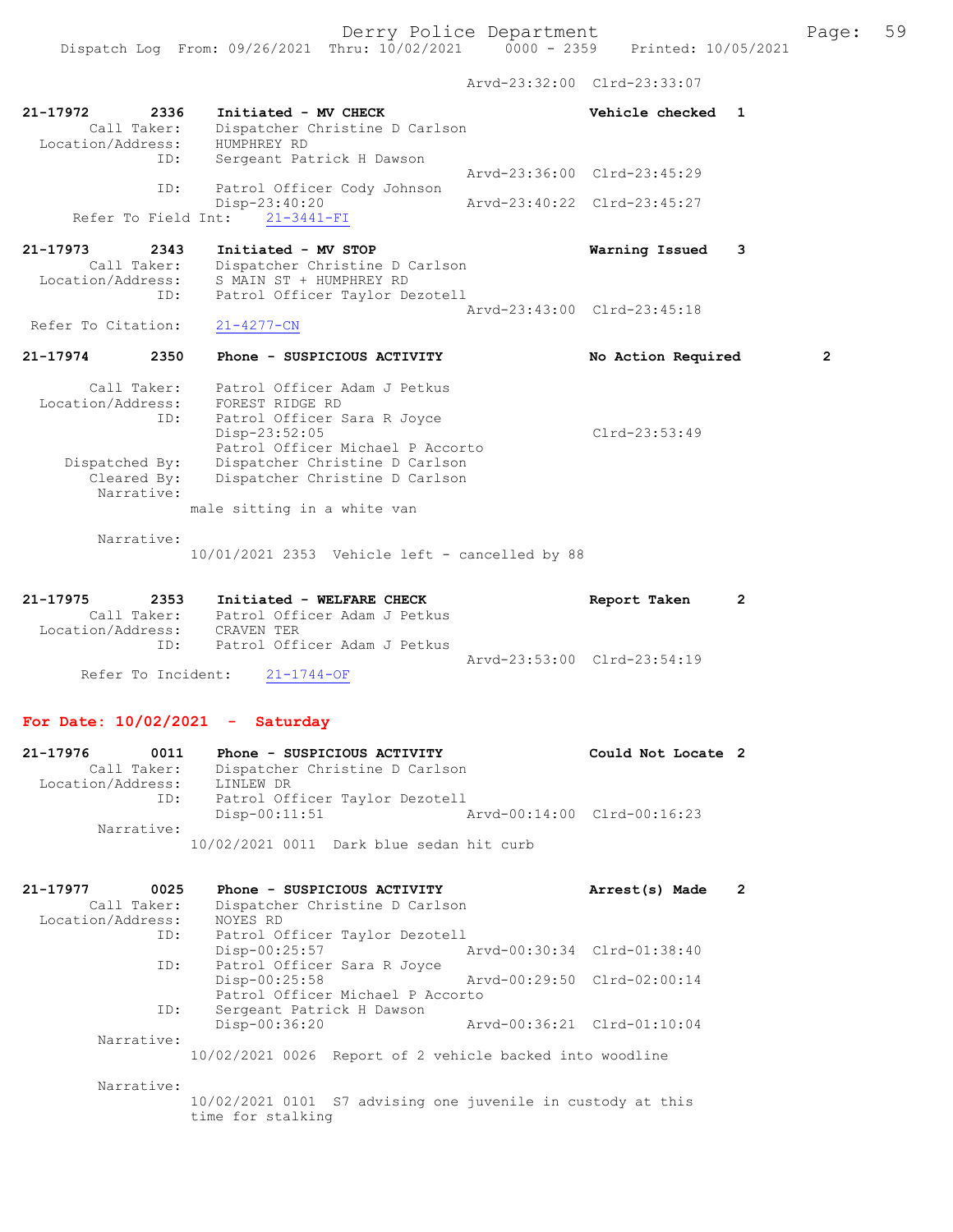|                                                                   | Dispatch Log From: 09/26/2021 Thru: 10/02/2021 0000 - 2359 Printed: 10/05/2021                                                |                                                                                                                       | Derry Police Department     |                                                                                           |     | Page: | 60 |
|-------------------------------------------------------------------|-------------------------------------------------------------------------------------------------------------------------------|-----------------------------------------------------------------------------------------------------------------------|-----------------------------|-------------------------------------------------------------------------------------------|-----|-------|----|
| Narrative:                                                        |                                                                                                                               | 10/02/2021 0104 738 enroute to HQ, s/m: 30,015.5                                                                      |                             |                                                                                           |     |       |    |
| Narrative:                                                        |                                                                                                                               | 10/02/2021 0108 738 off at HQ, e/m: 30,017.1                                                                          |                             |                                                                                           |     |       |    |
| Narrative:                                                        | at this time                                                                                                                  | 10/02/2021 0108 S7 advising one status offender in custody                                                            |                             |                                                                                           |     |       |    |
| Narrative:                                                        | s/m: 9,847.9                                                                                                                  | $10/02/2021$ 0109 433 transporting status offender to HQ,                                                             |                             |                                                                                           |     |       |    |
| Narrative:                                                        |                                                                                                                               | 10/02/2021 0113 433 off at HQ, e/m: 9,849.5                                                                           |                             |                                                                                           |     |       |    |
| Narrative:                                                        |                                                                                                                               | 10/02/2021 0115 Status offender placed in 217                                                                         |                             |                                                                                           |     |       |    |
| Narrative:                                                        | time                                                                                                                          | 10/02/2021 0127 Status offender released to parent at this                                                            |                             |                                                                                           |     |       |    |
| Narrative:                                                        |                                                                                                                               | 10/02/2021 0138 Juvenile released to parents at this time                                                             |                             |                                                                                           |     |       |    |
| Refer To Arrest:                                                  | Refer To Arrest: 21-952-AR<br>Refer To Arrest: 21-953-AR<br>$21 - 955 - AR$                                                   |                                                                                                                       |                             |                                                                                           |     |       |    |
| 21-17978<br>0052<br>Location/Address:<br>ID:<br>ID:<br>Narrative: | Phone - DISTURBANCE<br>Call Taker: Dispatcher Christine D Carlson<br>PEARL ST<br>$Disp-00:52:52$<br>Disp-00:52:55<br>warnings | Patrol Officer Cody Johnson<br>Patrol Officer Joshua Martin<br>10/02/2021 0102 Both parties issued disorderly conduct | Arvd-00:54:48 Clrd-01:02:43 | Warning Issued 1<br>Arvd-00:55:20 Clrd-01:02:34                                           |     |       |    |
| Refer To Field Int:                                               | $21 - 3440 - FI$                                                                                                              |                                                                                                                       |                             |                                                                                           |     |       |    |
| 21-17979<br>0104<br>Call Taker:<br>Location/Address:<br>ID:       | Initiated - MV STOP<br>TINKHAM AVE                                                                                            | Dispatcher Christine D Carlson<br>Patrol Officer Cody Johnson                                                         |                             | Arrest(s) Made                                                                            | - 3 |       |    |
| ID:<br>ID:                                                        | Disp-01:04:57<br>Sergeant Patrick H Dawson<br>Disp-01:13:30                                                                   | Patrol Officer Joshua Martin                                                                                          |                             | Arvd-01:04:00 Clrd-02:44:01<br>Arvd-01:04:58 Clrd-01:46:57<br>Arvd-01:13:32 Clrd-01:46:51 |     |       |    |
| Narrative:                                                        |                                                                                                                               | 10/02/2021 0112 315 checking sobriety                                                                                 |                             |                                                                                           |     |       |    |
| Narrative:                                                        |                                                                                                                               | 10/02/2021 0126 S7 advising one in custody at this time                                                               |                             |                                                                                           |     |       |    |
| Narrative:                                                        |                                                                                                                               | 10/02/2021 0132 315 enroute to HQ, s/m: 30,115.8                                                                      |                             |                                                                                           |     |       |    |
| Narrative:                                                        |                                                                                                                               | 10/02/2021 0133 Spacetown called for tow - enroute                                                                    |                             |                                                                                           |     |       |    |
| Narrative:                                                        |                                                                                                                               | 10/02/2021 0147 Wrecker cancelled at this time                                                                        |                             |                                                                                           |     |       |    |
| Narrative:                                                        |                                                                                                                               | 10/02/2021 0148 Subject information (DWI):                                                                            |                             |                                                                                           |     |       |    |
|                                                                   |                                                                                                                               |                                                                                                                       |                             |                                                                                           |     |       |    |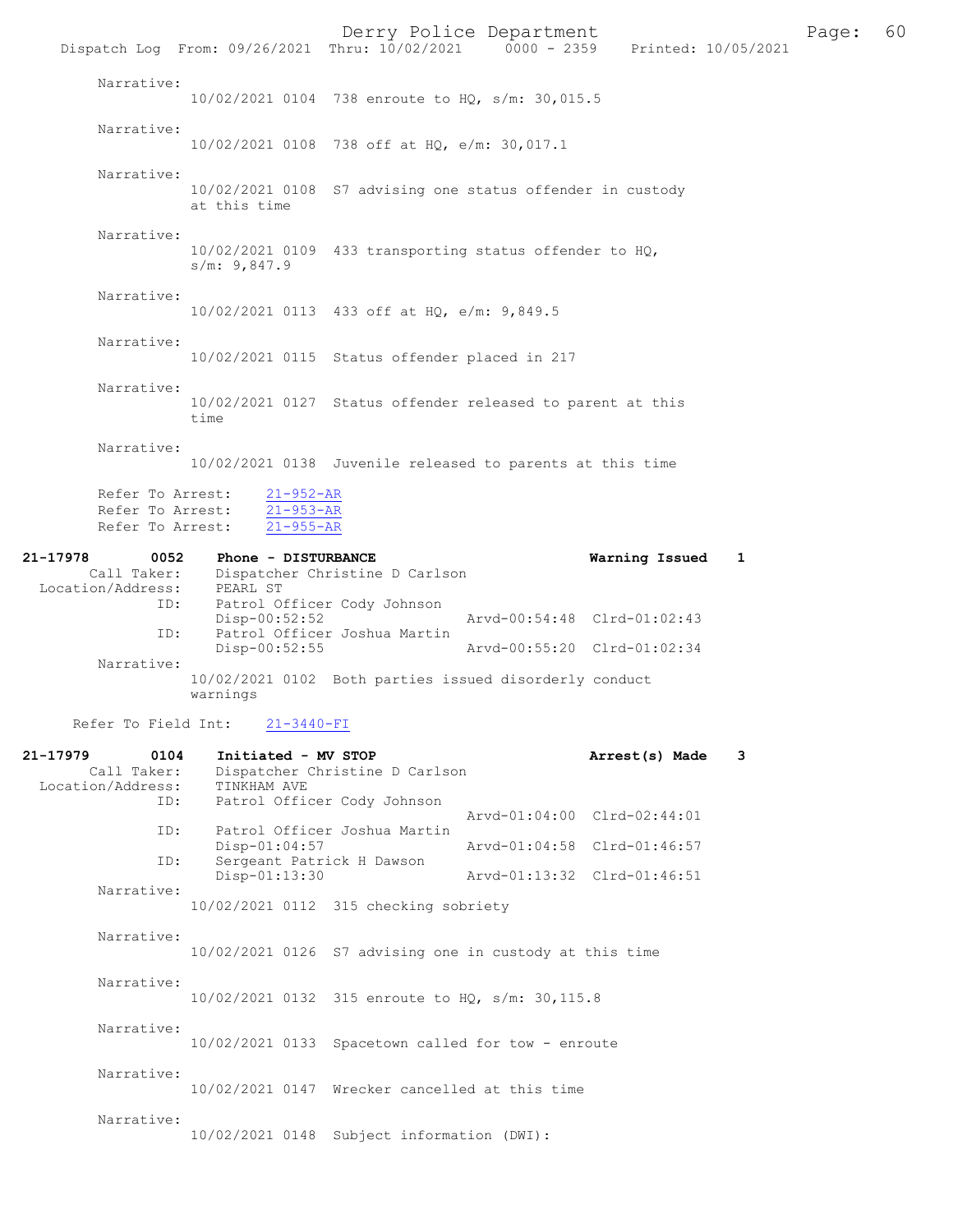Derry Police Department The Page: 61 Dispatch Log From: 09/26/2021 Thru: 10/02/2021 0000 - 2359 Printed: 10/05/2021 Devin Swanfeldt 5 Tsienneto Rd, 2 Derry NH DOB: 5/23/91 Narrative: 10/02/2021 0221 Subject released to sober party at this time w/ PR bail and court date of 1/20/22 as per b/c Mencis Narrative: 10/02/2021 0243 Booking and AFIS videos completed at this time Refer To Arrest: 21-954-AR 21-17980 0143 Radio - SUSPICIOUS ACTIVITY Gone on Arrival 2 Call Taker: Dispatcher Christine D Carlson Location/Address: CRYSTAL AVE ID: Patrol Officer Taylor Dezotell Disp-01:43:21 Arvd-01:44:23 Clrd-01:46:59 21-17981 0143 Radio - ERRATIC OPERATION No Action Required 2 Call Taker: Patrol Officer Adam J Petkus Location/Address: MANCHESTER RD Narrative: vehicle w/ no headlights 21-17982 0301 Phone - SUSPICIOUS ACTIVITY Report Taken 2 Call Taker: Dispatcher Christine D Carlson Location/Address: SILVESTRI CIR ID: Patrol Officer Joshua Martin<br>Disp-03:03:05 Disp-03:03:05 Arvd-03:06:33 Clrd-03:38:38 Narrative: 10/02/2021 0302 88 states balcony was egged Refer To Incident: 21-1745-OF 21-17983 0722 Phone - NOISE COMPLAINT Quieted on Request 2 Call Taker: Dispatcher Jonathon S Pickering Location/Address: E BROADWAY ID: Patrol Officer Samuel J Troy Disp-07:22:35 Arvd-07:24:15 Clrd-07:34:06<br>The Patrol Officer Nicholas M Granville ID: Patrol Officer Nicholas M Granville Disp-07:22:36<br>ID: Sergeant Jeffrey M Dawe Sergeant Jeffrey M Dawe<br>Disp-07:26:36 Disp-07:26:36 Arvd-07:26:37 Clrd-07:34:09 Narrative: 10/02/2021 0731 yelling from apartment, checked, no issues found 21-17984 0730 Phone - ASSIST OTHER AGENCY Assistance Rendered 3 Call Taker: Dispatcher Jonathon S Pickering Location/Address: PEABODY RD Patrol Officer Charles L Doherty<br>Disp-07:30:55 Arv Disp-07:30:55 Arvd-07:34:08 Clrd-07:47:38 21-17985 0747 Initiated - PARKING COMPLAINT Parking Ticket Issued 1 Call Taker: Dispatcher Jonathon S Pickering<br>ion/Address: E BROADWAY Location/Address:<br>ID: Patrol Officer Nicholas M Granville Arvd-07:47:00 Clrd-07:52:33<br>21-3456-FI Refer To Field Int: 21-17986 0826 Phone - HIT AND RUN Report Taken 2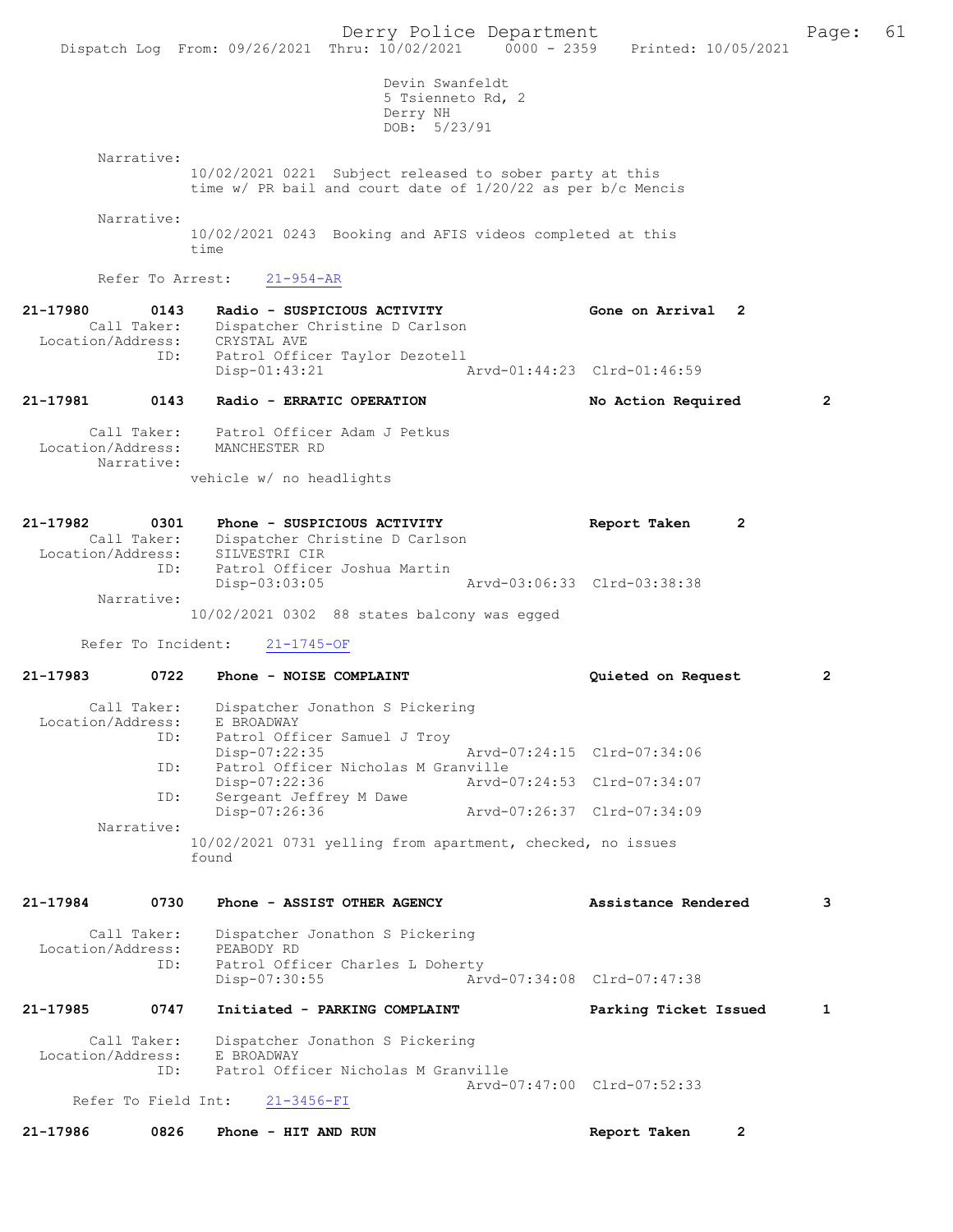Derry Police Department Fage: 62 Dispatch Log From: 09/26/2021 Thru: 10/02/2021 0000 - 2359 Printed: 10/05/2021 Call Taker: Dispatcher Jonathon S Pickering Location/Address: GAITA DR ID: Patrol Officer Samuel J Troy Disp-08:26:44 Arvd-08:31:03 Clrd-08:44:46 Refer To Incident: 21-1746-OF 21-17987 0851 Initiated - SUBPOENA DELIVERY Not Served 1 Call Taker: Dispatcher Jonathon S Pickering Location/Address: [DY 2783] HILDA AVE ID: Patrol Officer James M McClafferty Arvd-08:51:00 Clrd-08:59:53 21-17988 0906 Initiated - SUBPOENA DELIVERY Served 1 Call Taker: Dispatcher Jonathon S Pickering Location/Address: LINLEW DR ID: Patrol Officer James M McClafferty Arvd-09:06:00 Clrd-09:10:43 21-17989 0910 Initiated - MV STOP Warning Issued 3 Call Taker: Dispatcher Jonathon S Pickering Location/Address: TSIENNETO RD ID: Patrol Officer James M McClafferty Arvd-09:10:00 Clrd-09:14:18 Refer To Citation: 21-4278-CN 21-17990 0922 Initiated - IDENTITY THEFT Report Taken 2 Call Taker: Dispatcher Jonathon S Pickering Location/Address: [DY 2] MUNICIPAL DR ID: Patrol Officer Timothy J Underhill Arvd-09:22:00 Clrd-09:22:56 Refer To Incident: 21-1747-OF 21-17991 0941 Phone - ALARM, BURGLAR False Alarm 1 Call Taker: Dispatcher Jonathon S Pickering Location/Address: [DY 1070] POND VIEW DR ID: Patrol Officer Charles L Doherty Disp-09:42:18 Arvd-09:52:04 Clrd-10:03:08 ID: Patrol Officer James M McClafferty<br>Disp-09:42:19 Mrvd-09:52:04 Clrd-10:03:10 Disp-09:42:19 Refer To Field Int: 21-3449-FI 21-17992 0958 Initiated - WARRANT ARREST Arrest(s) Made 2 Call Taker: Dispatcher Jonathon S Pickering Location/Address: [DY 2] MUNICIPAL DR ID: Patrol Officer Timothy J Underhill Arvd-09:58:00 Clrd-10:26:12 Narrative: 10/02/2021 1000 Subject turning herself in on a warrant Narrative: 10/02/2021 1012 Subject Info: Rose Lamour 6 Beacon Hill Rd Derry, NH DOB:11/7/98 Arrested for False Report of an Accident Narrative: 10/02/2021 1013 summons issued, court date 1/20/22 Narrative: 10/02/2021 1023 released Refer To Arrest: 21-956-AR 21-17993 0959 Phone - MV ACCIDENT CONSUMERED Report Taken 1 Call Taker: Dispatcher Jonathon S Pickering Location/Address: S MAIN ST ID: Patrol Officer Charles L Doherty Disp-10:04:02 Arvd-10:12:04 Clrd-10:27:36 Refer To Citation: 21-4279-CN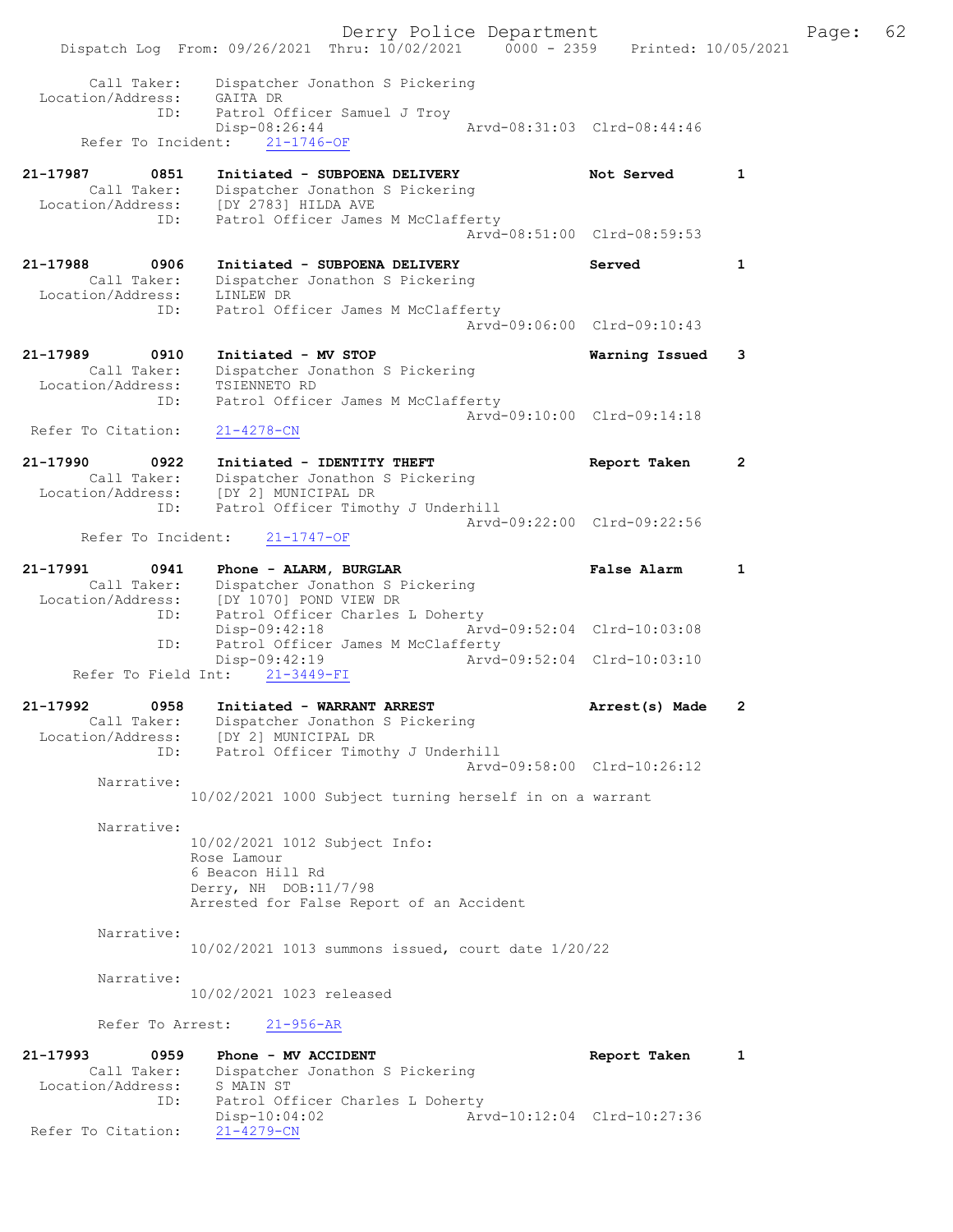Narrative:

10/02/2021 1027 Sapia v Morrow - non reportable

Refer To Accident: 21-478-AC

Location/Address: [DY 2516] MANCHESTER RD

| 21-17994<br>1000<br>Call Taker:       | Phone - THEFT<br>Sergeant Jared Knox                               |  | Report Taken                | $\overline{2}$ |   |
|---------------------------------------|--------------------------------------------------------------------|--|-----------------------------|----------------|---|
| Location/Address:<br>ID:              | TRANSFER LN<br>Patrol Officer Nicholas M Granville                 |  |                             |                |   |
|                                       | $Disp-10:02:05$                                                    |  | Arvd-10:07:46 Clrd-10:26:50 |                |   |
| Dispatched By:<br>Arrived By:         | Dispatcher Jonathon S Pickering<br>Dispatcher Jonathon S Pickering |  |                             |                |   |
| Cleared By:                           | Dispatcher Jonathon S Pickering                                    |  |                             |                |   |
| Narrative:                            |                                                                    |  |                             |                |   |
|                                       | 10/02/2021 1018 off on Franklin St for follow up                   |  |                             |                |   |
| Refer To Incident:                    | $21 - 1748 - OF$                                                   |  |                             |                |   |
| 21-17995<br>1032                      | Initiated - FOLLOW-UP                                              |  | Served                      | $\overline{2}$ |   |
| Call Taker:<br>Location/Address:      | Dispatcher Jonathon S Pickering<br>ISLAND POND RD                  |  |                             |                |   |
| ID:                                   | Patrol Officer Samuel J Troy                                       |  |                             |                |   |
|                                       |                                                                    |  | Arvd-10:32:00 Clrd-10:38:28 |                |   |
| 21-17996                              | 1100<br>Phone - TRAFFIC CONTROL                                    |  | Services Rendered 3         |                |   |
| Call Taker:<br>Location/Address:      | Patrol Officer Timothy J Underhill                                 |  |                             |                |   |
| ID:                                   | ISLAND POND RD<br>Patrol Officer Samuel J Troy                     |  |                             |                |   |
|                                       | $Disp-11:00:38$                                                    |  | Arvd-11:13:46 Clrd-11:44:14 |                |   |
| Cleared By:                           | Dispatcher Jonathon S Pickering                                    |  |                             |                |   |
| 21-17997<br>1144                      | Initiated - MV STOP                                                |  | Warning Issued              | 3              |   |
| Call Taker:<br>Location/Address:      | Dispatcher Jonathon S Pickering<br>TSIENNETO RD                    |  |                             |                |   |
| ID:                                   | Patrol Officer James M McClafferty                                 |  |                             |                |   |
|                                       |                                                                    |  | Arvd-11:44:00 Clrd-11:48:42 |                |   |
| Refer To Citation:                    | $21 - 4280 - CN$                                                   |  |                             |                |   |
| 21-17998<br>1211                      | Phone - MV ACCIDENT                                                |  | Report Taken                | 1              |   |
| Call Taker:<br>Location/Address:      | Dispatcher Jonathon S Pickering<br>SOUTH AVE + BIRCH ST            |  |                             |                |   |
| ID:                                   | Patrol Officer Nicholas M Granville                                |  |                             |                |   |
|                                       | $Disp-12:11:48$                                                    |  | Arvd-12:13:35 Clrd-12:52:36 |                |   |
| ID:                                   | Patrol Officer Samuel J Troy<br>$Disp-12:11:49$                    |  | Arvd-12:13:35 Clrd-12:52:36 |                |   |
| ID:                                   | Sergeant Jeffrey M Dawe                                            |  |                             |                |   |
| Narrative:                            | Disp-12:16:19                                                      |  | Arvd-12:16:19 Clrd-12:52:37 |                |   |
|                                       | 10/02/2021 1215 off with NH 5001782 and NH 4997464                 |  |                             |                |   |
| Narrative:                            |                                                                    |  |                             |                |   |
|                                       | 10/02/2021 1219 South Ave closed at Birch St and Railroad          |  |                             |                |   |
|                                       | Ave                                                                |  |                             |                |   |
| Narrative:                            |                                                                    |  |                             |                |   |
|                                       | 10/02/2021 1220 next on the list requested for NH 5001782,         |  |                             |                |   |
|                                       | Spacetown Autobody assigned                                        |  |                             |                |   |
| Narrative:                            |                                                                    |  |                             |                |   |
|                                       | 10/02/2021 1234 Spacetown on scene                                 |  |                             |                |   |
| Narrative:                            |                                                                    |  |                             |                |   |
|                                       | $10/02/2021$ 1254 Magalhaes v. O'Donnell - Reportable              |  |                             |                |   |
| Refer To Accident:<br>$21 - 479 - AC$ |                                                                    |  |                             |                |   |
| 1219<br>21-17999                      |                                                                    |  | Assistance Rendered         |                | 3 |
|                                       | Phone - ASSIST CITIZEN                                             |  |                             |                |   |
| Call Taker:                           | Dispatcher Jonathon S Pickering                                    |  |                             |                |   |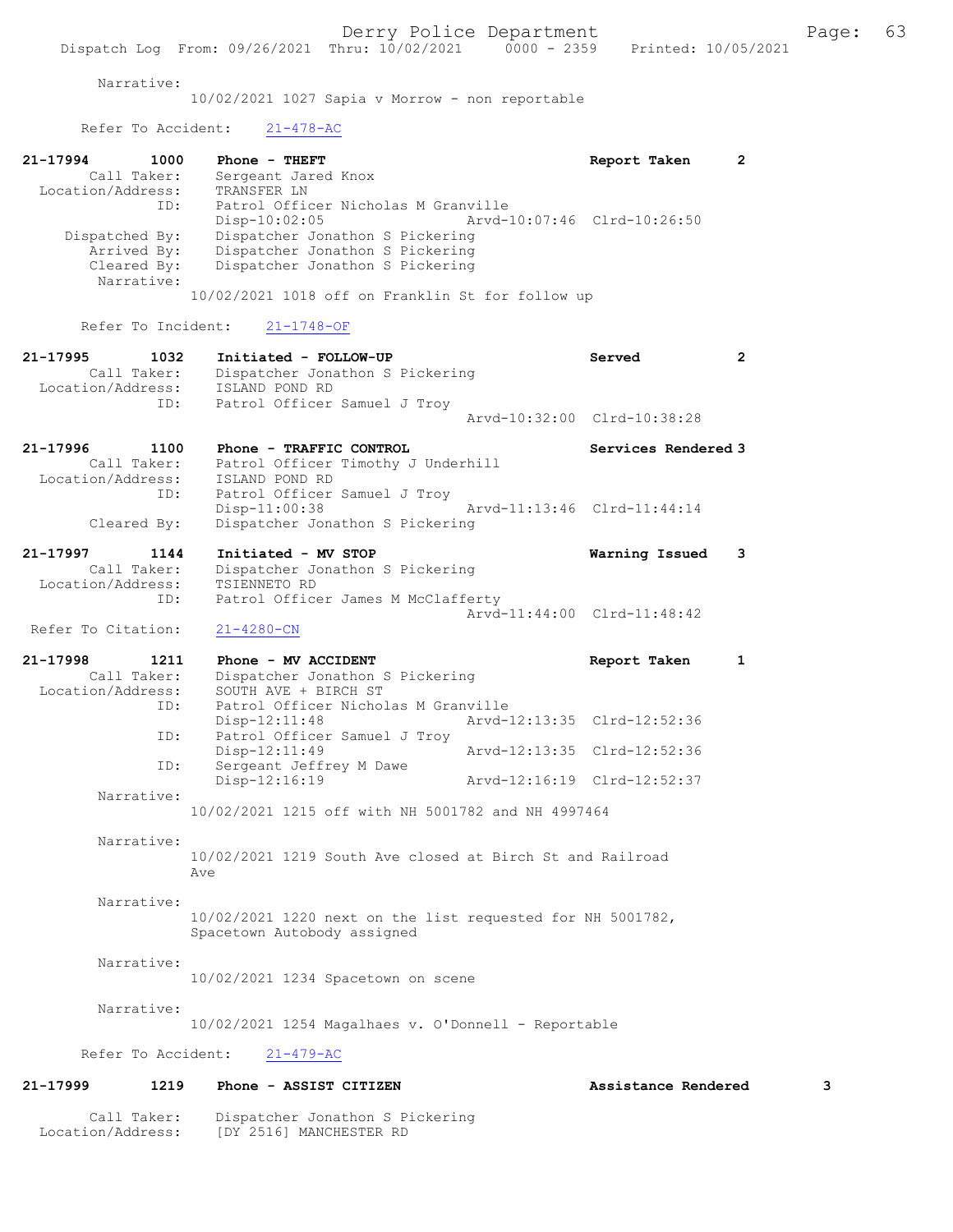Derry Police Department Fage: 64 Dispatch Log From: 09/26/2021 Thru: 10/02/2021 0000 - 2359 Printed: 10/05/2021 ID: Patrol Officer Charles L Doherty<br>Disp-12:20:09 Mrvd-12:24:45 Clrd-12:26:47 Disp-12:20:09 Arvd-12:24:45 Clrd-12:26:47 Arrived By: Patrol Officer Timothy J Underhill Narrative: 10/02/2021 1226 MV lockout, subject left prior to PD arrival 21-18000 1247 Initiated - ASSIST CITIZEN ADVICE GIVEN 3 Call Taker: Dispatcher Jonathon S Pickering Location/Address: W BROADWAY ID: Dispatcher Jonathon S Pickering Arvd-12:47:00 Clrd-12:47:47 Narrative: 10/02/2021 1247 advice given over neighborhood dispute Refer To Field Int: 21-3447-FI 21-18001 1307 Phone - SERVE RESTRAINING ORDER Served 2 Call Taker: Dispatcher Jonathon S Pickering Location/Address: VISA AVE ID: Patrol Officer James M McClafferty Disp-13:07:40 Arvd-13:17:04 Clrd-14:34:59 ID: Patrol Officer Nicholas M Granville Disp-13:07:40 Arvd-13:17:05 Clrd-13:45:53 Refer To Incident: 21-1749-OF 21-18002 1335 Phone - LANDLORD/TENANT DISPUTE ADVICE GIVEN 2 Call Taker: Dispatcher Jonathon S Pickering Location/Address: WINDHAM RD ID: Patrol Officer Charles L Doherty Disp-13:35:21 Arvd-13:45:56 Clrd-14:08:20 21-18003 1401 Phone - WELFARE CHECK COULD Could Not Locate 2 Call Taker: Dispatcher Jonathon S Pickering Location/Address: CRAVEN TER ID: Patrol Officer Nicholas M Granville Disp-14:08:39 Arvd-14:15:20 Clrd-14:16:33 ID: Patrol Officer Samuel J Troy Disp-14:08:41 Arvd-14:15:19 Clrd-14:16:33 21-18004 1414 Phone - Loose Dog Complaint Could Not Locate 2 Call Taker: Dispatcher Jonathon S Pickering Location/Address: TSIENNETO RD + N MAIN ST ID: Patrol Officer Samuel J Troy<br>Disp-14:16:39 Arvd-14:22:21 Clrd-14:23:43 21-18005 1416 Phone - WELFARE CHECK No Action Required 2 Call Taker: Dispatcher Jonathon S Pickering Location/Address: EMERALD DR ID: Patrol Officer Samuel J Troy Disp-14:23:51 Arvd-14:27:17 Clrd-14:48:26 Arrived By: Patrol Officer Timothy J Underhill ID: Patrol Officer Nicholas M Granville Disp-14:23:55 Arvd-14:27:18 Clrd-14:48:26 Arrived By: Patrol Officer Timothy J Underhill 21-18006 1534 Initiated - MV STOP Warning Issued 3 Call Taker: Dispatcher Christina L Power Location/Address: KENDALL POND RD ID: Patrol Officer Joshua Martin Arvd-15:34:00 Clrd-15:37:57 Refer To Citation: 21-4282-CN 21-18007 1551 Initiated - FOLLOW-UP Cleared 2 Call Taker: Dispatcher Christina L Power Location/Address: E BROADWAY ID: Patrol Officer Andrew R Kennedy Arvd-15:51:00 Clrd-15:58:10 Patrol Officer Nathan S Lavoie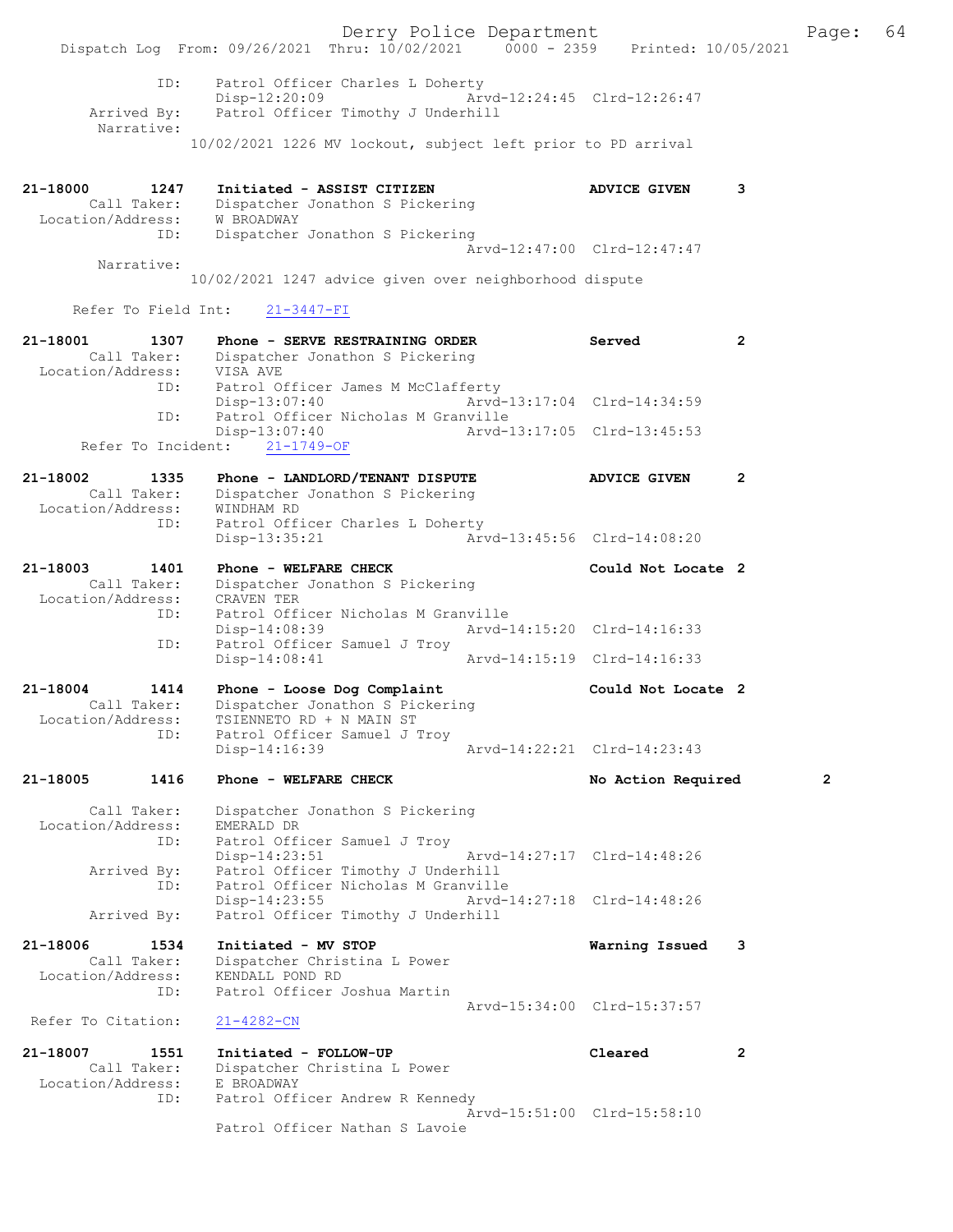Dispatch Log From: 09/26/2021 Thru: 10/02/2021 0000 - 2359 Printed: 10/05/2021

| 21-18008<br>1551<br>Call Taker:  | Initiated - SUBPOENA DELIVERY<br>Dispatcher Christina L Power | Served                      | $\mathbf{1}$ |
|----------------------------------|---------------------------------------------------------------|-----------------------------|--------------|
| Location/Address:<br>ID:         | MUNICIPAL DR<br>Patrol Officer Joshua Martin                  |                             |              |
|                                  |                                                               | Arvd-15:51:00 Clrd-15:55:57 |              |
| 21-18009<br>1559<br>Call Taker:  | Phone - THEFT<br>Dispatcher Christina L Power                 | Arrest(s) Made              | $\mathbf{2}$ |
| Location/Address:<br>ID:         | ASHLEIGH DR<br>Patrol Officer Joshua Martin                   |                             |              |
|                                  | $Disp-16:00:00$                                               | Arvd-16:05:04 Clrd-16:26:31 |              |
| ID:                              | Patrol Officer Andrew R Kennedy<br>Disp-16:00:02              | Arvd-16:05:03 Clrd-16:22:41 |              |
|                                  | Patrol Officer Nathan S Lavoie                                |                             |              |
| ID:                              | Sergeant Jeffrey M Dawe<br>Disp-16:01:02                      | Arvd-16:01:04 Clrd-16:22:45 |              |
| Narrative:                       | 10/02/2021 1609 one in custody for theft by deception         |                             |              |
|                                  |                                                               |                             |              |
| Narrative:                       | 10/02/2021 1615 enroute to hq's s/m 48747.1                   |                             |              |
|                                  |                                                               |                             |              |
| Narrative:                       | 10/02/2021 1619 off at hq's e/m 48748.2 with;                 |                             |              |
|                                  | Vladyka, Stanley                                              |                             |              |
|                                  | 6 Fairway Dr<br>Derry, NH dob 082090                          |                             |              |
|                                  |                                                               |                             |              |
| Narrative:                       |                                                               |                             |              |
|                                  | 10/02/2021 1710 prisoner checked                              |                             |              |
| Narrative:                       |                                                               |                             |              |
|                                  | 10/02/2021 1739 released on PR bail with a court date of      |                             |              |
|                                  | 1/20/22                                                       |                             |              |
|                                  |                                                               |                             |              |
| Refer To Arrest:                 | $21 - 957 - AR$                                               |                             |              |
| 21-18010<br>1626                 | Initiated - FOLLOW-UP                                         | Cleared                     | $\mathbf{2}$ |
| Call Taker:<br>Location/Address: | Dispatcher Christina L Power<br>MUNICIPAL DR                  |                             |              |
| ID:                              | Patrol Officer Andrew R Kennedy                               |                             |              |
|                                  | Patrol Officer Nathan S Lavoie                                | Arvd-16:26:00 Clrd-17:10:00 |              |
| 21-18011<br>1716                 | Phone - ASSIST OTHER AGENCY                                   | Cleared                     | 3            |
| Call Taker:                      | Patrol Officer Timothy J Underhill                            |                             |              |
| Location/Address:<br>ID:         | [DY 997] PARKLAND DR<br>Patrol Officer Timothy J Underhill    |                             |              |
|                                  | Disp-17:17:05                                                 | Arvd-17:17:07 Clrd-17:17:19 |              |
|                                  | Refer To Field Int: 21-3448-FI                                |                             |              |
| 21-18012<br>1719<br>Call Taker:  | Initiated - MV STOP                                           | Warning Issued              | 3            |
| Location/Address:                | Dispatcher Christina L Power<br>BRIAN AVE                     |                             |              |
| ID:                              | Patrol Officer Michael Carnazzo                               | Arvd-17:19:00 Clrd-17:35:29 |              |
| Refer To Citation:               | $21 - 4285 - CN$                                              |                             |              |
| 21-18013<br>1721                 | Initiated - MV STOP                                           | Warning Issued              | 3            |
| Call Taker:                      | Dispatcher Christina L Power                                  |                             |              |
| Location/Address:<br>ID:         | WESTERLY DR<br>Patrol Officer Andrew R Kennedy                |                             |              |
|                                  | Patrol Officer Nathan S Lavoie                                | Arvd-17:21:00 Clrd-17:26:53 |              |
| Refer To Citation:               | $21 - 4284 - CN$                                              |                             |              |
| 21-18014<br>1746                 | Radio - MV STOP                                               | Warning Issued              | 3            |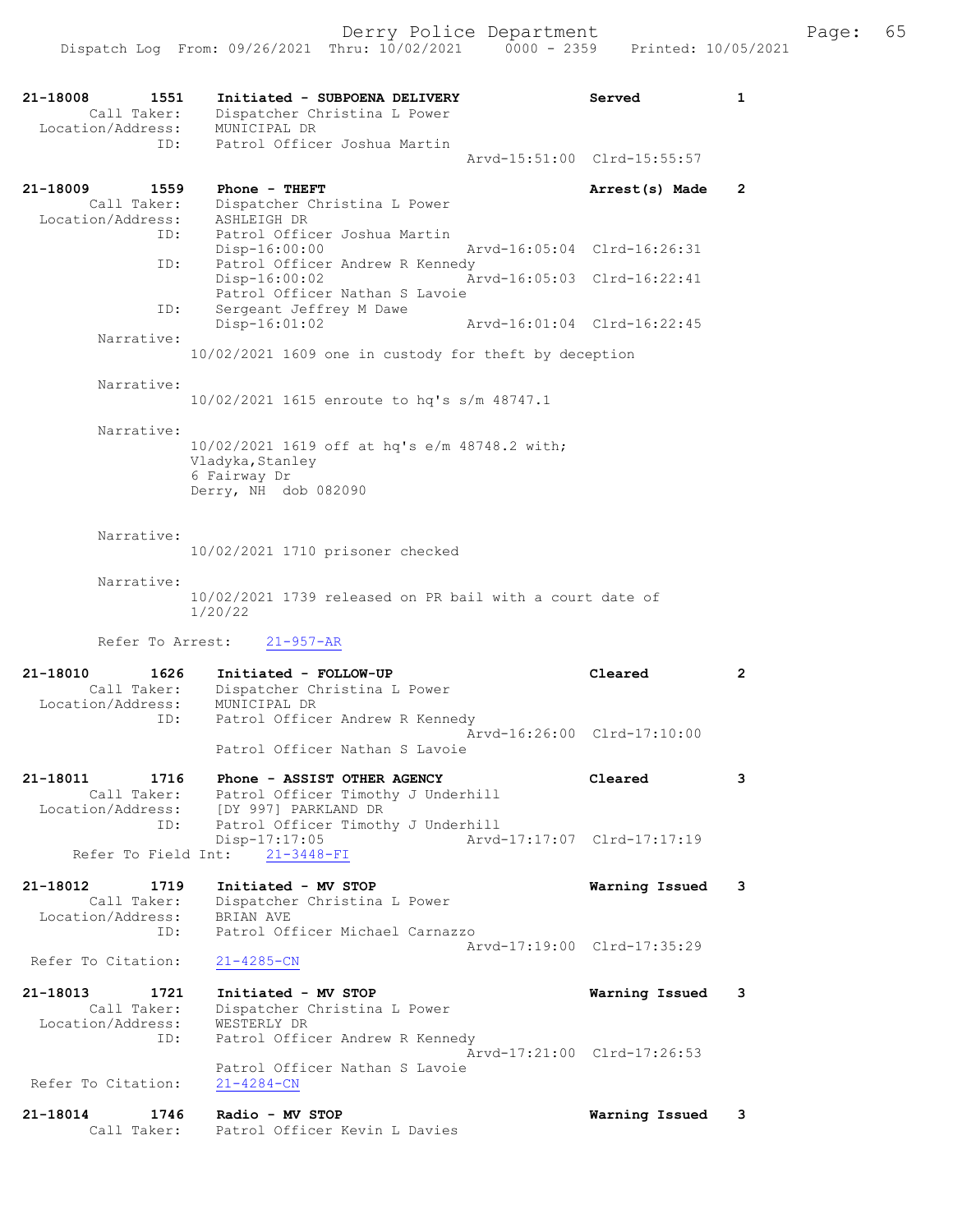Derry Police Department Fage: 66 Dispatch Log From: 09/26/2021 Thru: 10/02/2021 0000 - 2359 Printed: 10/05/2021 Location/Address: HAMPSTEAD RD ID: Patrol Officer Andrew R Kennedy Disp-17:46:54 Arvd-17:46:56 Clrd-17:55:37 Patrol Officer Nathan S Lavoie Refer To Citation: 21-4286-CN 21-18016 1801 Phone - PARKING COMPLAINT AND ADVICE GIVEN 1 Call Taker: Patrol Officer Kevin L Davies Location/Address: FAIRWAY DR ID: Patrol Officer Joshua Martin Disp-18:27:25 Arvd-18:40:46 Clrd-18:51:40 Arrived By: Dispatcher Christina L Power Cleared By: Dispatcher Christina L Power 21-18015 1814 Initiated - FOLLOW-UP Cleared 2 Call Taker: Dispatcher Christina L Power Location/Address: MUNICIPAL DR ID: Patrol Officer Andrew R Kennedy Arvd-18:14:00 Clrd-21:48:42 Patrol Officer Nathan S Lavoie 21-18017 1833 Phone - ALARM, BURGLAR Cancelled Prior to Arrival 1 Call Taker: Dispatcher Christina L Power Location/Address: [DY 3341] ALDER CT 21-18018 1835 Phone - SUSPICIOUS ACTIVITY Services Rendered 2 Call Taker: Dispatcher Christina L Power Location/Address: MANCHESTER RD ID: Patrol Officer Robert Corwin<br>Disp-18:36:21 Arvd-18:41:33 Clrd-18:42:44 Disp-18:36:21 Narrative: checked on the female in the lot, no issues 21-18019 1845 Initiated - MV STOP Warning Issued 3 Call Taker: Dispatcher Christina L Power Location/Address: W BROADWAY ID: Patrol Officer Michael Carnazzo Arvd-18:45:00 Clrd-18:50:12 Refer To Citation: 21-4287-CN 21-18020 1900 Initiated - MV STOP Warning Issued 3 Call Taker: Dispatcher Christina L Power Location/Address: SOUTH AVE ID: Patrol Officer Michael Carnazzo Arvd-19:00:00 Clrd-19:06:40 Refer To Citation: 21-4288-CN 21-18021 1915 Initiated - PED CHECK ADVICE GIVEN 2 Call Taker: Dispatcher Christina L Power Location/Address: E BROADWAY ID: Patrol Officer Michael Carnazzo Arvd-19:15:00 Clrd-19:23:37 ID: Patrol Officer Robert Corwin Disp-19:19:01 Arvd-19:19:02 Clrd-19:19:05 21-18022 1936 Initiated - PED CHECK Cleared 2 Call Taker: Dispatcher Christina L Power Location/Address: WALL ST ID: Patrol Officer Michael Carnazzo Arvd-19:36:00 Clrd-19:36:42 21-18023 2038 Phone - NOISE COMPLAINT Services Rendered 2 Call Taker: Patrol Officer Kevin L Davies Location/Address: [DY 3672] FORDWAY EXT ID: Patrol Officer Michael Carnazzo Disp-20:40:31 Arvd-20:45:19 Clrd-20:50:12 Arrived By: Dispatcher Christina L Power Cleared By: Dispatcher Christina L Power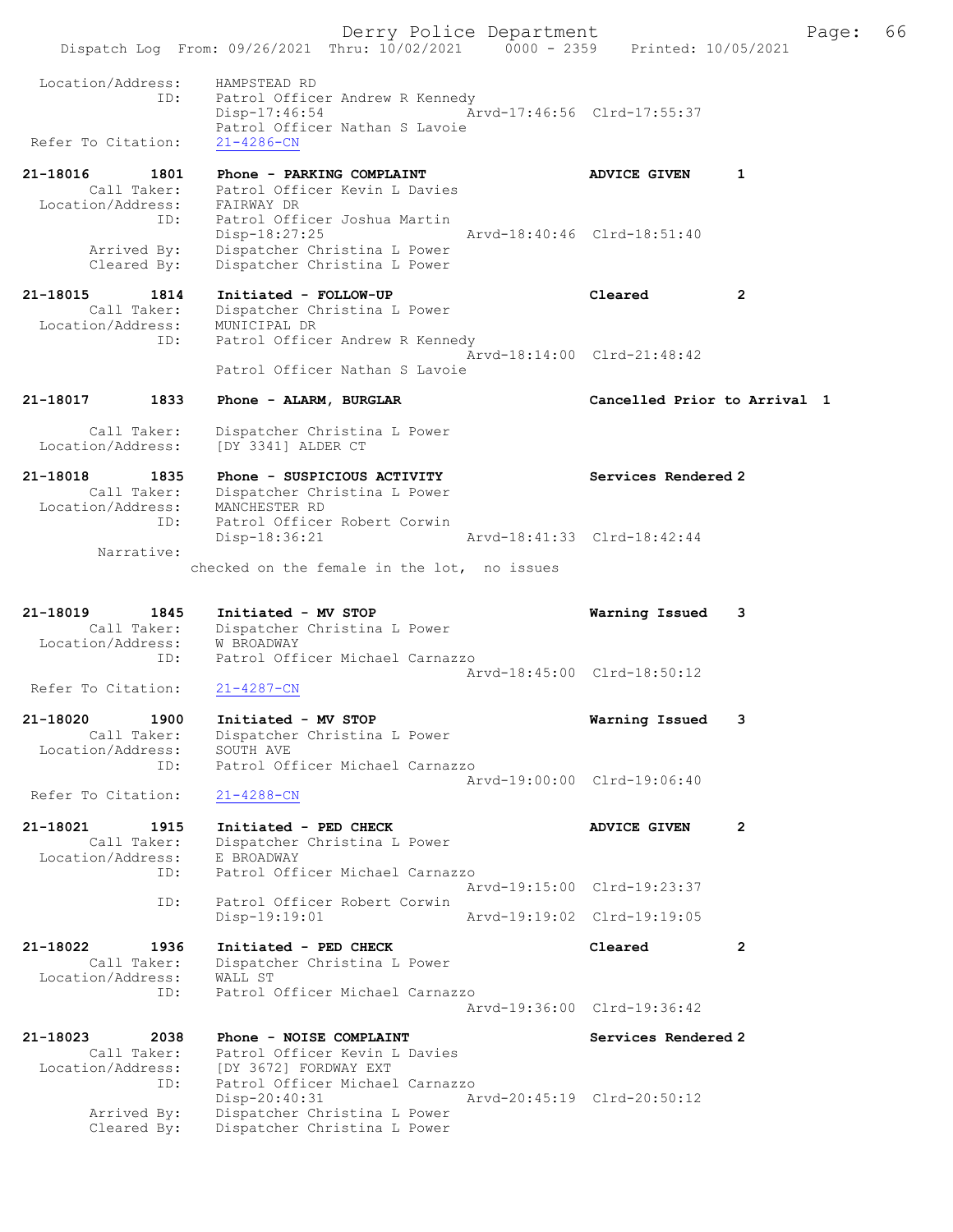Derry Police Department Fage: 67 Dispatch Log From: 09/26/2021 Thru: 10/02/2021 0000 - 2359 Printed: 10/05/2021 ID: Patrol Officer Robert Corwin Disp-20:40:37 Arvd-20:48:15 Clrd-20:50:10 Arrived By: Dispatcher Christina L Power Cleared By: Dispatcher Christina L Power Narrative: party in the neighborhood, determined to be reasonable 21-18024 2127 Phone - ASSIST OTHER AGENCY Message Delivered 3 Call Taker: Patrol Officer Kevin L Davies Location/Address: SCENIC DR ID: Patrol Officer Robert Corwin<br>Disp-21:34:07 Disp-21:34:07 Arvd-21:40:34 Clrd-21:55:07 Arrived By: Dispatcher Christina L Power Cleared By: Dispatcher Christina L Power ID: Sergeant Jeffrey M Dawe Disp-21:34:10 Arvd-21:42:07 Clrd-21:55:08 Arrived By: Dispatcher Christina L Power Cleared By: Dispatcher Christina L Power 21-18025 2207 Initiated - MV STOP Warning Issued 3 Call Taker: Dispatcher Christina L Power Location/Address: FRANKLIN ST EXT ID: Patrol Officer Michael Carnazzo Arvd-22:07:00 Clrd-22:15:24<br>21-4289-CN Refer To Citation: 21-18026 2222 Initiated - MV CHECK Vehicle checked 1 Call Taker: Dispatcher Christina L Power Location/Address: LENOX RD ID: Patrol Officer Michael Carnazzo Arvd-22:22:00 Clrd-22:44:53 ID: Patrol Officer Joshua Martin Disp-22:30:48 Arvd-22:30:50 Clrd-22:44:51 21-18027 2305 Phone - NOISE COMPLAINT Vehicle checked 2 Call Taker: Dispatcher Christine D Carlson Location/Address: [DY 3227] ISLAND POND RD ID: Patrol Officer Andrew R Kennedy Disp-23:10:15 Arvd-23:24:46 Clrd-23:29:28 Narrative: 10/02/2021 2305 Loud music from vehicle 21-18028 2317 Initiated - PED CHECK Services Rendered 2 Call Taker: Dispatcher Christine D Carlson Location/Address: CRYSTAL AVE ID: Patrol Officer Taylor Dezotell Arvd-23:17:00 Clrd-23:20:02 ID: Patrol Officer Ryan M Panaro Disp-23:19:13 Arvd-23:19:19 Clrd-23:20:00<br>TD: Patrol Officer Melissa M Houde Patrol Officer Melissa M Houde<br>Disp-23:19:16 Disp-23:19:16 Arvd-23:19:18 Clrd-23:20:01 21-18029 2326 Initiated - MV CHECK Vehicle checked 1<br>Call Taker: Dispatcher Christine D Carlson Dispatcher Christine D Carlson<br>YOUNG RD Location/Address:<br>ID: Patrol Officer Ryan M Panaro Arvd-23:26:00 Clrd-23:28:39 ID: Patrol Officer Melissa M Houde Disp-23:27:02 Arvd-23:27:03 Clrd-23:28:38 21-18030 2338 Phone - ASSIST OTHER AGENCY Could Not Locate 3 Call Taker: Patrol Officer Kevin L Davies Location/Address: TINKHAM AVE ID: Patrol Officer Taylor Dezotell<br>Disp-23:48:24 Disp-23:48:24 Arvd-23:59:23 Clrd-10/03/2021 @ 00:04:22 Arrived By: Dispatcher Christine D Carlson Cleared By: Dispatcher Christine D Carlson 21-18031 2342 Phone - SUSPICIOUS ACTIVITY Services Rendered 2